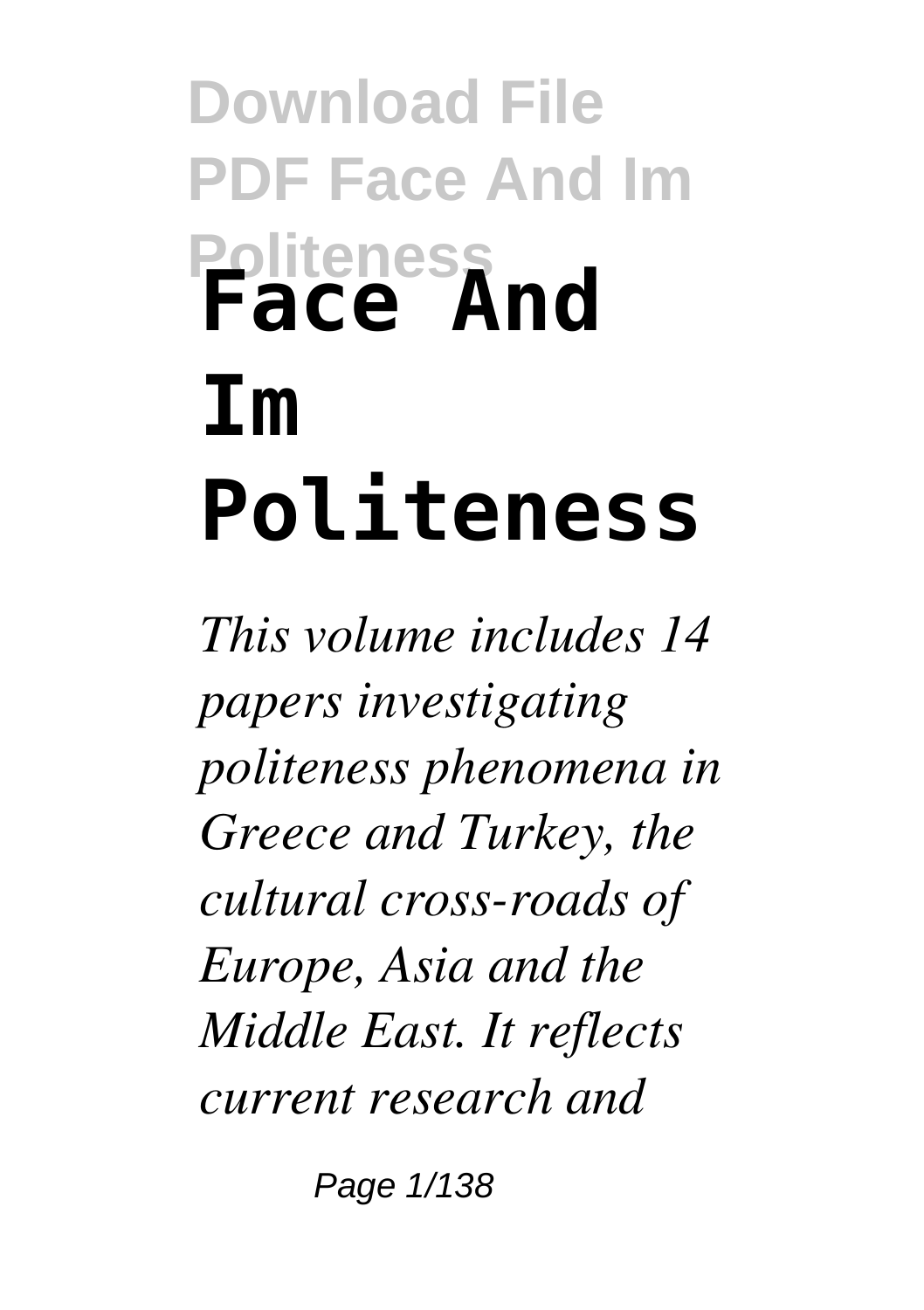**Download File PDF Face And Im Politeness** *provides observations of and findings in patterns of linguistic politeness in a geographical area other than the much studied English speaking ones. The book appeals to professionals and students interested in a broader perspective of language use in its social context.Articles in the collection are empirically rather than* Page 2/138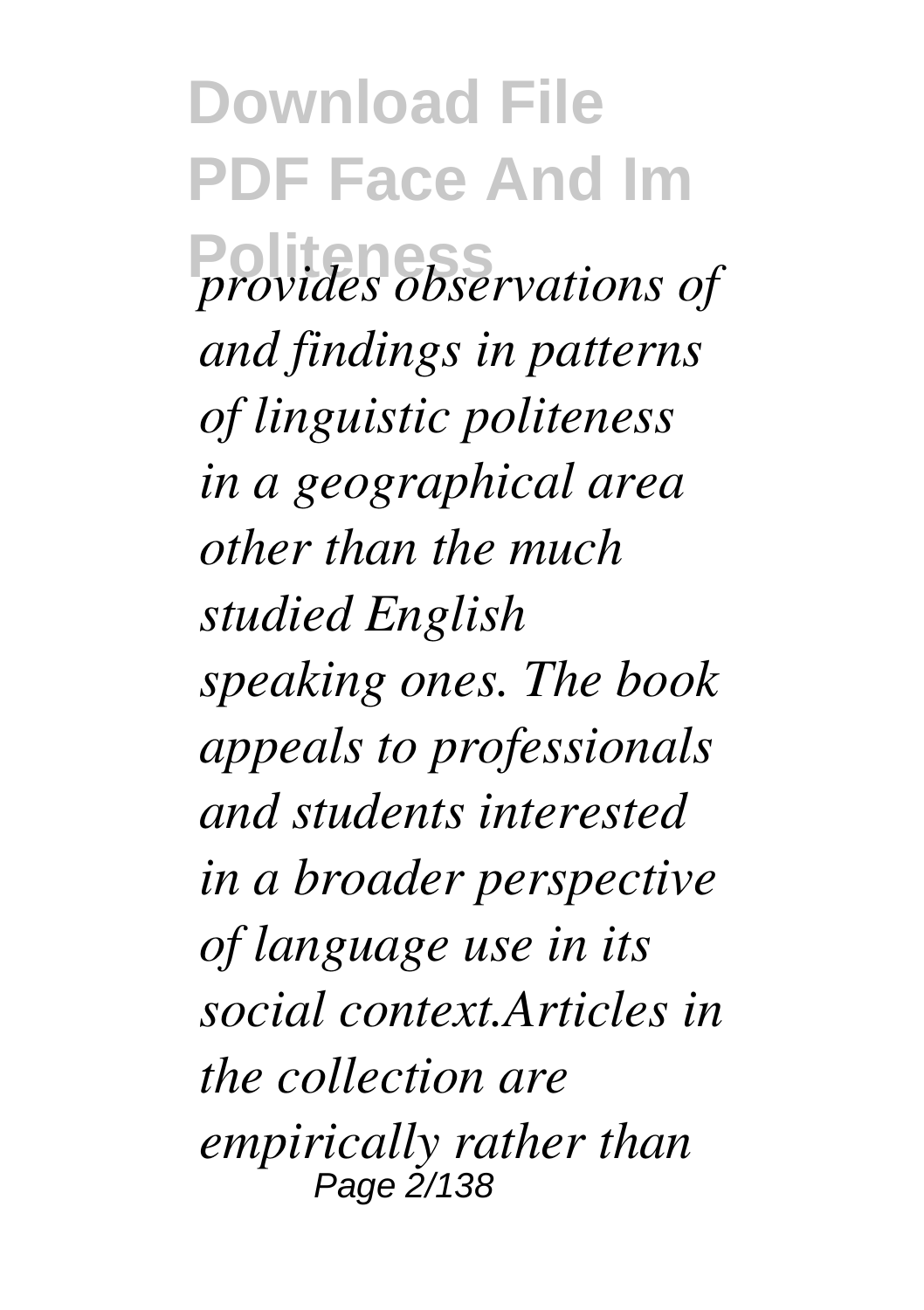**Download File PDF Face And Im Politeness** *theoretically oriented and examine realisations of politeness in relation to social parameters. The chapters have been arranged in pairs (Greek/Turkish), treating the following related issues: firstly a more general ethnographic picture of the two societies, the variables of* Page 3/138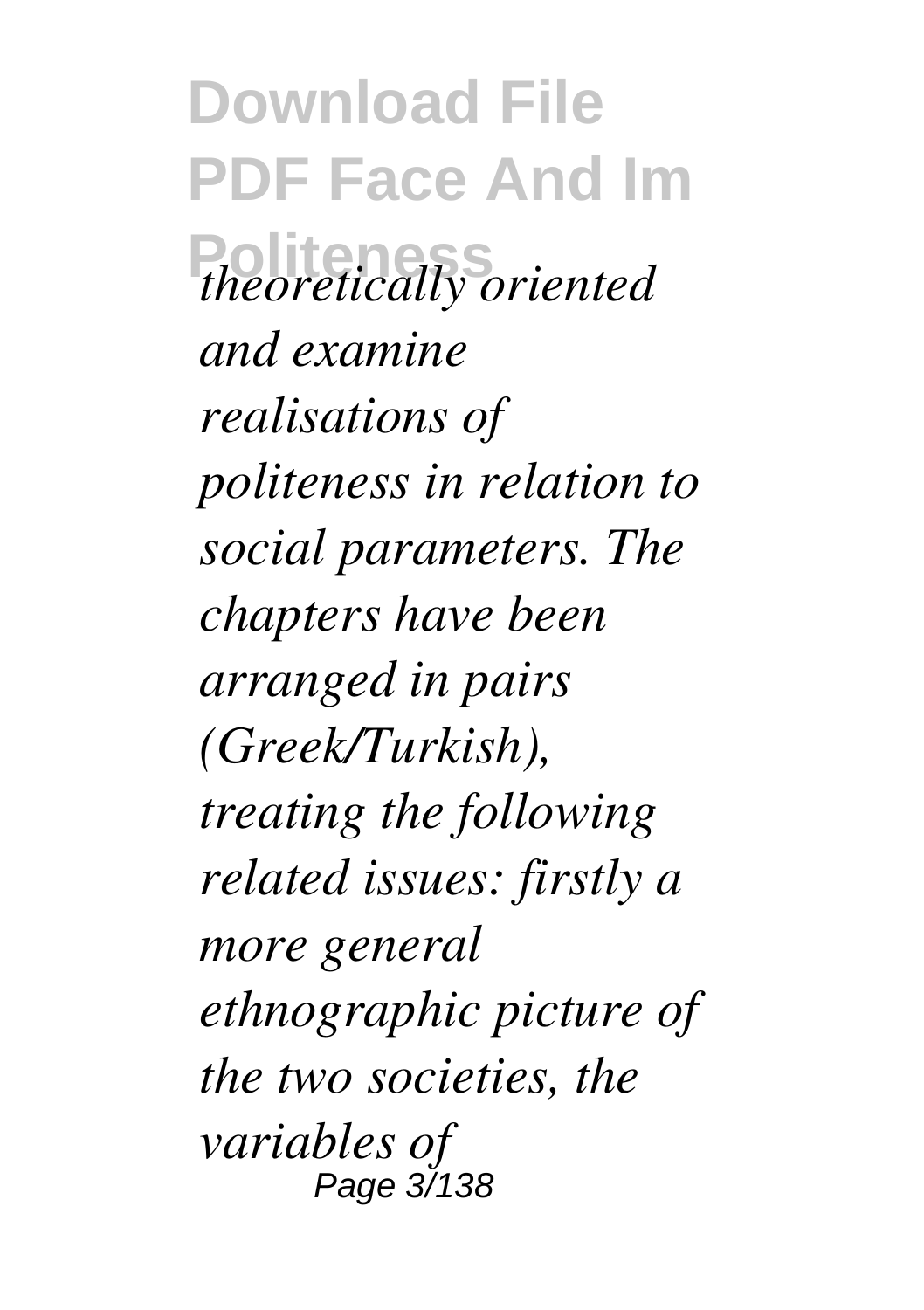**Download File PDF Face And Im Politeness** *power/status in classroom and other interaction, solidarity in advice-giving and the use of approbatory expressions, service encounters and the differential use of language by males and females, the use of interruptions in television talk, and finally compliments. This book offers a* Page 4/138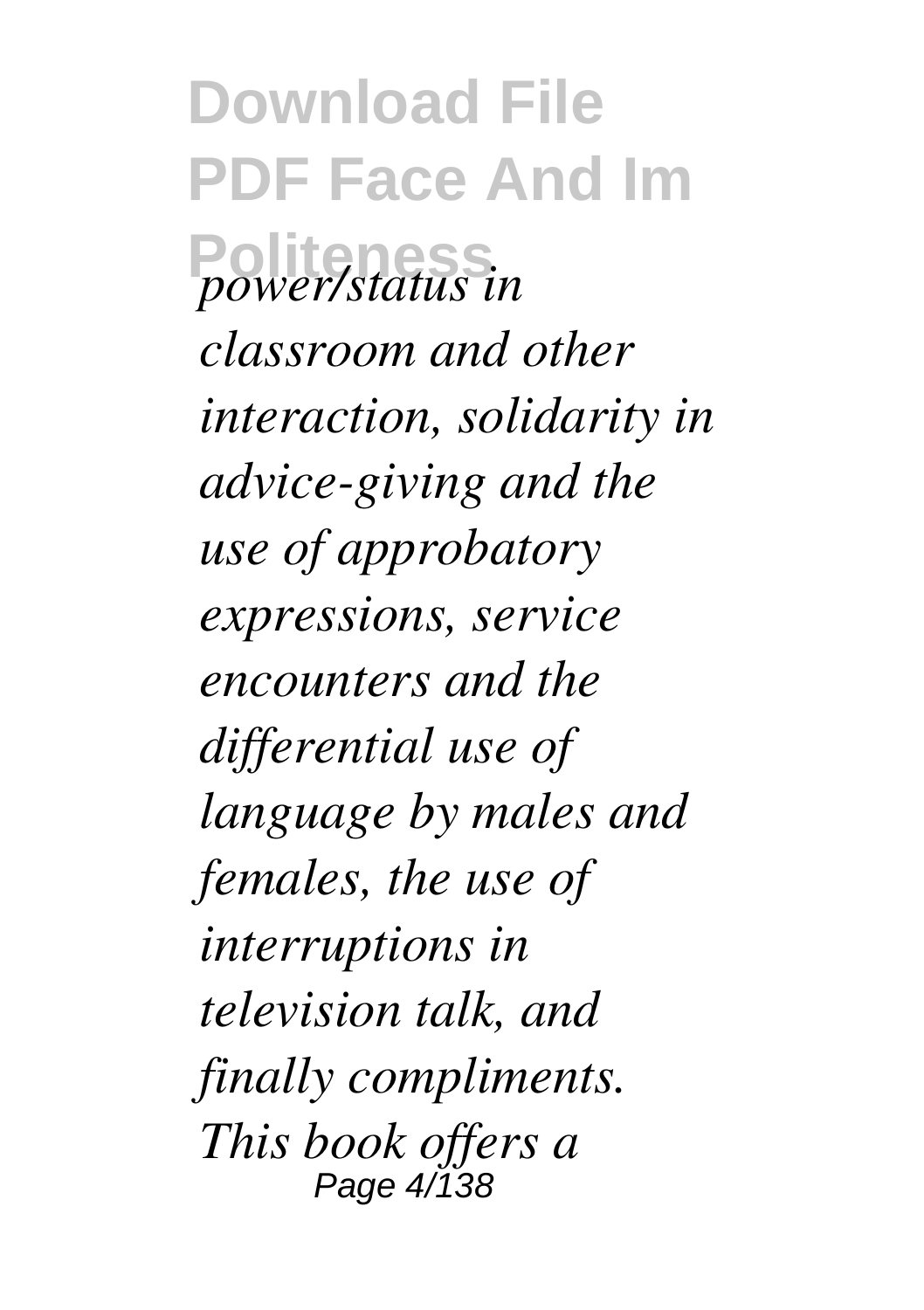**Download File PDF Face And Im** *Political unique window to the study of im/politeness by looking at a translation perspective, which offers a different set of data and allows further understanding of the phenomenon. In the arena of real-life translation practice, the workings of im/politeness are renegotiated in a different cultural* Page 5/138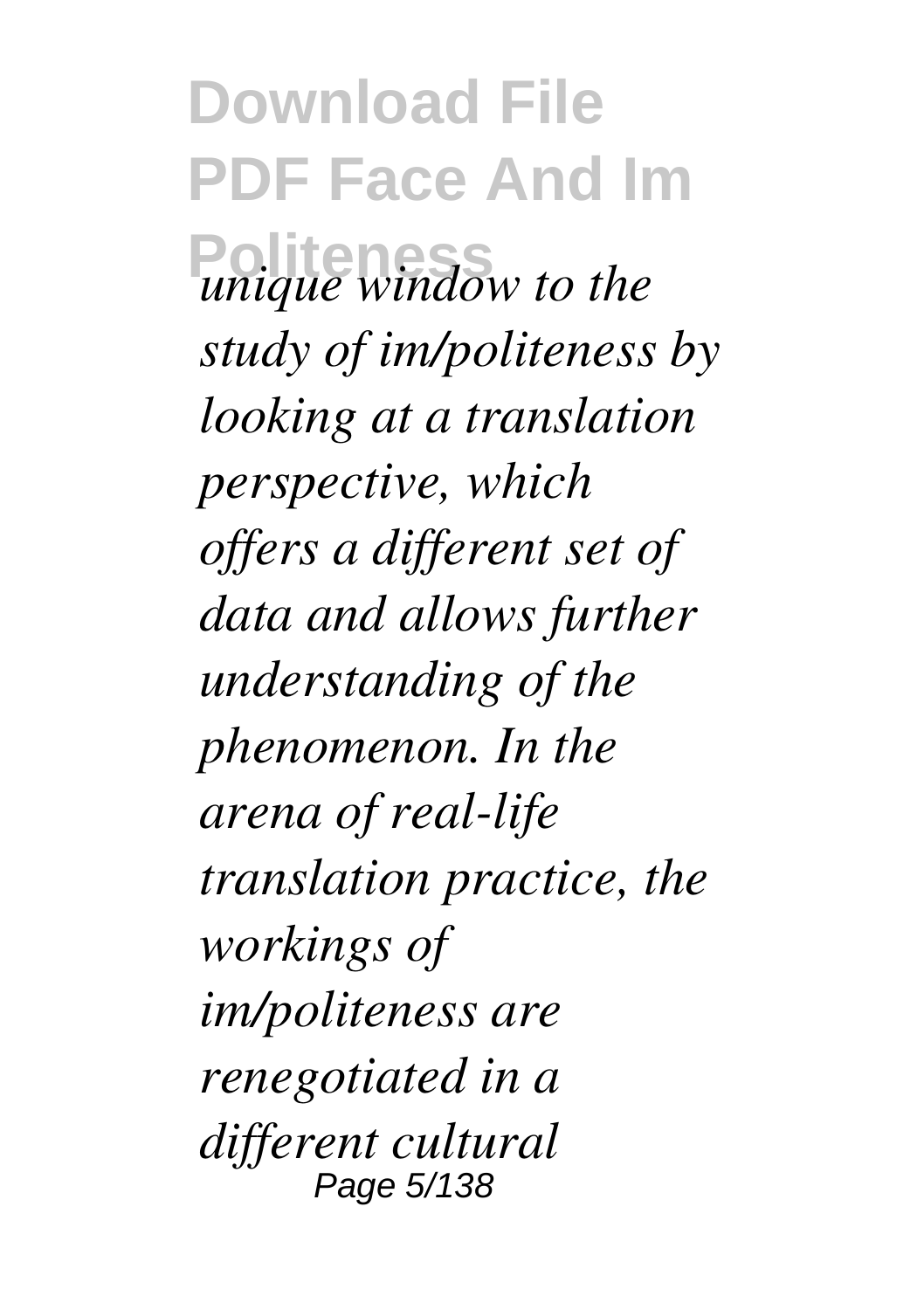**Download File PDF Face And Im Politeness** *context and thus pragmatically oriented cross-cultural differences become more concrete and tangible. The book focuses on the language pair English and Greek, a strategic choice with Greek as a less widely spoken language and English as a global language. The two languages also differ in* Page 6/138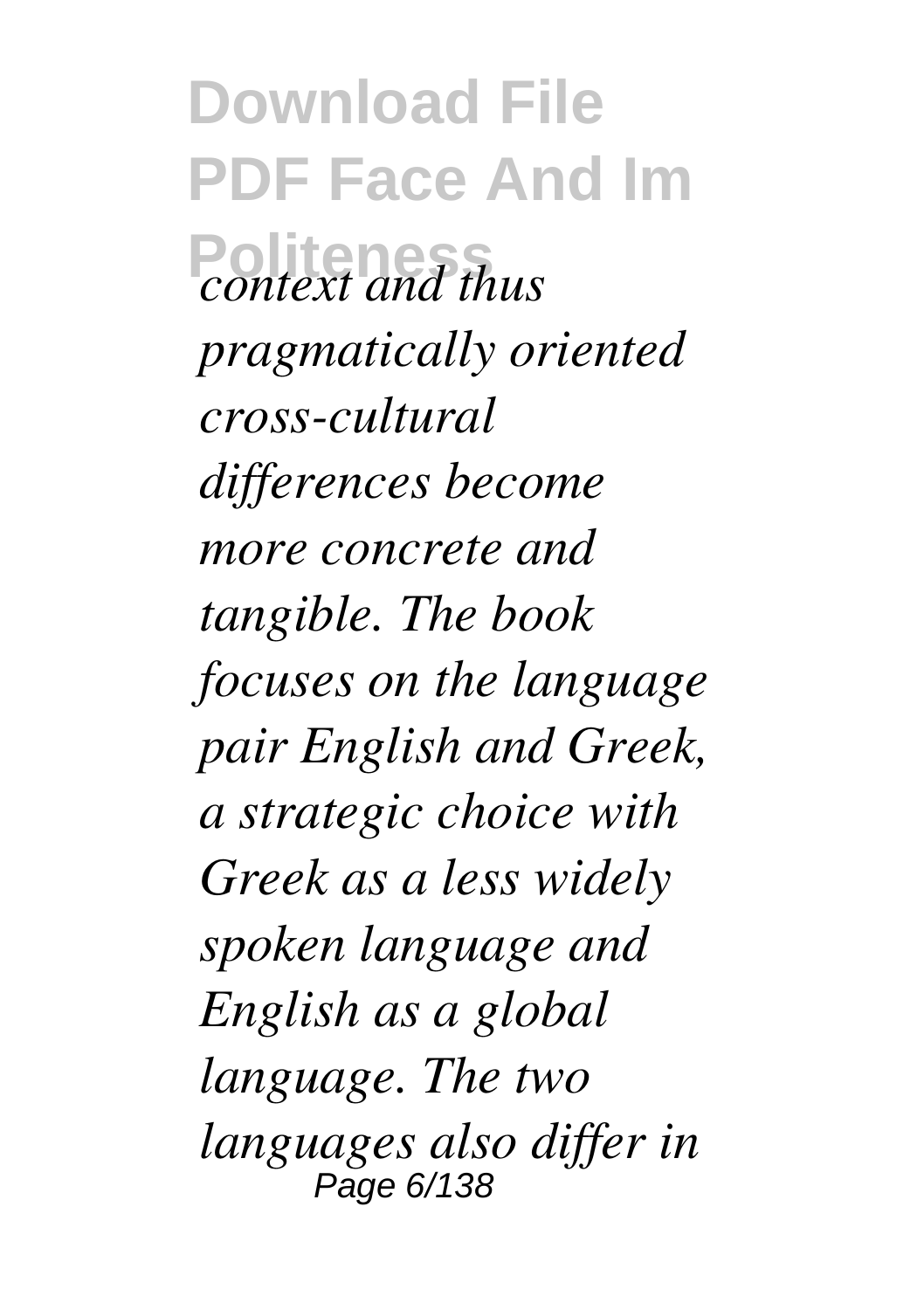**Download File PDF Face And Im Politeness** *their politeness orientation in certain genres, which allows for a fruitful comparison. The volume focuses on press translation first, then translation of academic texts and translation for the stage, and finally audiovisual translation (mainly subtitles). These genres highlight a public, an interactional, and a* Page 7/138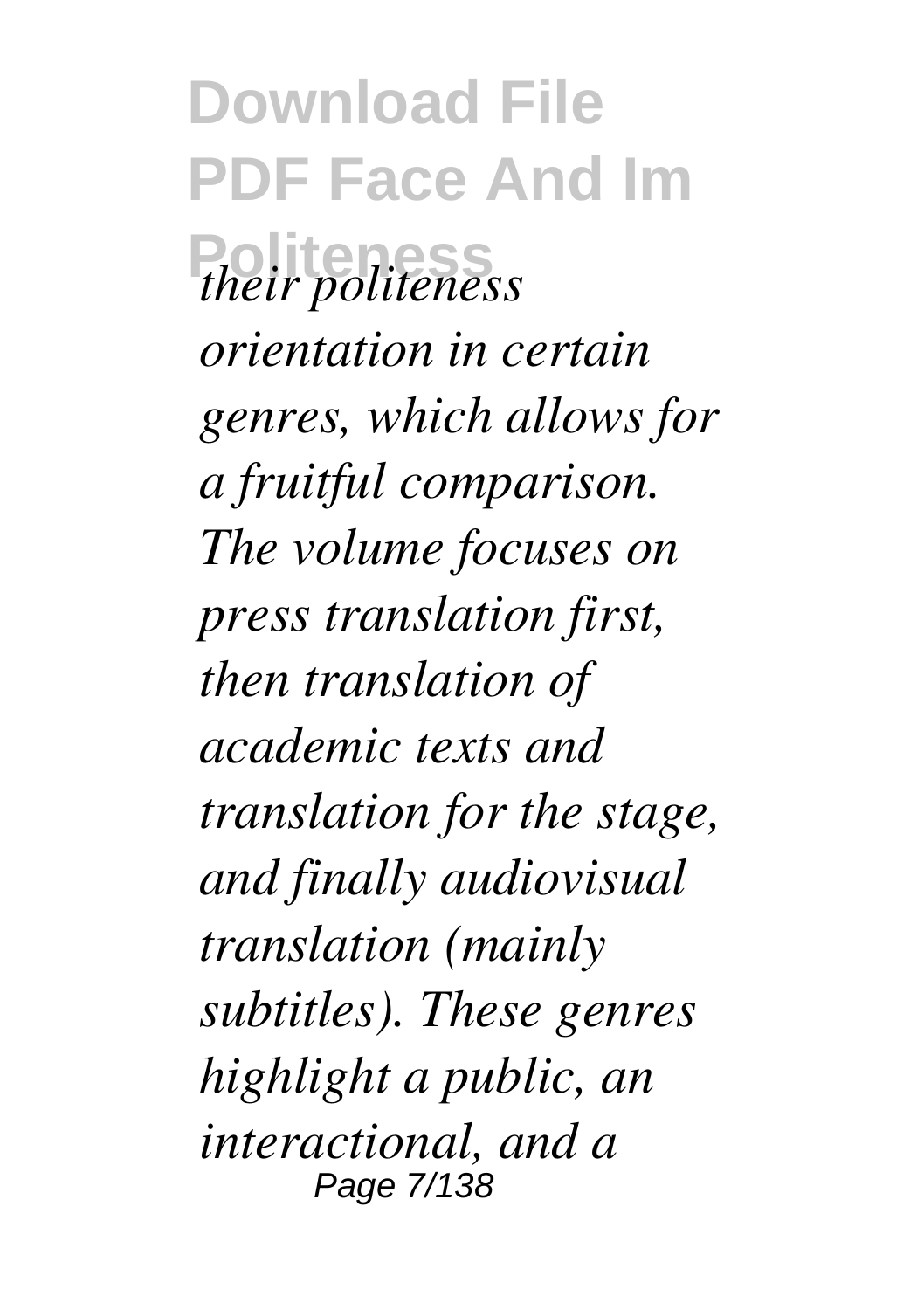**Download File PDF Face And Im Politeness** *multimodal dimension in the workings of im/politeness. Aspects of Linguistic Impoliteness aims to bring together a wide range of theoretical and methodological approaches exploring the notion of "impoliteness" and the usage of impoliteness phenomena in language and discourse per se,* Page 8/138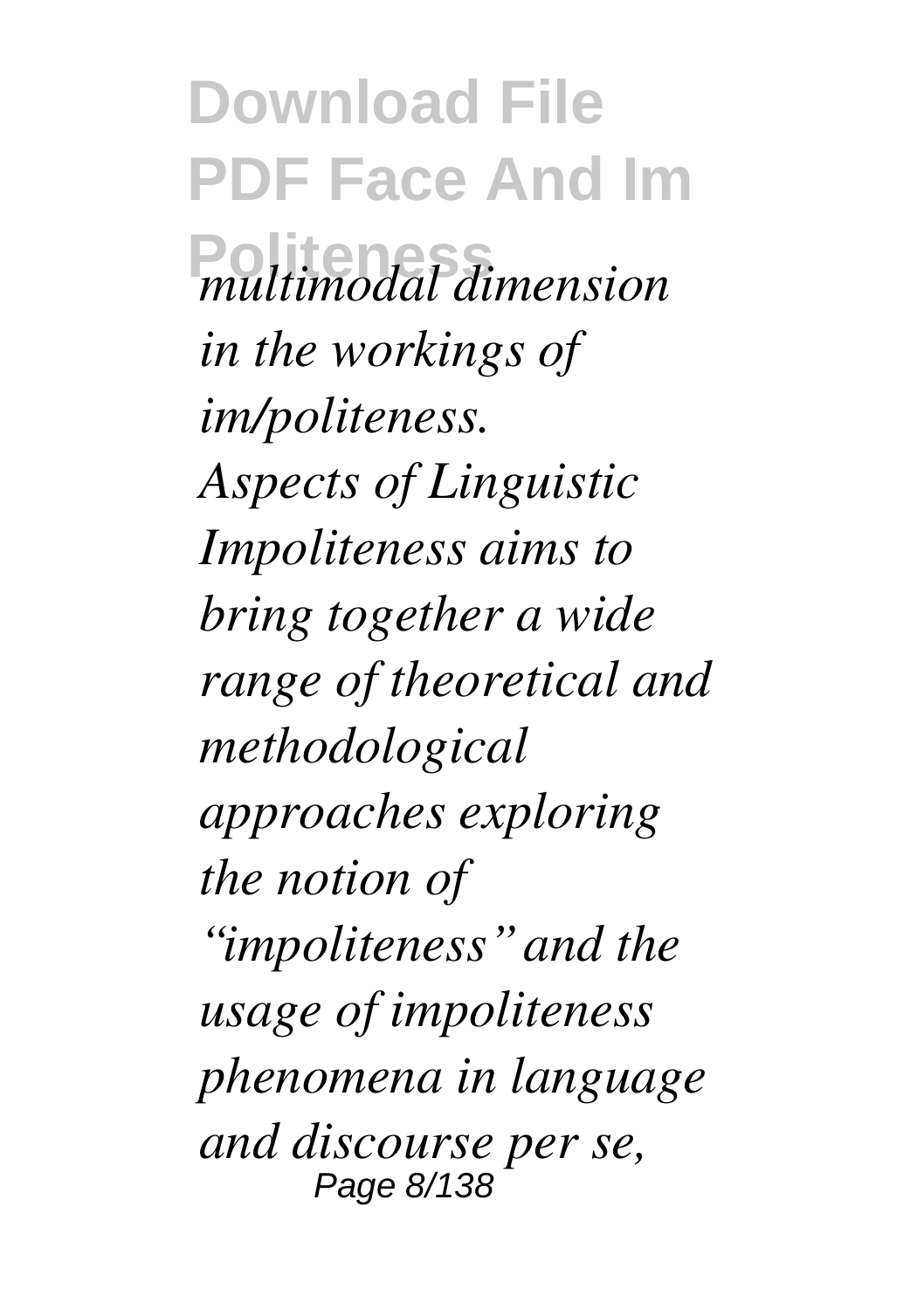**Download File PDF Face And Im** *instead of simply considering impoliteness as "politeness that has gone wrong". Impoliteness draws mainly on linguistics, but also its subdisciplines, as well as related disciplines such as psychology, philosophy, sociology, anthropology and communication. Various* Page 9/138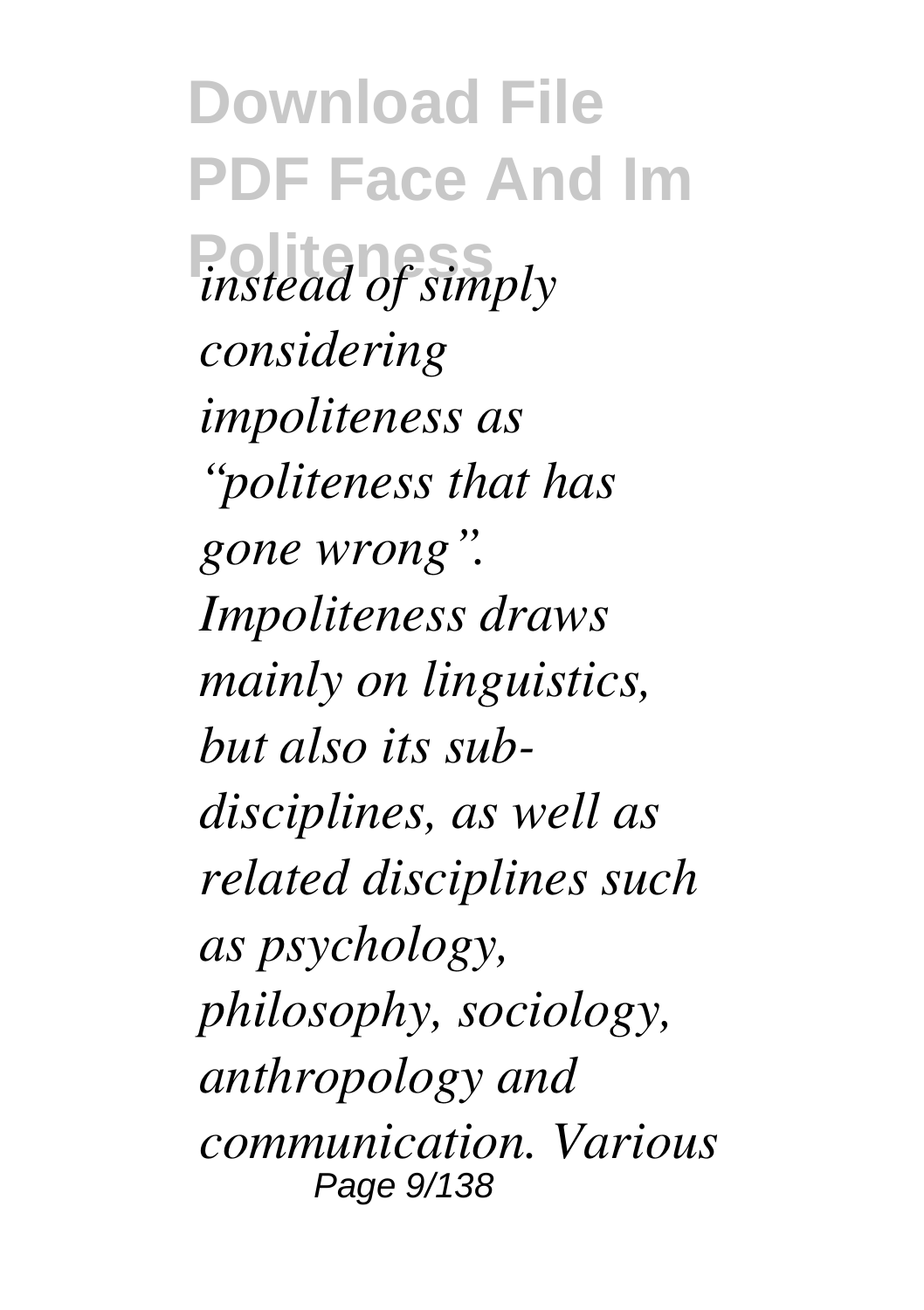**Download File PDF Face And Im Politeness** *researchers have been selected to contribute to Aspects of Linguistic Impoliteness, and the diversity of subdisciplinary approaches is reflected in the multidimensional organisation of the five sections of the book. The book is divided into five thematic parts, with 16 chapters in all, as follows. The first part* Page 10/138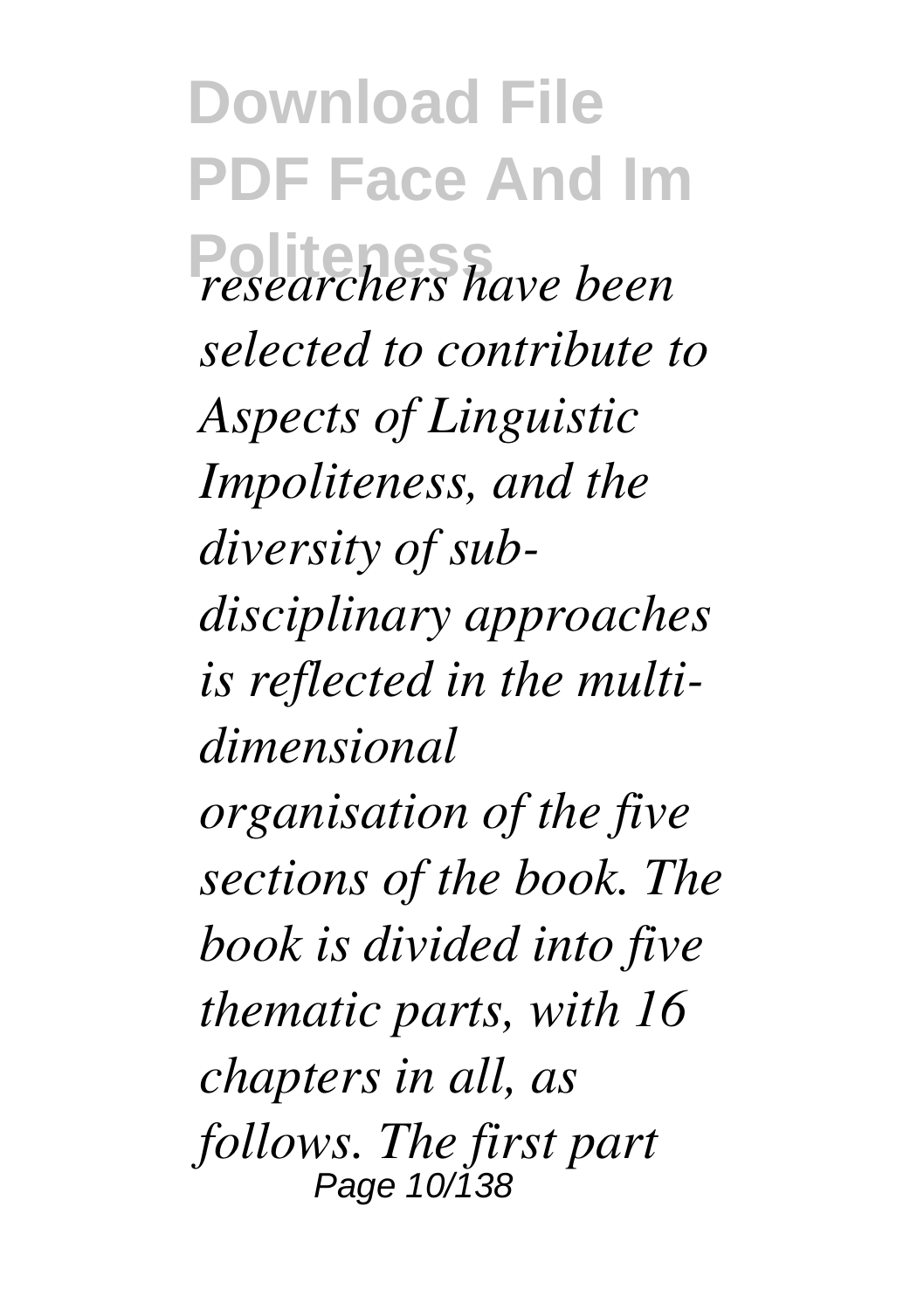**Download File PDF Face And Im Politeness** *aims to study the links between impoliteness and rudeness, by providing a general framework to these notions. The second part deals with occurrences of impoliteness in television series and drama, when the third part mainly focuses on the discursive creations of impoliteness found in literary works. The* Page 11/138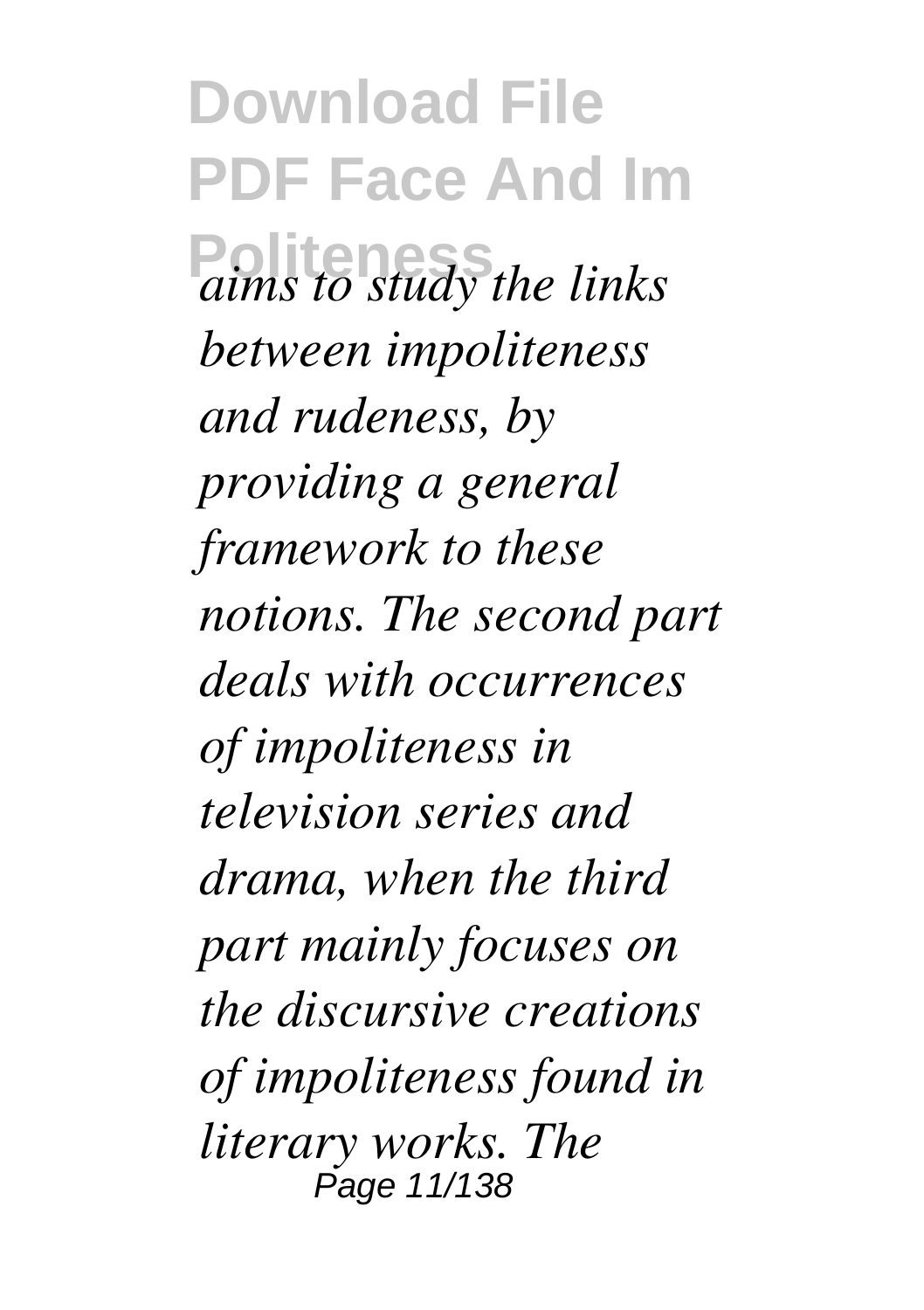**Download File PDF Face And Im**  $fourth$  part concentrates *on impoliteness and the philosophy of language, and the fifth and final part offers some casestudies of impoliteness in modern communication. This collection combines research from the field of (im)politeness studies with research on language pedagogy and* Page 12/138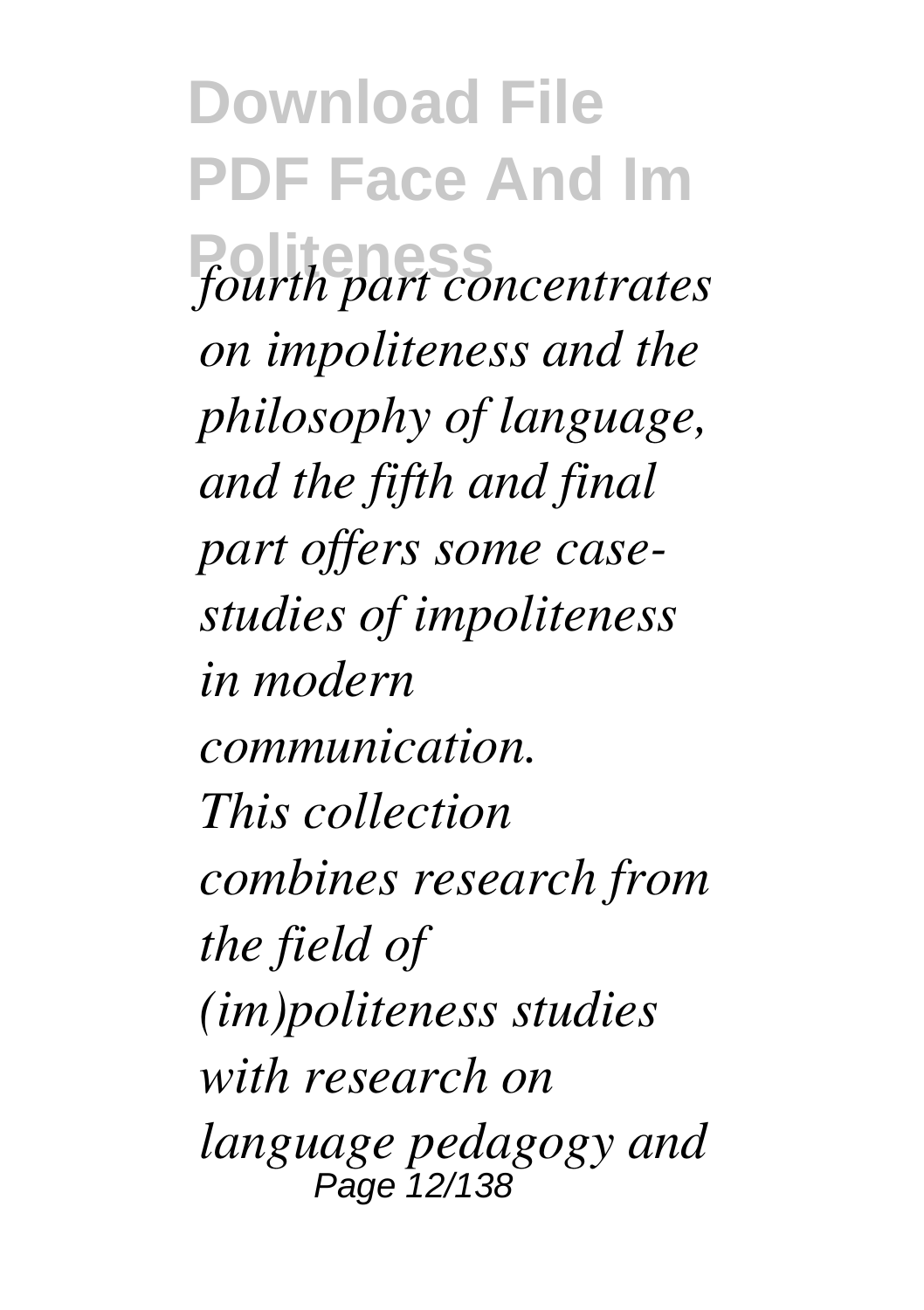**Download File PDF Face And Im Politeness** *language learning. It aims to engender a useful dialogue between (im)politeness theorists, language teachers, and SLA researchers, and also to broaden the enquiry to naturalistic contexts other than L2 acquisition classrooms, by formulating 'teaching' and 'learning' as processes of socialization, cultural* Page 13/138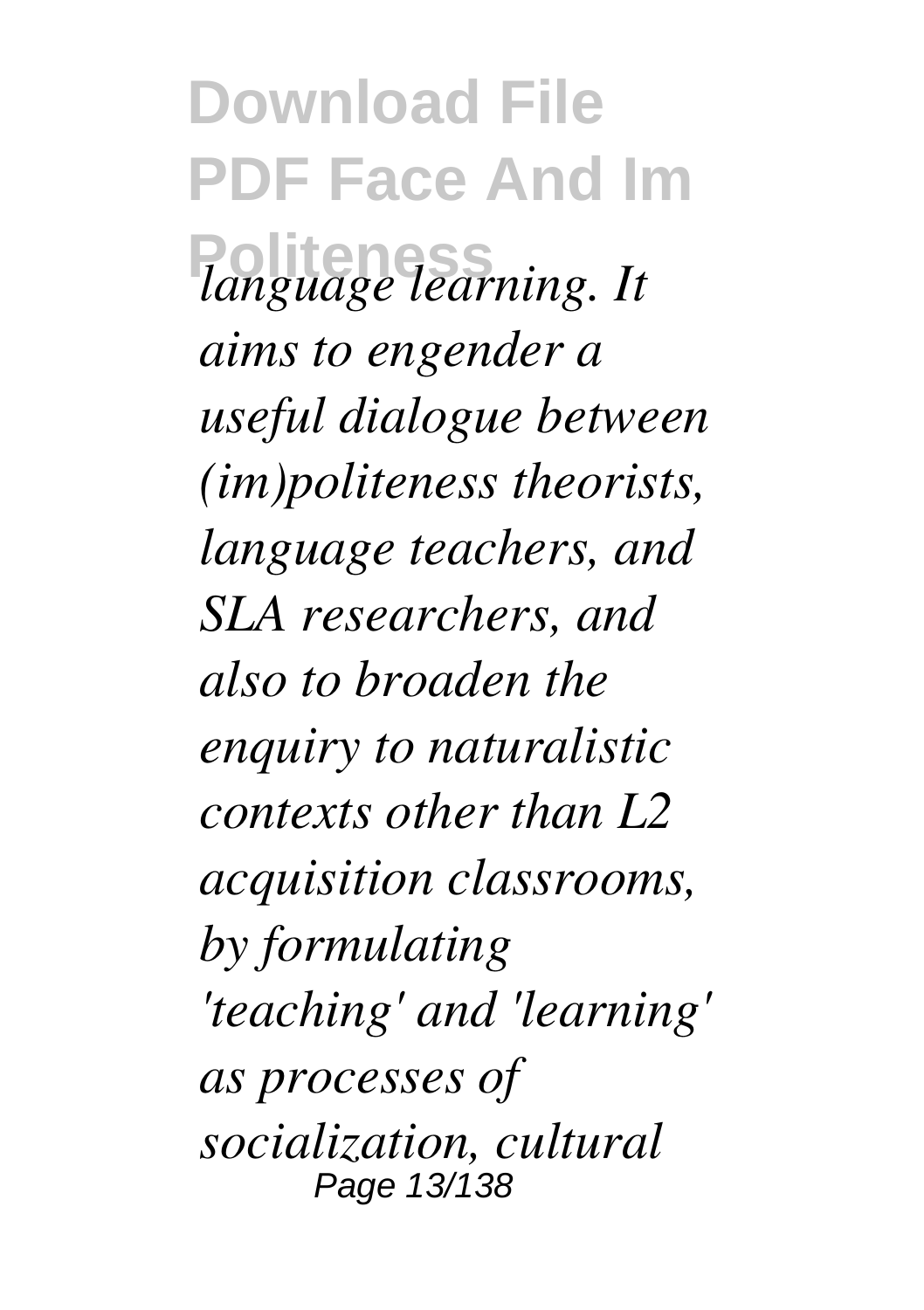**Download File PDF Face And Im Politeness** *transmission, and adaptation. The English-Greek Paradigm Culture, Communication and Politeness Theory Situated Politeness Identity Perspectives on Face and (im)politeness Studies in its History, Theory and Practice The Oxford Handbook of Pragmatics* Page 14/138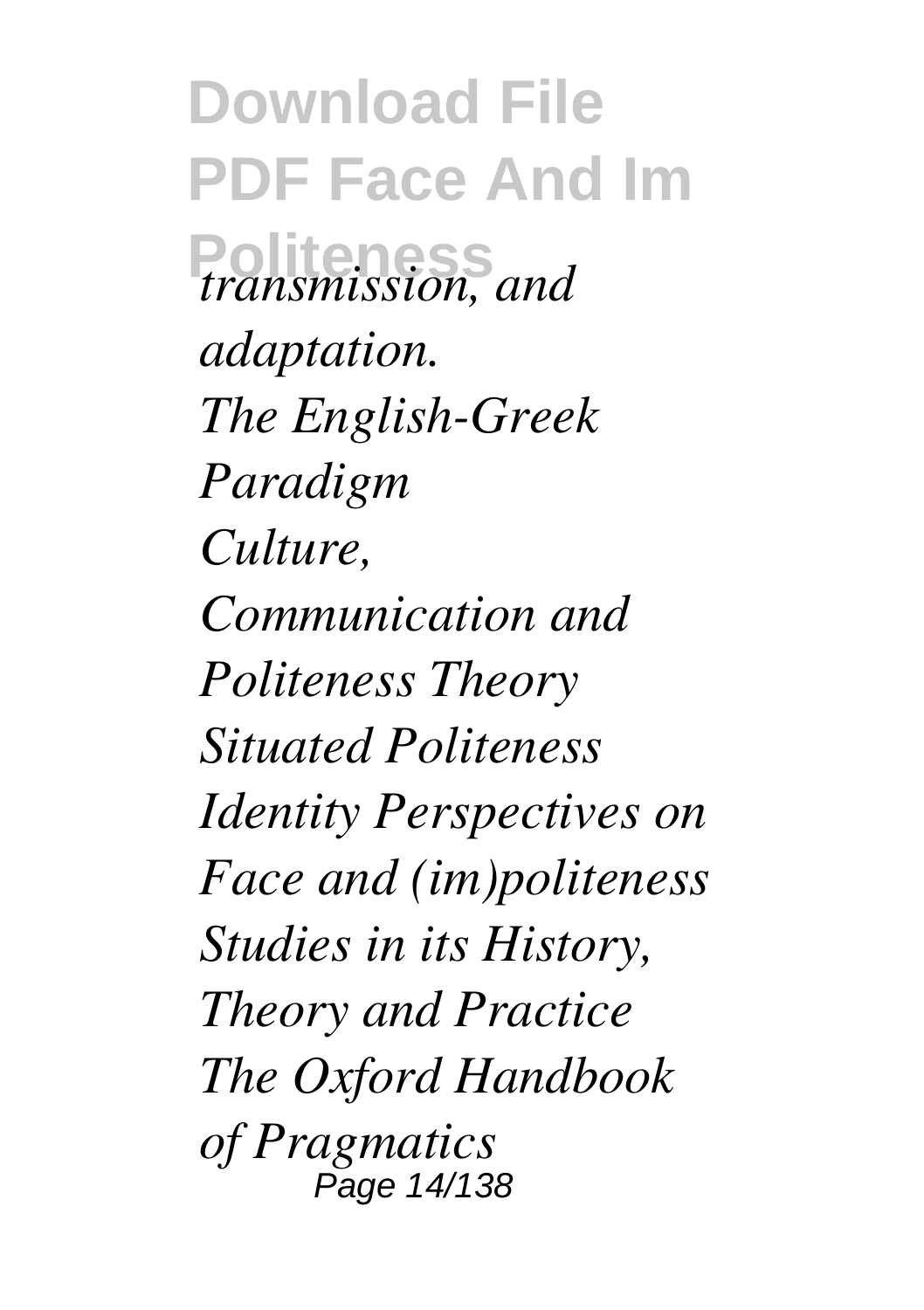**Download File PDF Face And Im Politeness** *Interdisciplinary Perspectives on Im/politeness brings together the work of linguists, psychologists, neuroscientists, and second language experts in order to provide readers with a snapshot of the possibilities for studying*  $\frac{9}{6}$ 15/138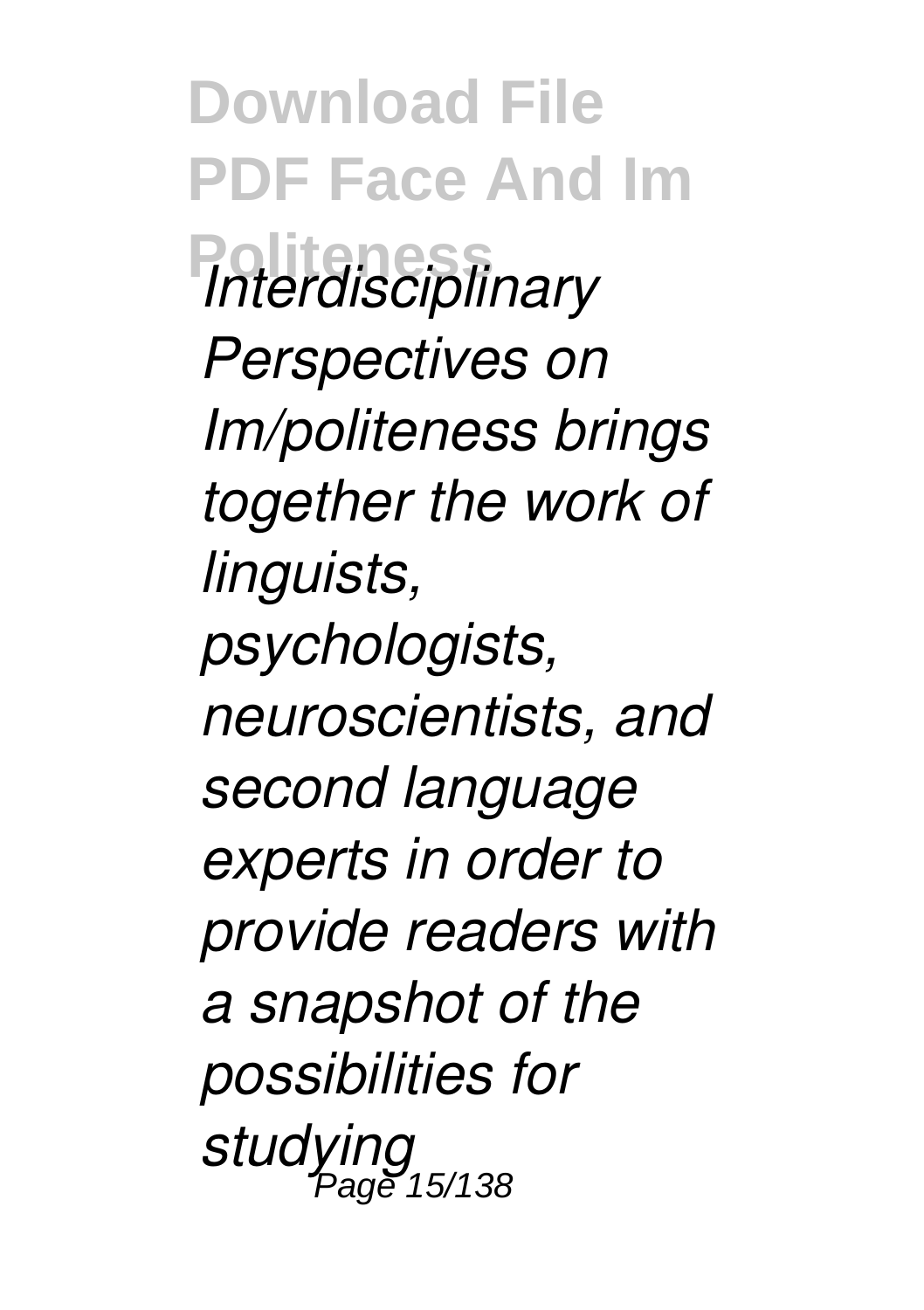**Download File PDF Face And Im Politeness** *im/politeness in the 21st century. The volume is organized along methodological lines in three parts each preceded by a brief introduction outlining the evolution and advantages and disadvantages of the relevant* Page 16/138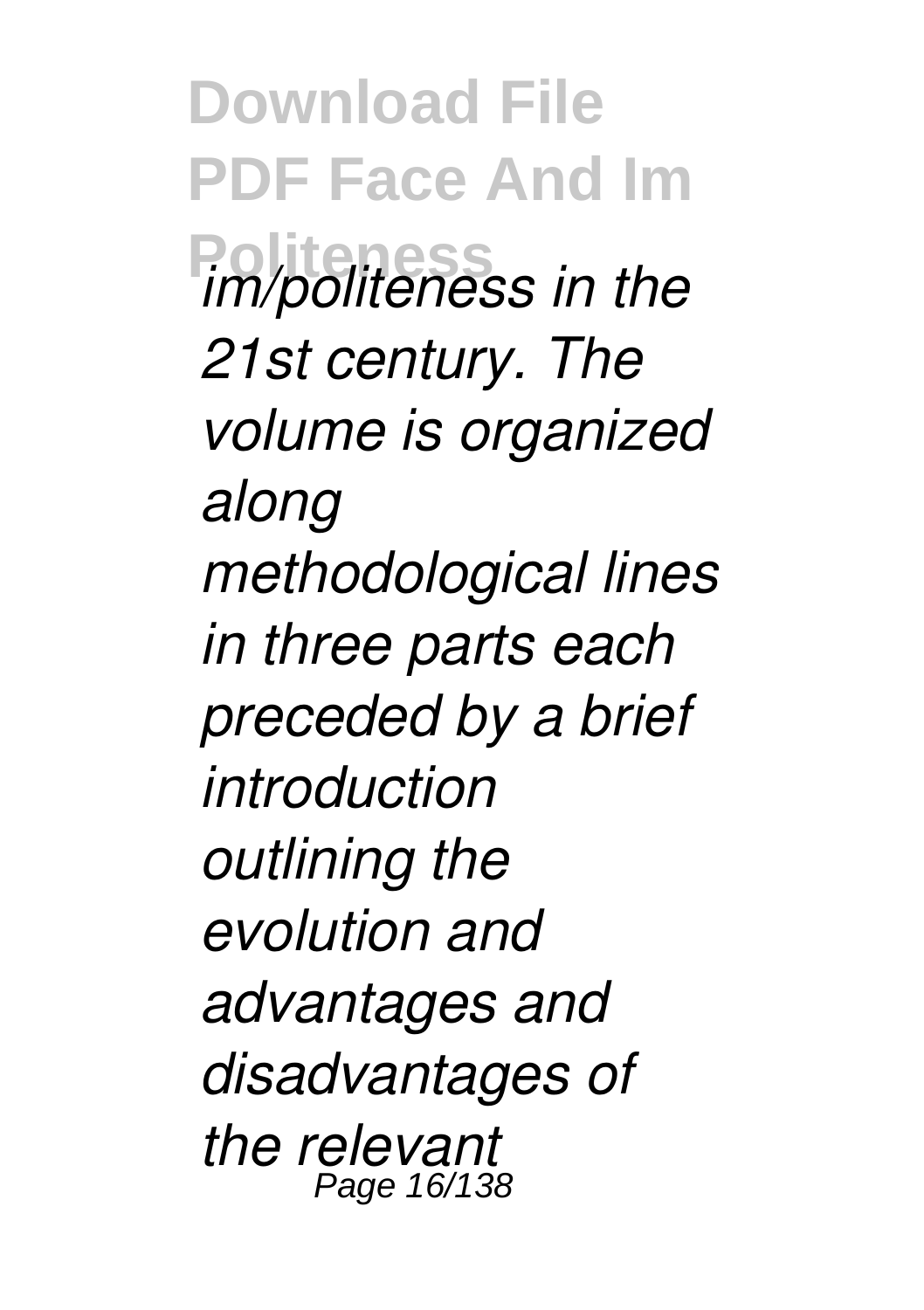**Download File PDF Face And Im**  $P$ *methodologies, while a specially commissioned epilogue places the volume in the field as a whole. Part I is dedicated to selfreporting studies, Part II covers observational studies, and Part III introduces experimental* Page 17/138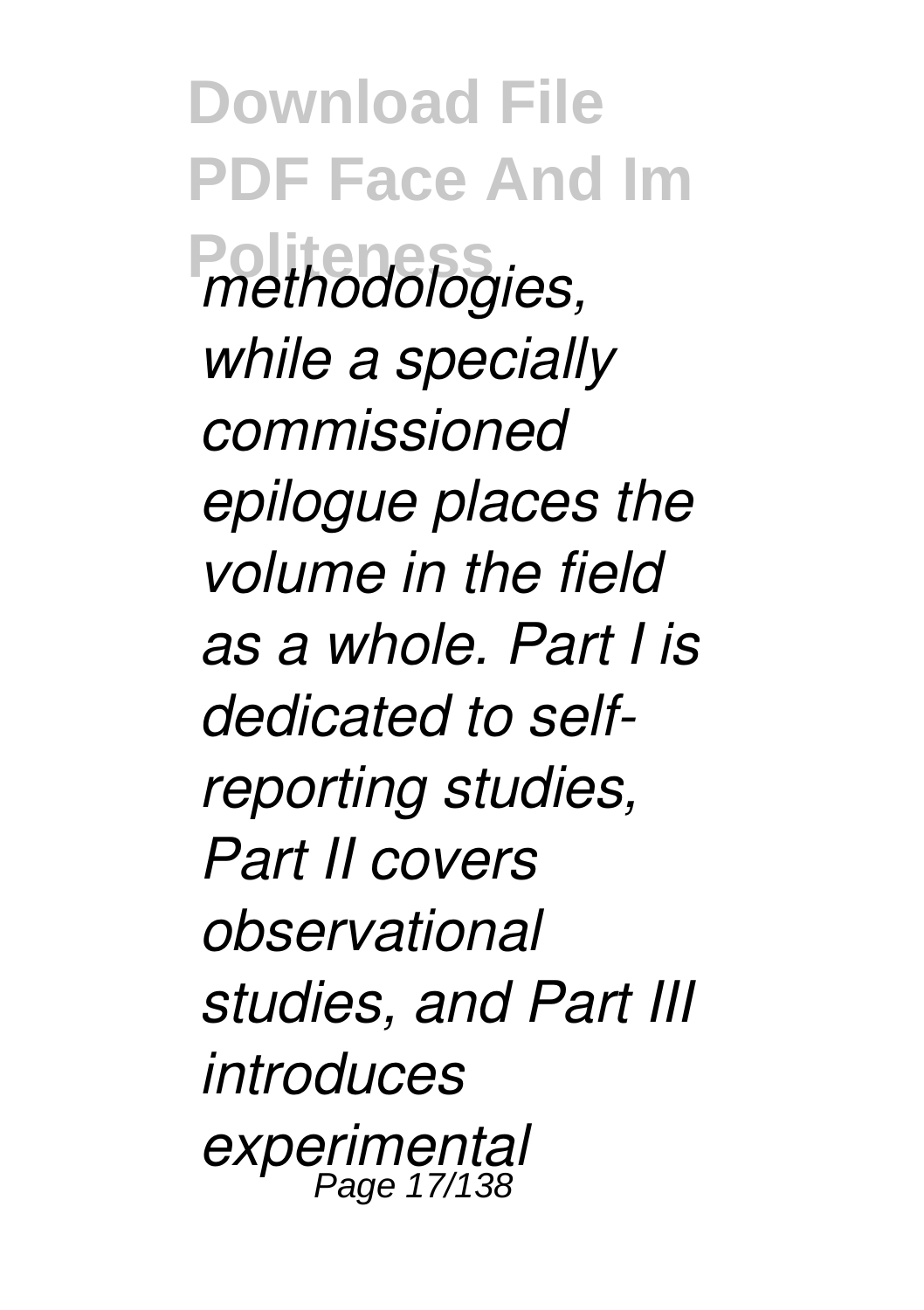**Download File PDF Face And Im Politeness** *studies. A central goal of the present collection is to make a case for the relevance of all these types of data and of both quantitative and qualitative methodologies to the ongoing theoretical debates in the field of* Page 18/138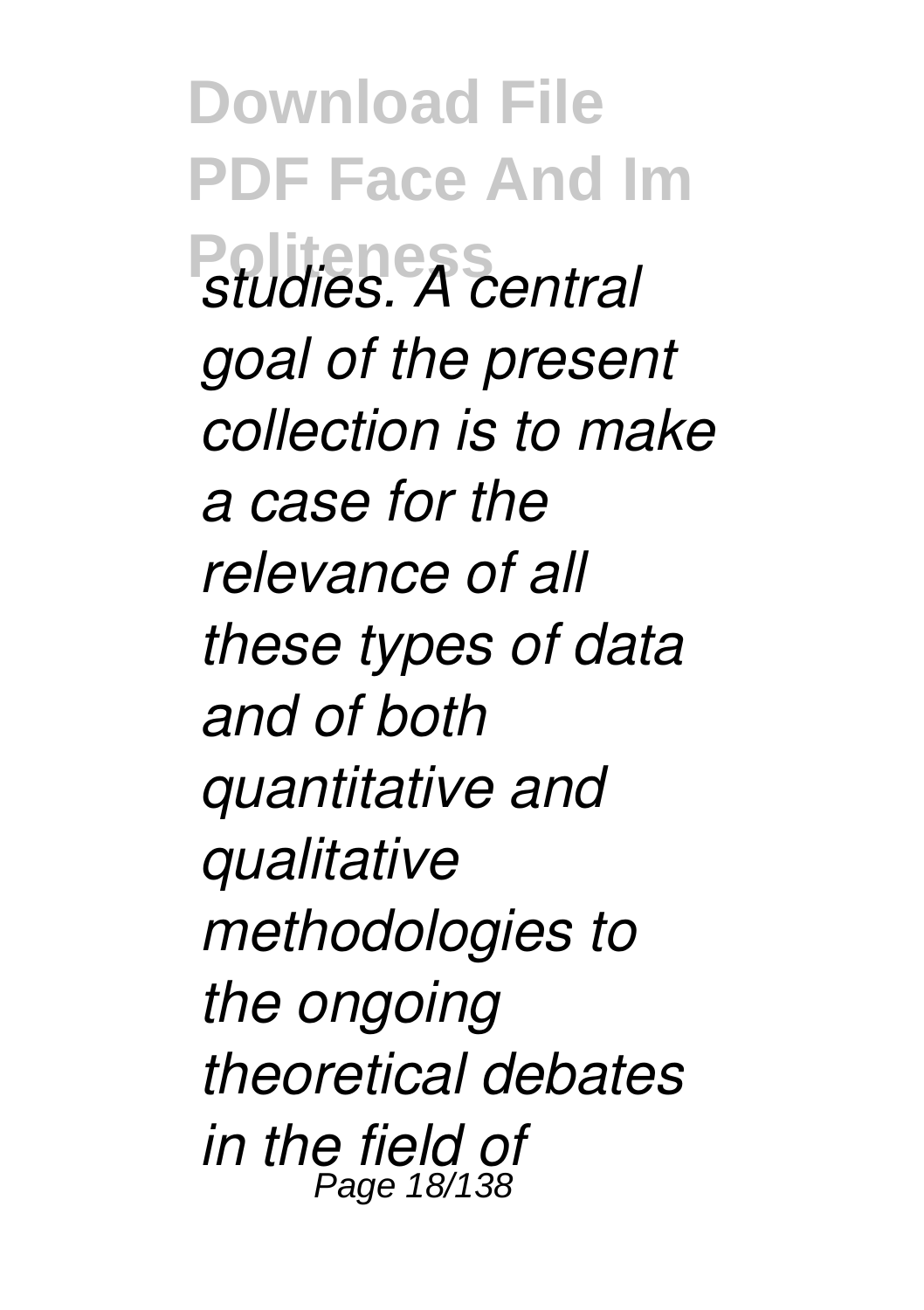**Download File PDF Face And Im Politeness** *im/politeness. The second edition of this collection of 13 original papers contains an updated introductory section detailing the significance that the original articles published in 1992 have for the further development of research into* Page 19/138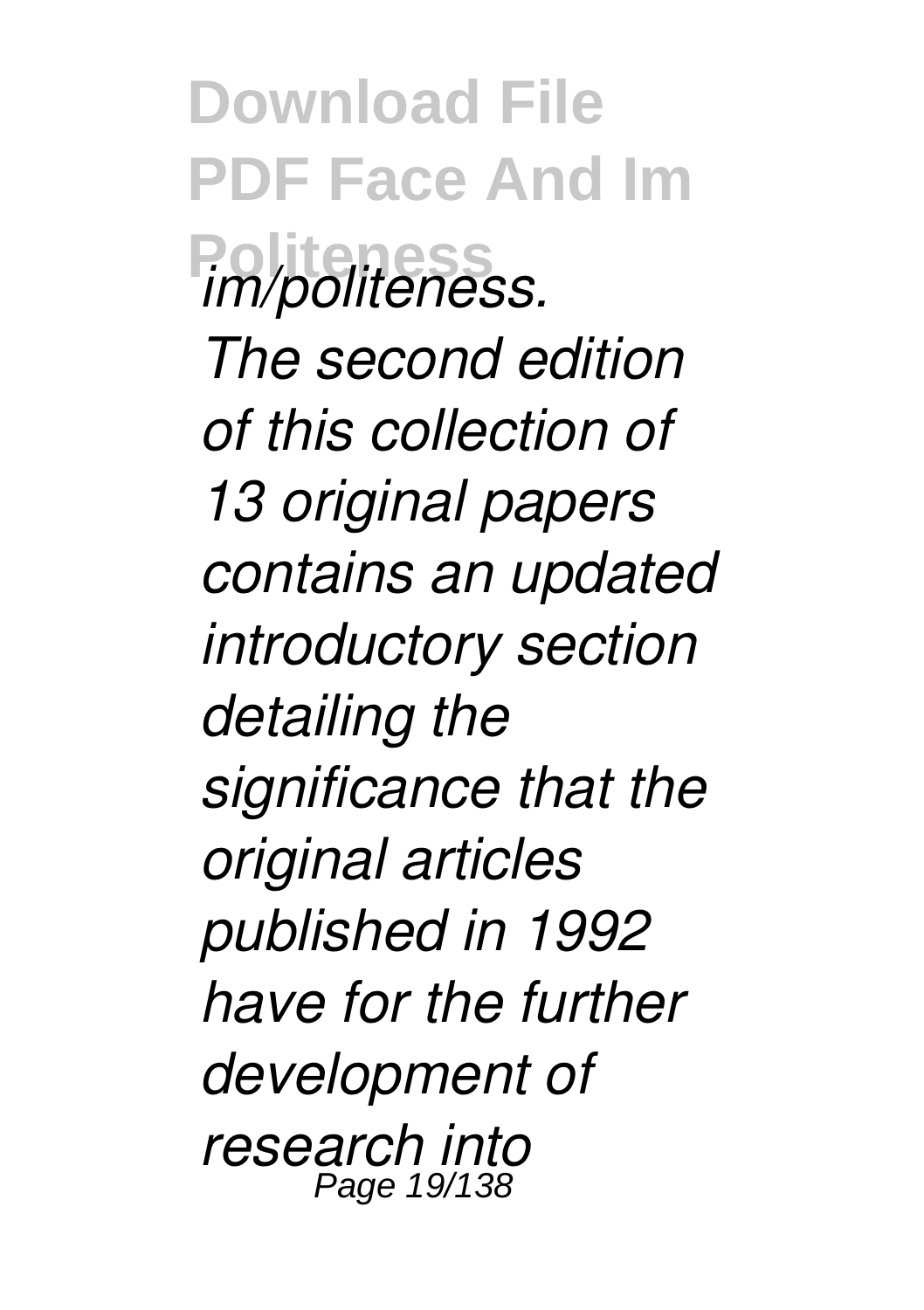**Download File PDF Face And Im Politeness** *linguistic politeness into the 21st century. The original articles focus on the phenomenon of politeness in language. They present the most important problems in developing a theory of linguistic politeness, which must deal with the* Page 20/138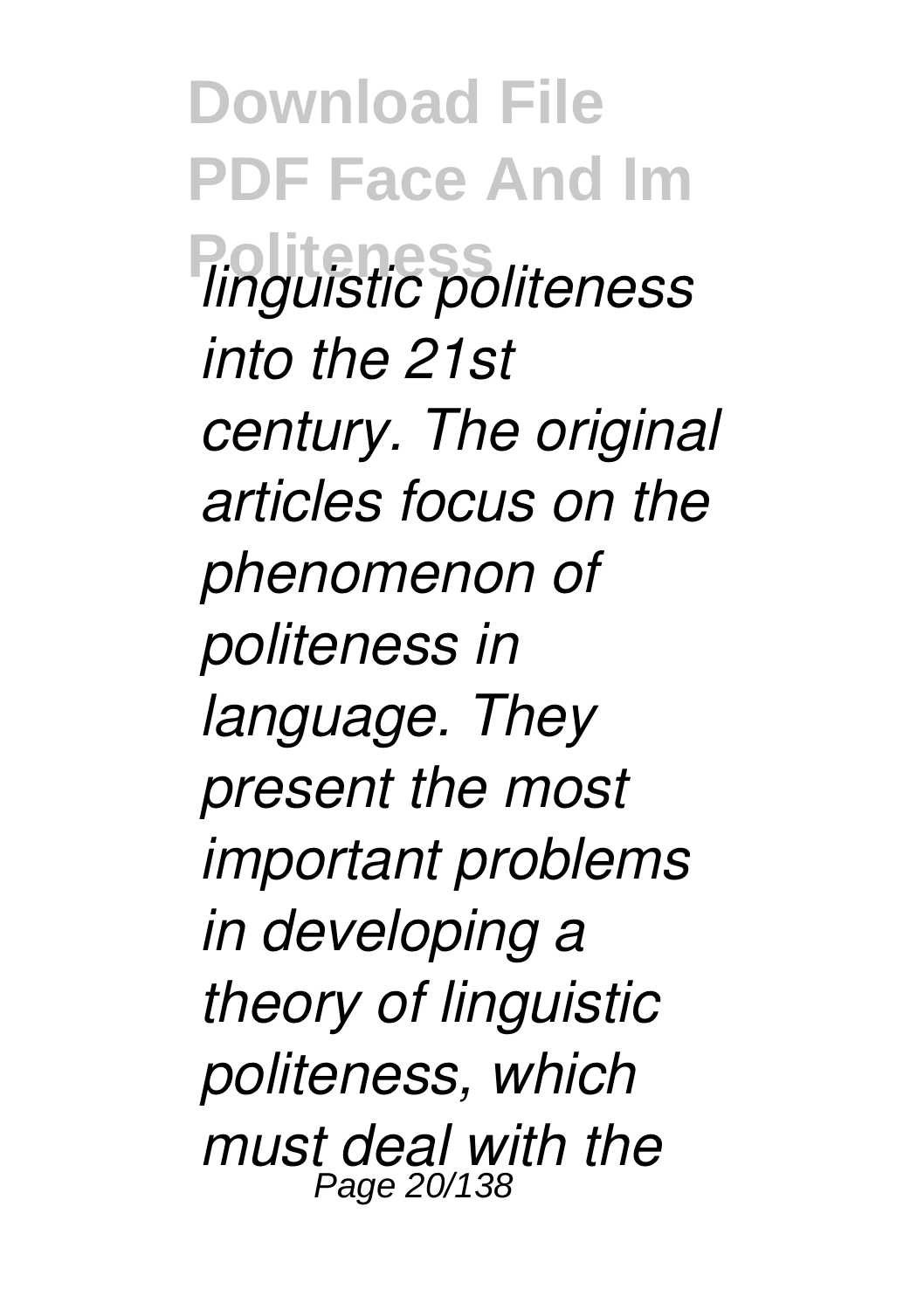**Download File PDF Face And Im Politeness** *crucial differences between lay notions of politeness in different cultures and the term 'politeness' as a concept within a theory of linguistic politeness. The universal validity of the term itself is called into question, as are models such* Page 21/138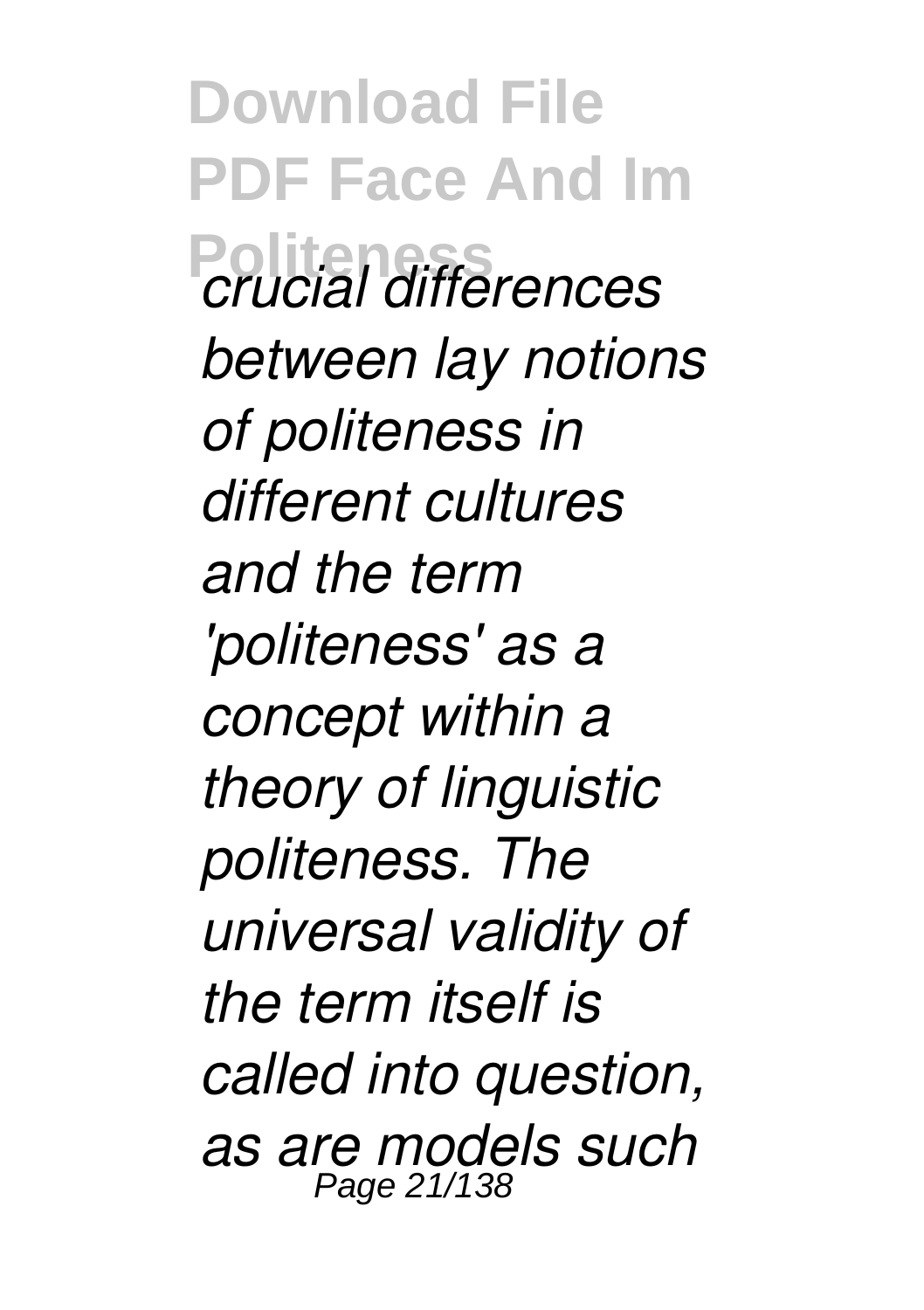**Download File PDF Face And Im Politeness** *as those developed by Brown and Levinson, Lakoff, and Leech. New approaches are suggested. In addition to this theoretical discussion, an empirical section presents a number of case studies and research projects in* Page 22/138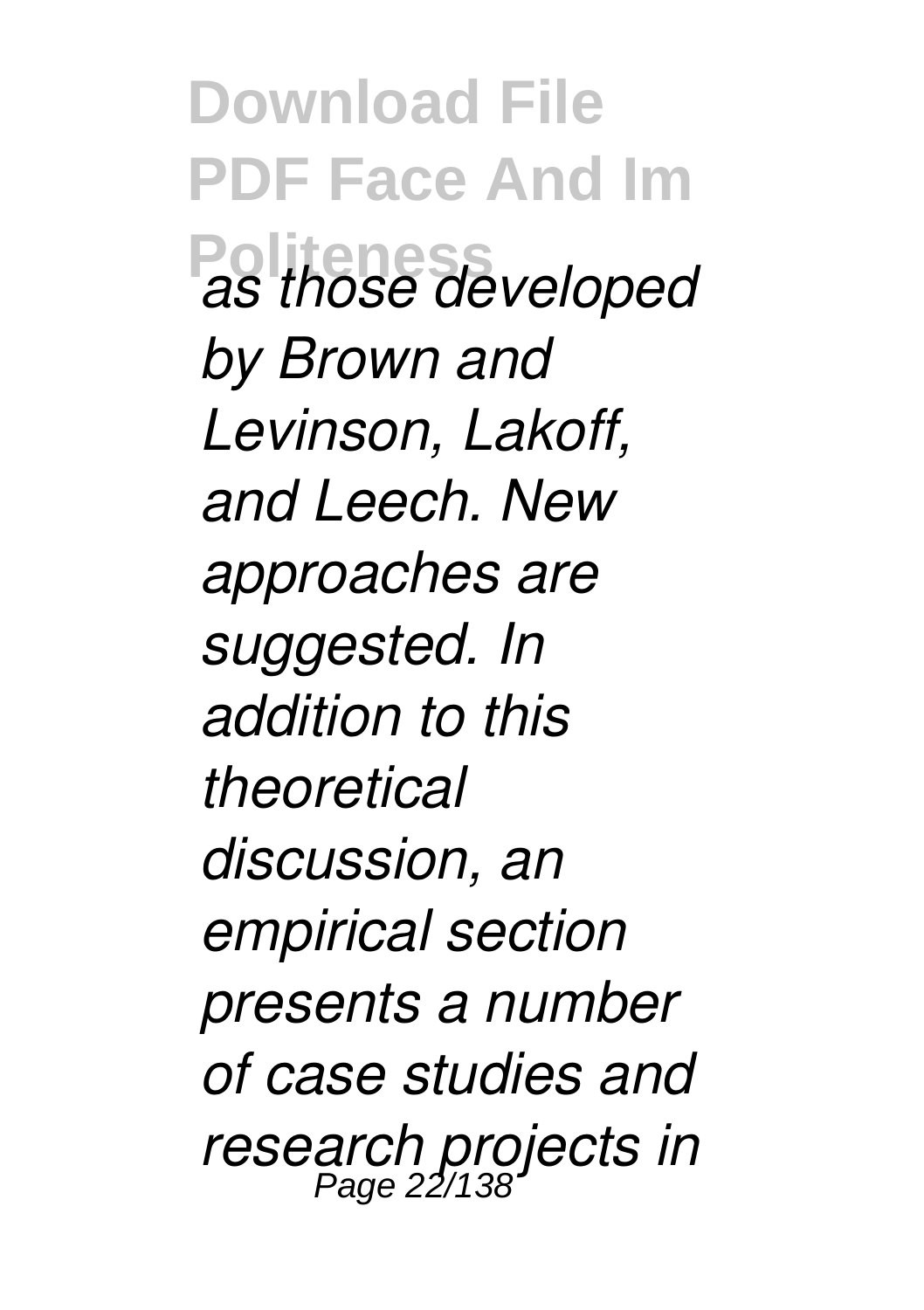**Download File PDF Face And Im Politeness** *linguistic politeness. These show what has been achieved within current models and what still remains to be done, in particular with reference to cross-cultural studies in politeness and differences between a Western and a non-Western* Page 23/138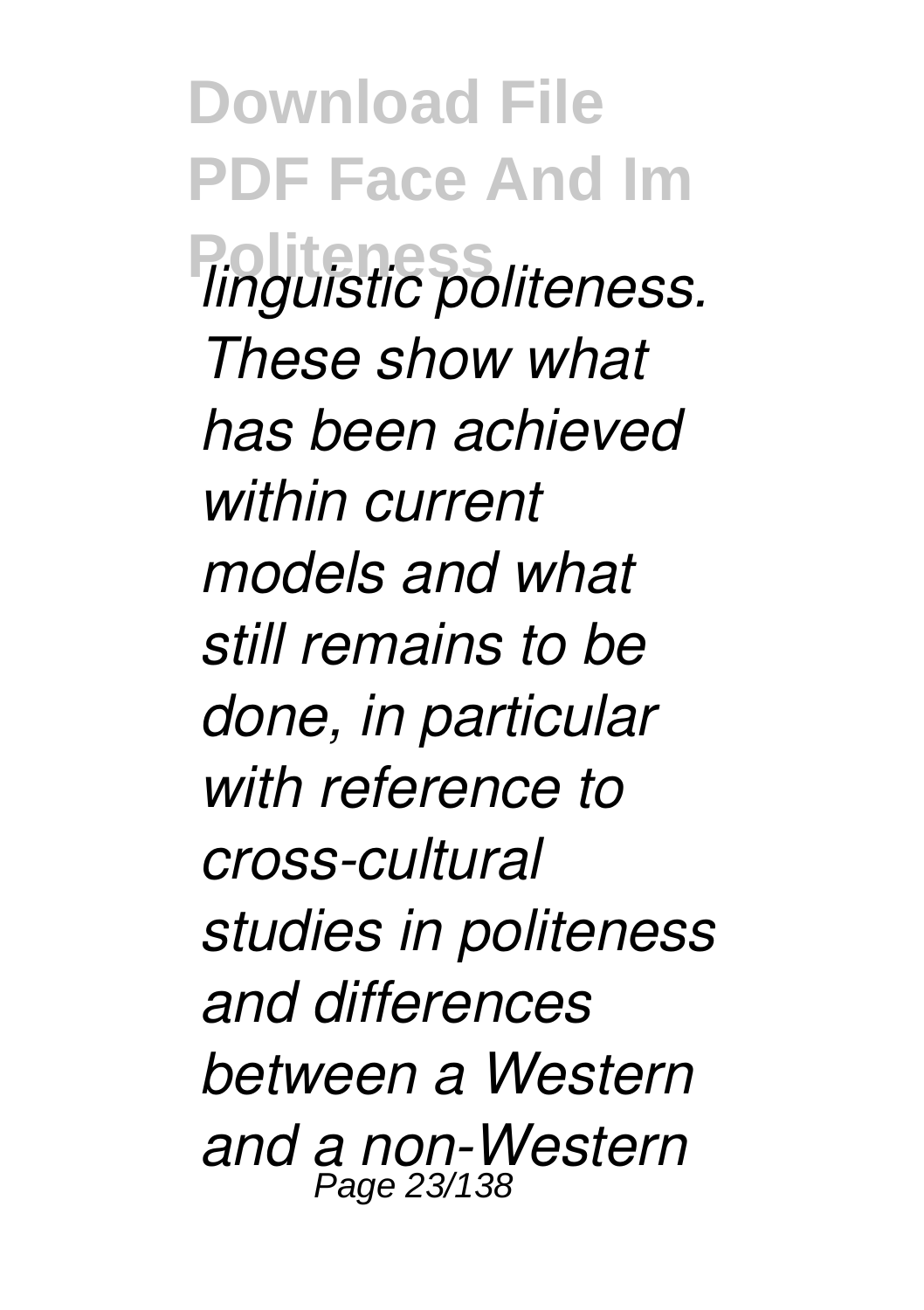**Download File PDF Face And Im Politeness** *approach to the subject. The publication of this second edition demonstrates that the significance of the collection is just as salient in the first decade of the new millennium as it was at the beginning of the 1990s. New Perspectives* Page 24/138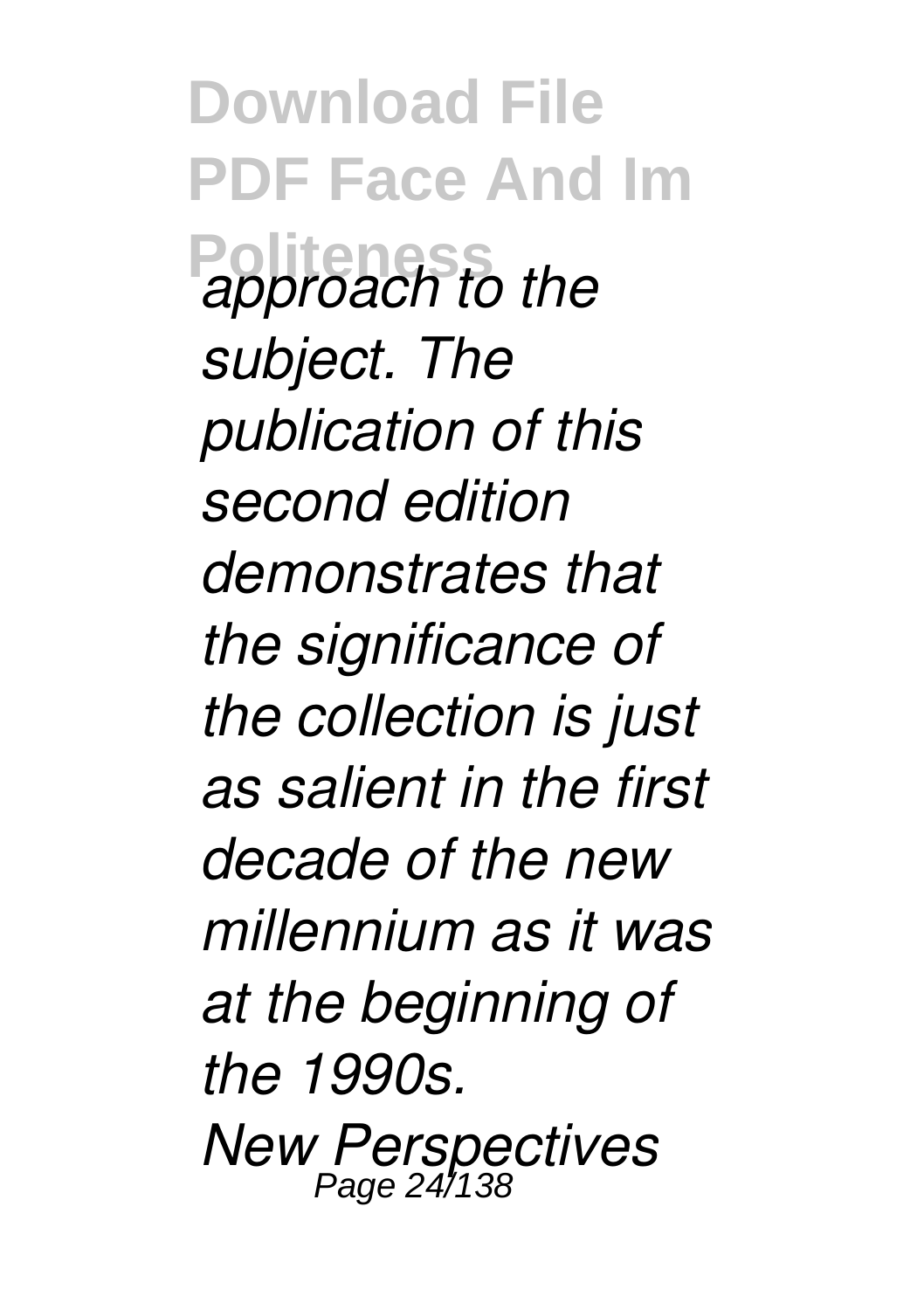**Download File PDF Face And Im Politeness** *on (Im)Politeness and Interpersonal Communication gathers eleven studies by prominent scholars, which explore issues related to (im)politeness in human communication. The study of linguistic (im)politeness is* Page 25/138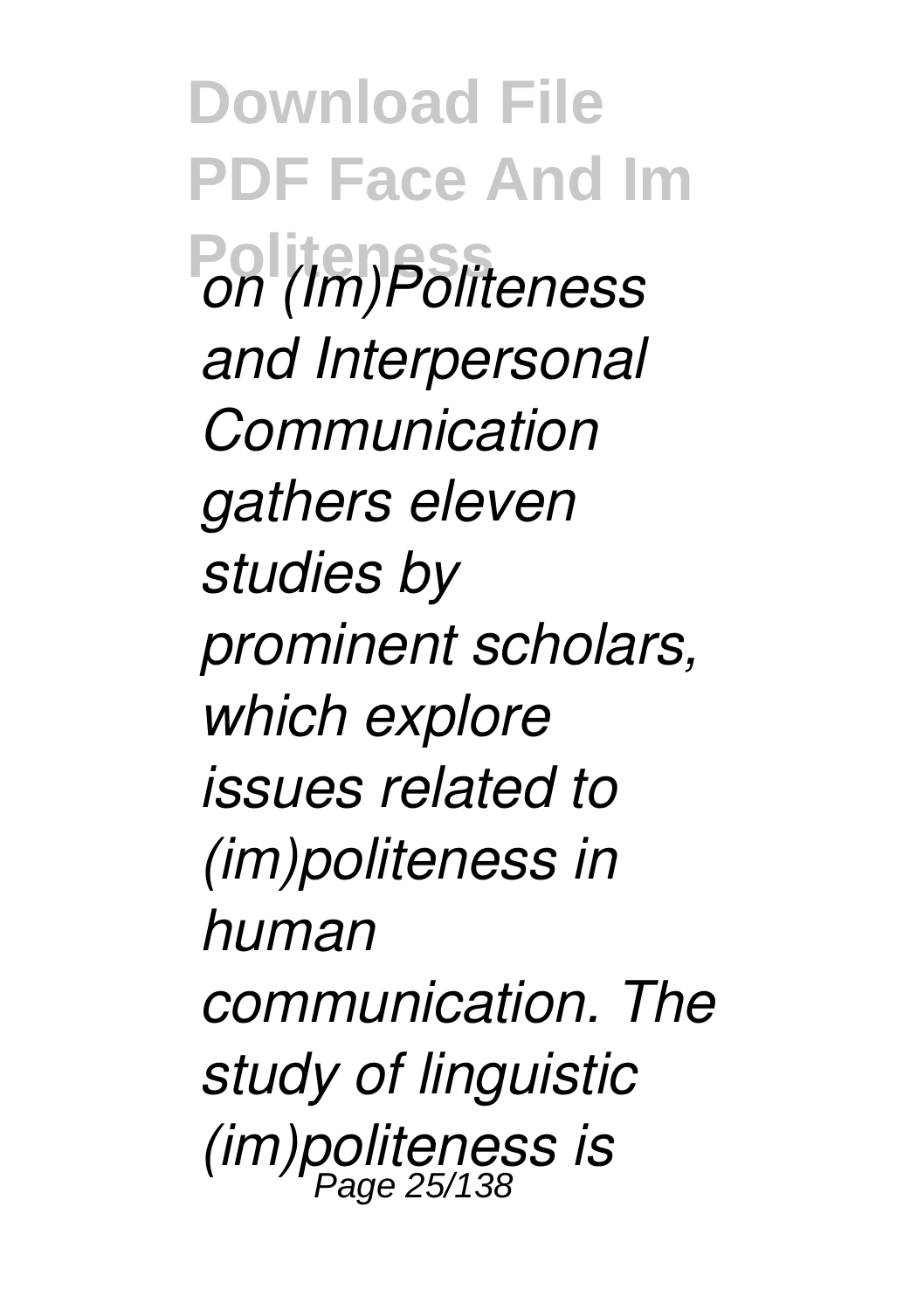**Download File PDF Face And Im Politeness** *undoubtedly one of the central concerns in the field of pragmatics, as attested to by the numerous conferences and journals currently dedicated to the topic, the various theoretical models and approaches developed or* Page 26/138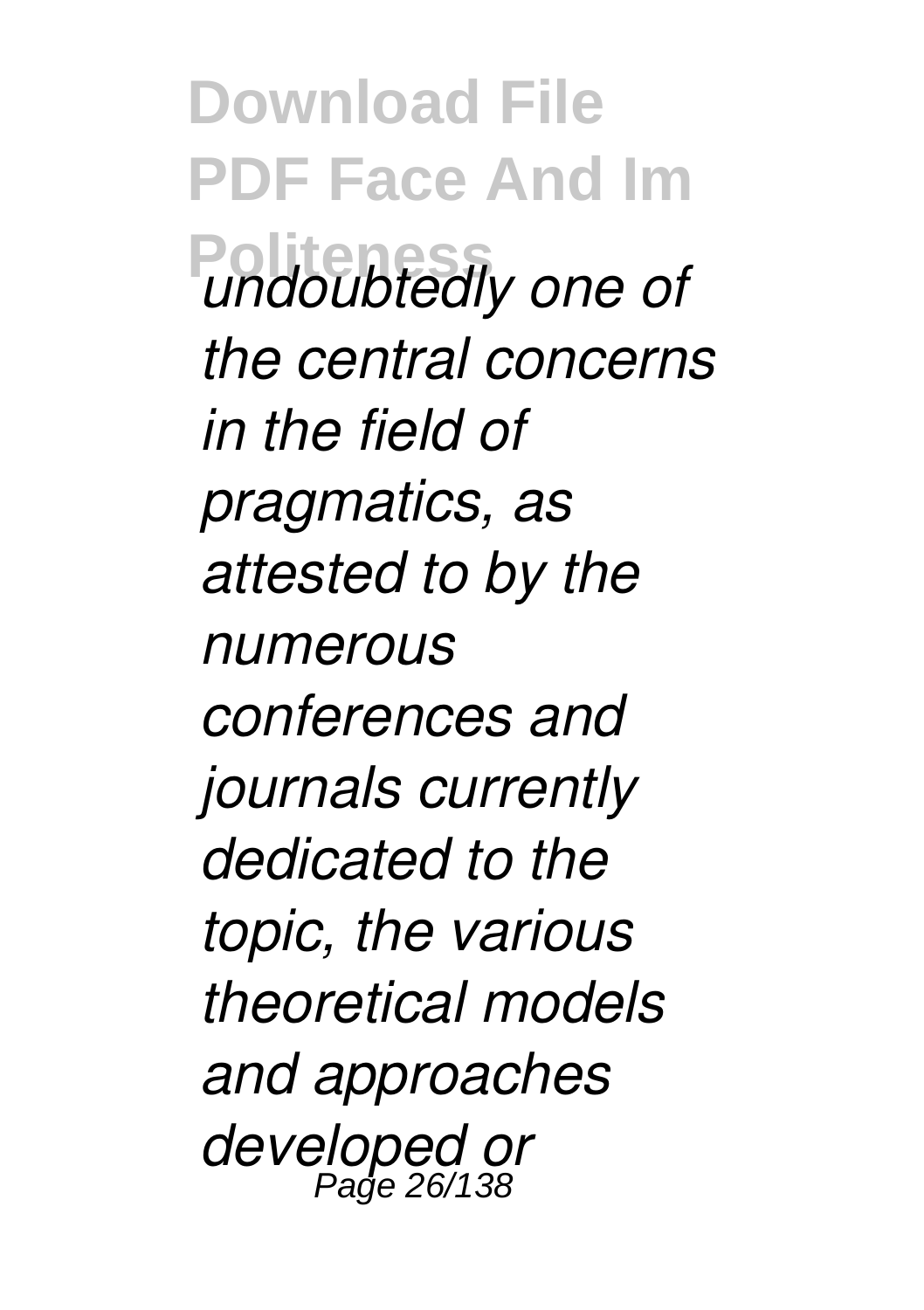**Download File PDF Face And Im Politeness** *developing so far, and the seemingly endless list of insightful and inspiring empirical studies tackling the topic from a wide variety of angles. This volume contributes to the subfield of social pragmatics by putting together* Page 27/138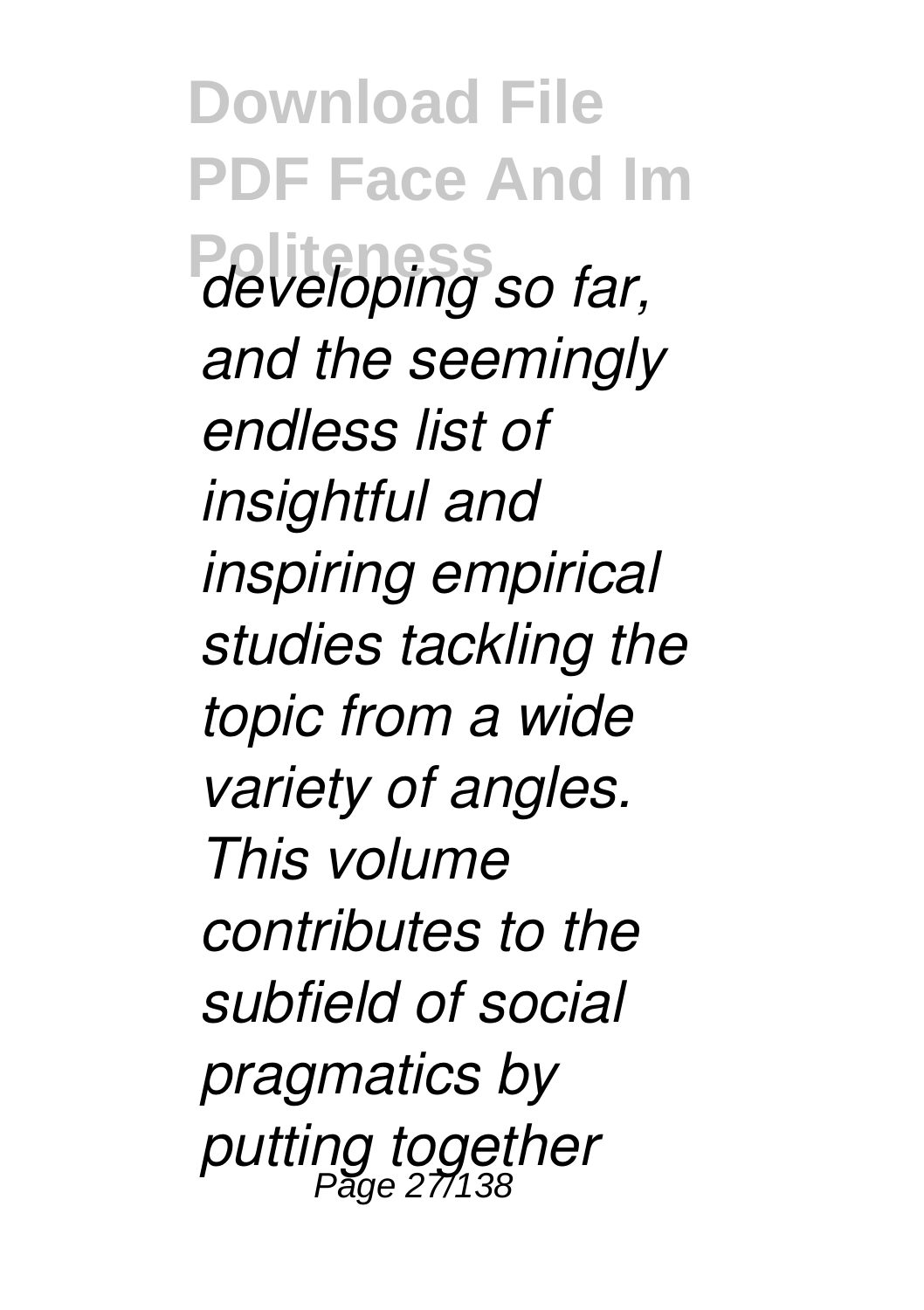**Download File PDF Face And Im Politeness** *works that review the state of the art of (im)politeness studies, analysing (im)politeness in media contexts like the Internet or dubbed films and other contexts, looking into the effects and consequences of some speech acts* Page 28/138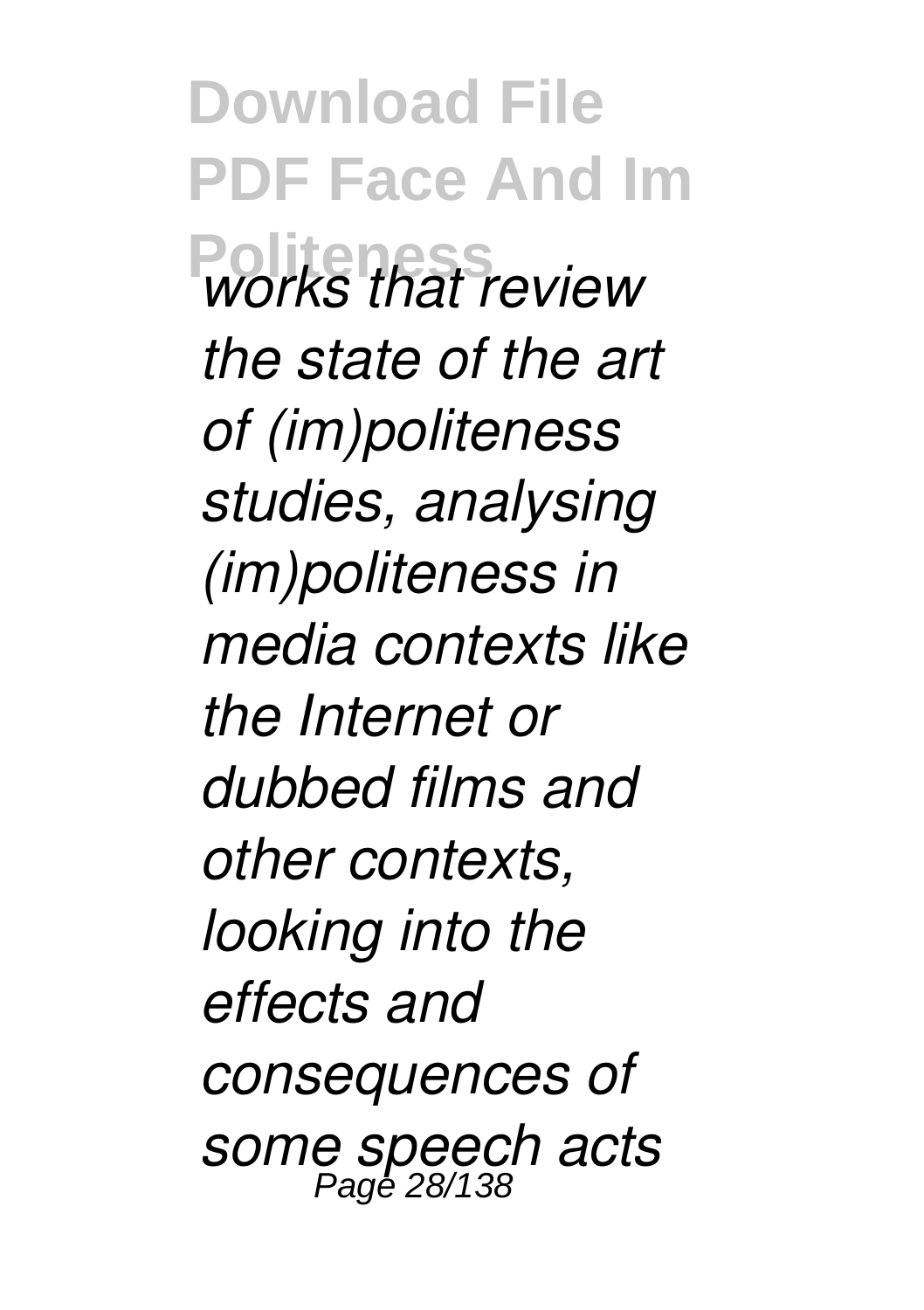**Download File PDF Face And Im Politeness** *for social interaction, drawing implications for language teaching, and approaching some of the linguistic mechanisms which help to communicate (im)politeness. Resulting from the efforts made by* Page 29/138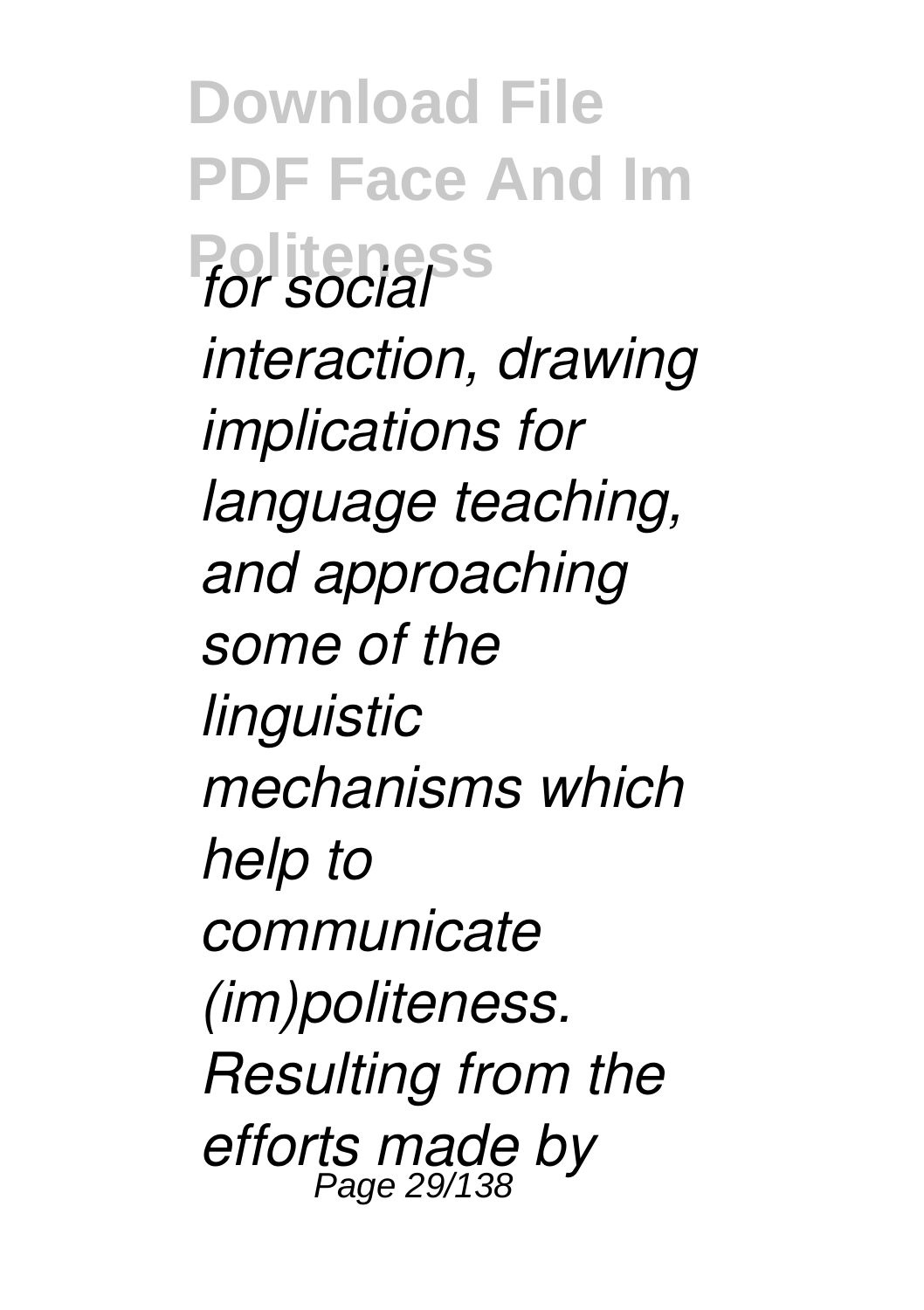**Download File PDF Face And Im Politicalists in the** *field, the chapters in this volume offer additional evidence that examining the complexity of interpersonal communication from different standpoints can benefit a more complete understanding of social interaction in* Page 30/138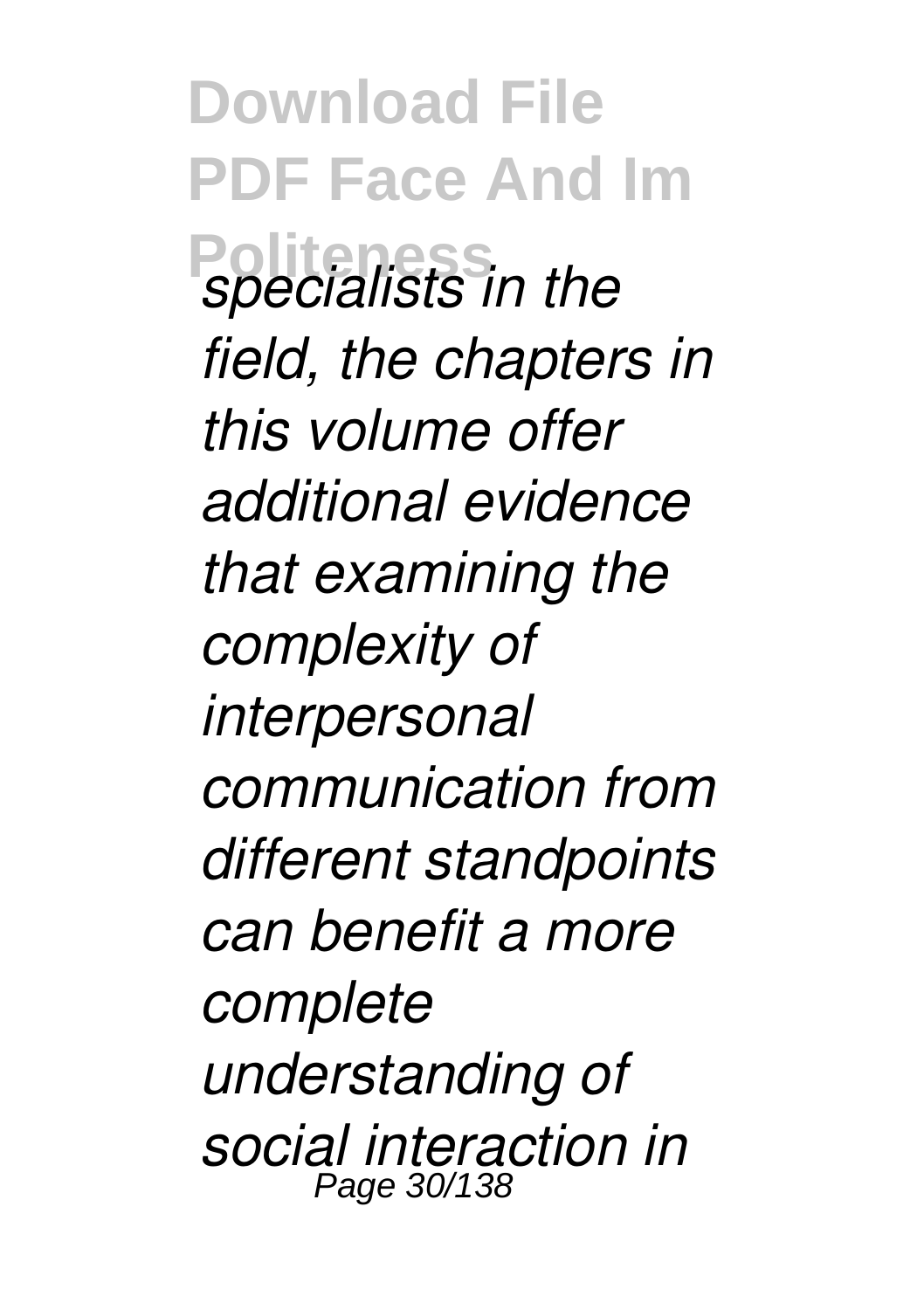**Download File PDF Face And Im Politeness** *general. Their scope and practical applications demonstrate the transversality and versatility of interpersonal communication. The editors hope that these works will retain scholars' interest and attention for some* Page 31/138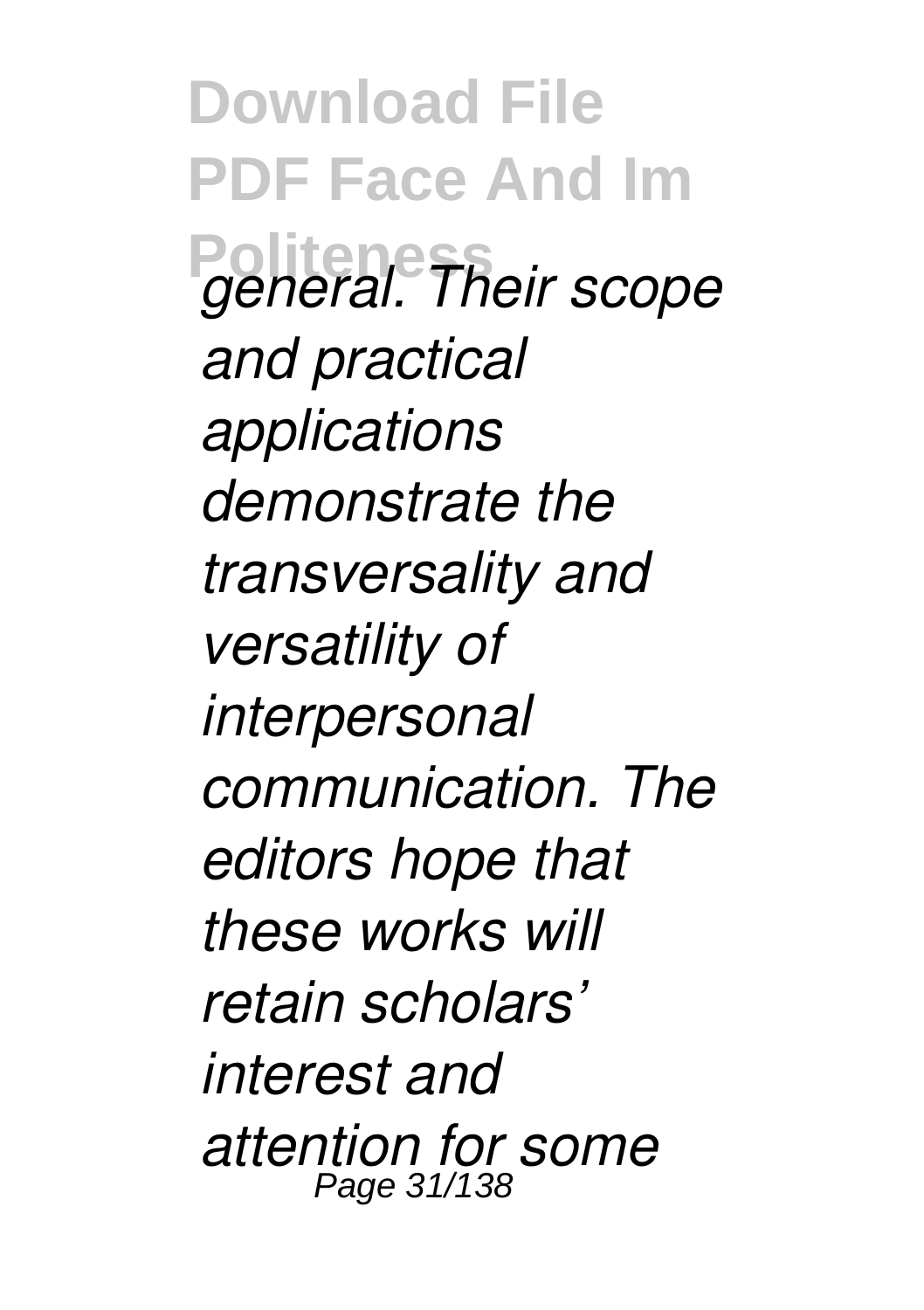**Download File PDF Face And Im** *<u>time</u> to come and spark off further research. This handbook comprehensively examines social interaction by providing a critical overview of the field of linguistic politeness and impoliteness. Authored by over* Page 32/138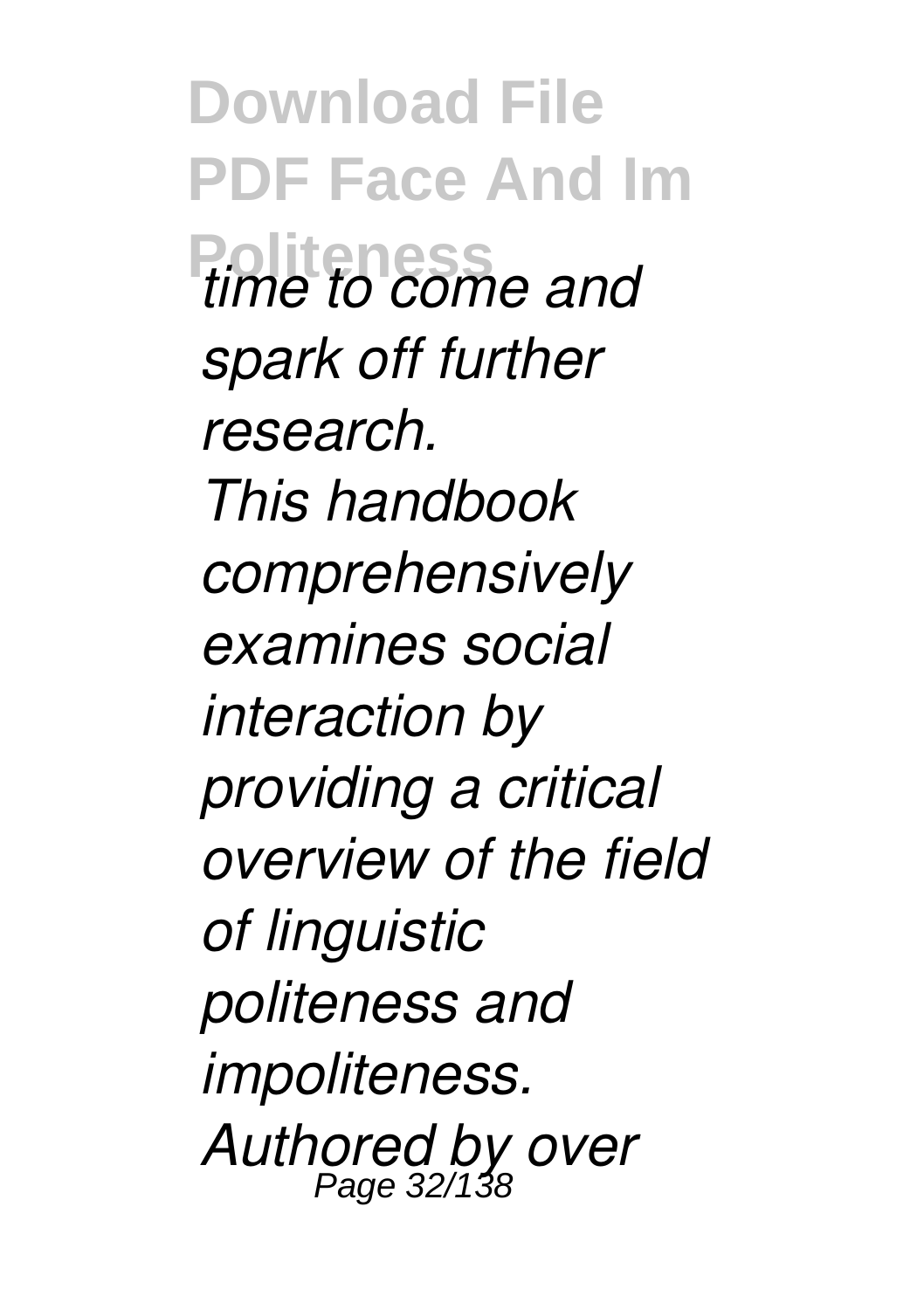**Download File PDF Face And Im**  $forty$  *leading scholars, it offers a diverse and multidisciplinary approach to a vast array of themes that are vital to the study of interpersonal communication. The chapters explore the use of (im)politeness in specific contexts as* Page 33/138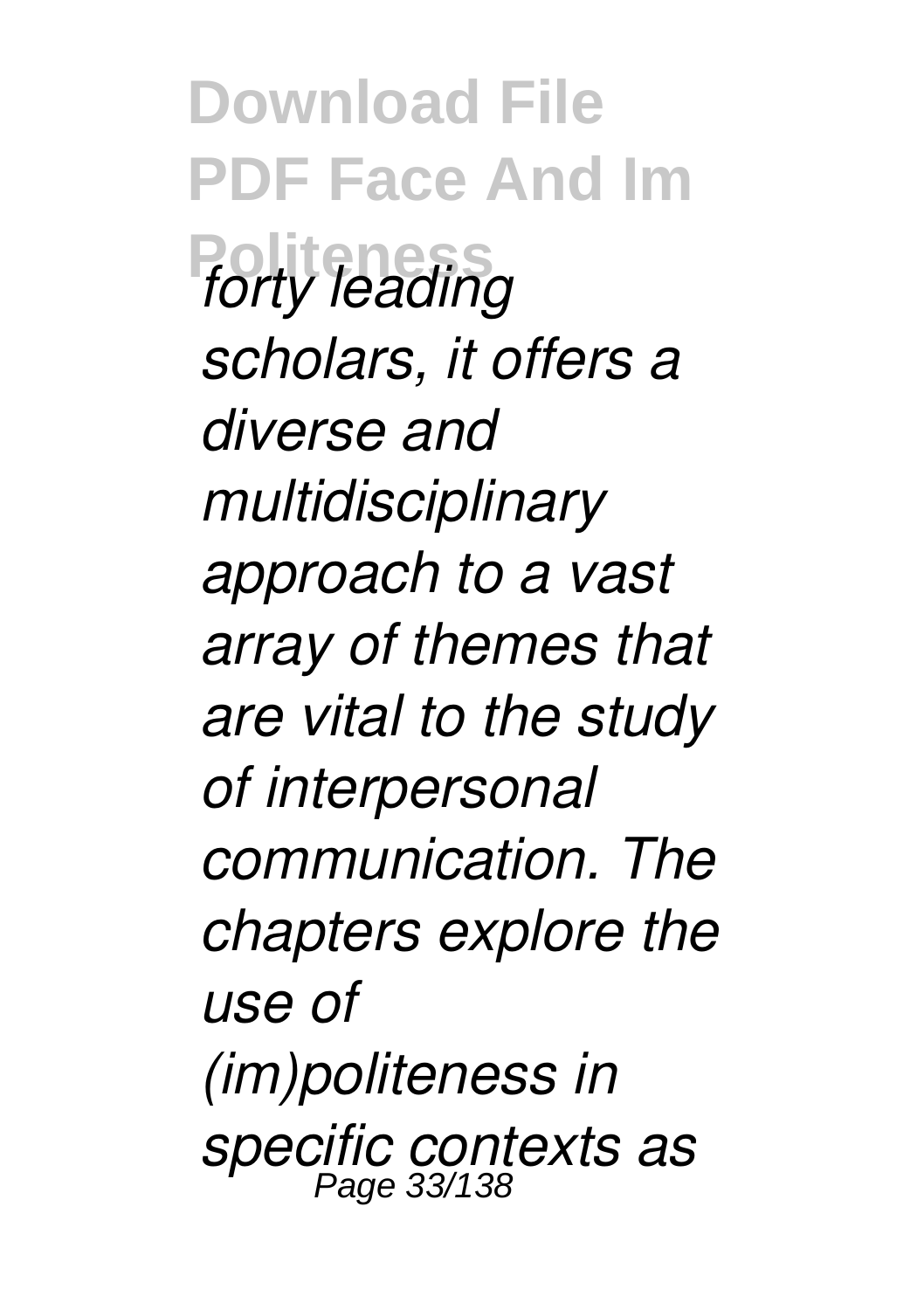**Download File PDF Face And Im Politeness** *well as wider developments, and variations across cultures and contexts in understandings of key concepts (such as power, emotion, identity and ideology). Within each chapter, the authors select a topic and offer a* Page 34/138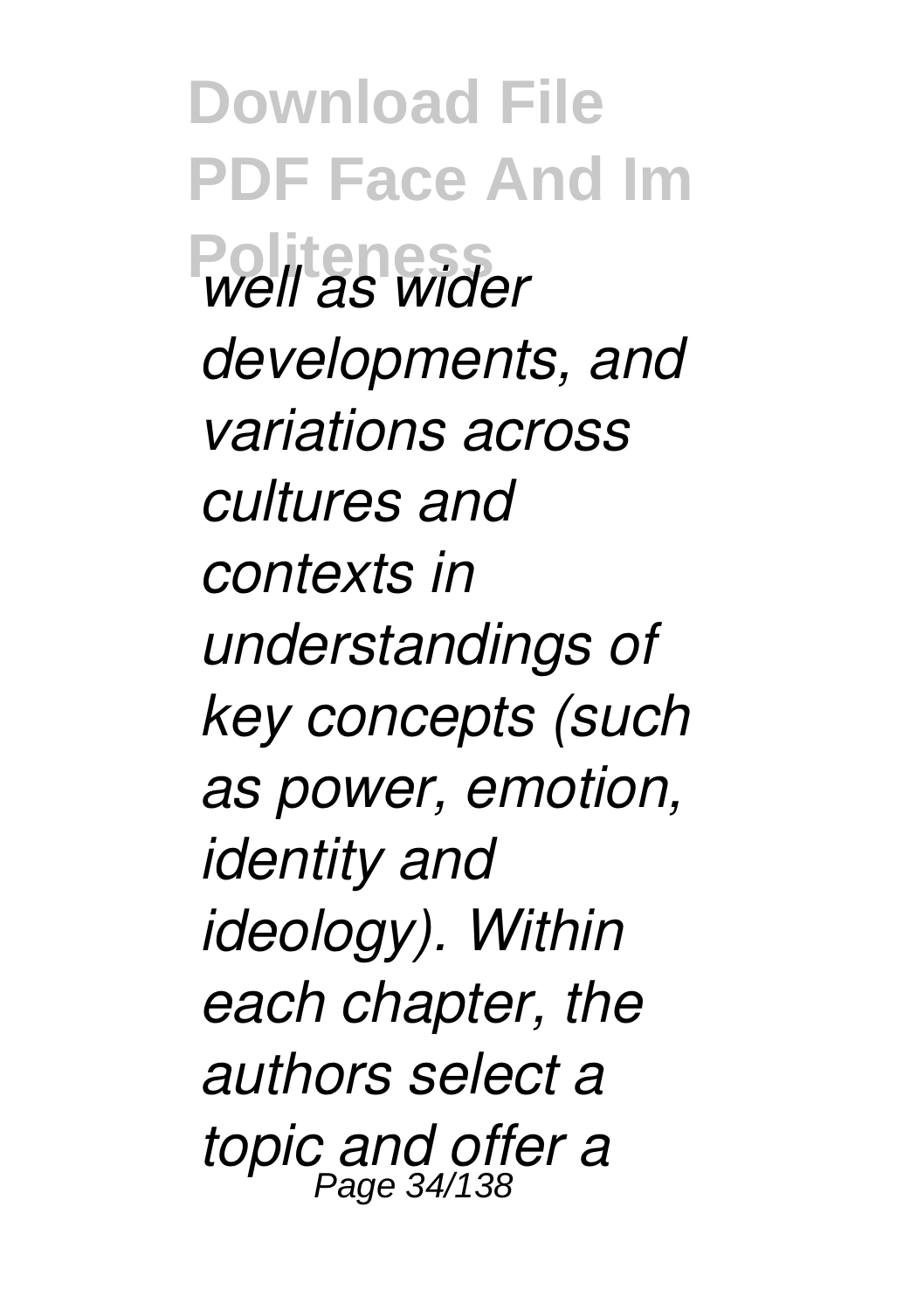**Download File PDF Face And Im Politeness** *critical commentary on the key linguistic concepts associated with it, supporting their assertions with case studies that enable the reader to consider the practicalities of (im)politeness studies. This volume will be of interest to students and* Page 35/138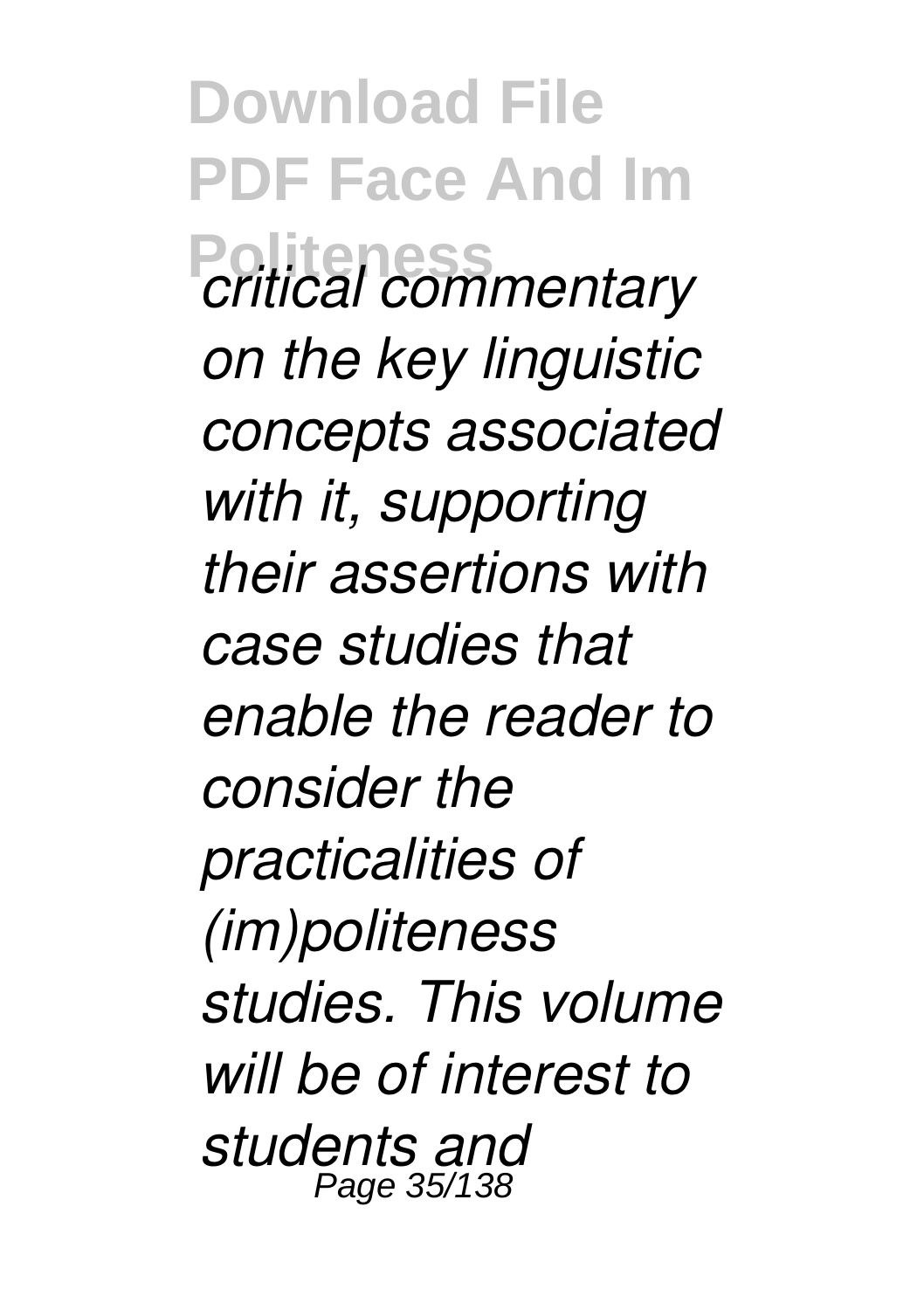**Download File PDF Face And Im Politeness** *scholars of linguistics, particularly those concerned with pragmatics, sociolinguistics and interpersonal communication. Its multidisciplinary nature means that it is also relevant to researchers across the social sciences* Page 36/138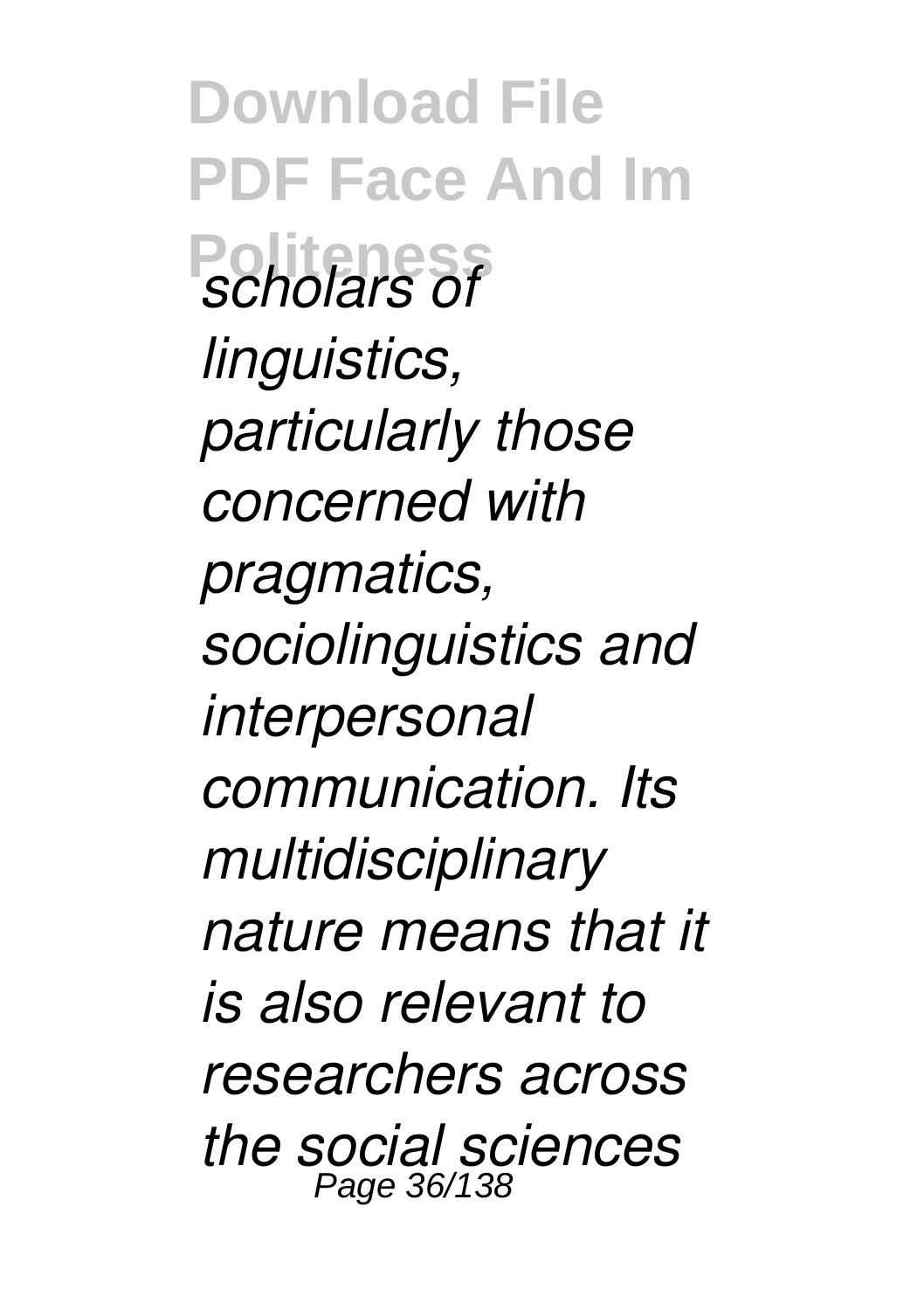**Download File PDF Face And Im Pand humanities,** *particularly those working in sociology, psychology and history. New Ways to Face and (im)politeness Teaching and Learning (Im)Politeness The Case of Greek and Turkish* Page 37/138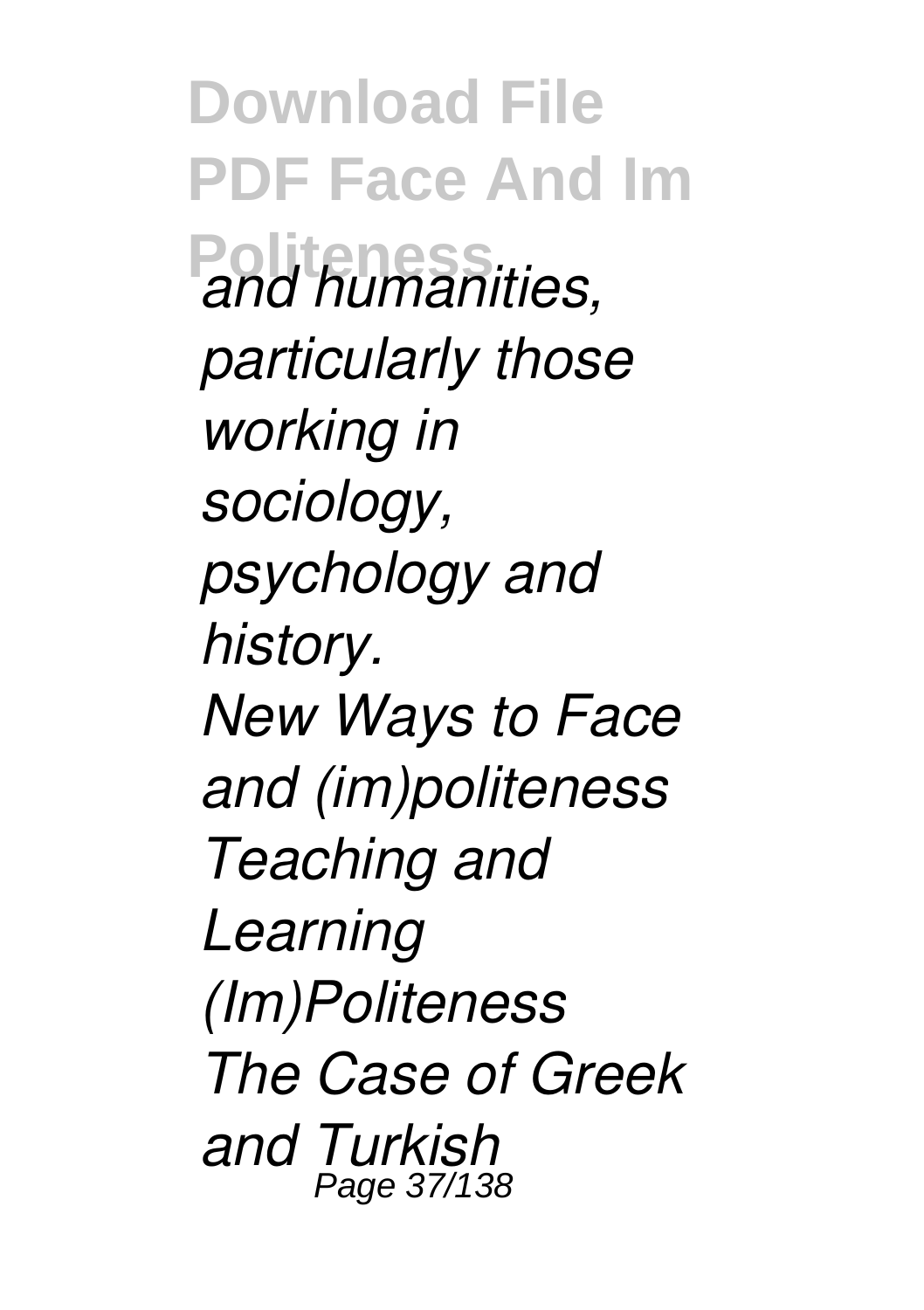**Download File PDF Face And Im Politeness** *Politeness in Language Interdisciplinary Perspectives on Im/politeness This comprehensive introduction to intercultural pragmatics examines the theoretical, methodological and practical issues in the analysis of talk across* Page 38/138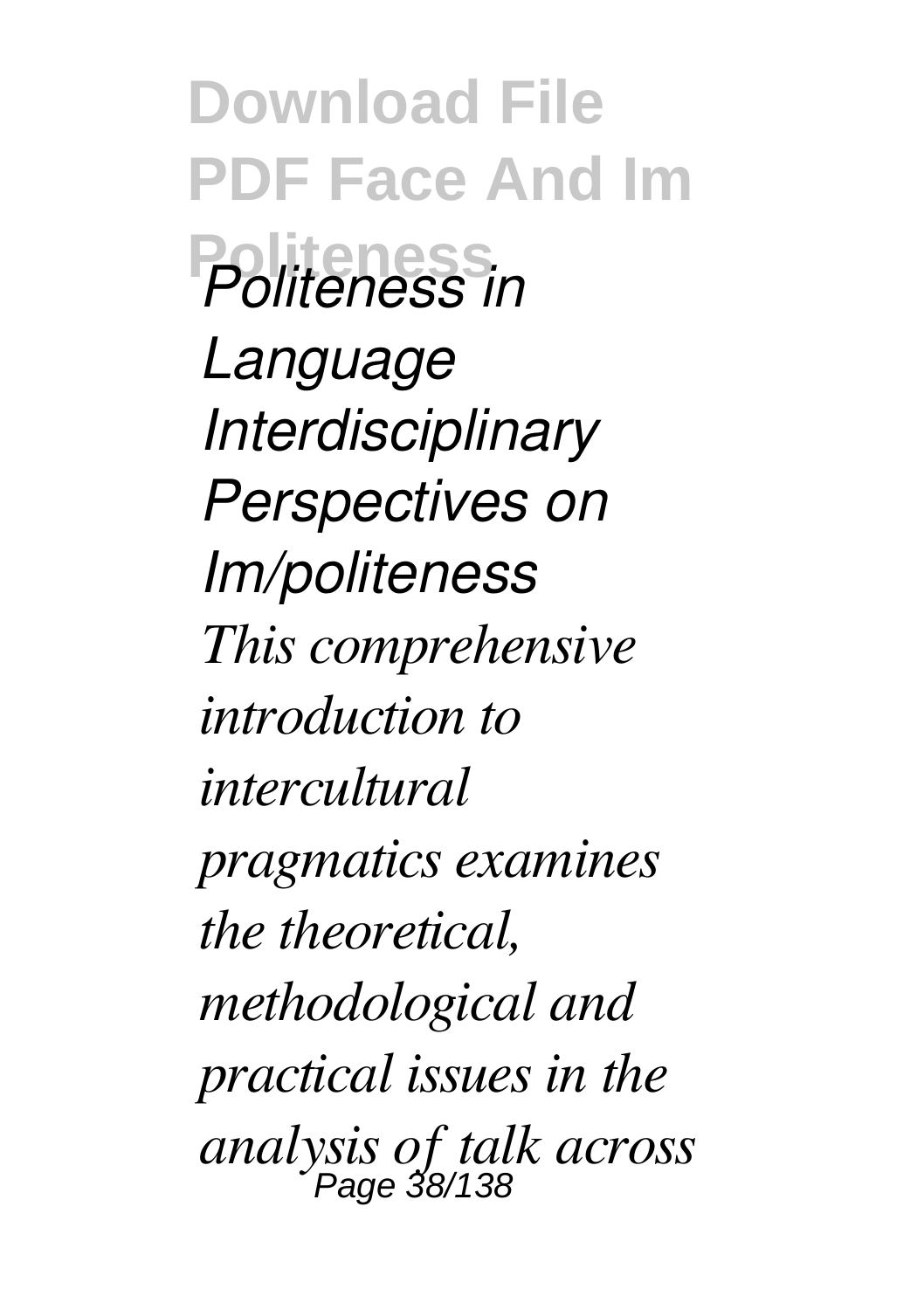**Download File PDF Face And Im Politeness** *cultures. The book includes: \* introduction to the key issues in culture and communication \* examination of crosscultural and intercultural communication \* empirical case studies from a variety of languages, including German, Greek,* Page 39/138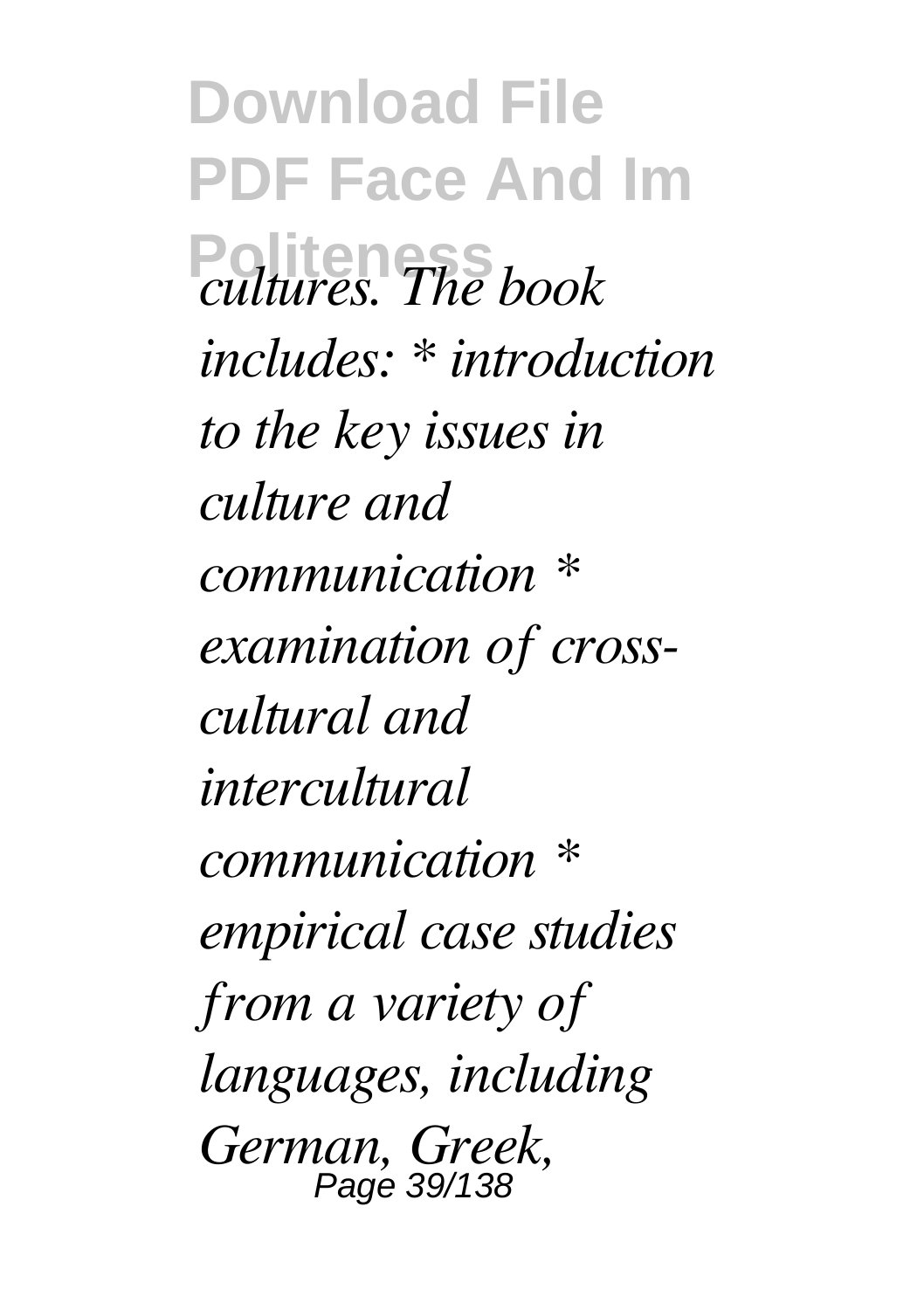**Download File PDF Face And Im Politeness** *Japanese and Chinese \* practical chapters on pragmatics research, recording and analysing data, and projects in intercultural pragmatics \* exercises at the end of each chapter \* glossary of terms This second edition of Culturally Speaking will be an essential guide for* Page 40/138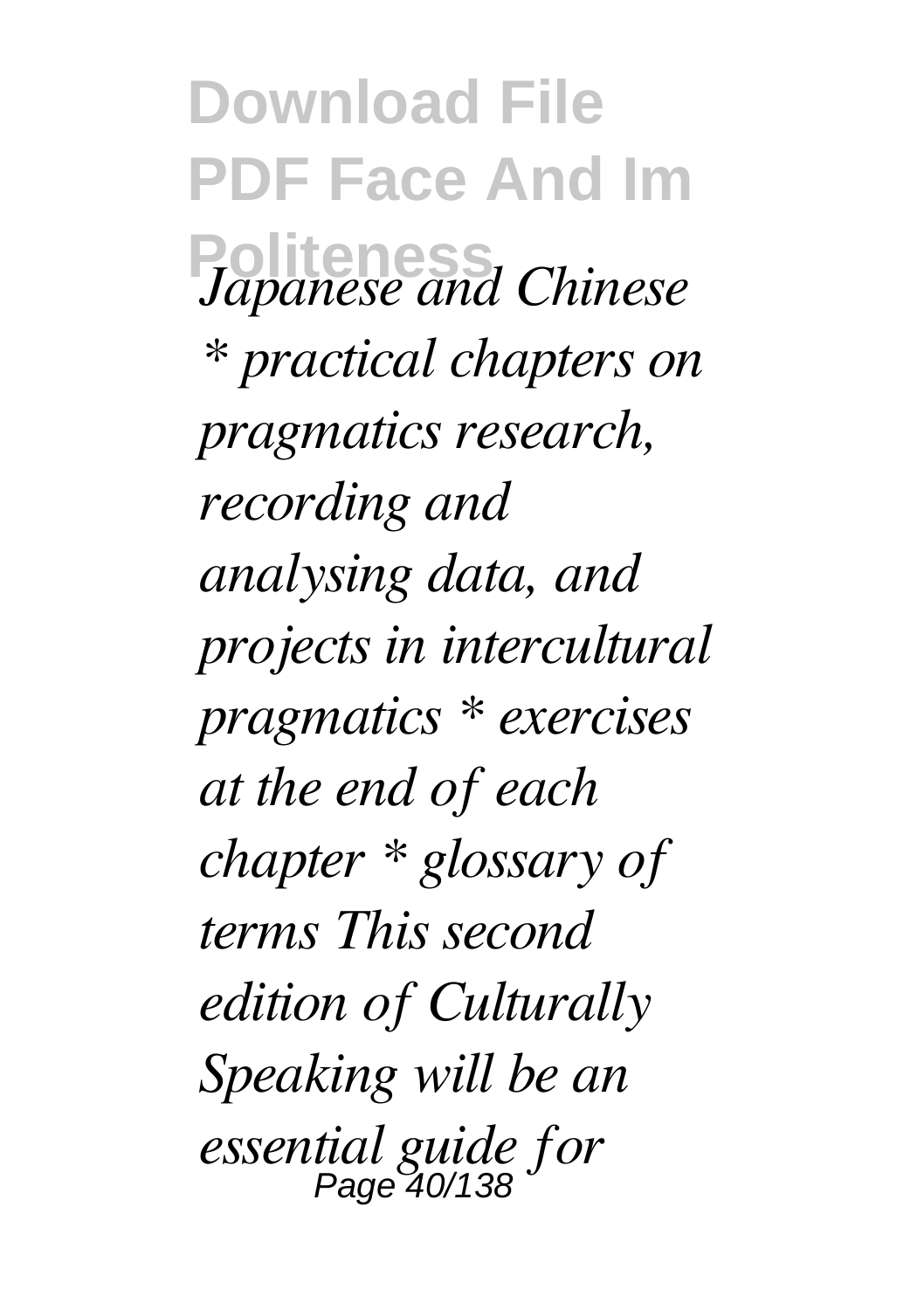**Download File PDF Face And Im Politeness** *undergraduate and postgraduate students interested in communication across cultures. One of the main contributions of this important book is that it offers a thorough survey of the theoretical and empirical developments that have occurred in* Page 41/138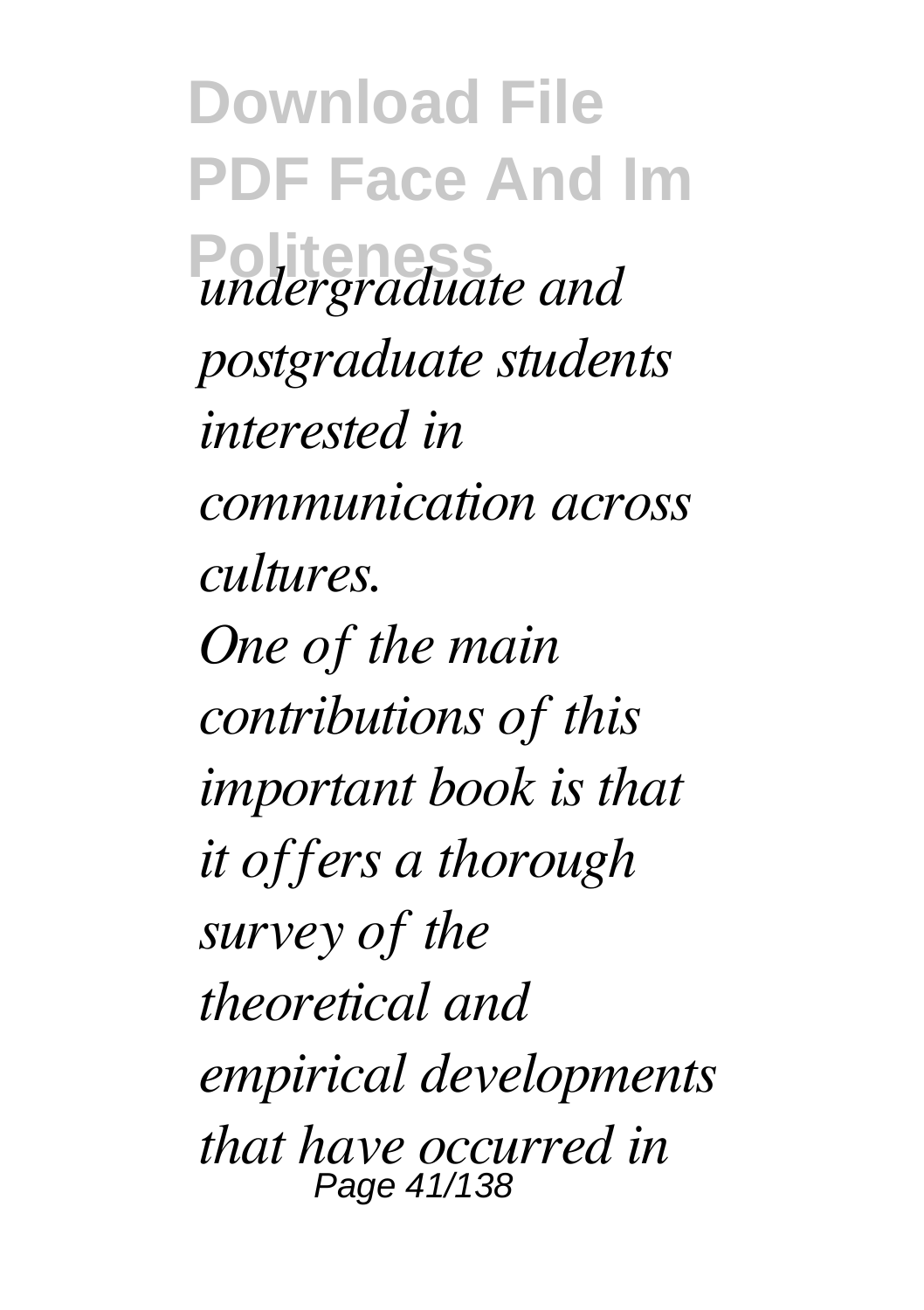**Download File PDF Face And Im Politeness** *the area of (im)politeness in the different regions of the Spanish-speaking world, gathering together overviews by distinguished scholars. Additionally, the book advances the field with new empirical research on linguistic (im)politeness, and silence and* Page 42/138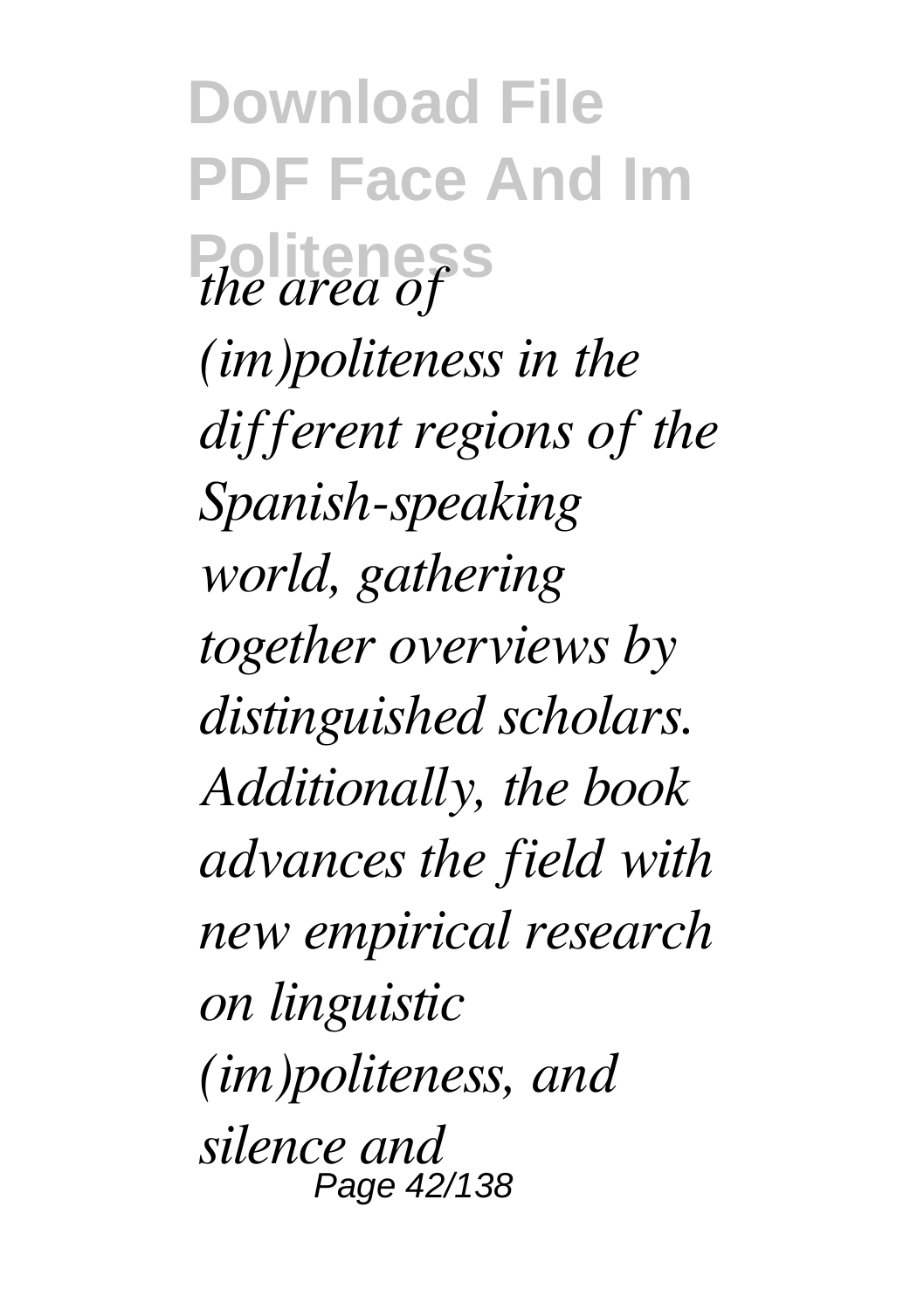**Download File PDF Face And Im Politeness** *(im)politeness, in a range of (non)institutional contexts, as well as new perspectives for the study of (im)politeness. A closing chapter by the editors provides an assessment of salient trends in the area and directions for future research. Research on Politeness in the* Page 43/138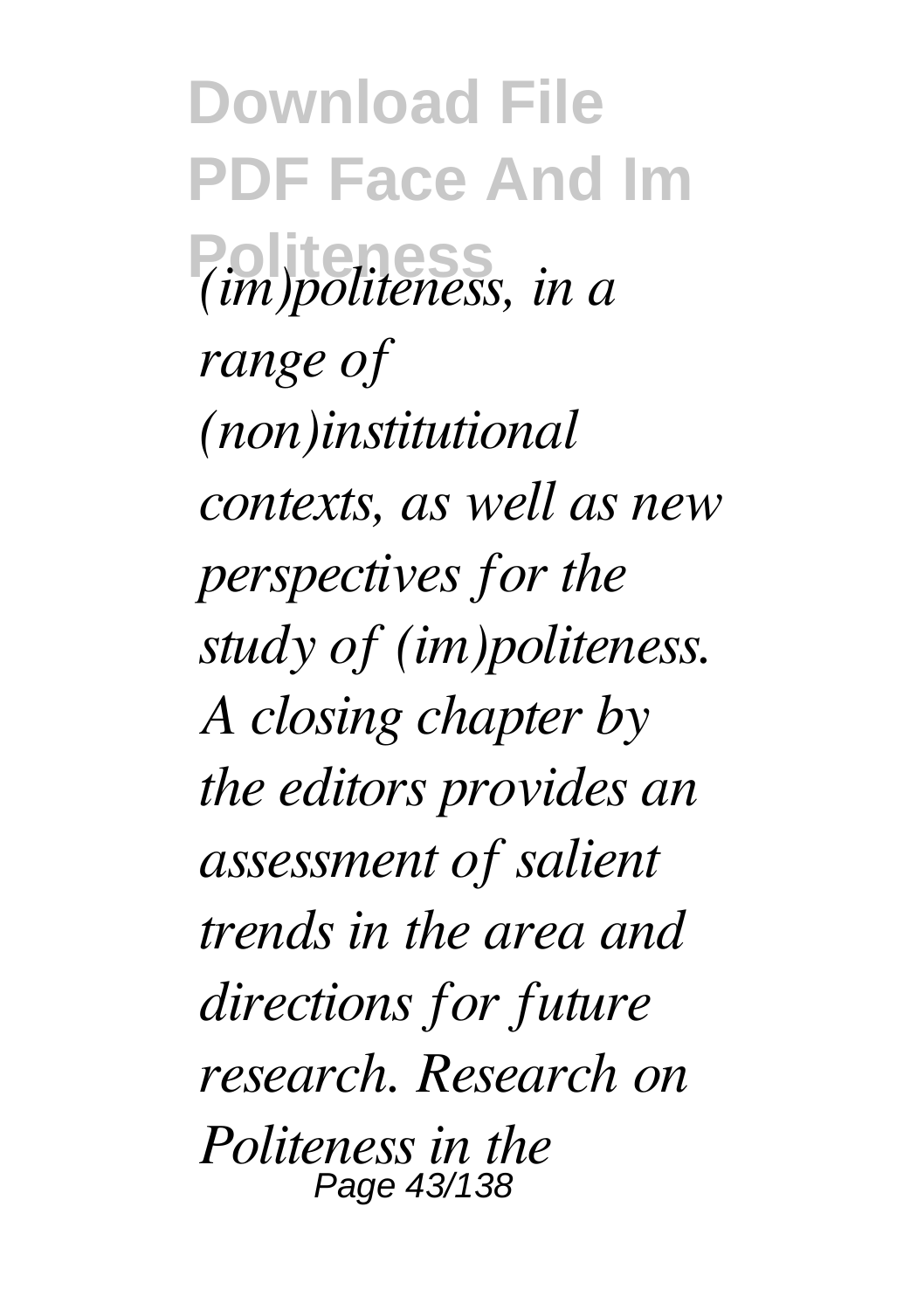**Download File PDF Face And Im**  $S$ *panish-Speaking World is essential reading for students in Spanish pragmatics and Spanish linguistics, sociolinguistics, and discourse analysis. The volume is also very useful to Englishspeaking scholars in the general field of pragmatics who are not proficient in Spanish* Page 44/138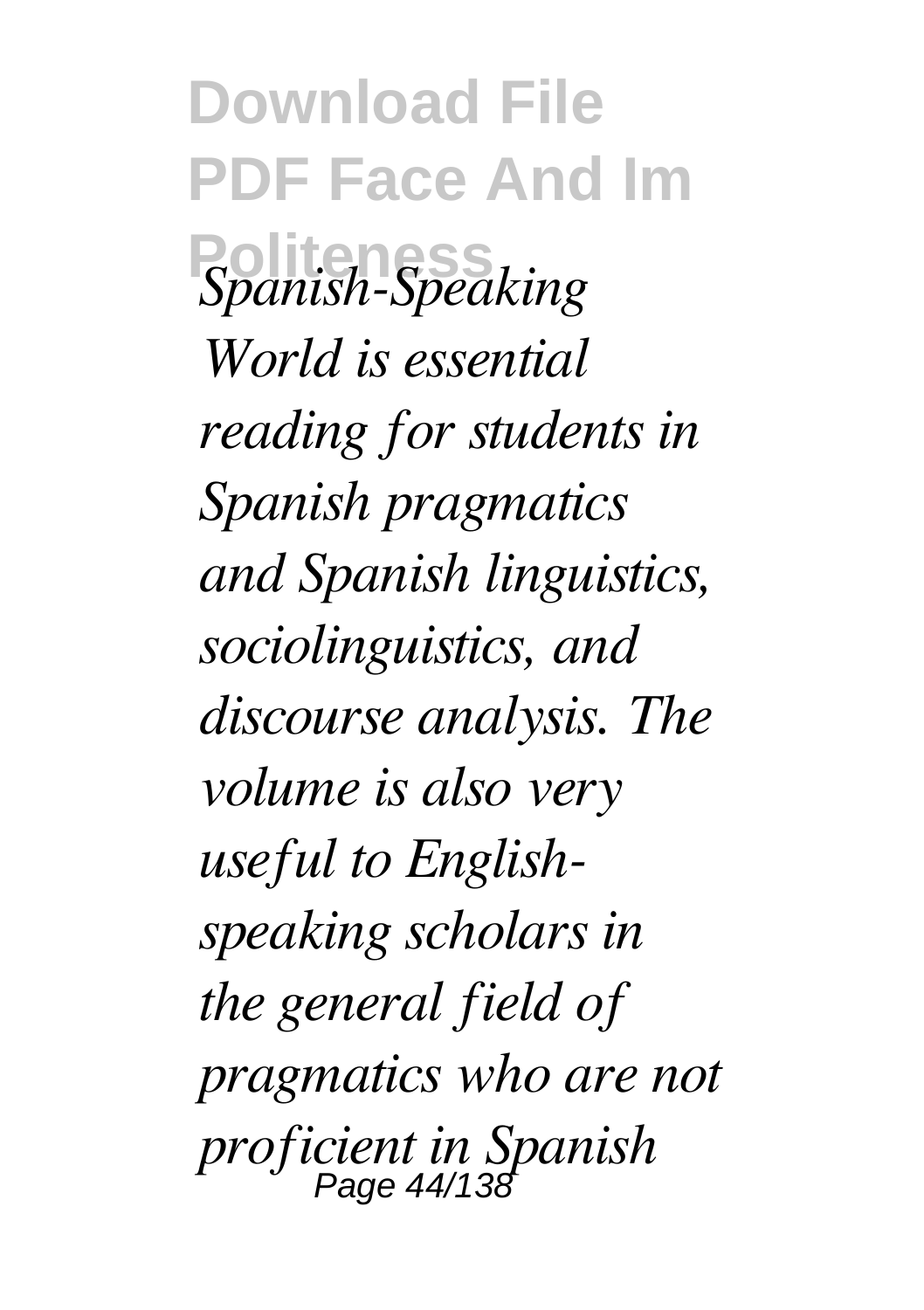**Download File PDF Face And Im** *Political <i>but require access to these empirical studies. This volume brings together distinguished scholars from all over the world to present an authoritative, thorough, and yet accessible stateof-the-art survey of current issues in pragmatics. Following an introduction by the editor, the volume is* Page 45/138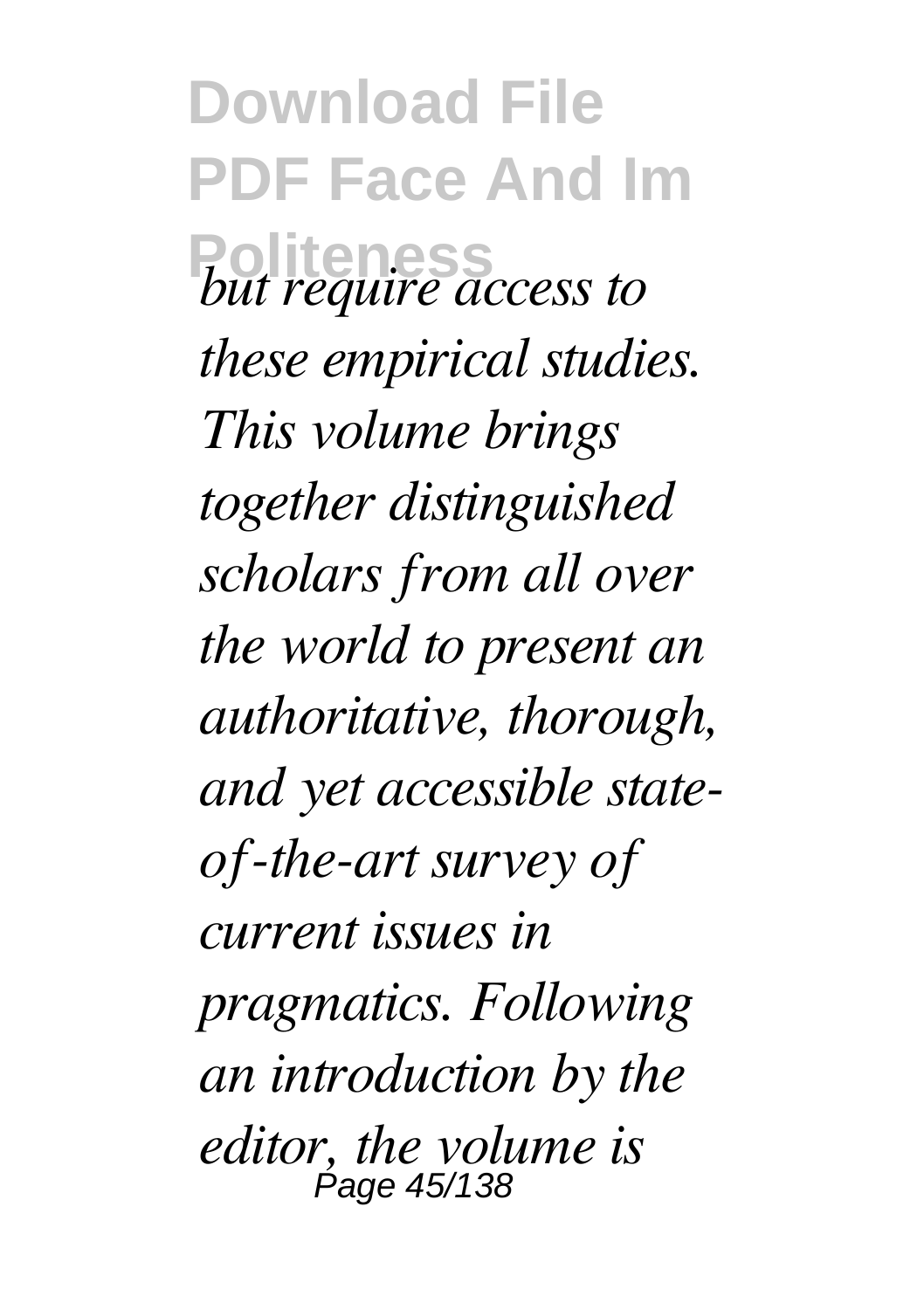**Download File PDF Face And Im Politeness** *divided into five thematic parts. Chapters in Part I are concerned with schools of thought, foundations, and theories, while Part II deals with central topics in pragmatics, including implicature, presupposition, speech acts, deixis, reference, and context. In Part III,* Page 46/138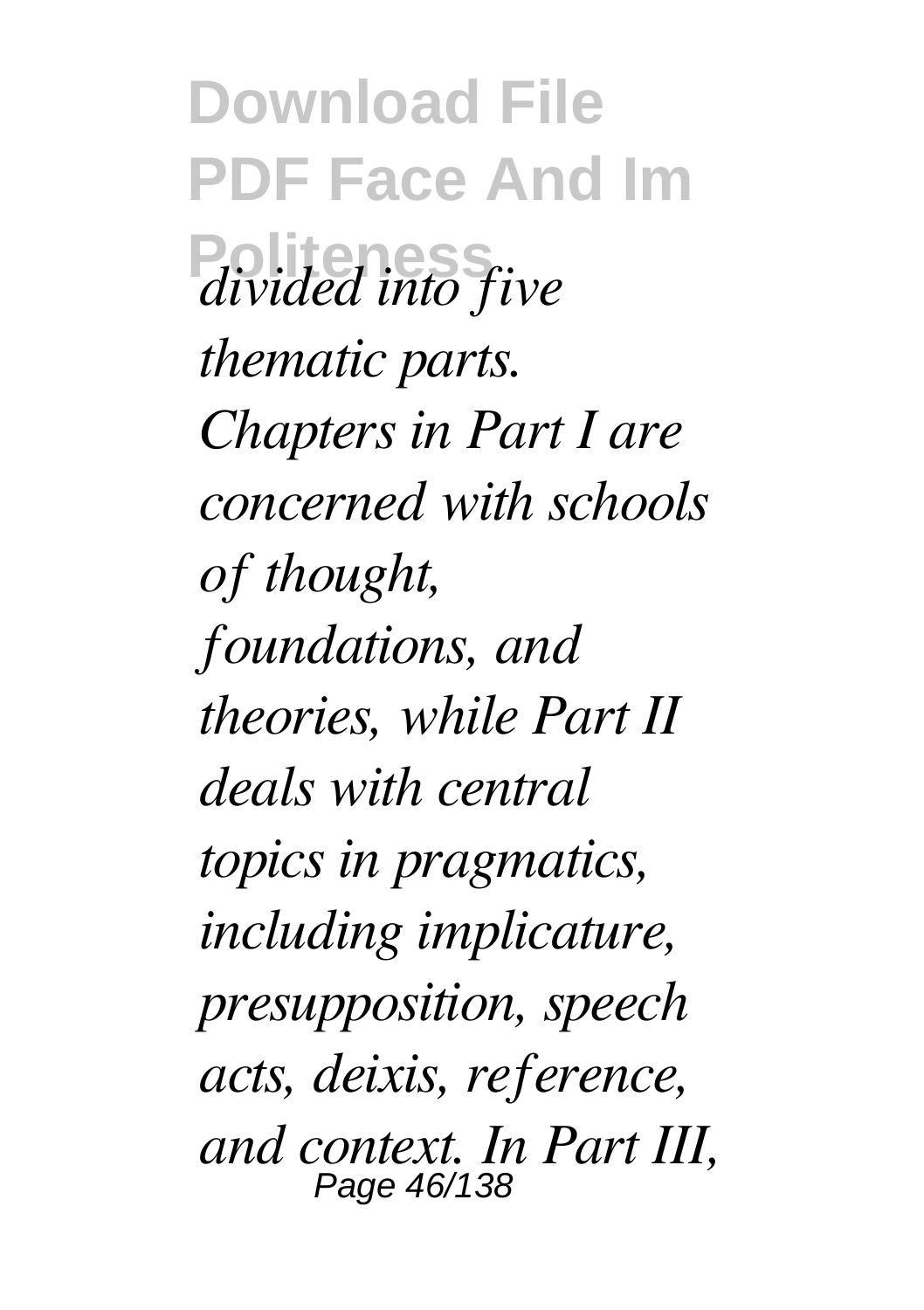**Download File PDF Face And Im Politeness** *the focus is on cognitively-oriented pragmatics, covering topics such as computational, experimental, and neuropragmatics. Part IV takes a look at socially and culturallyoriented pragmatics such as politeness/impoliteness studies, cross- and* Page 47/138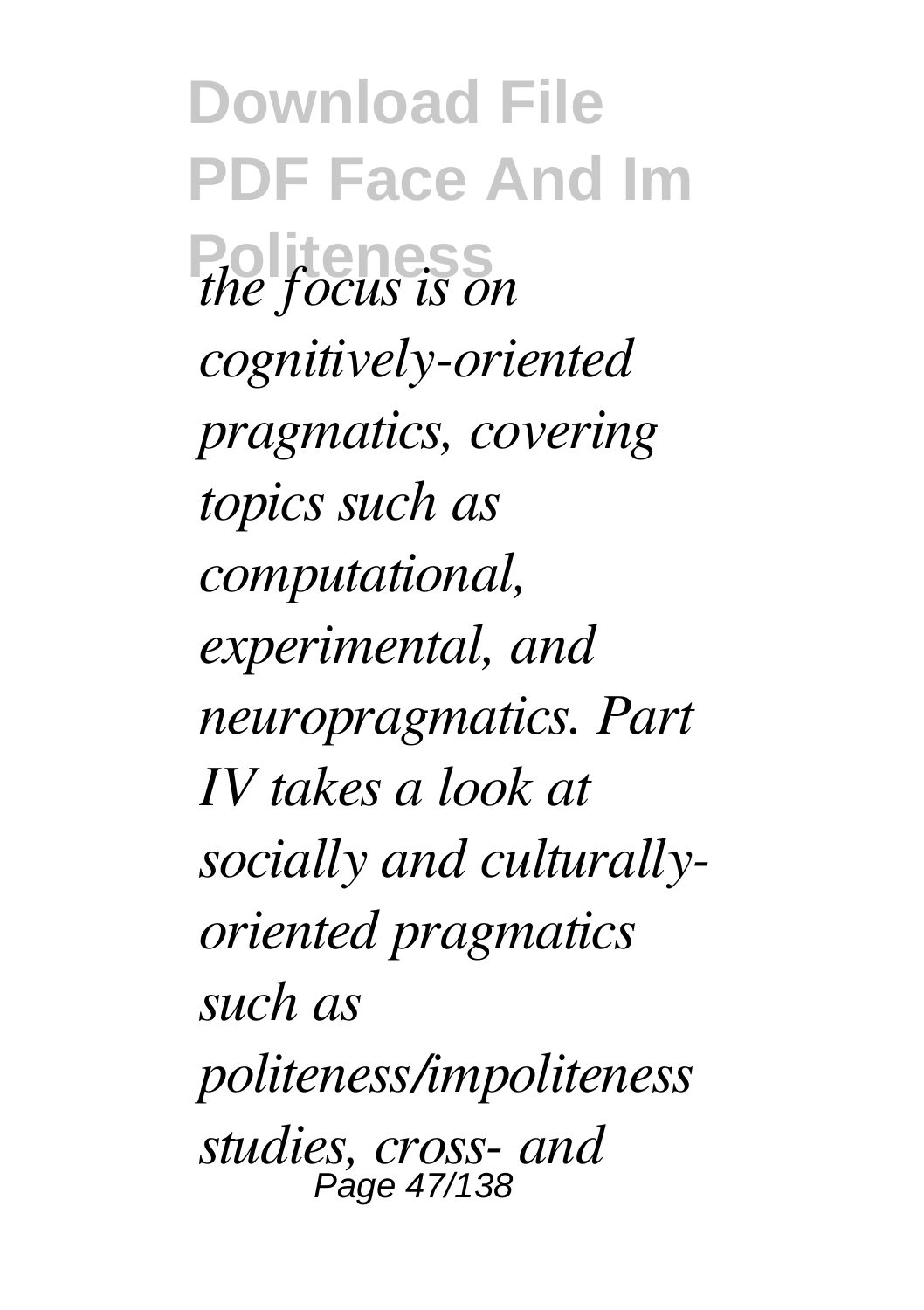**Download File PDF Face And Im Politeness** *intercultural, and interlanguage pragmatics. Finally, the chapters in Part V explore the interfaces of pragmatics with semantics, grammar, morphology, the lexicon, prosody, language change, and information structure. The Oxford Handbook of Pragmatics will be* Page 48/138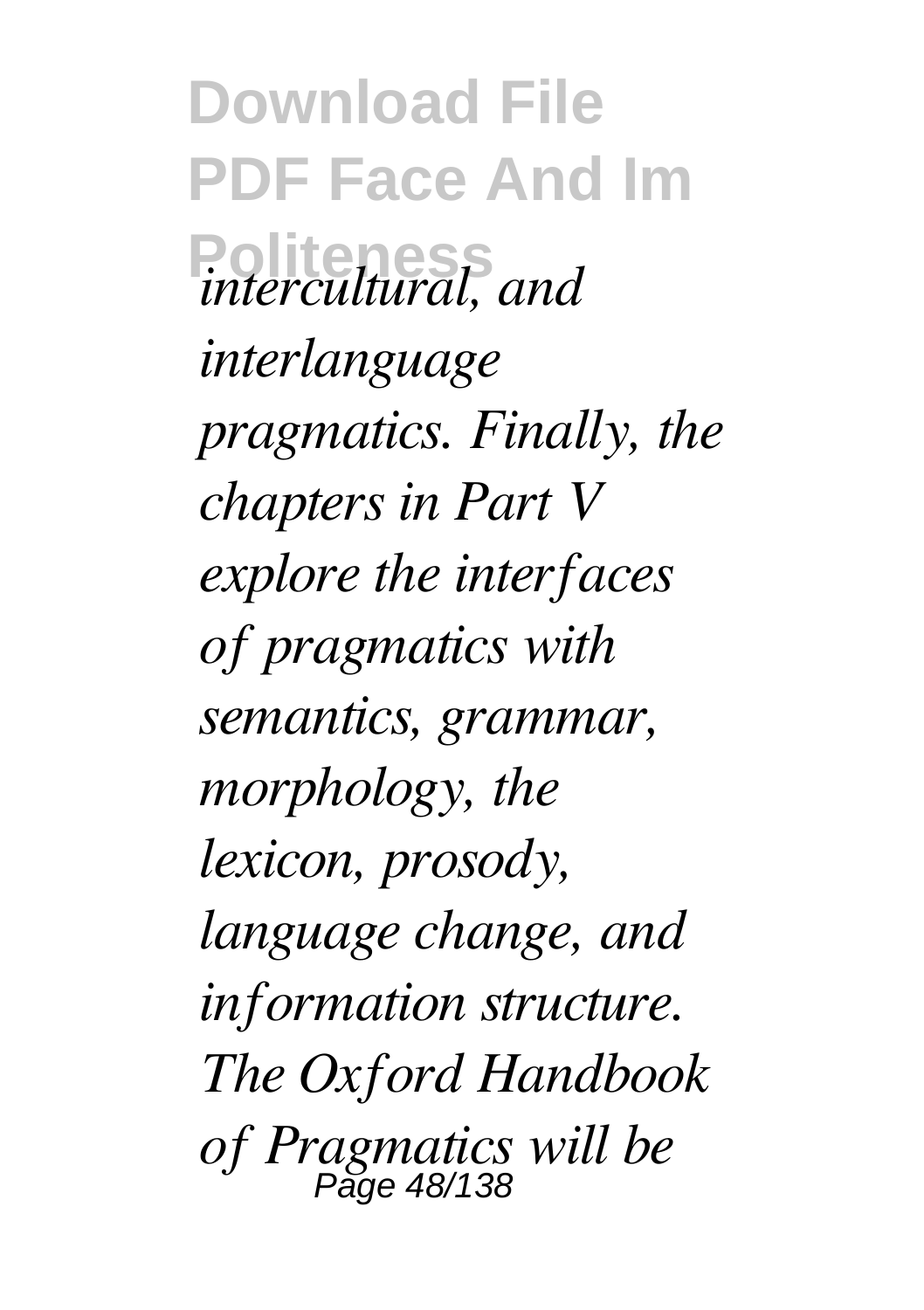**Download File PDF Face And Im**  $\alpha$ <sup>*an*</sup> *indispensable reference for scholars and students of pragmatics of all theoretical stripes. It will also be a valuable resource for linguists in other fields, including philosophy of language, semantics, morphosyntax, prosody, psycholinguistics, and* Page 49/138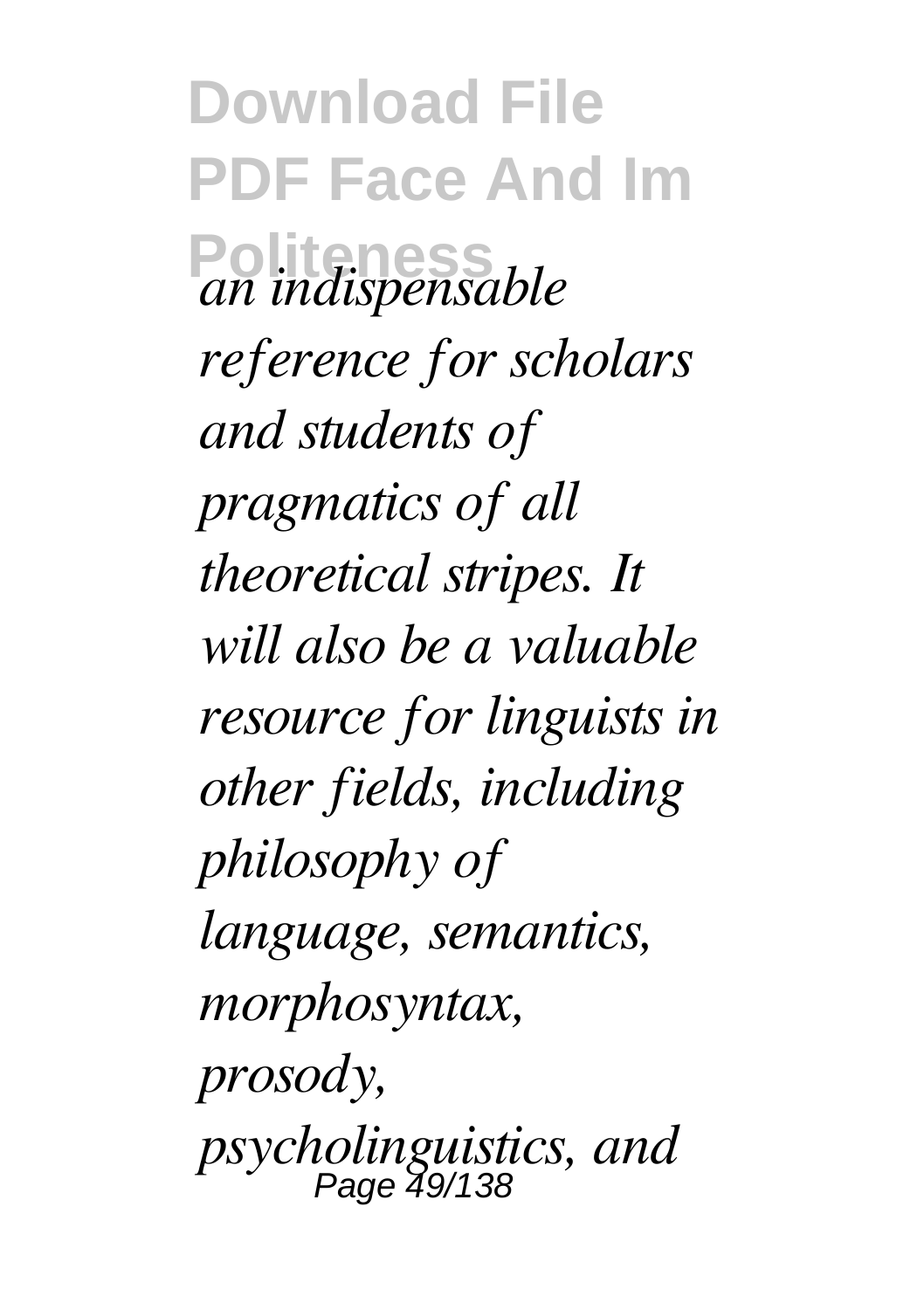**Download File PDF Face And Im Political** *sociolinguistics*, and *for researchers and students in the fields of cognitive science, artificial intelligence, computer science, anthropology, and sociology. Exploring a largely uncharted territory of cultural history and linguistic ethnography, Understanding* Page 50/138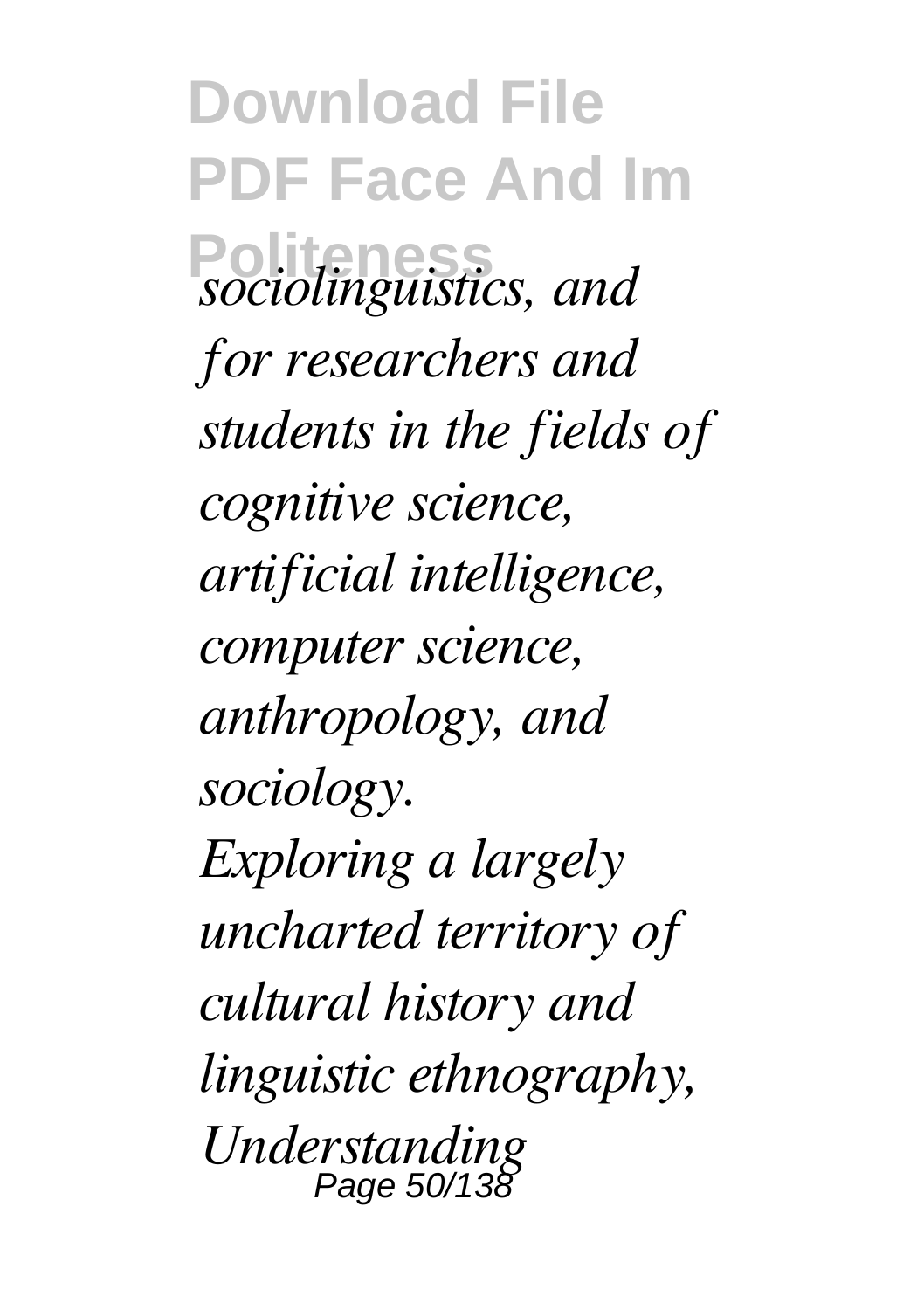**Download File PDF Face And Im Politeness** *Historical (Im)Politeness offers in-depth analyses and perceptive interpretations of the conveyance of socialrelational meaning in times (long) past and across historical cultures. A collection of essays from the pens of authoritative historical* Page 51/138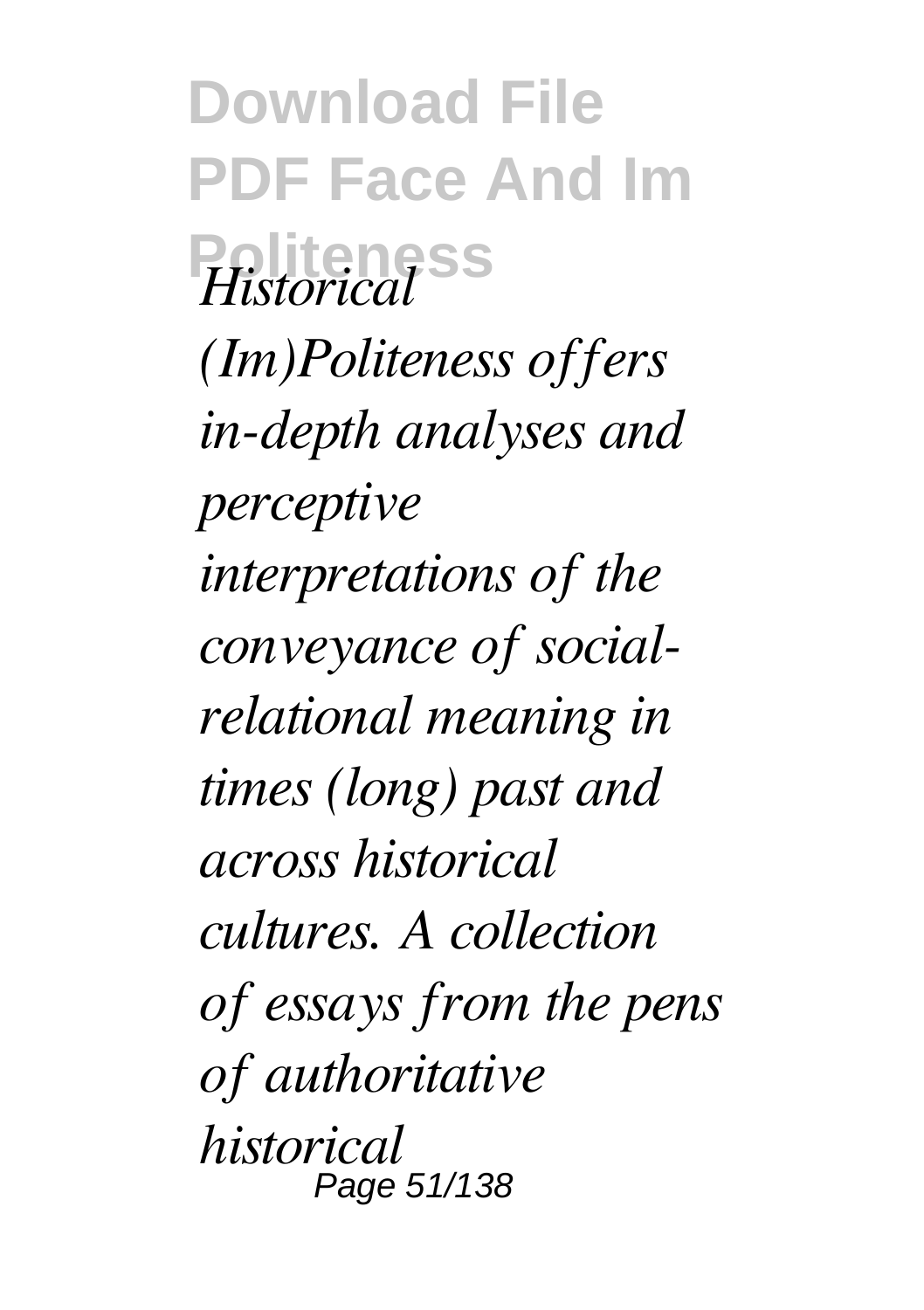**Download File PDF Face And Im Politeness** *(pragma)-linguistics researchers, the volume examines the forms and functions of historical (im)politeness, varying from single utterances and act sequences to fully-fledged (im)polite speech encounters and genres, with a focus on their period- and culture-bound* Page 52/138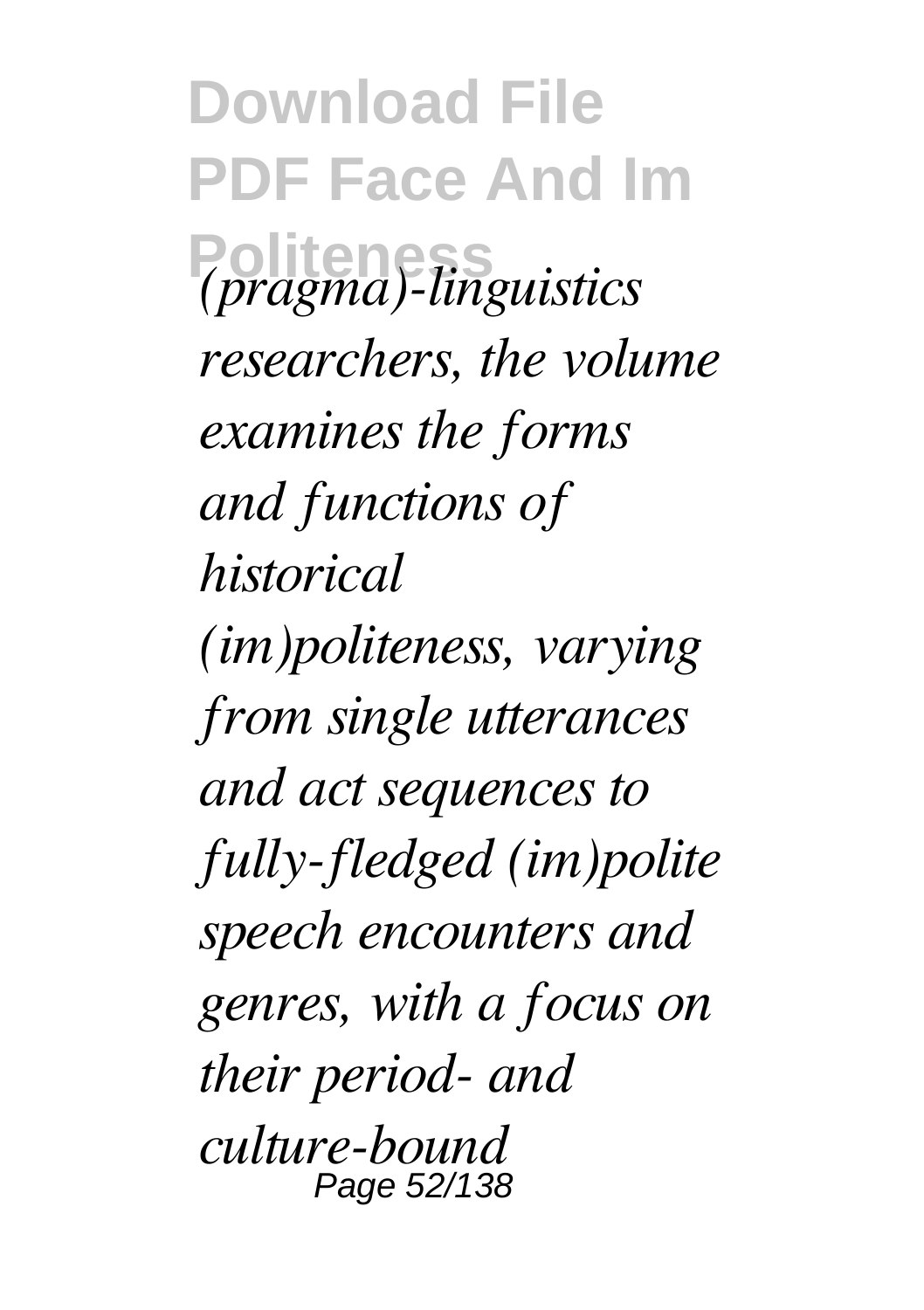**Download File PDF Face And Im Politeness** *appraisal. What is more, the book sheds light on what is still very dimly seen: diachronic trends in 'relational work' and the cultural-societal factors behind patterns of sociopragmatic change. The volume reviews theoretical concepts, methods and analytical approaches* Page 53/138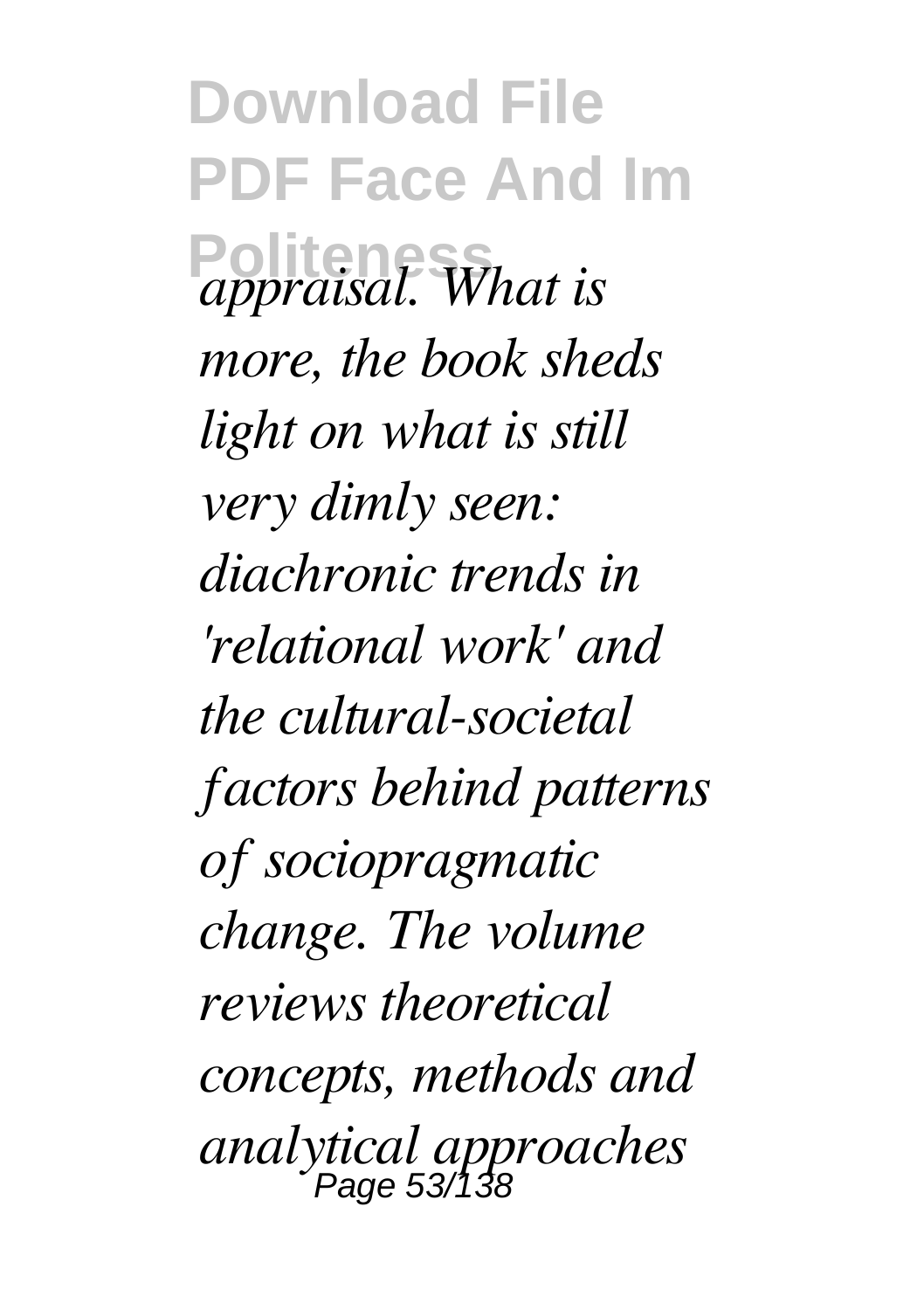**Download File PDF Face And Im Politeness** *to improve our presentday understanding of the historical understanding of relational practices of the distant as well as the more recent past. Since it includes newly established themes and positions and breaks new ground, this collection furthers considerably the field* Page 54/138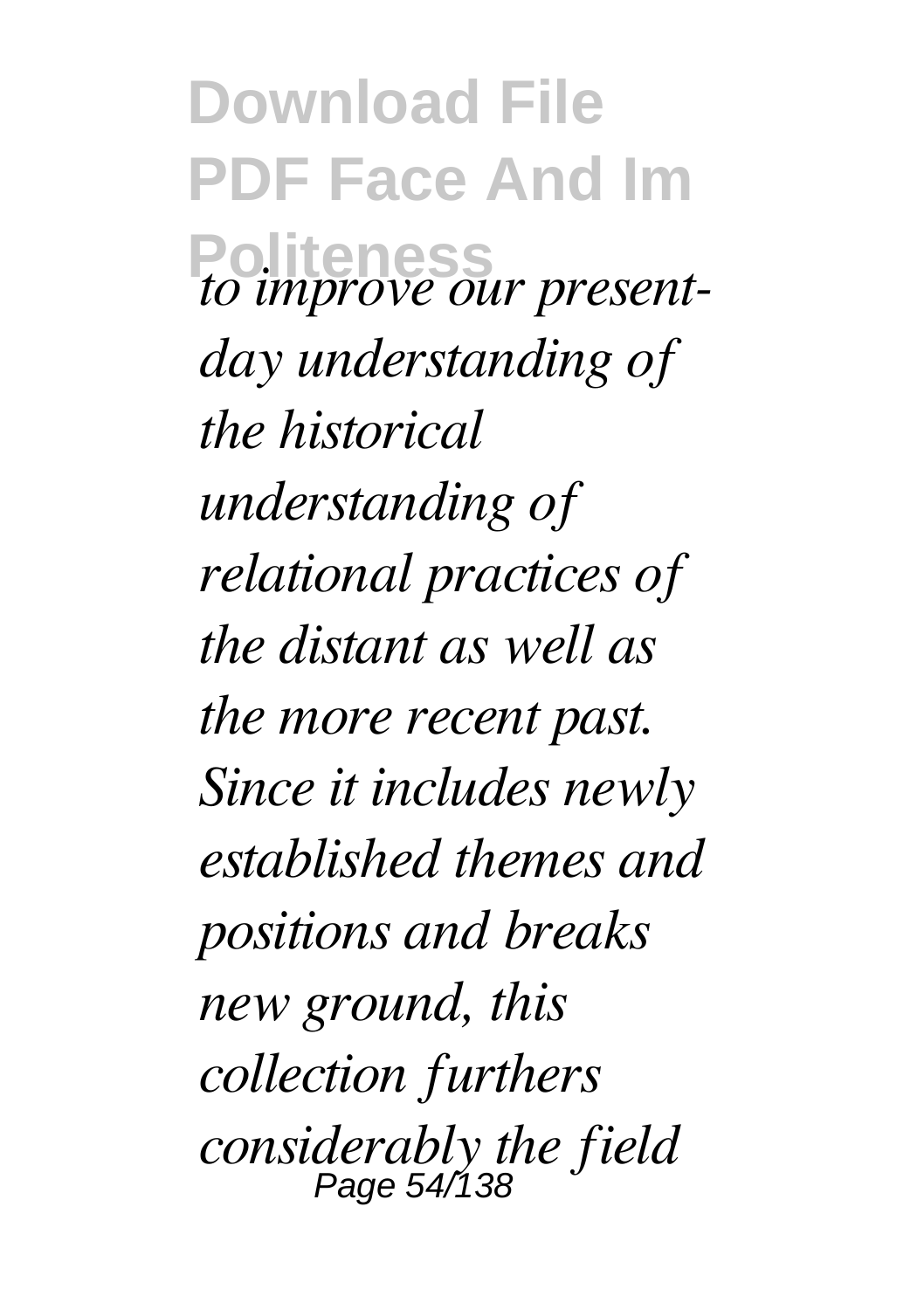**Download File PDF Face And Im**  $\partial f$  *historical (im)politeness research. This volume was originally published as a special issue of Journal of Historical Pragmatics 12:1/2 (2011). Research on Politeness in the Spanish-Speaking World Politeness in Professional Contexts* Page 55/138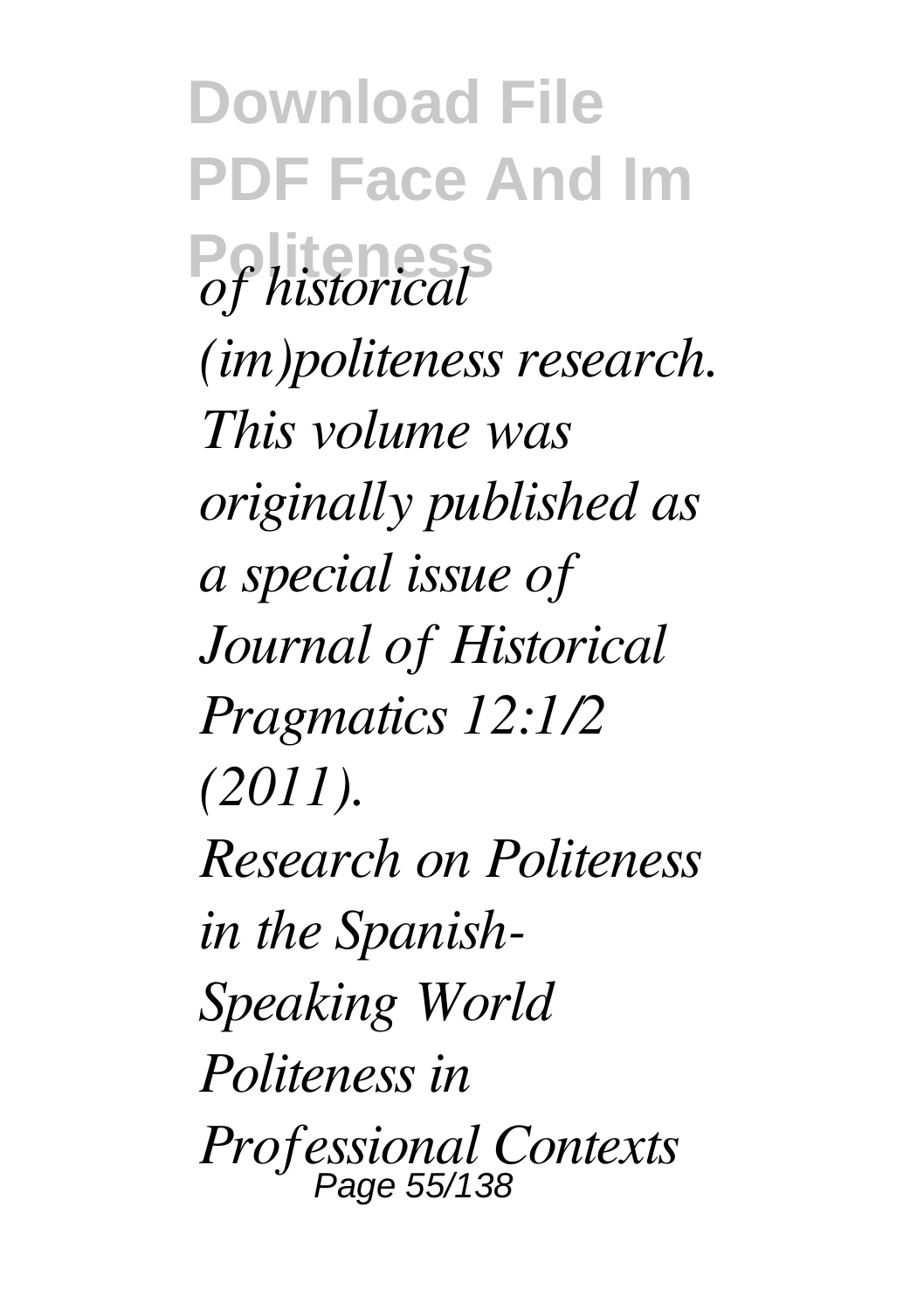**Download File PDF Face And Im Politeness** *Some Universals in Language Usage Using Language to Cause Offence Attending to Face in Faceless Computermediated Communication Multilingual and Multicultural Perspectives* New Ways to

Page 56/138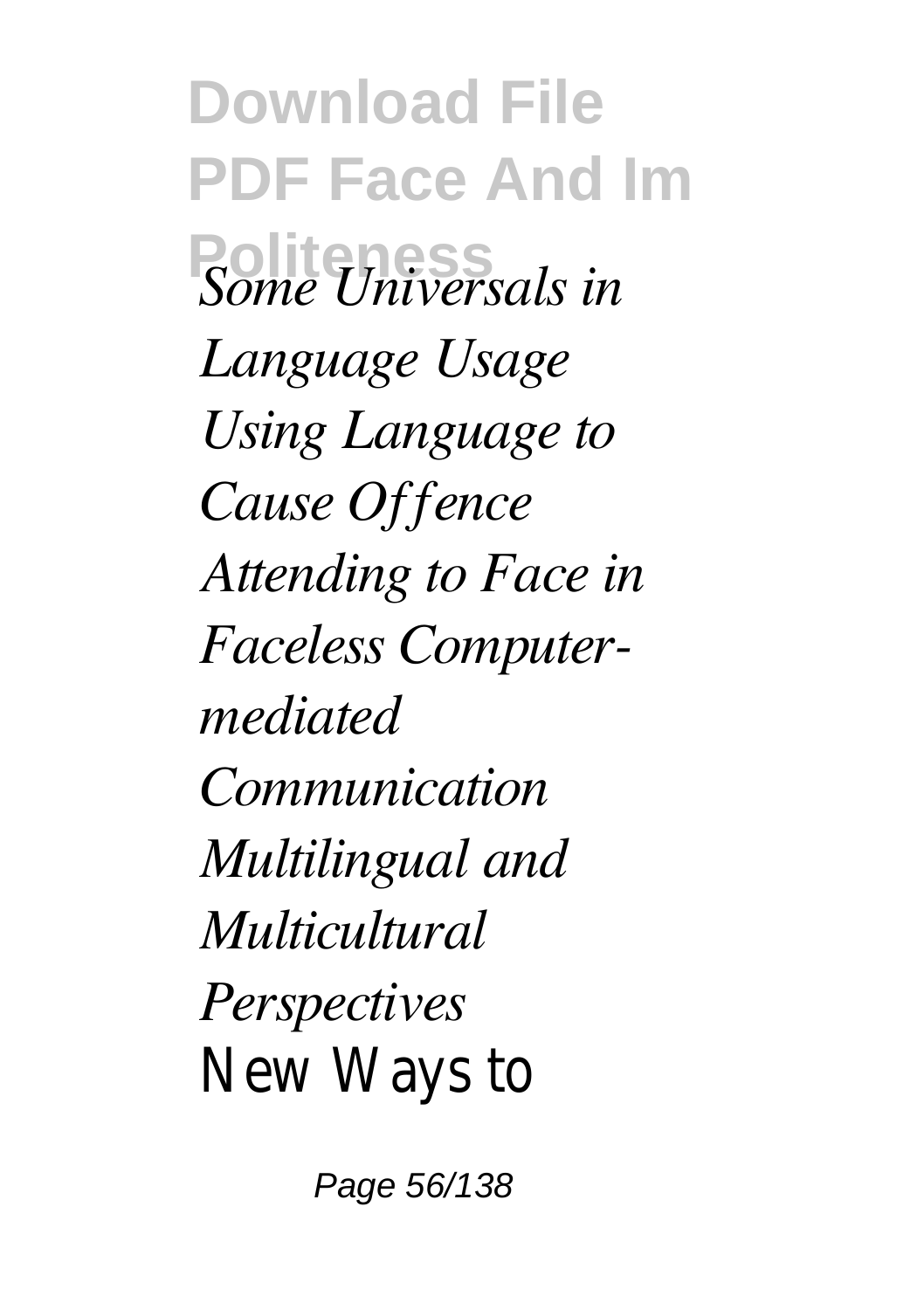**Download File PDF Face And Im Politeness** Face and (im)p olitenessSpeci al Issue: Identity Perspectives of Face and (im) Politenes sCulturally Speaking Second Edition Culture, Communication Page 57/138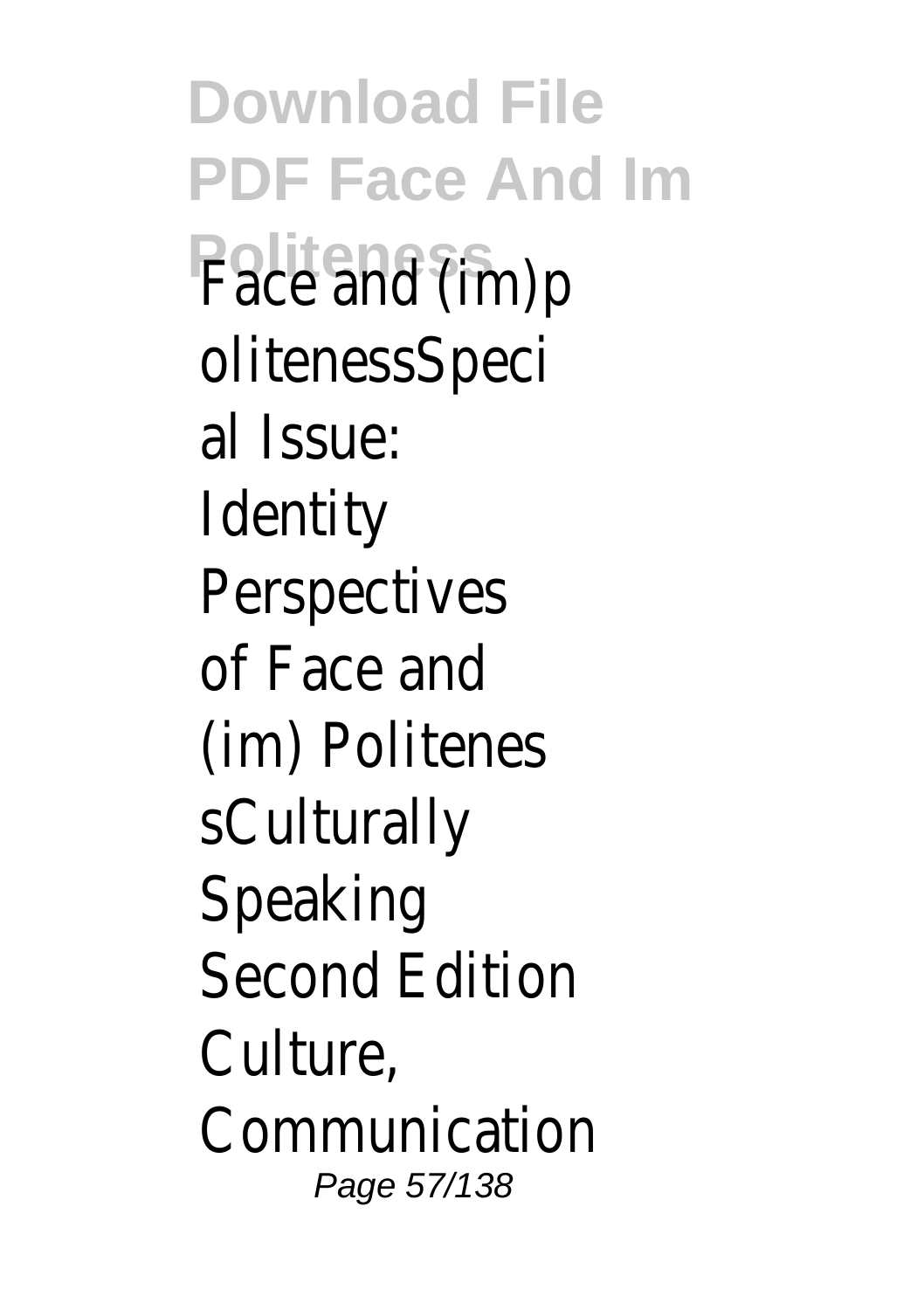**Download File PDF Face And Im Politeness** and Politeness **TheoryBloomsbu** ry Publishing Illustrates the latest trends in politeness research from a multilingual and multicultural perspective, Page 58/138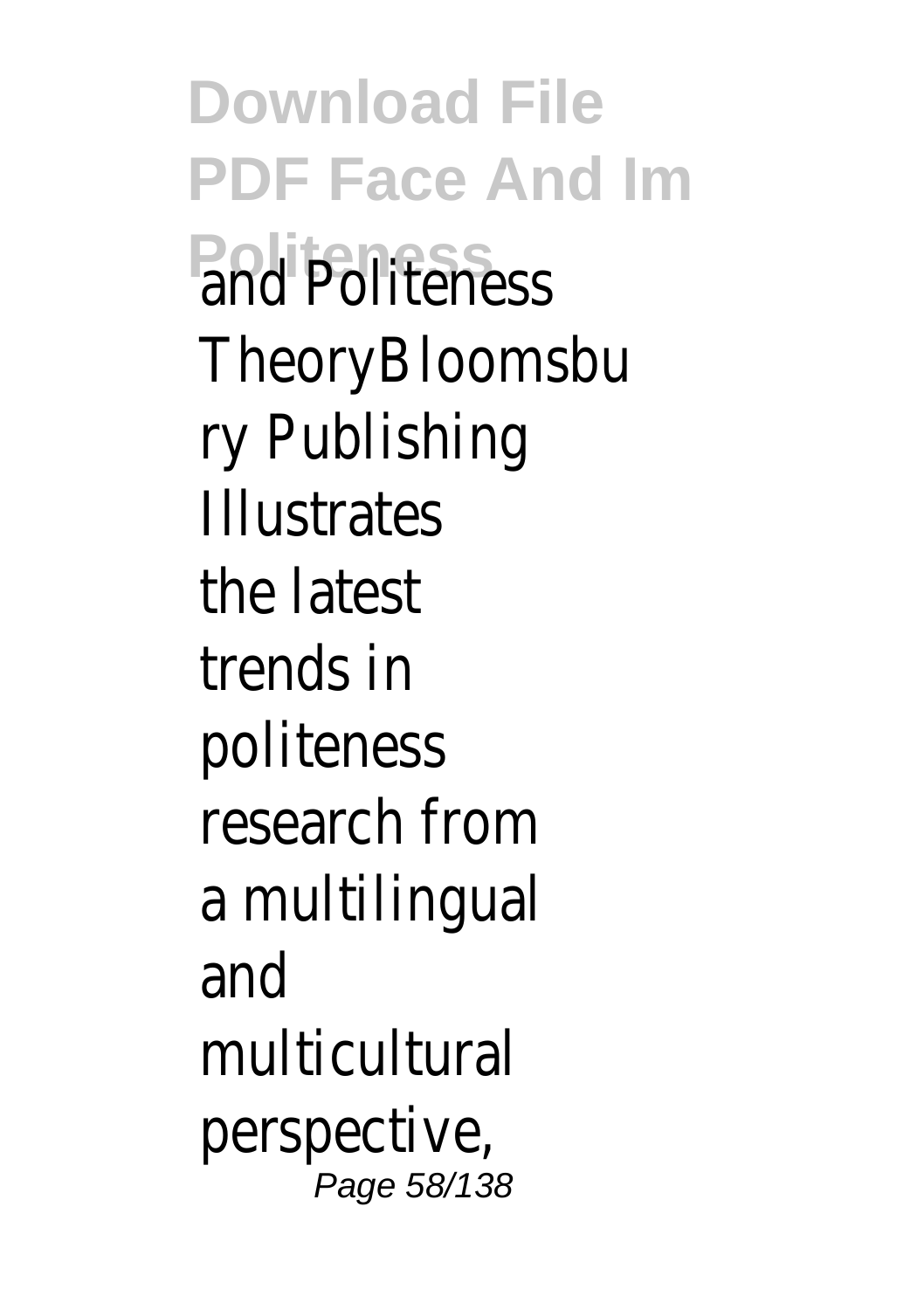**Download File PDF Face And Im Politeness** through the application of diverse methodologies. Pragmatic and sociolinguisti c analyses of im/politeness have usually been dependent on context and cultural Page 59/138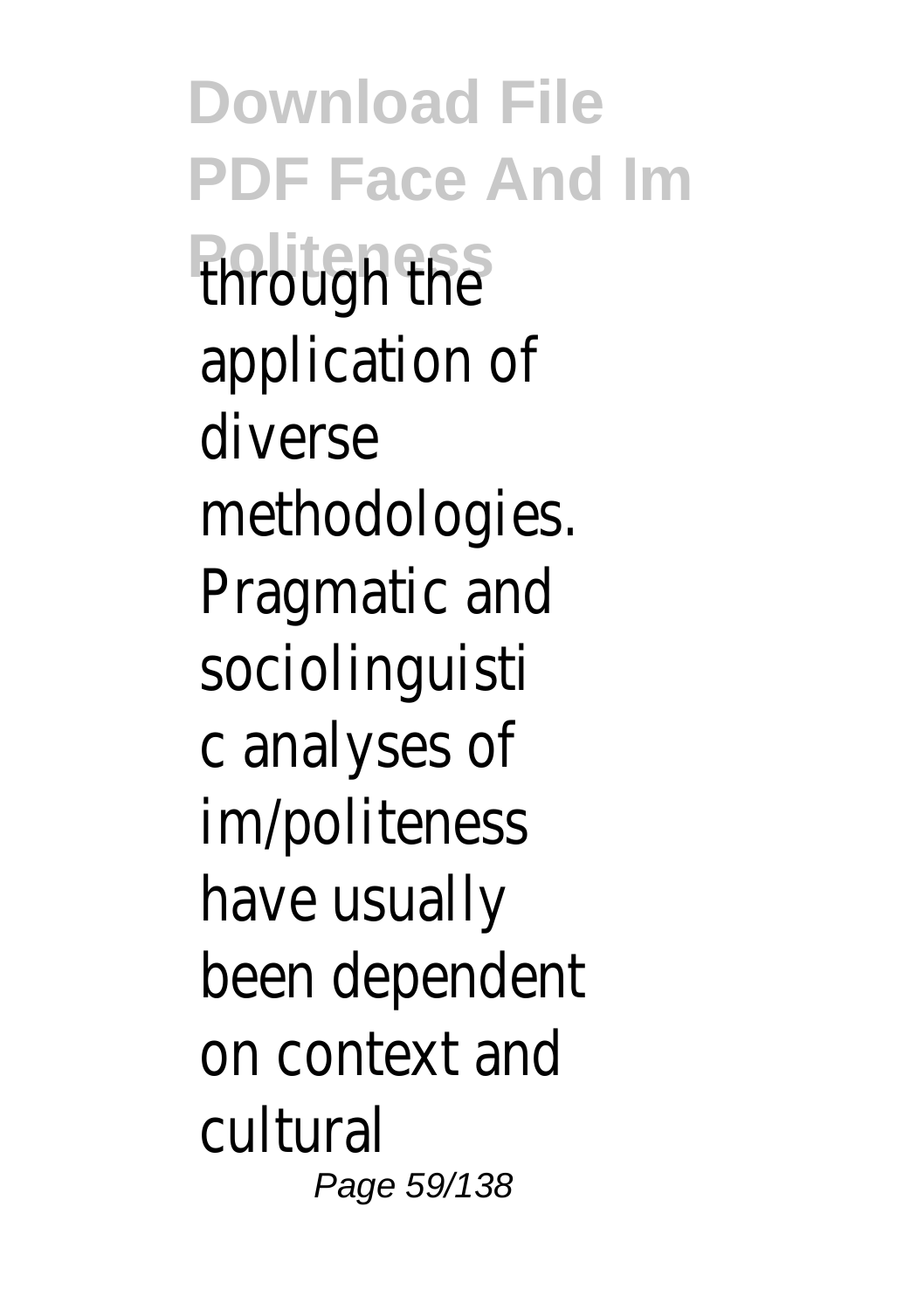**Download File PDF Face And Im Politeness** frames of reference. This new study approaches the concept from an original perspective, namely situatedness. Although politeness research often Page 60/138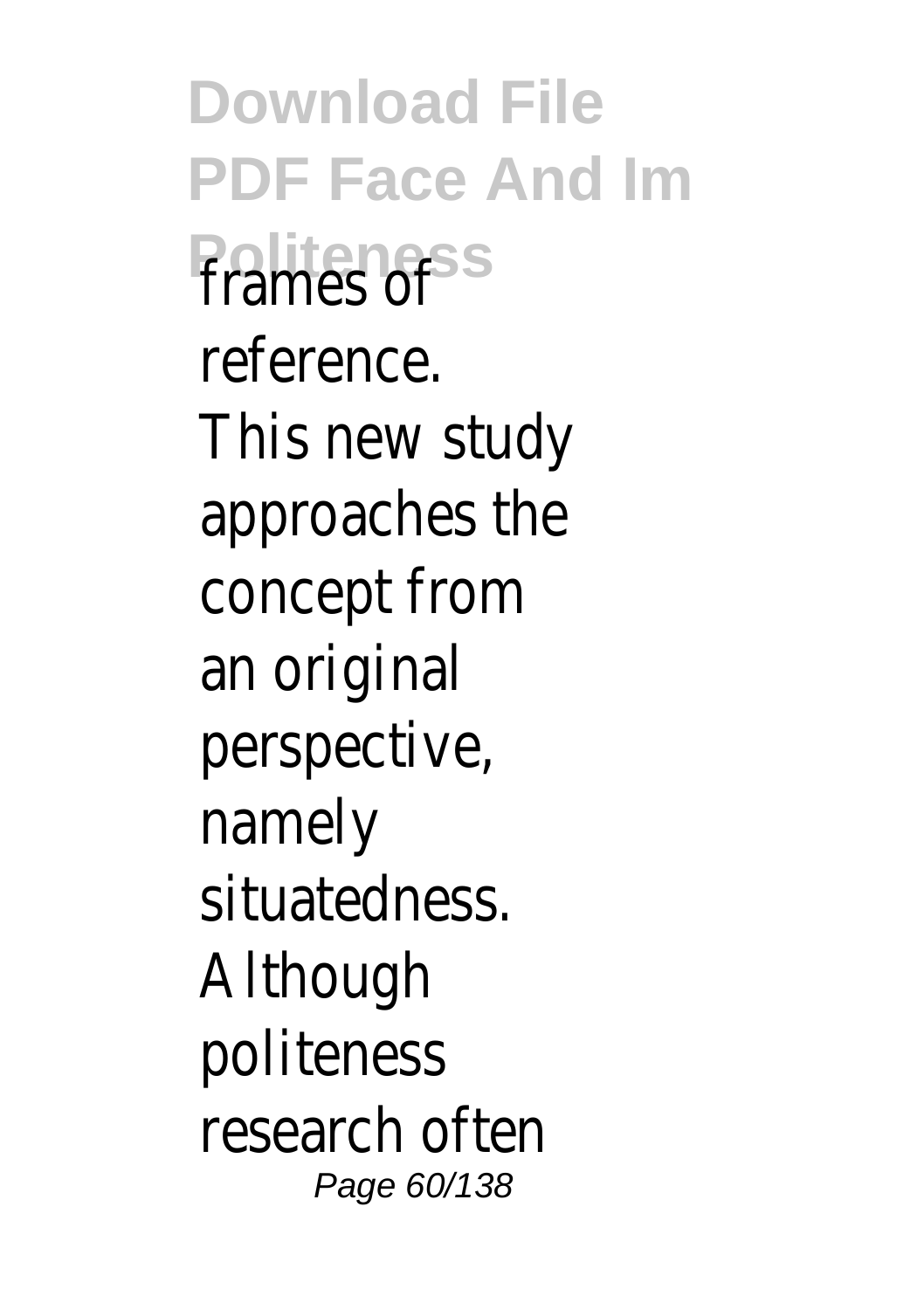**Download File PDF Face And Im Politeness** concentrates on examining how speeches or discourses themselves are situated with regards to different places and contexts, the focus on just one situation, Page 61/138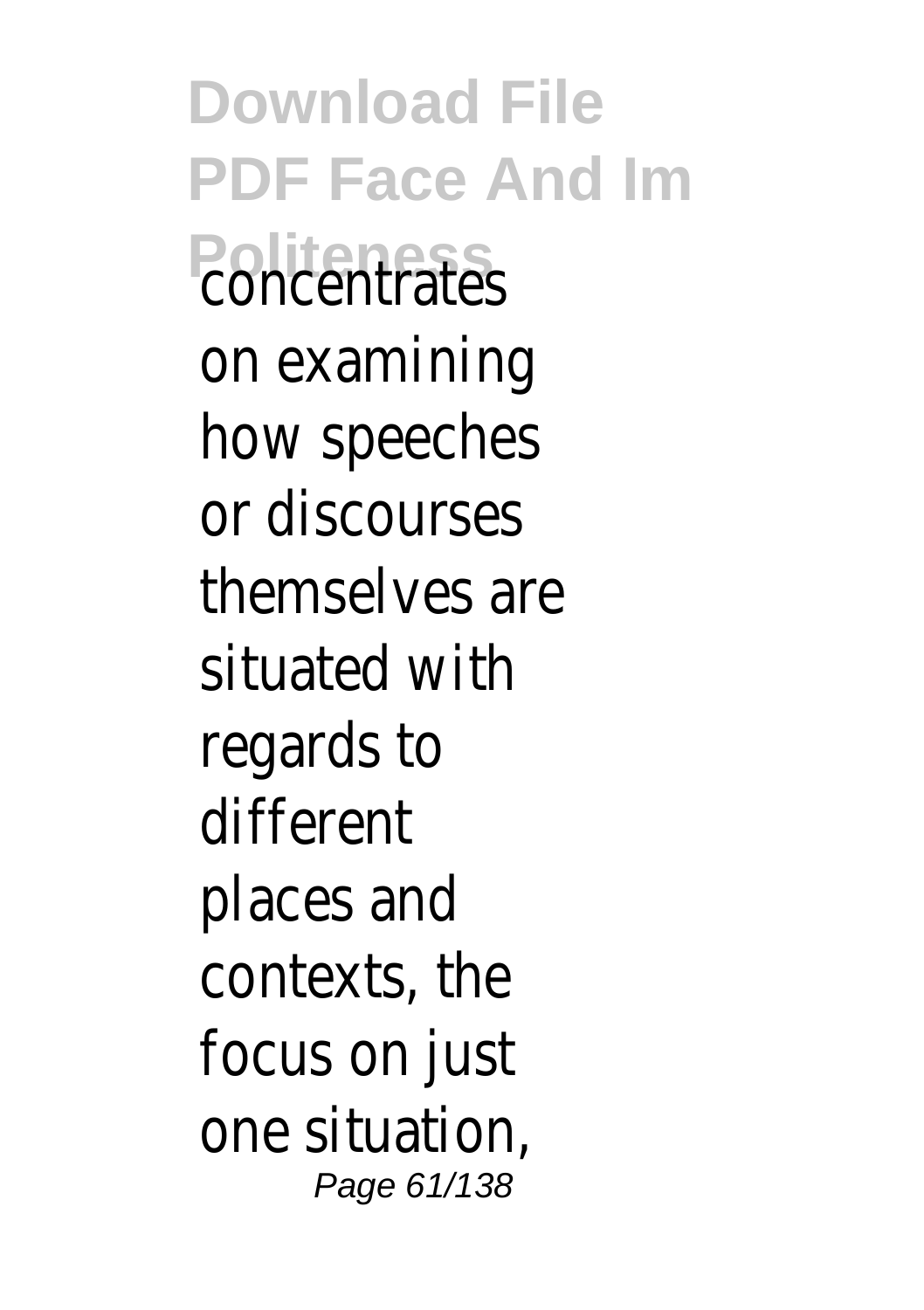**Download File PDF Face And Im Politeness** and various text types within it, can also be of value. **Situated** Politeness is concerned with disentangling the factors which govern our behaviour Page 62/138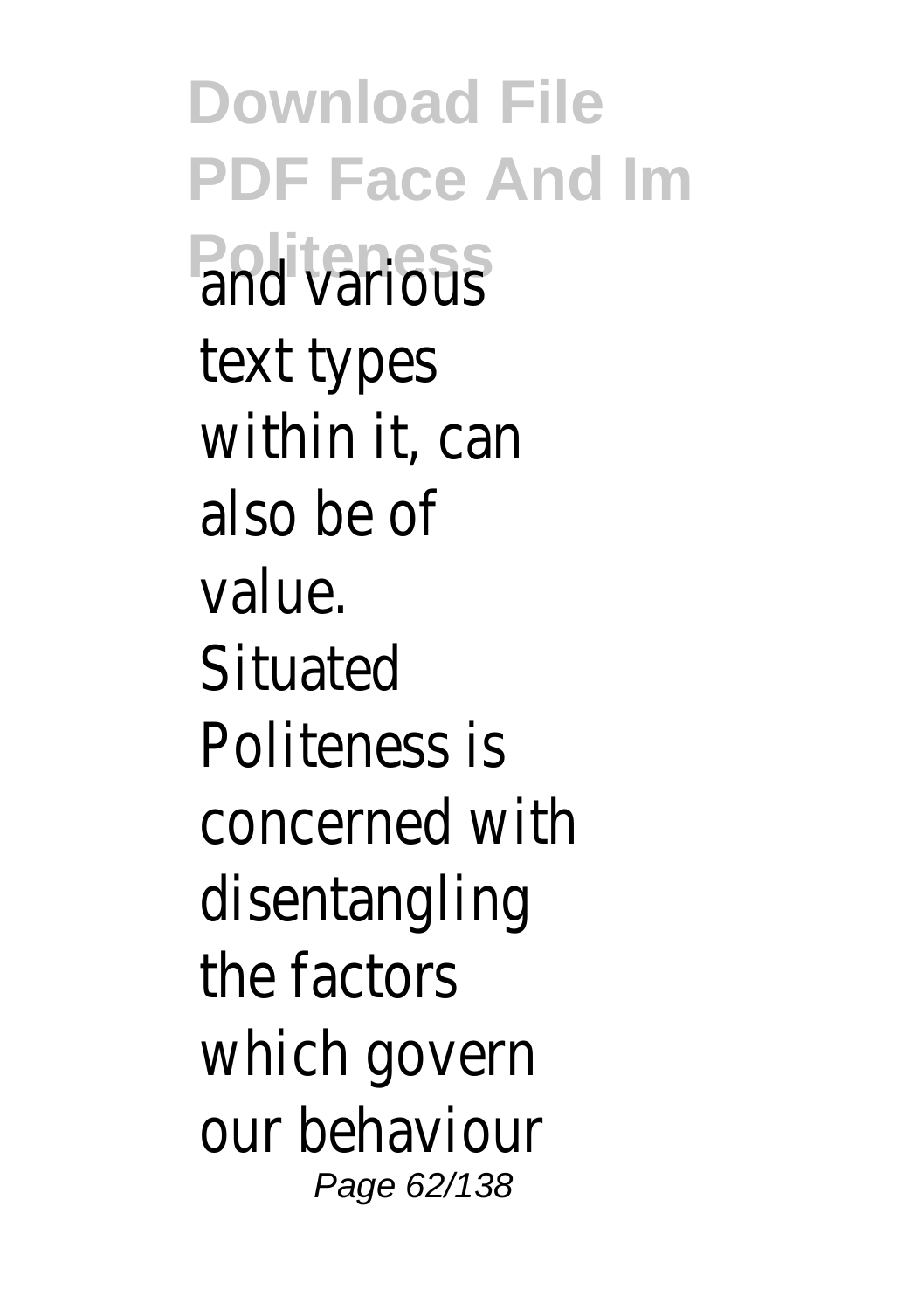**Download File PDF Face And Im** within a given social context as well as across them. A range of expanding disciplines, including corpus linguistics, critical discourse Page 63/138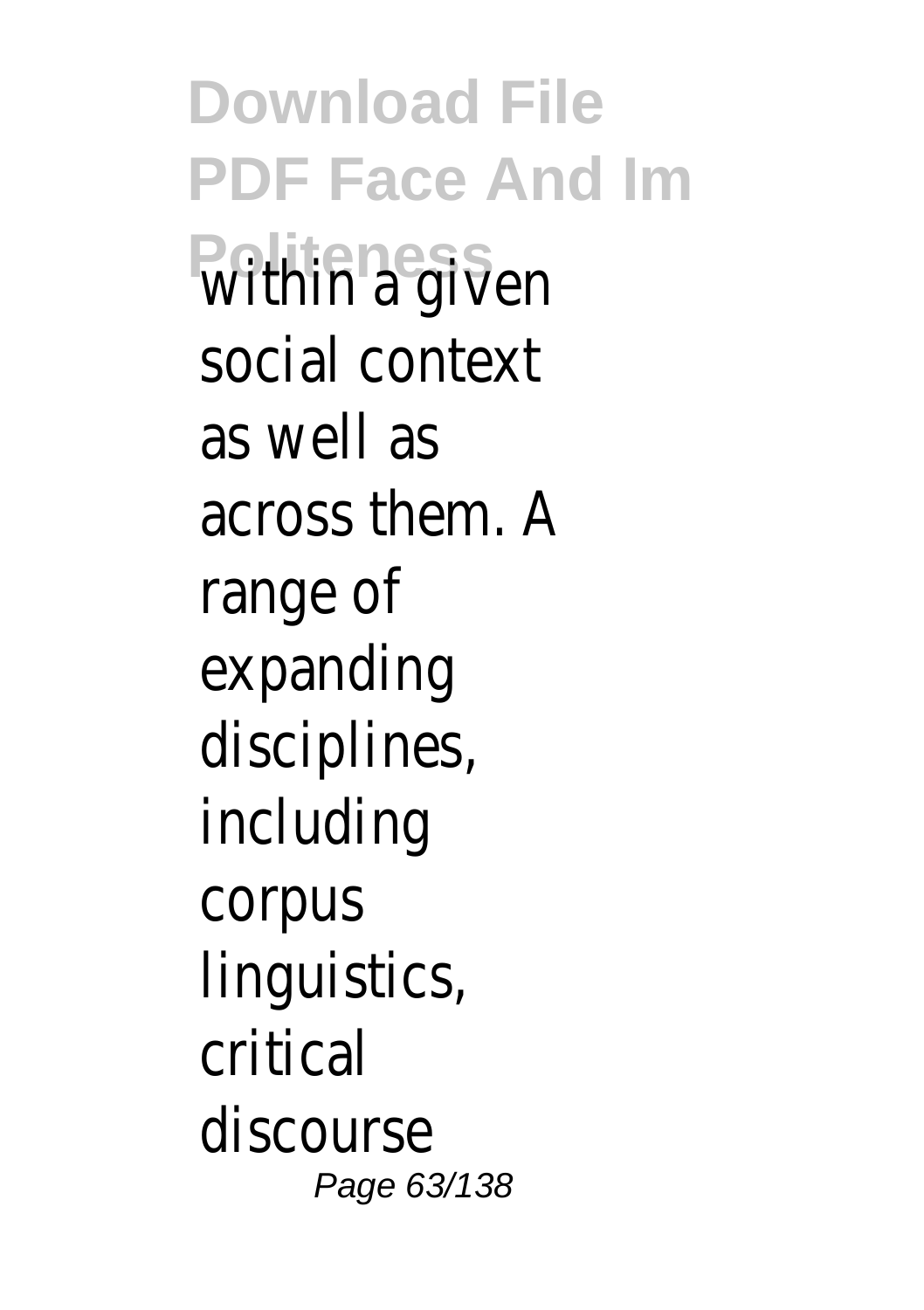**Download File PDF Face And Im Politeness** analysis, and conversation analysis, are brought to bear on the topic, and this work will be of interest to a diverse global audience. Pragmatics of Page 64/138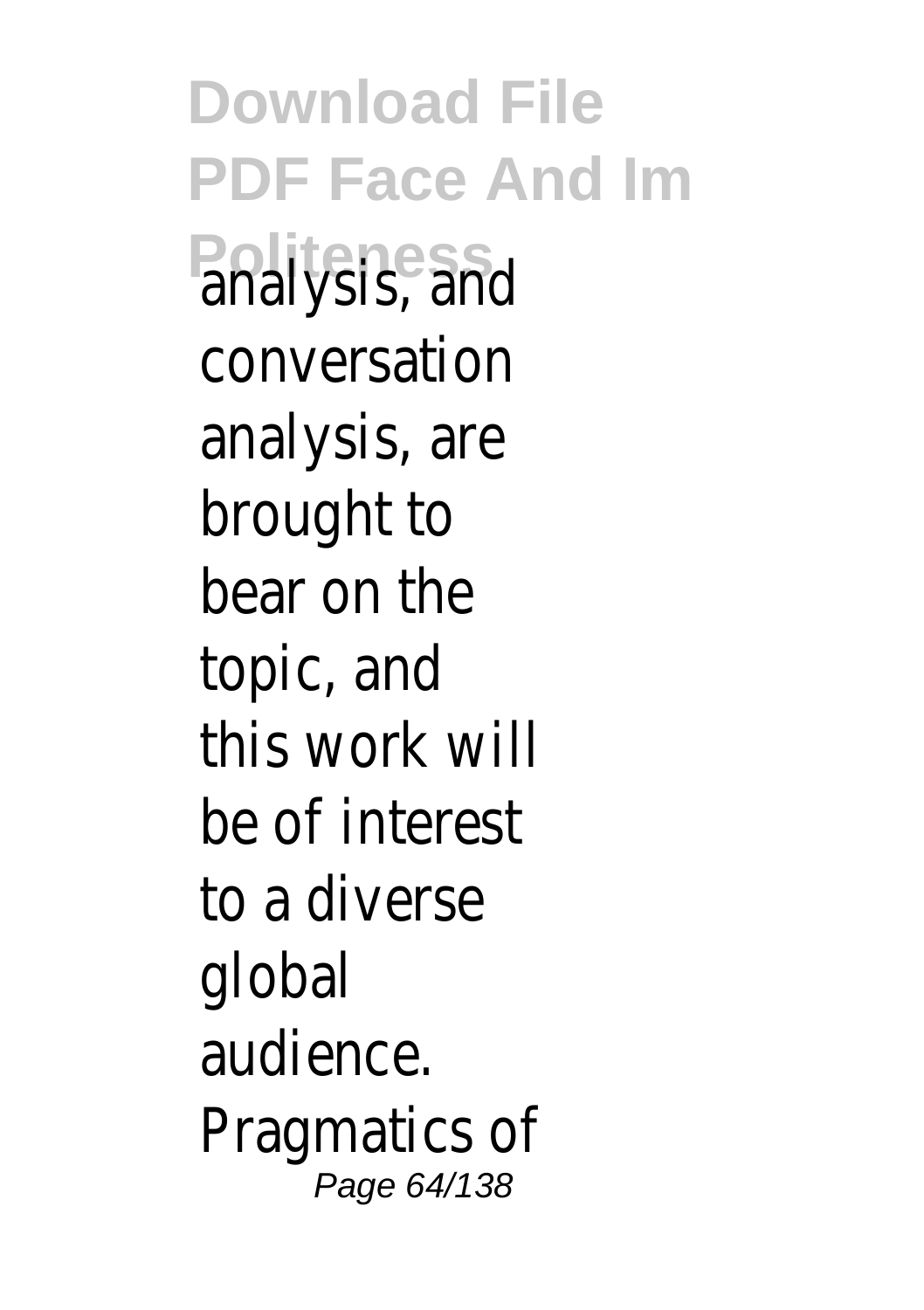**Download File PDF Face And Im Political** society takes a sociocultural perspective on pragmatics and gives a broad view of how social and cultural factors influence language use. Page 65/138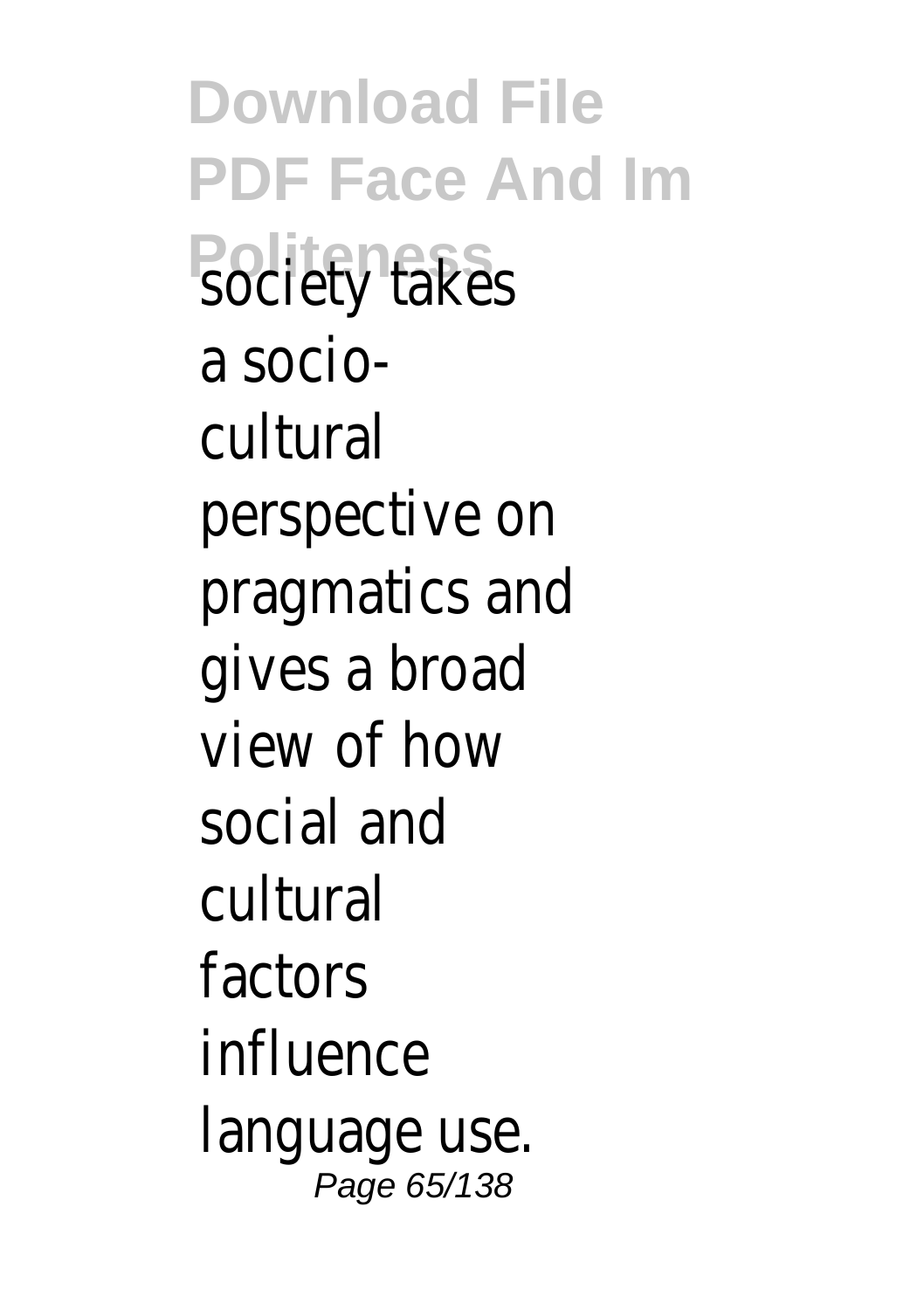**Download File PDF Face And Im Politeness** The volume covers a wide range of topics within the field of s ociopragmatics . This subfield of pragmatics encompasses so ciolinguistic studies that Page 66/138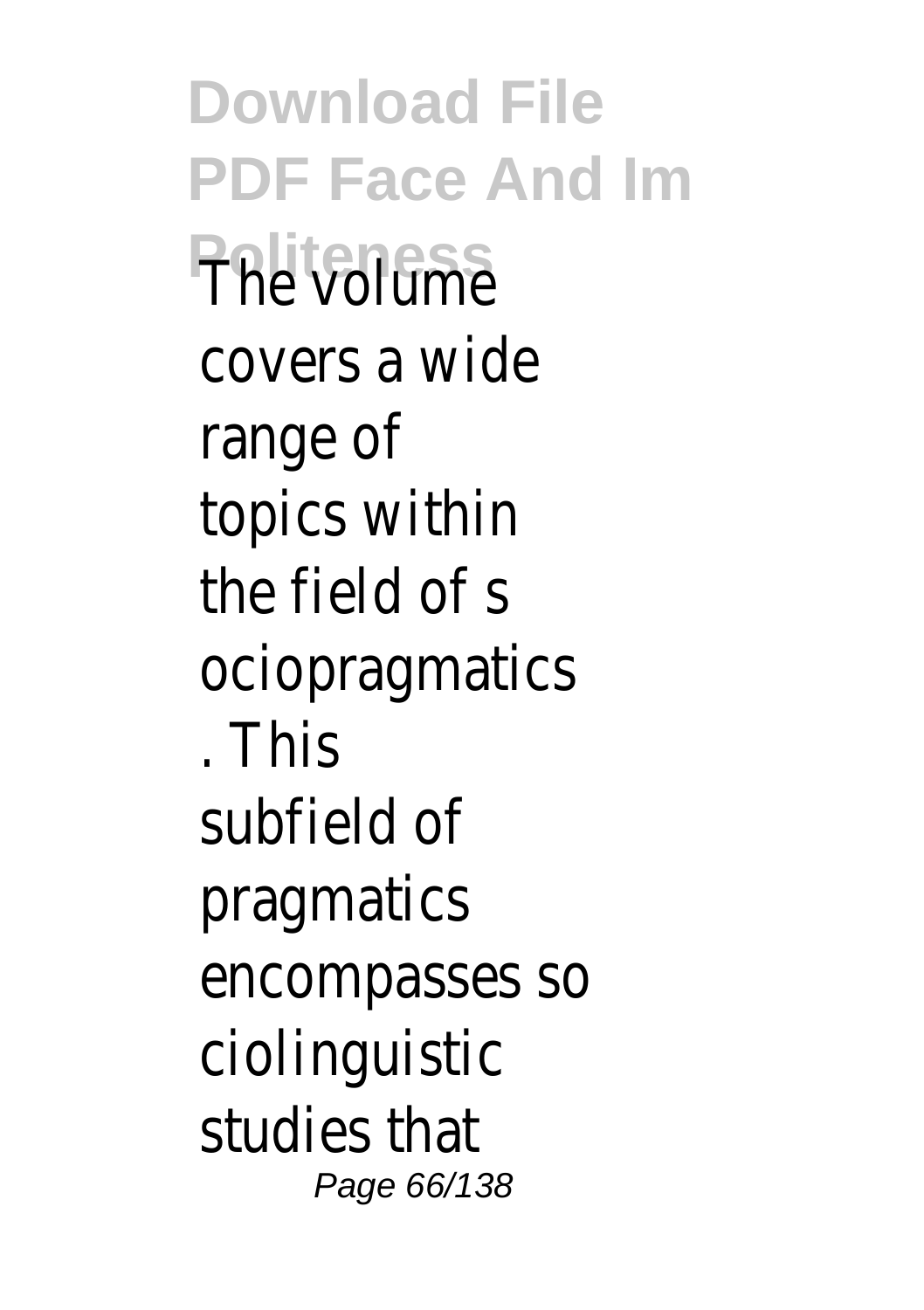**Download File PDF Face And Im Politeness** focus on how pragmatic and discourse features vary according to m acrosociological variables such as age, gender, class and region (variational Page 67/138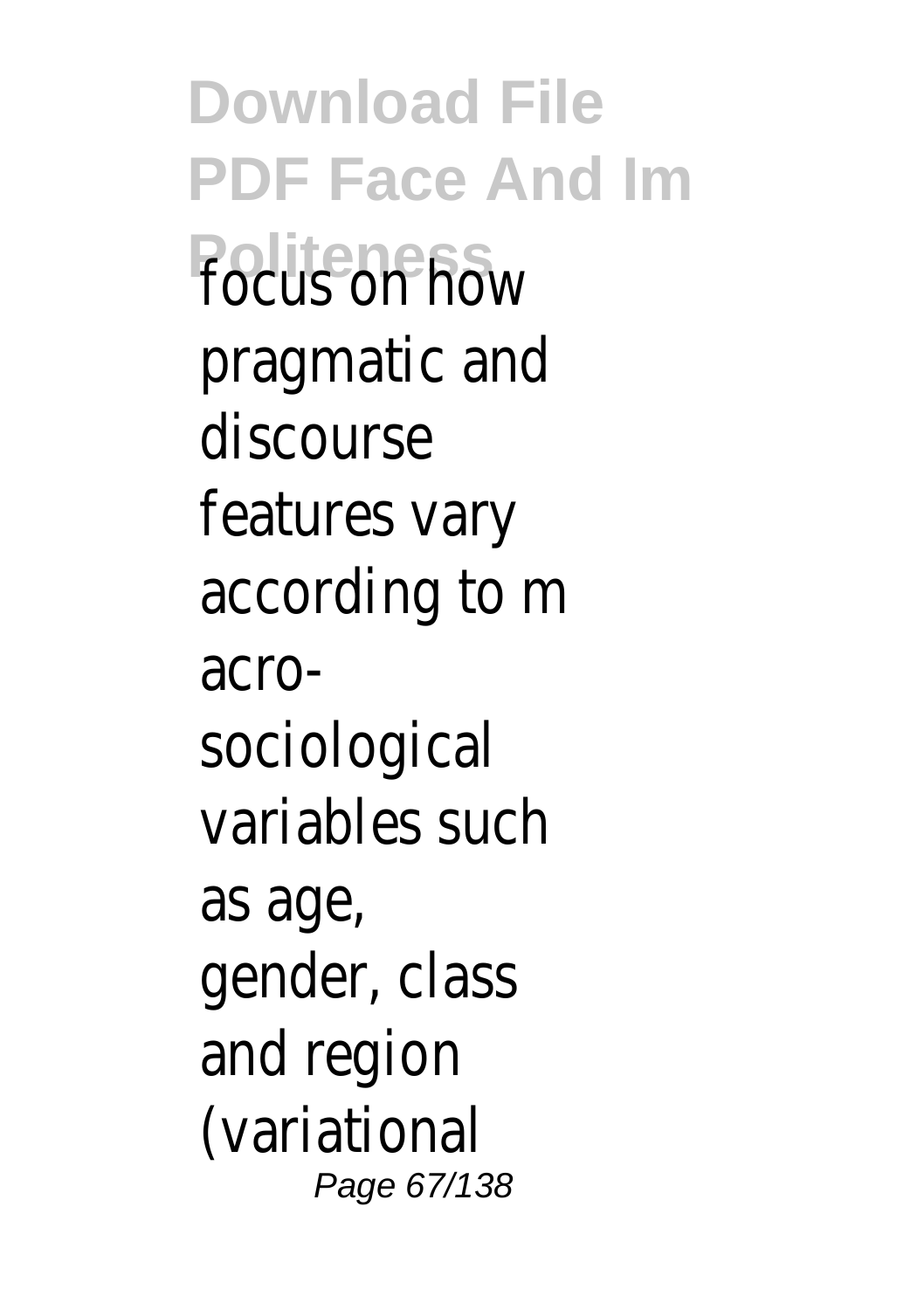**Download File PDF Face And Im** pragmatics). and discourse/ conversation analytical studies investigating variation according to the activity engaged in by the participants Page 68/138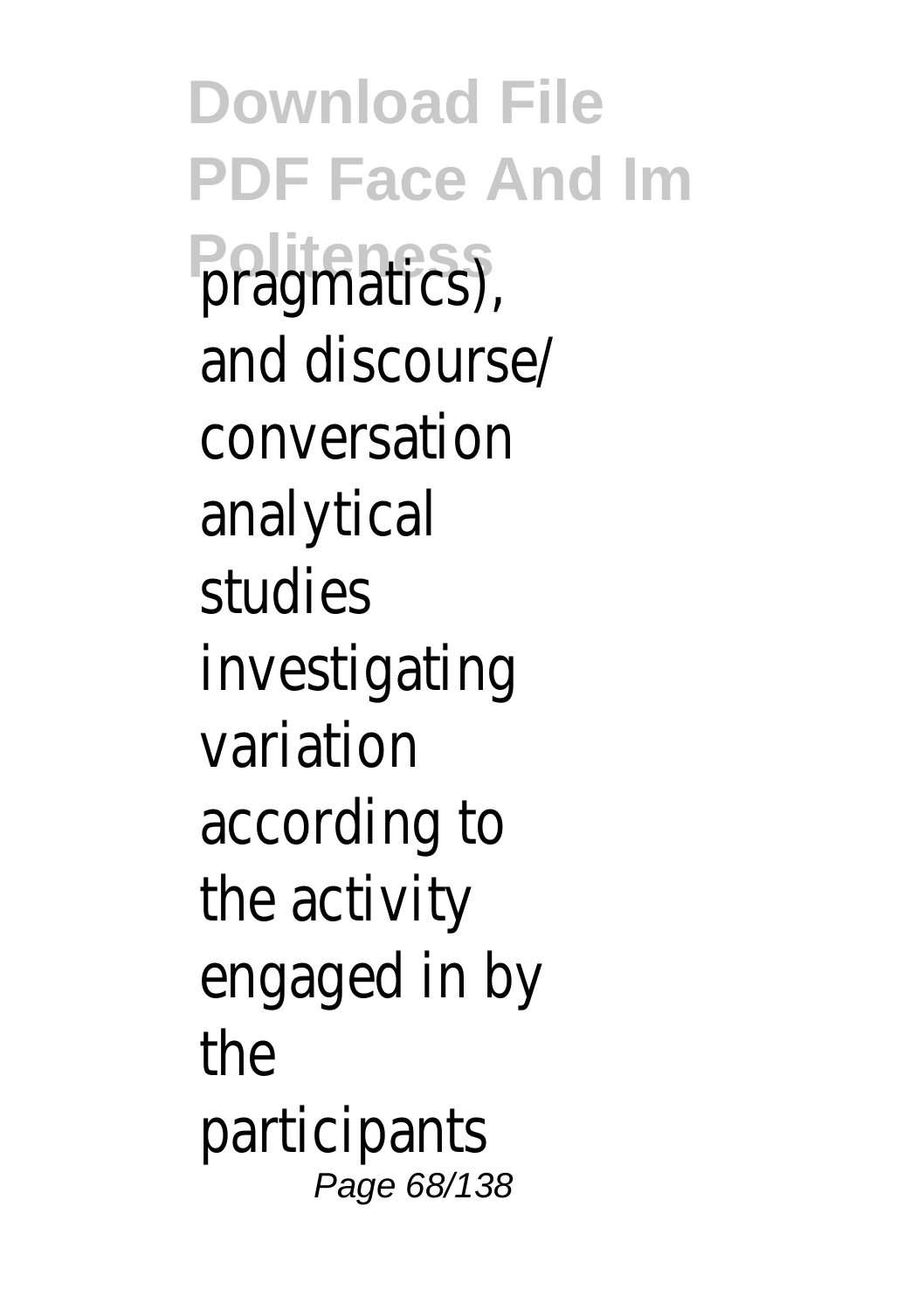**Download File PDF Face And Im Politaness** identities displayed as relevant in interaction. The volume also covers studies in linguistic pragmatics with a more general socio-Page 69/138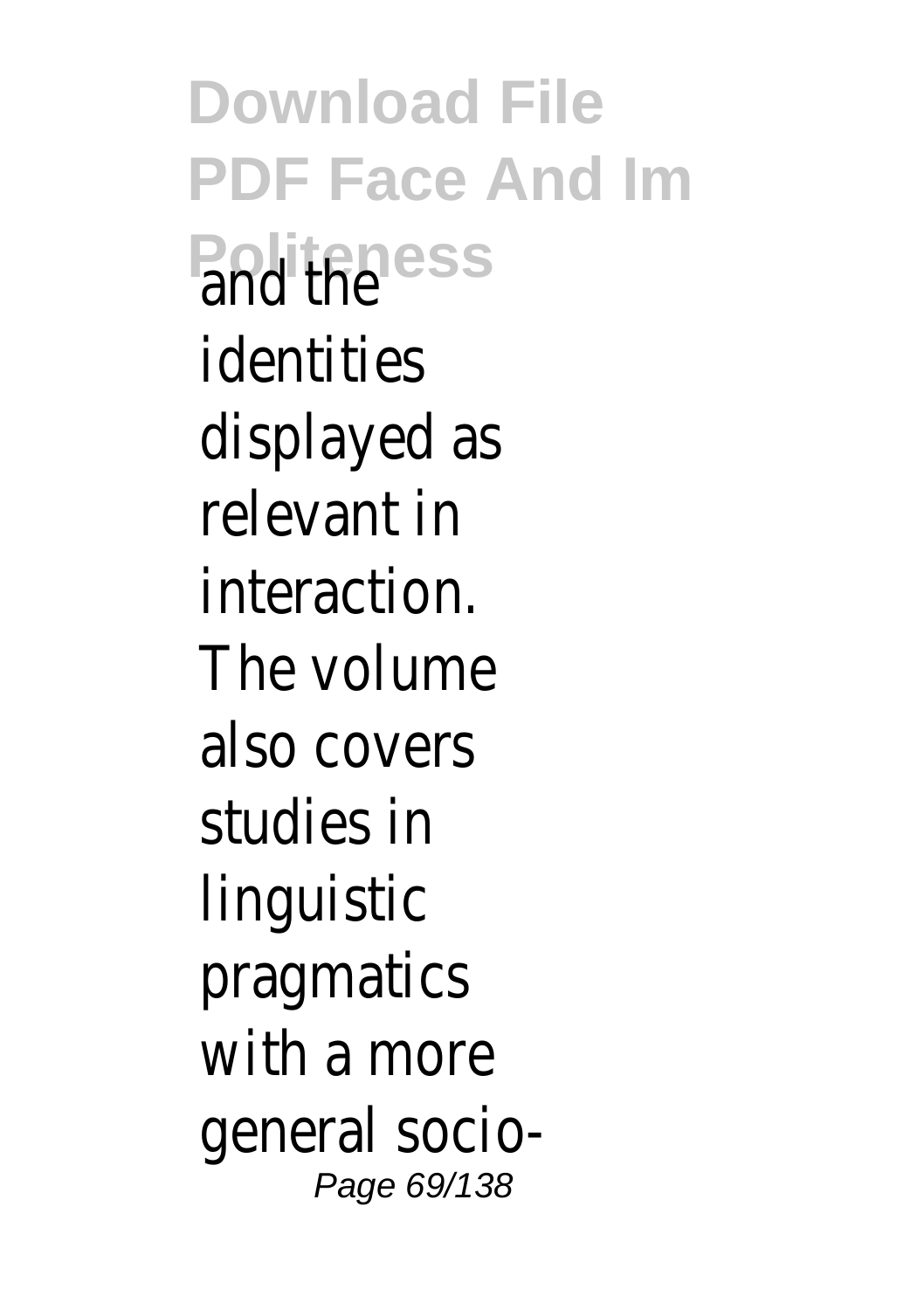**Download File PDF Face And Im Politeness** focus, including global and intercultural communication, politeness, critical discourse analysis and linguistic anthropology. Page 70/138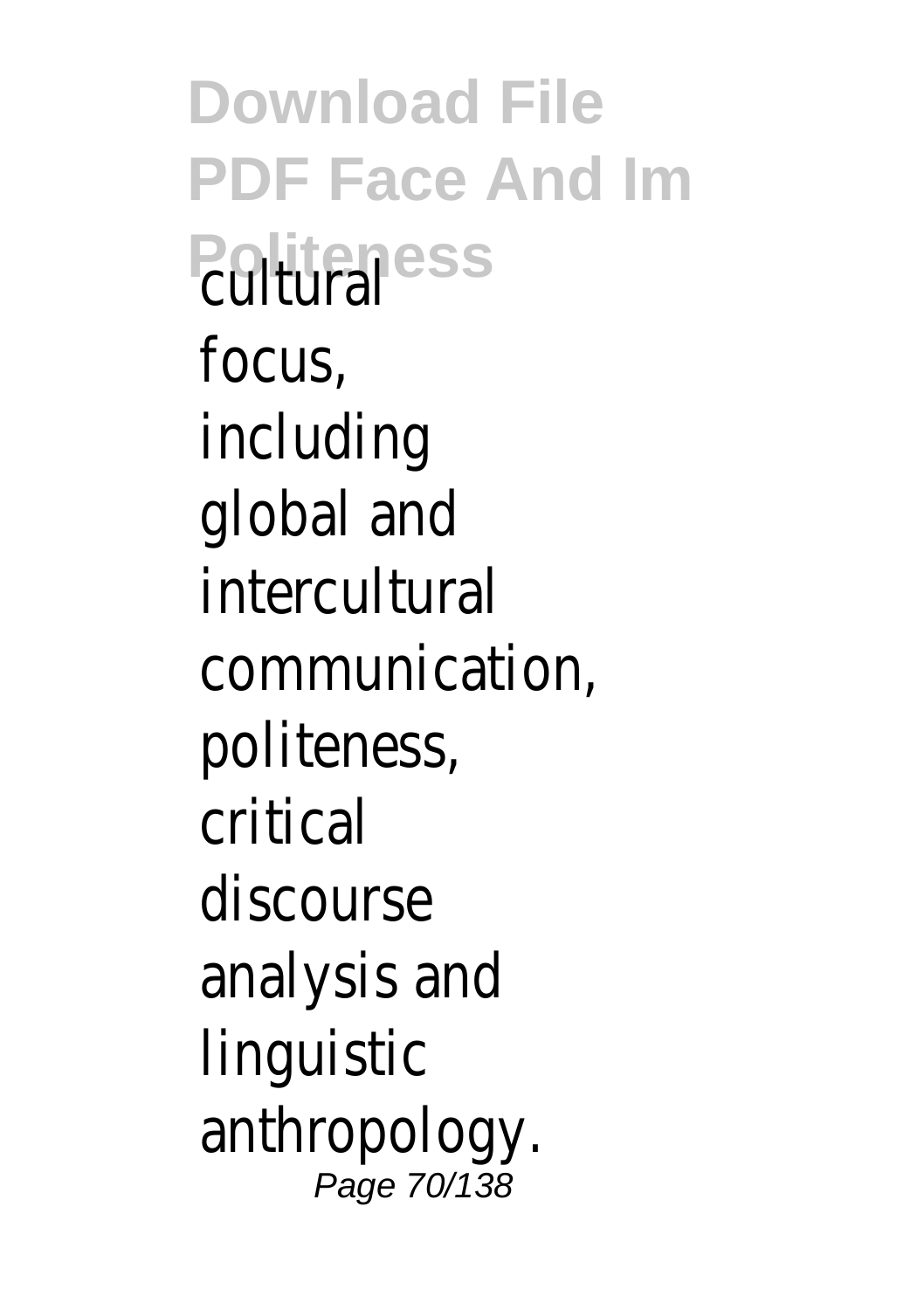**Download File PDF Face And Im Politeness** Each article presents the s tate-of-theart of the topic at hand, as well as new research. (Im)politeness and Moral Order in Online **Interactions** Page 71/138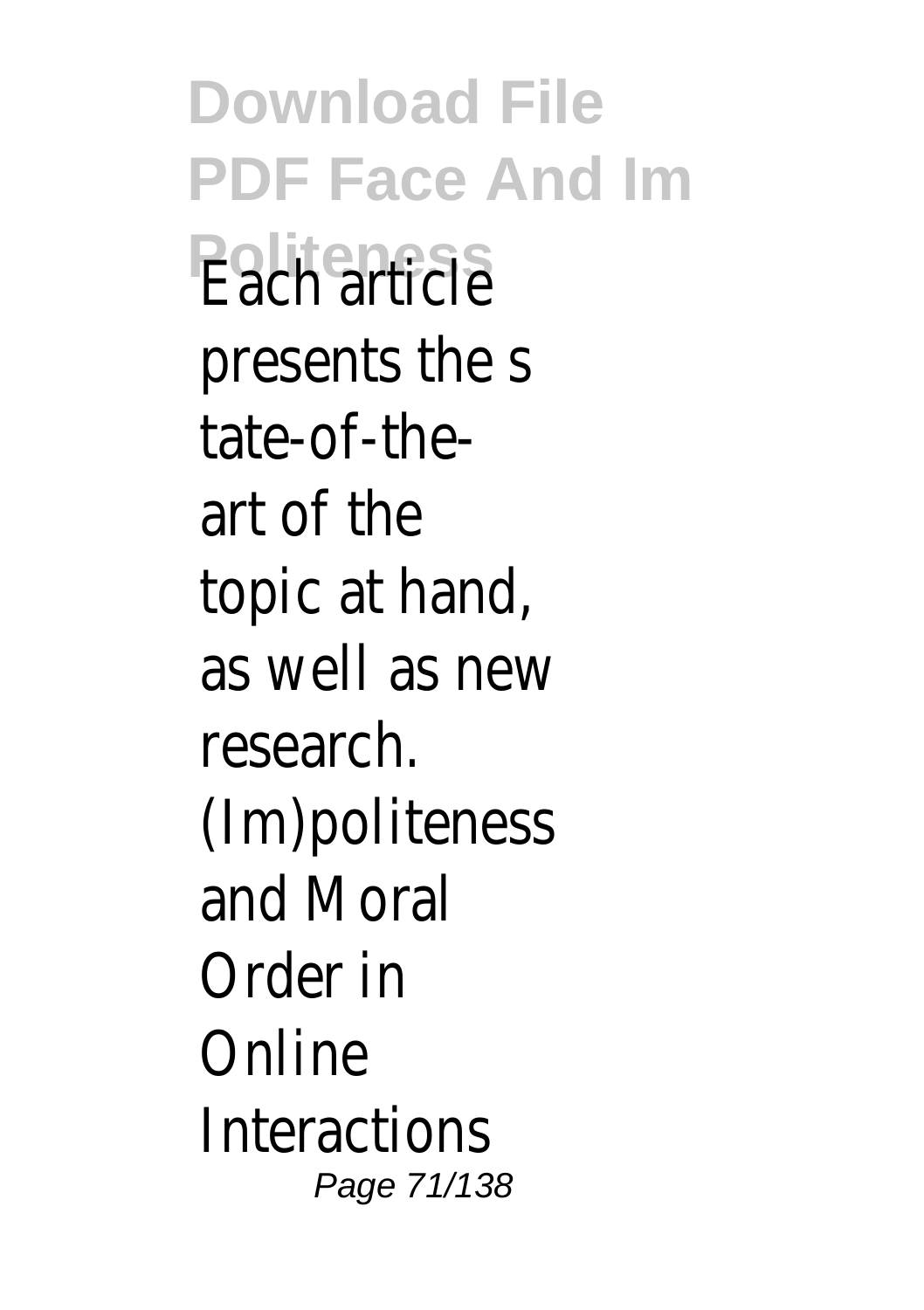**Download File PDF Face And Im Special Issue** Chinese "face" and Im/politeness Spanish at **Work** From Speech Acts to Lay Understandings of Politeness Understanding Im/politeness Page 72/138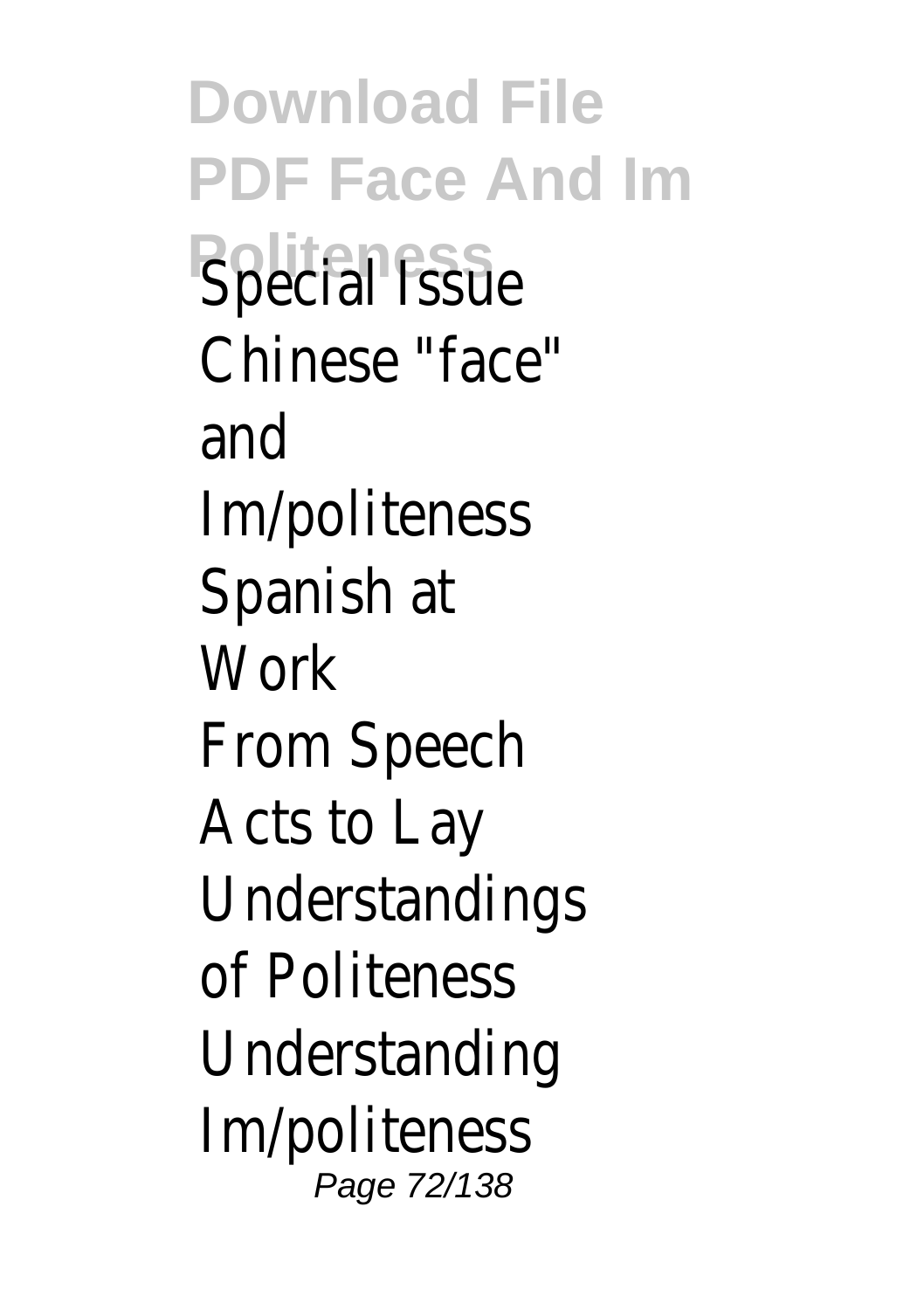**Download File PDF Face And Im Politeness** Through Translation

This collection of essays by the Linguistic Politeness Research Group represents the results of over a decade of the group's research, discussions, seminars and conferences on the subject of linguistic politeness.

Page 73/138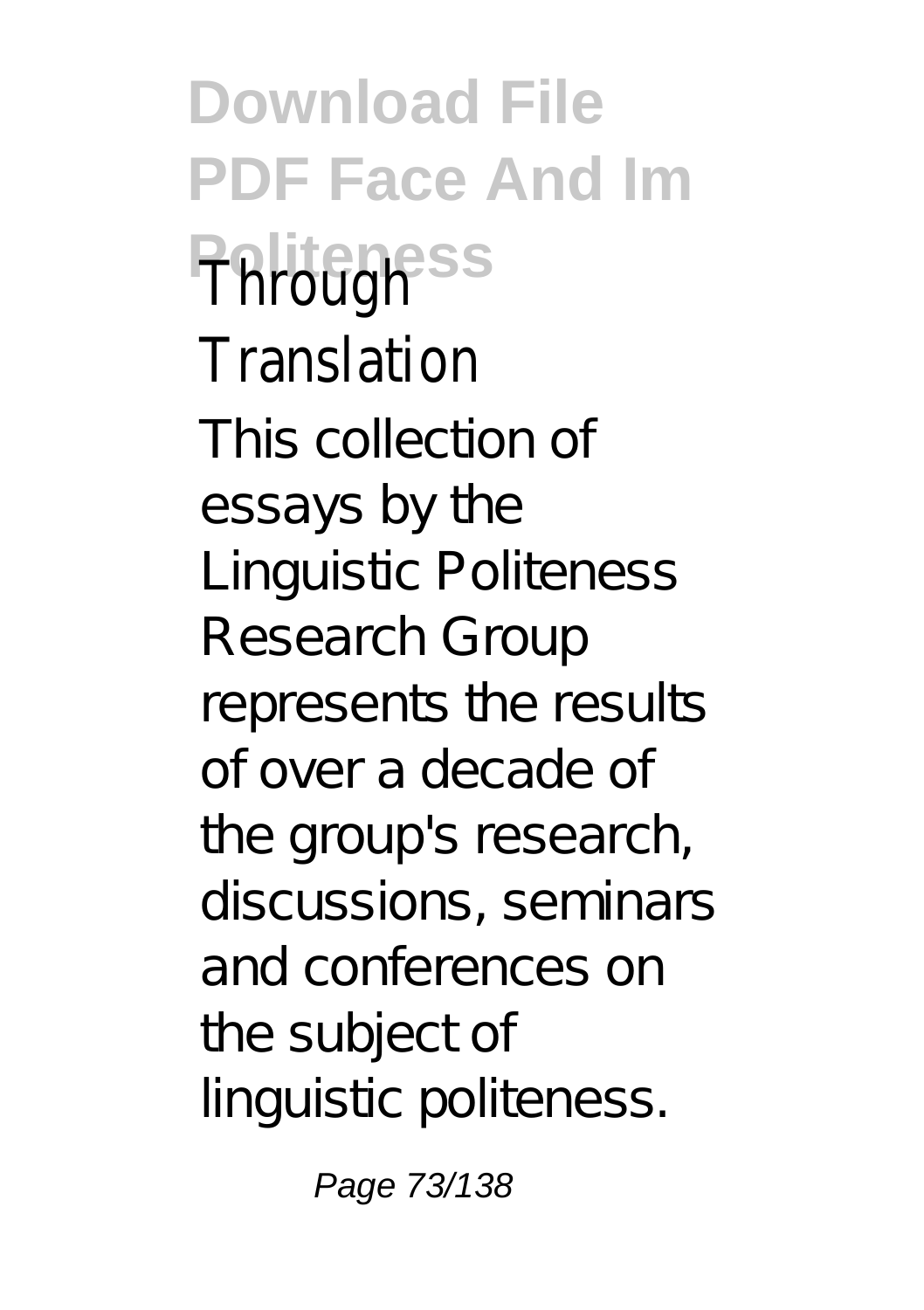**Download File PDF Face And Im Politeness** The volume brings together cutting edge essays reflecting the range of discursive approaches to the analysis of politeness and impoliteness. Politeness is key to all of our relationships and plays a fundamental part in the way we communicate with each other and the Page 74/138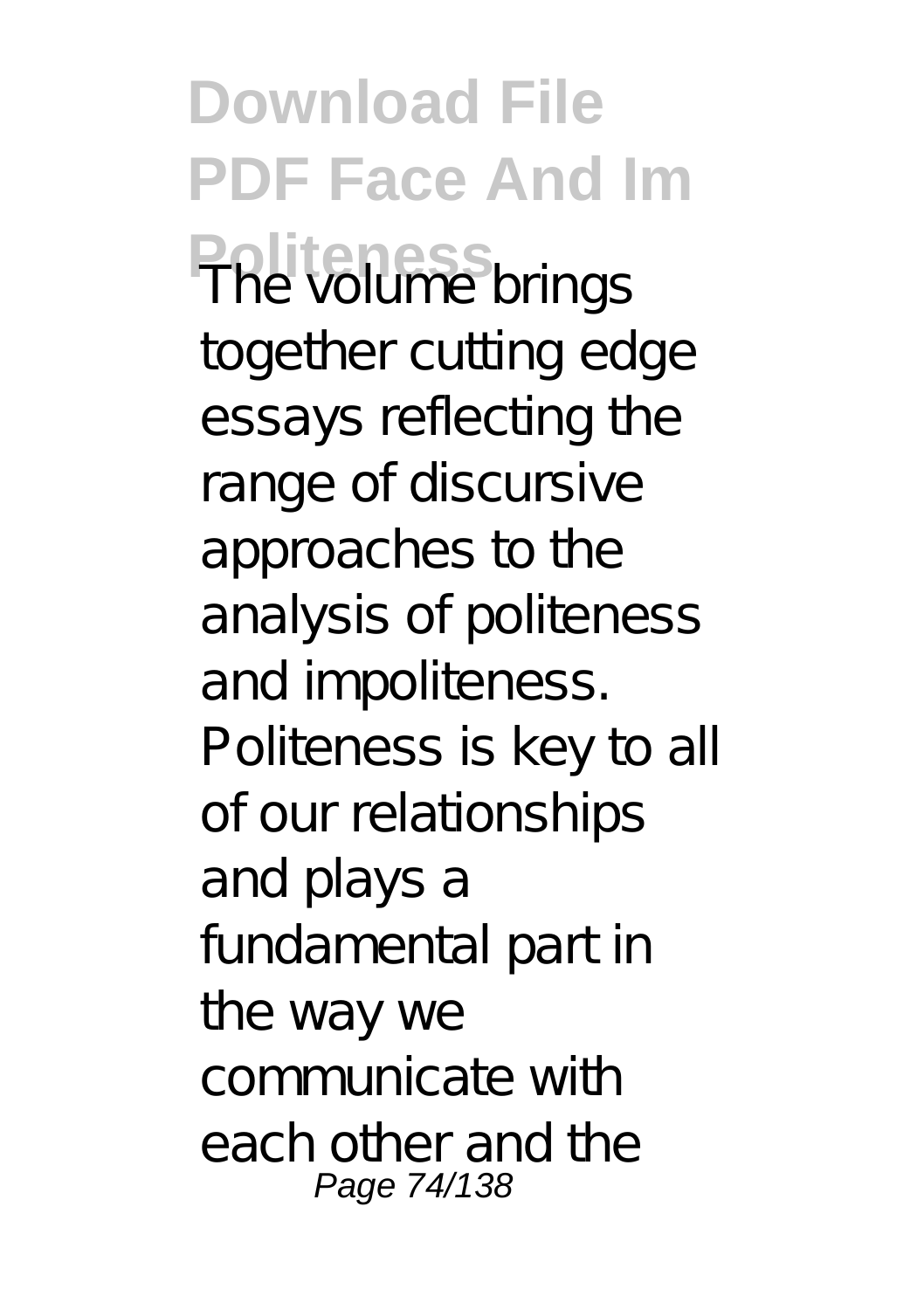**Download File PDF Face And Im Politeness** way we define ourselves. It is not limited only to conventional aspects of linguistic etiquette, but encompasses all types of interpersonal behaviour through which we explore and maintain our relationships. This groundbreaking exploration navigates the reader through Page 75/138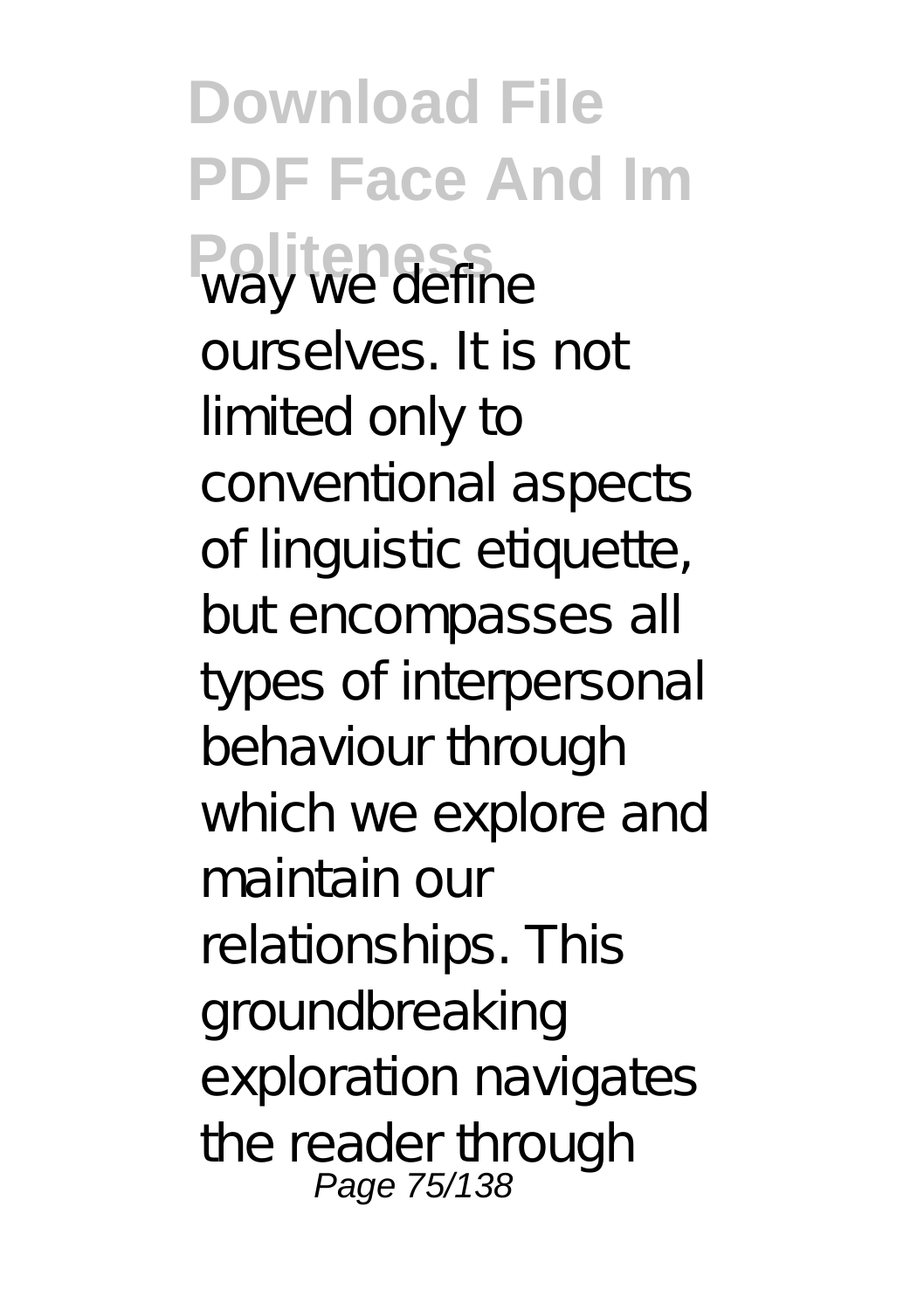**Download File PDF Face And Im Politeness** in this fascinating area and introduces them to a variety of new insights. The book is divided into three parts and is based on an innovative framework which relies on the concepts of social practice, time and space. In this multidisciplinary approach, the authors capture a range of<br>Page 76/138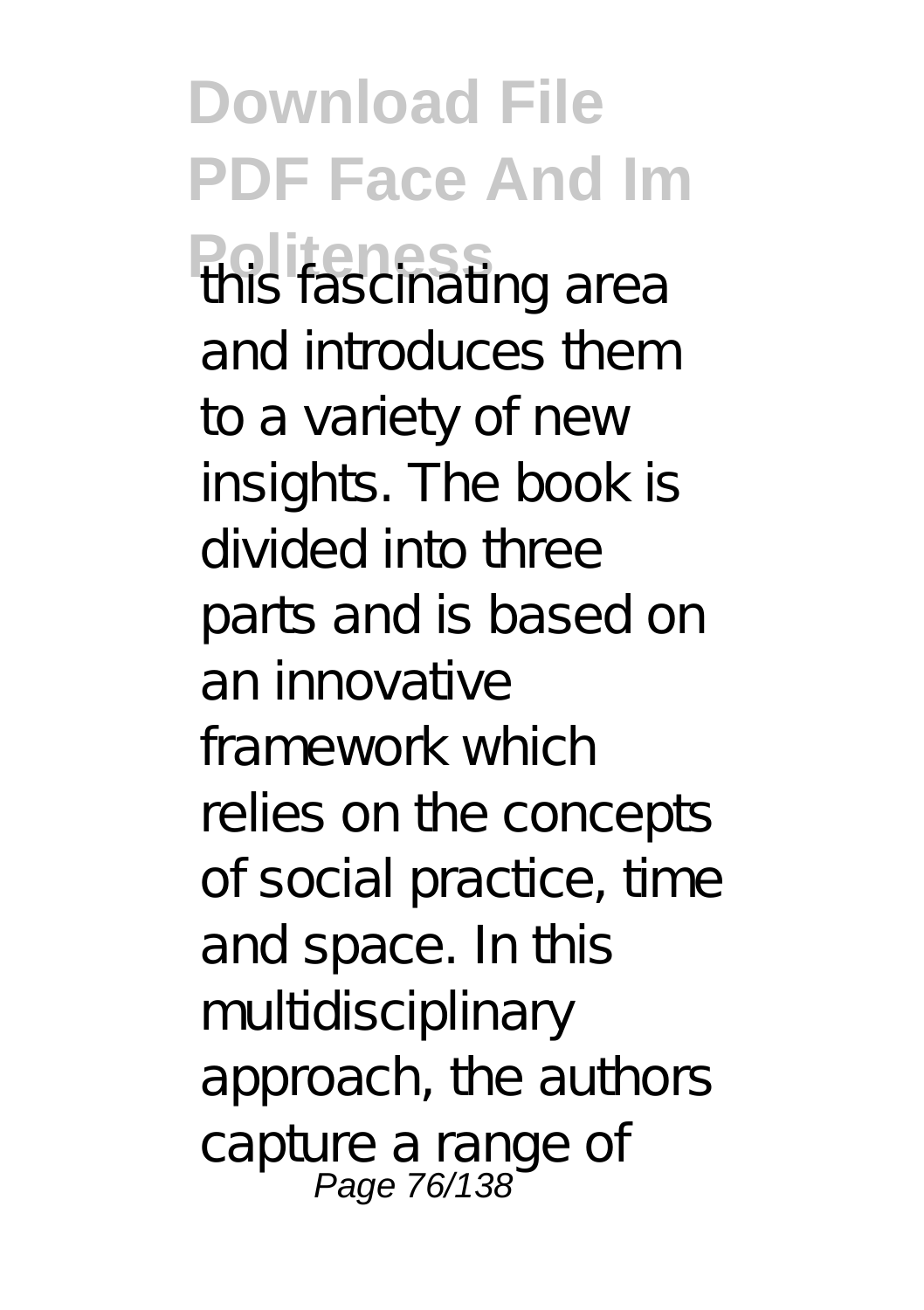**Download File PDF Face And Im Politeness** user and observer understandings and provide a variety of examples from different languages and cultures. With its reader-friendly style, carefully constructed exercises and useful glossary, Understanding Politeness will be welcomed by both researchers and Page 77/138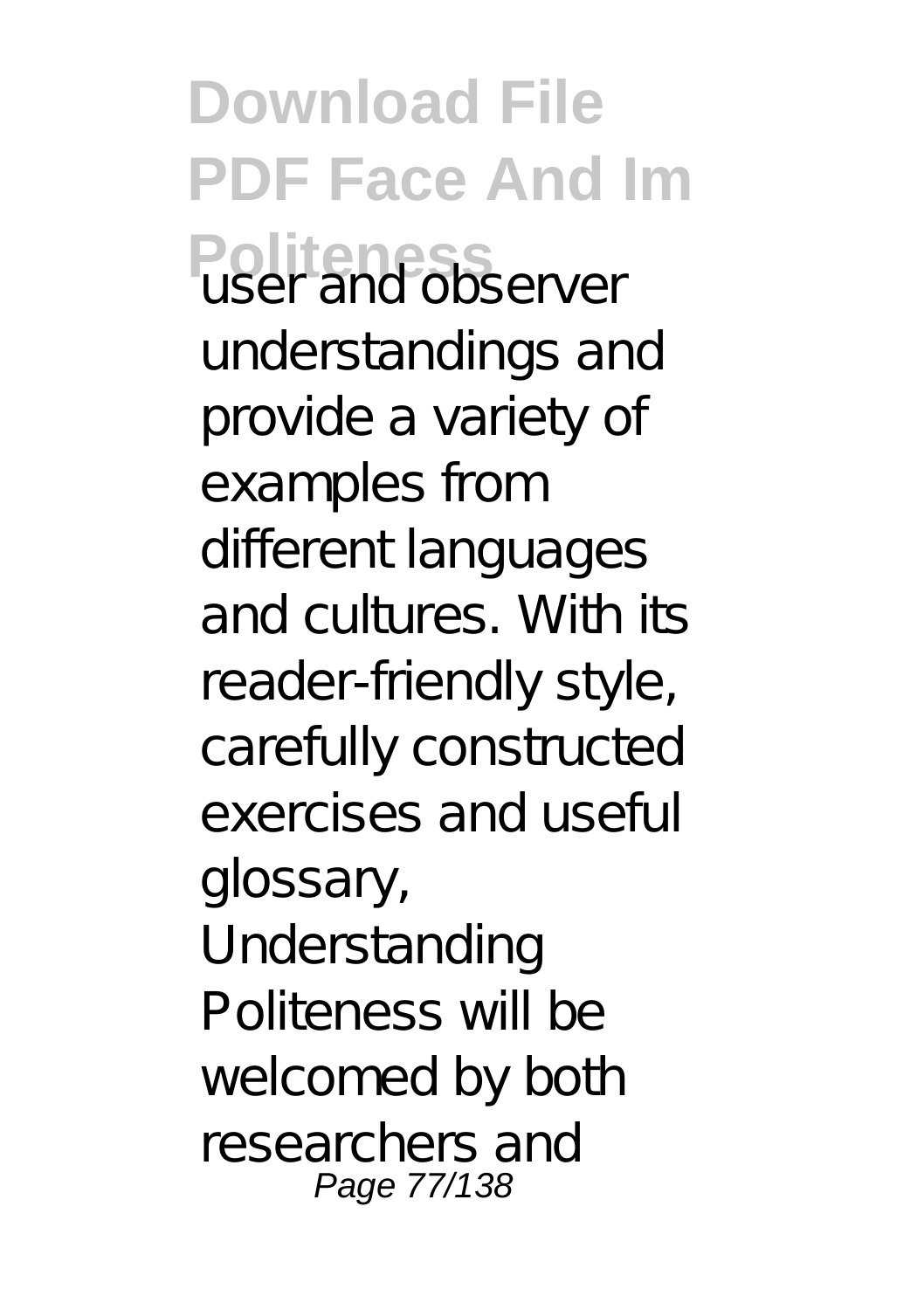**Download File PDF Face And Im Politeness** postgraduate students working on politeness, pragmatics and sociolinguistics more broadly. When is language considered 'impolite'? Is impolite language only used for antisocial purposes? Can impolite language be creative? What is the difference between 'impoliteness' and Page 78/138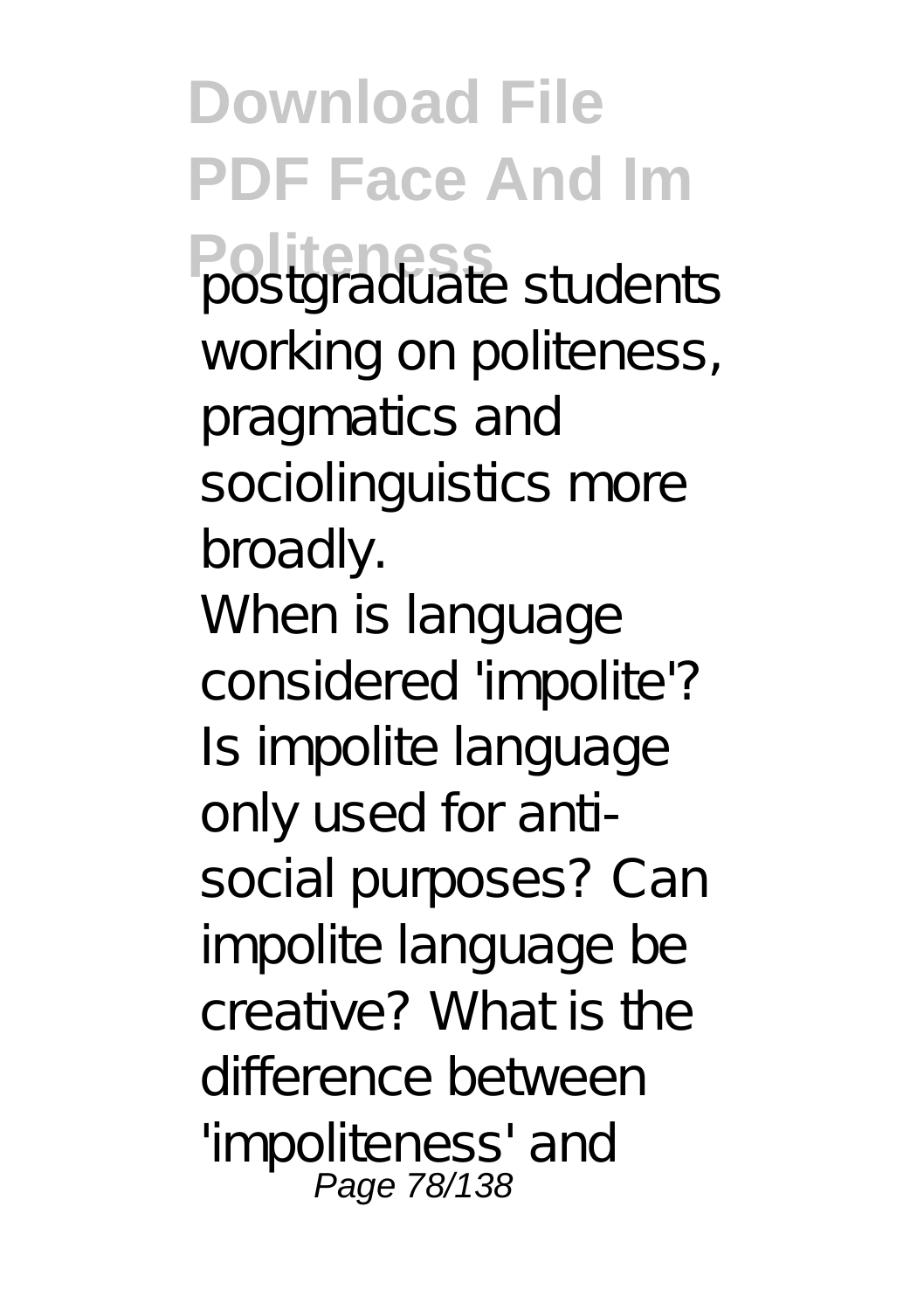**Download File PDF Face And Im Politeness** 'rudeness'? Grounded in naturally-occurring language data and drawing on findings from linguistic pragmatics and social psychology, Jonathan Culpeper provides a fascinating account of how impolite behaviour works. He examines not only its forms and functions but also people's Page 79/138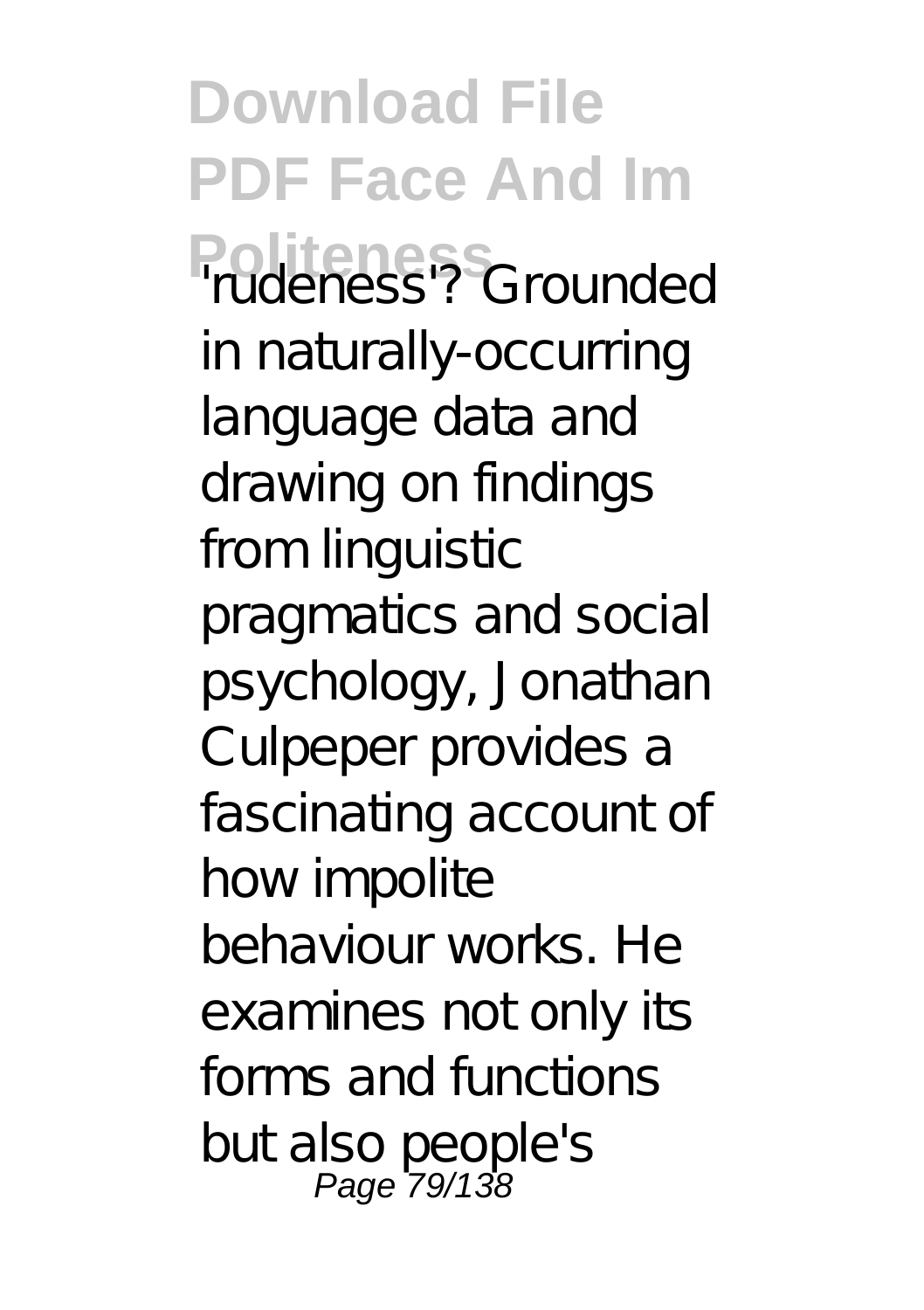**Download File PDF Face And Im Politeness** understandings of it in both public and private contexts. He reveals, for example, the emotional consequences of impoliteness, how it shapes and is shaped by contexts, and how it is sometimes institutionalised. This book offers penetrating insights into a hitherto Page 80/138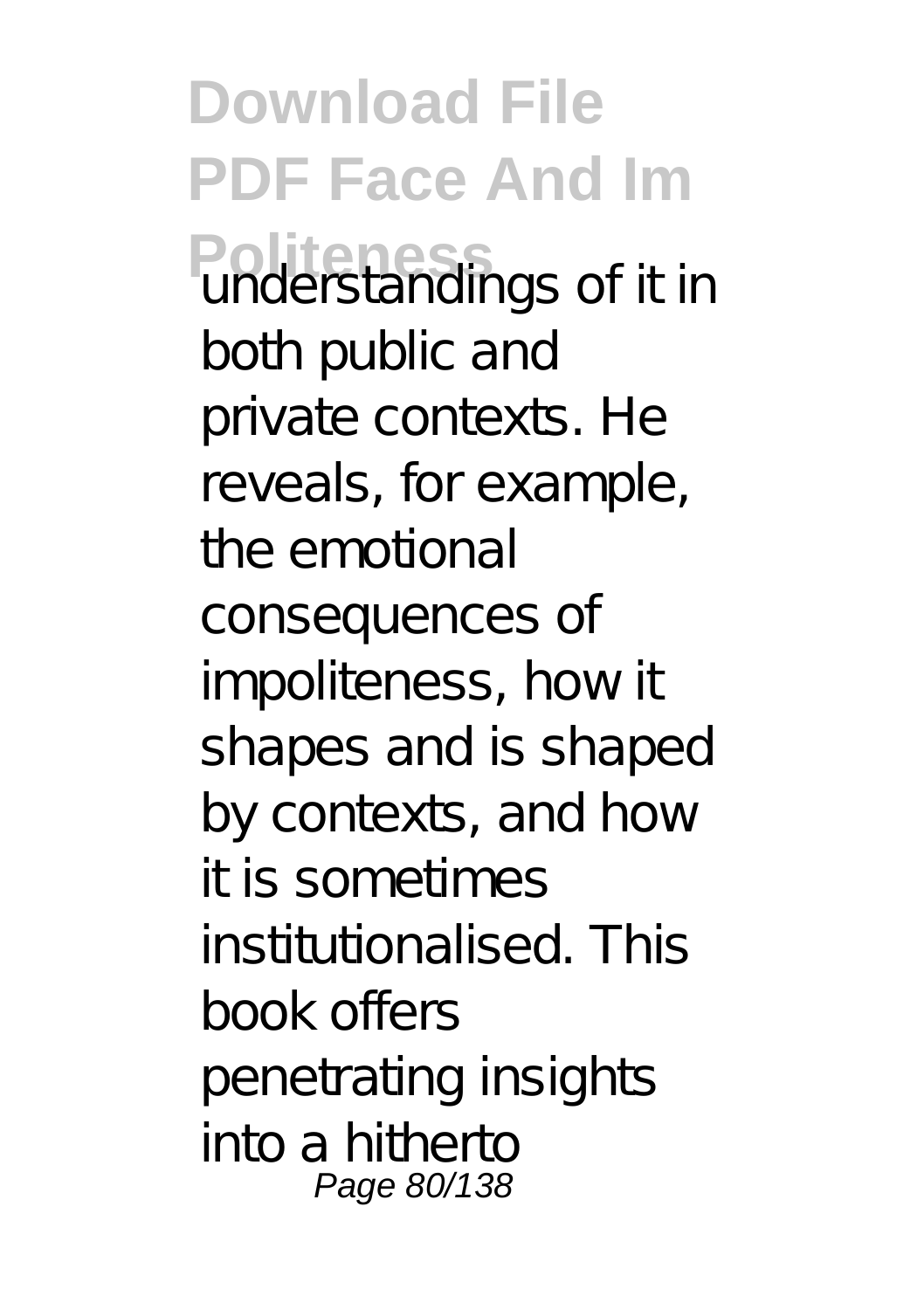**Download File PDF Face And Im Producted and poorly** understood phenomenon. It will be welcomed by students and researchers in linguistics and social psychology in particular. This study concerns the nature of impoliteness in faceto-face spoken interaction. For more Page 81/138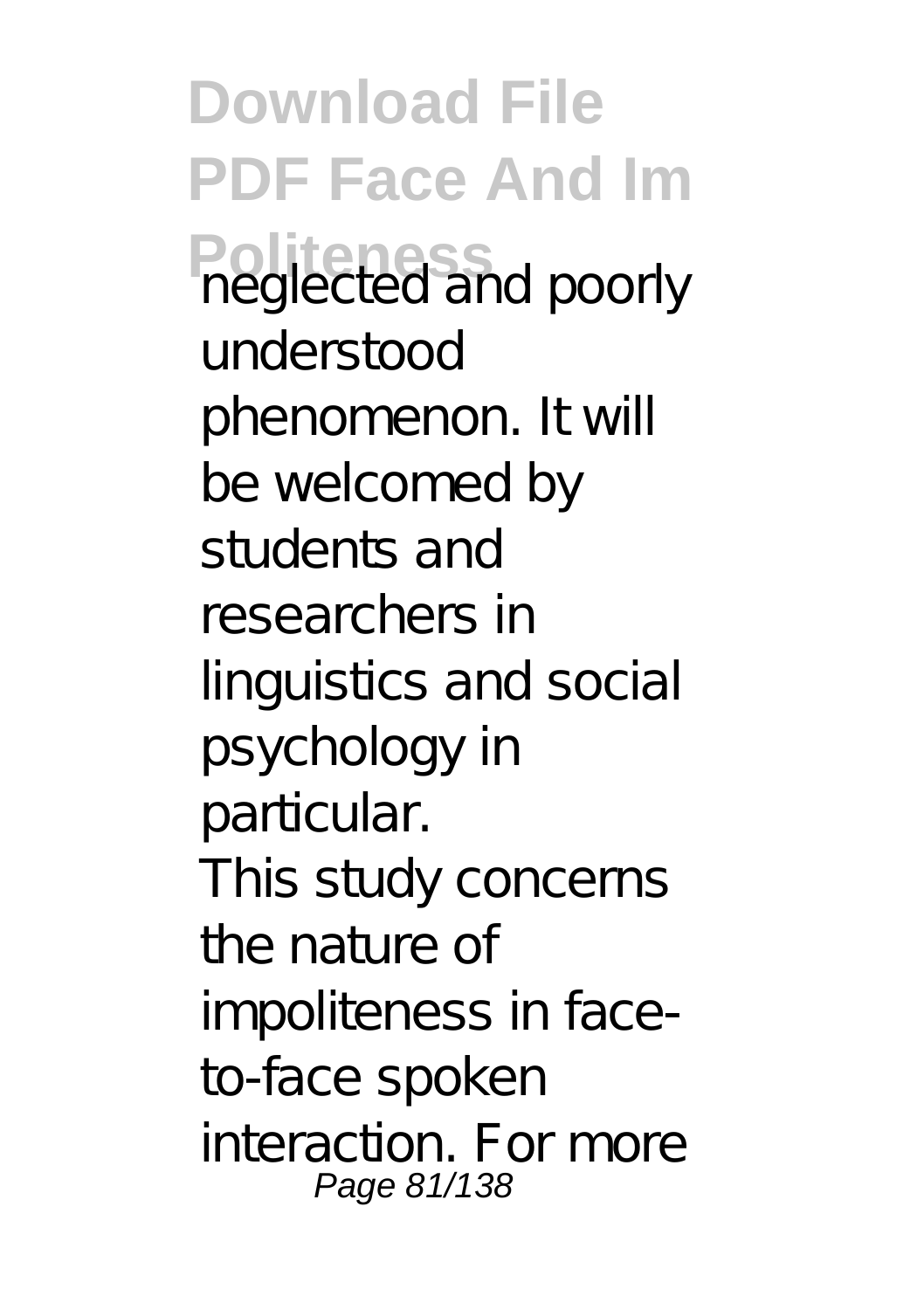**Download File PDF Face And Im Politeness** than three decades many pragmatic and sociolinguistic studies of interaction have considered politeness to be one central explanatory concept governing and underpinning face-toface interaction. Politeness' "evil twin" impoliteness has been largely neglected until only<br>Page 82/138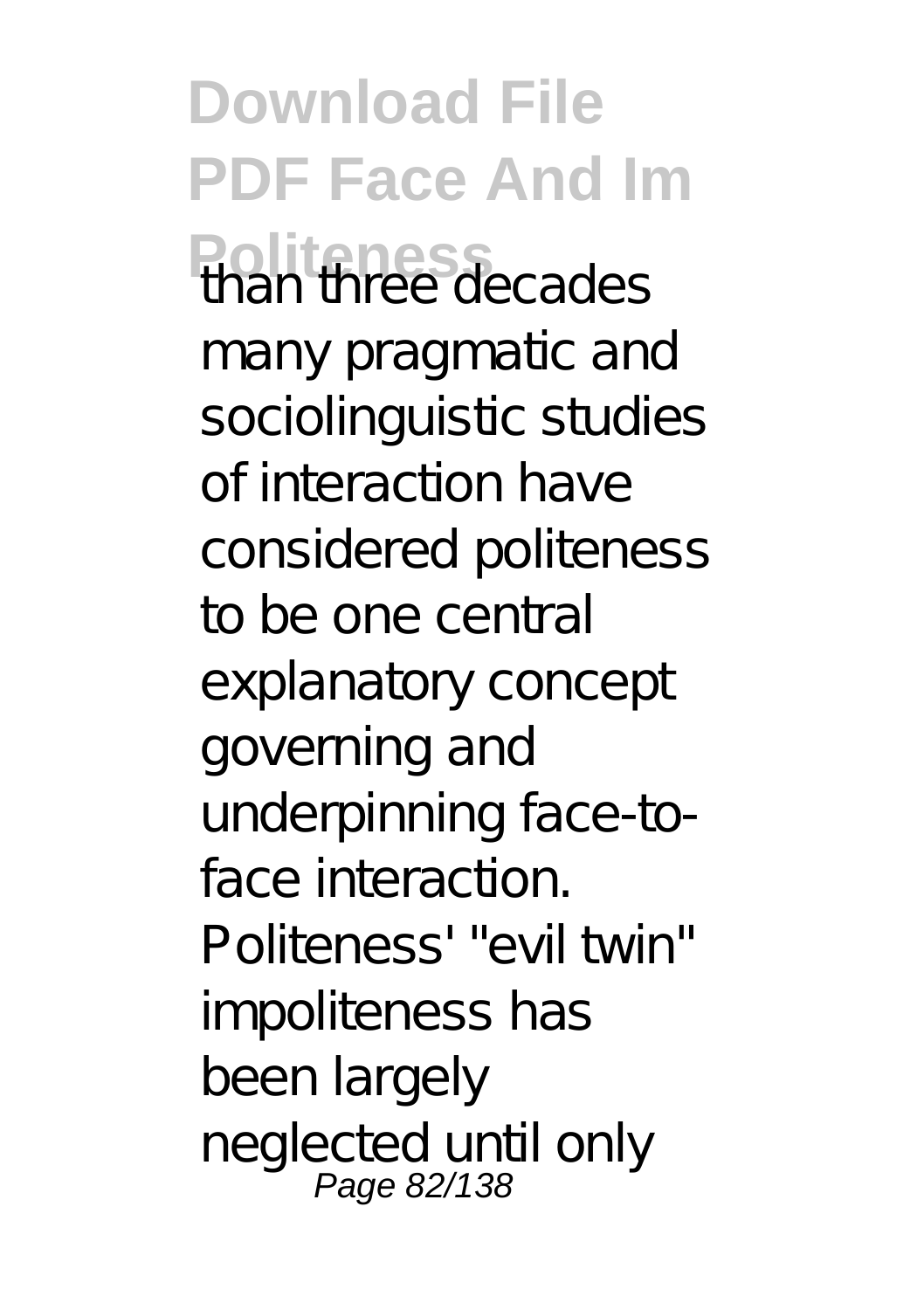**Download File PDF Face And Im** Poly recently. This book, the first of its kind on the subject, considers the role that impoliteness has to play by drawing extracts from a range of discourse types (car parking disputes, army and police training, police-public interactions and kitchen discourse). The study considers Page 83/138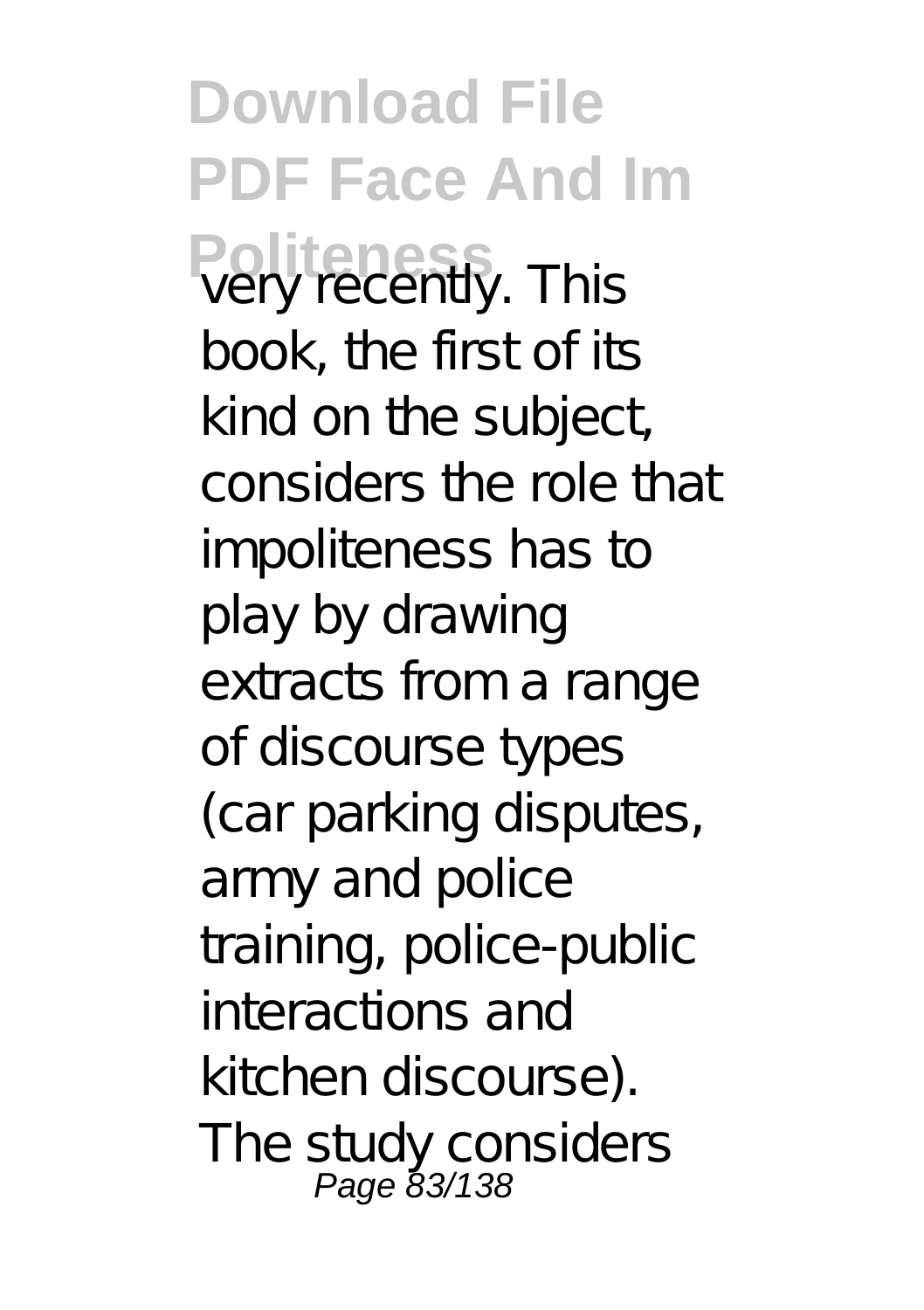**Download File PDF Face And Im Political** triggering of impoliteness; explores the dynamic progression of impolite exchanges, and examines the way in which such exchanges come to some form of resolution. 'Face' and the linguistic sophistication and manipulation of discoursally expected<br>Page 84/138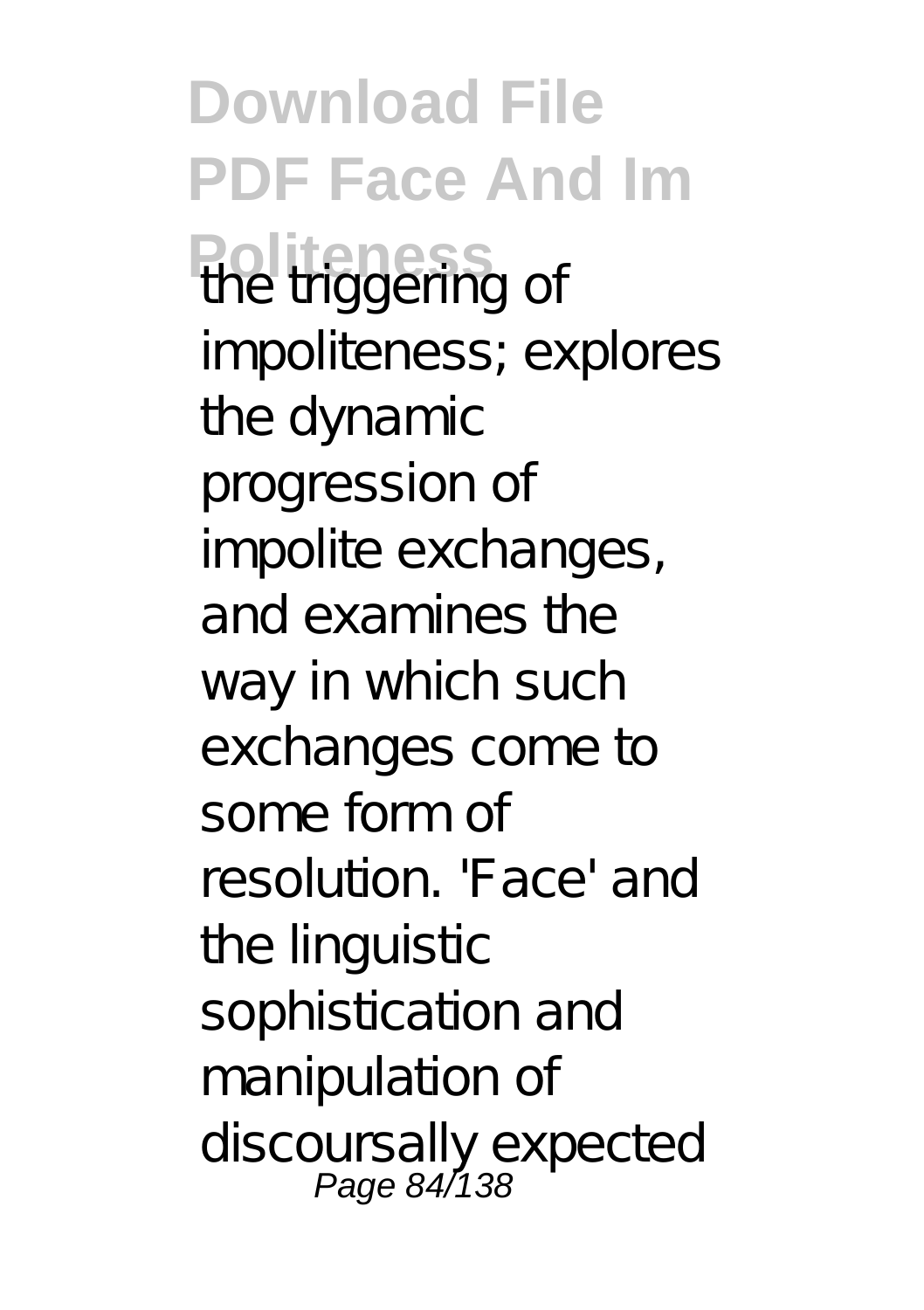**Download File PDF Face And Im Politeness** norms to cause, or deflect impoliteness is also explored, as is the dynamic and sometimes hotly contested nature of an individual's sociodiscoursal role. New Perspectives on (Im)Politeness and Interpersonal Communication Facework, (im)politeness and Page 85/138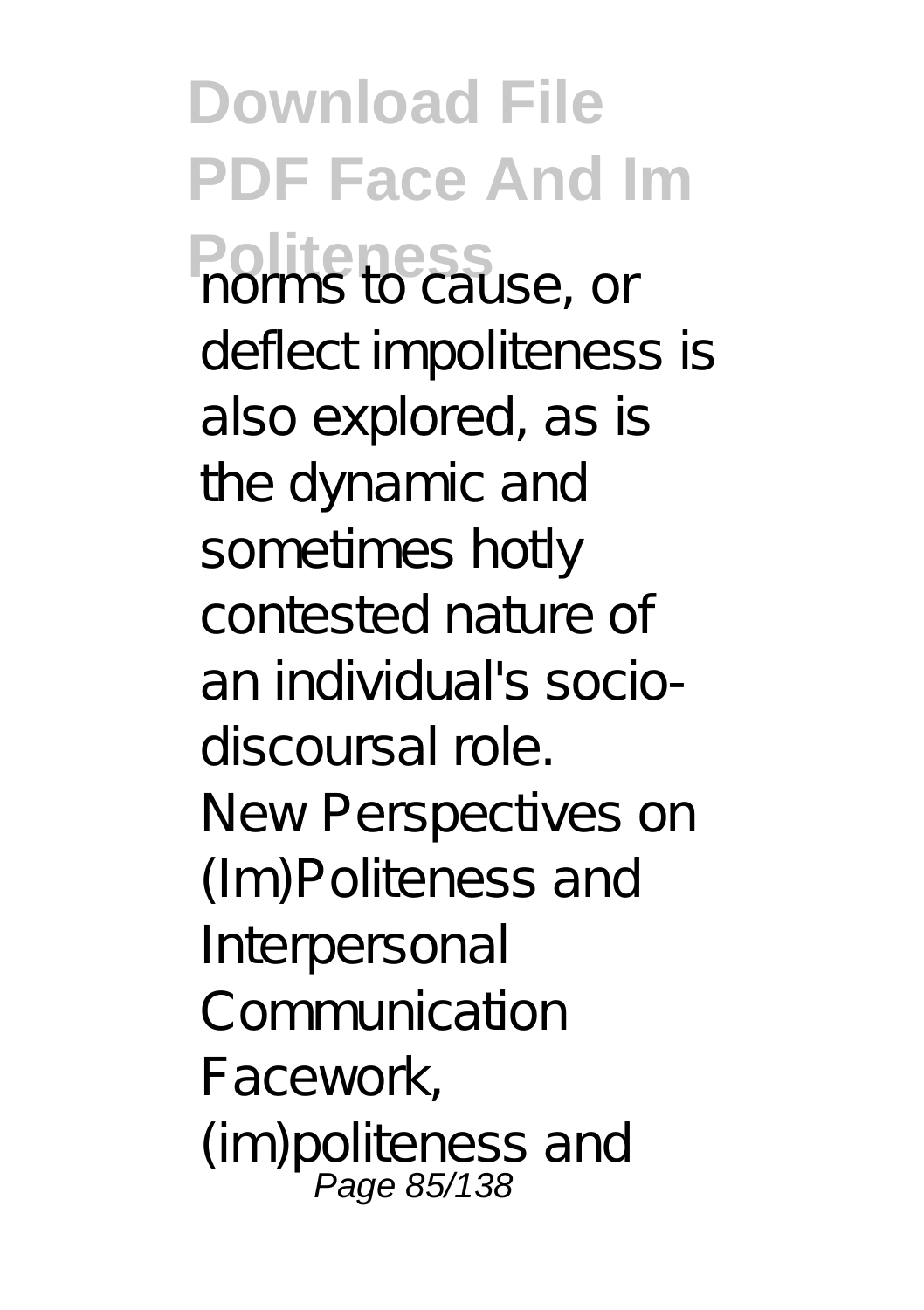**Download File PDF Face And Im Politeness** Conflict in English Discussion Groups Face, Identity and Im/politeness Relational Linguistic Practice Over Time and Across Cultures Historical (im)politeness The Routledge Handbook of Language in Conflict This book studies the principles for Page 86/138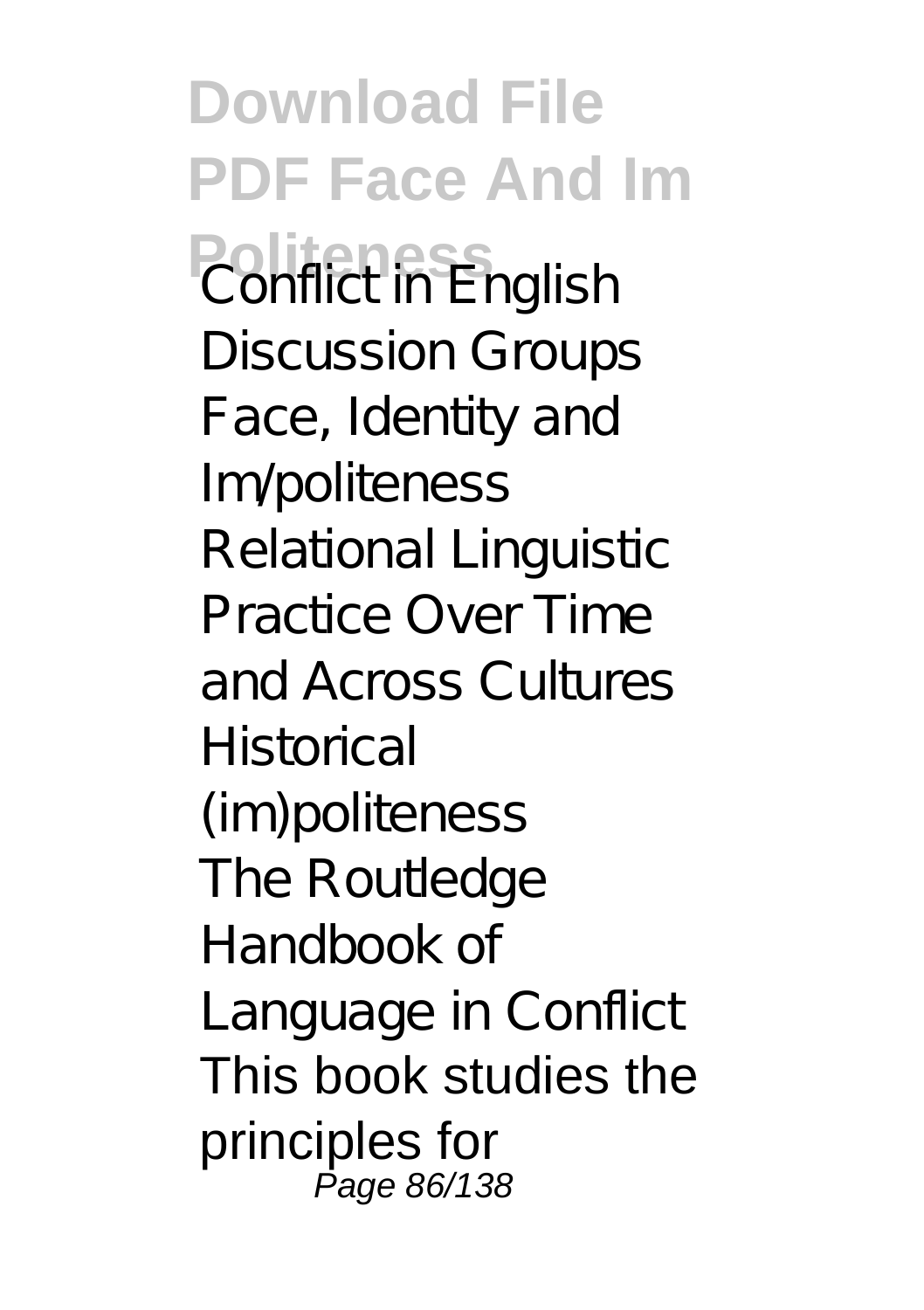**Download File PDF Face And Im Politecting** polite speeches, based on the detailed study of three unrelated languages and cultures. The Routledge Handbook of Language in Conflict presents a range of linguistic approaches as a means for examining the nature of communication Page 87/138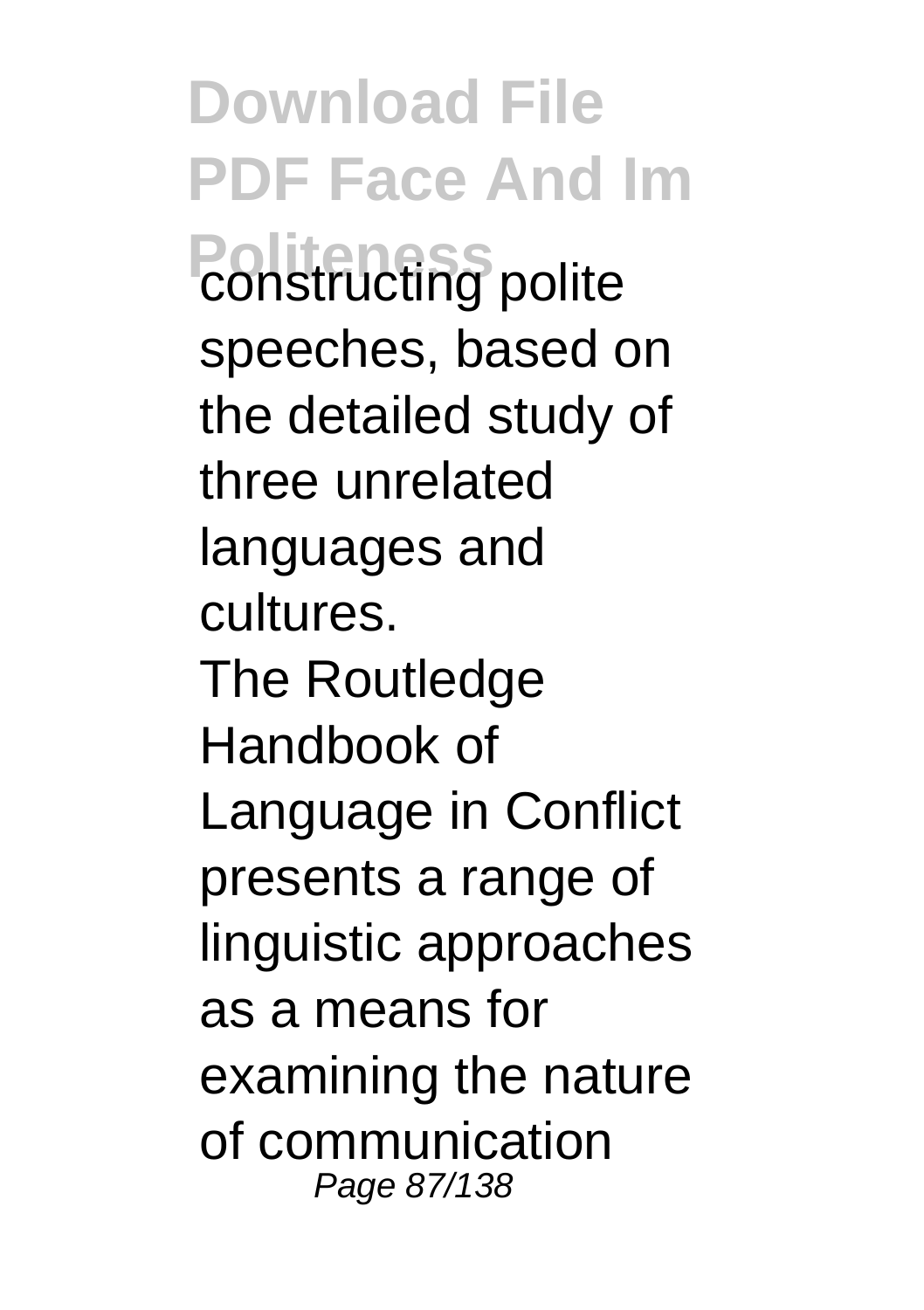**Download File PDF Face And Im Politeness** related to conflict. Divided into four sections, the Handbook critically examines text, interaction, languages and applications of linguistics in situations of conflict. Spanning 30 chapters by a variety of international scholars, this Handbook: includes real-life case studies Page 88/138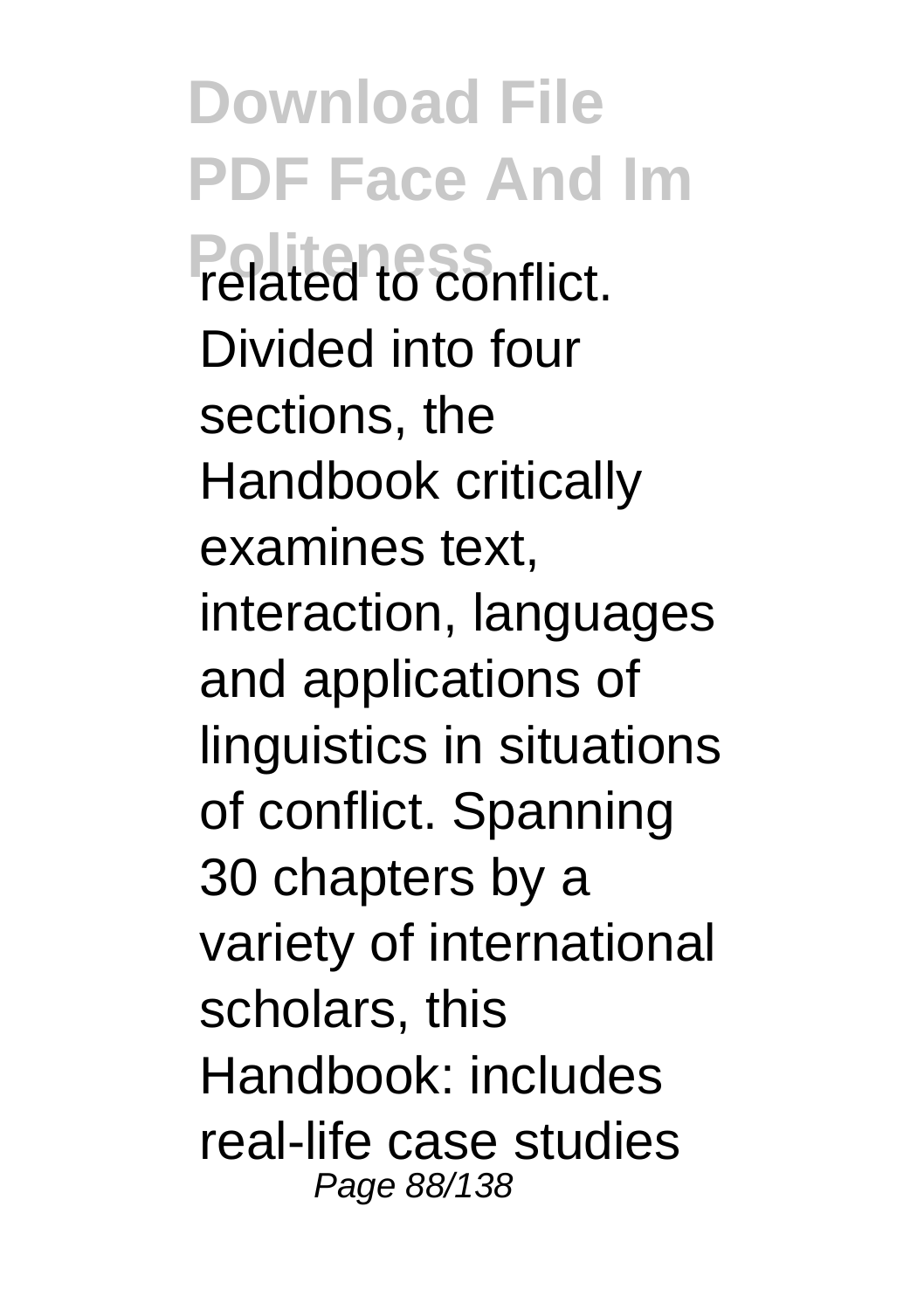**Download File PDF Face And Im Politeness** of conflict and covers conflicts from a wide range of geographical locations at every scale of involvement (from the personal to the international), of every timespan (from the fleeting to the decades-long) and of varying levels of intensity (from the barely articulated to the overtly hostile) Page 89/138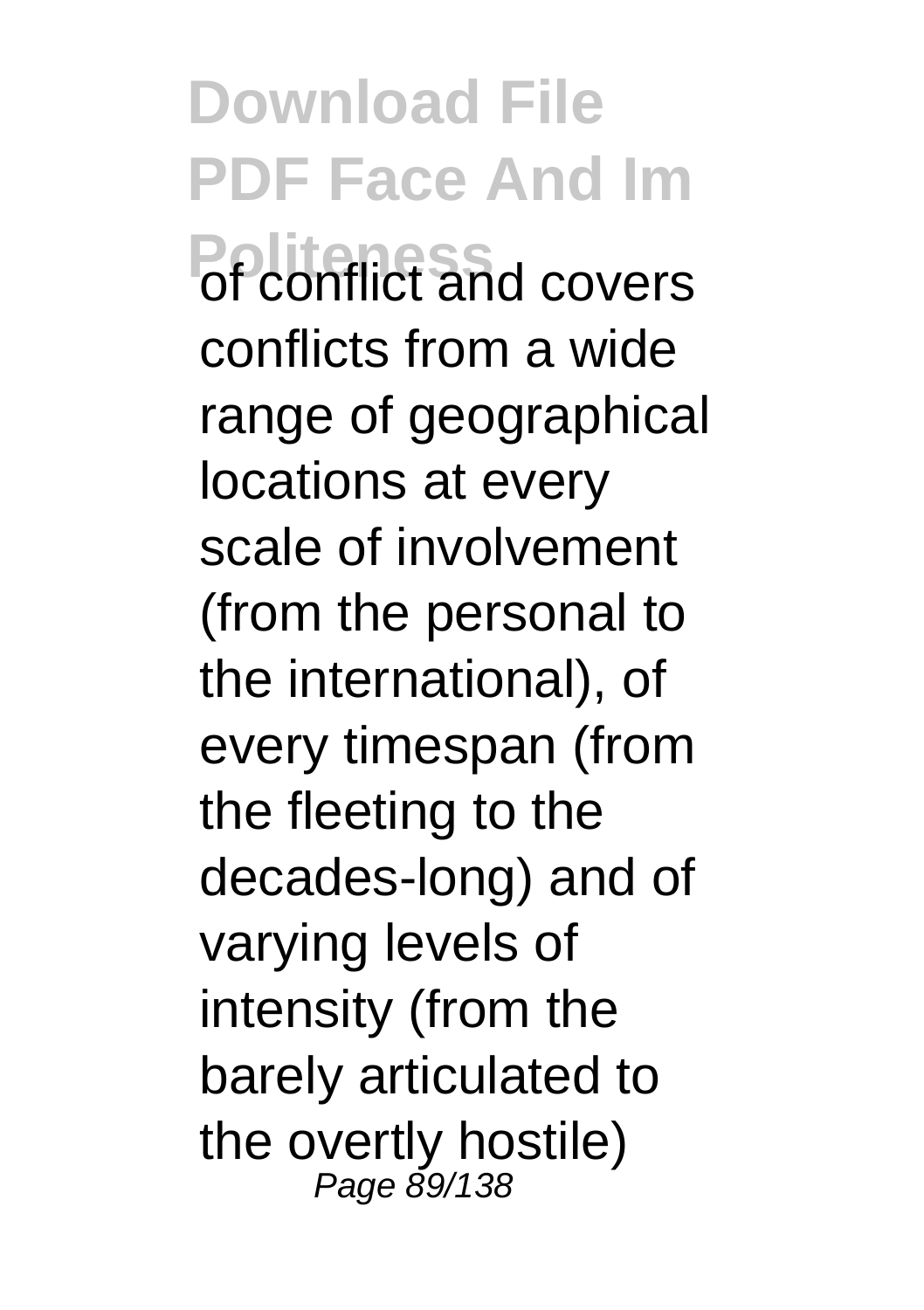**Download File PDF Face And Im Politeness** sextual and interactional ways in which conflict is engendered and in which people and groups of people can be set against each other considers what linguistic research has brought, and can bring, to the universal aim of minimising the negative effects of outbreaks of conflict Page 90/138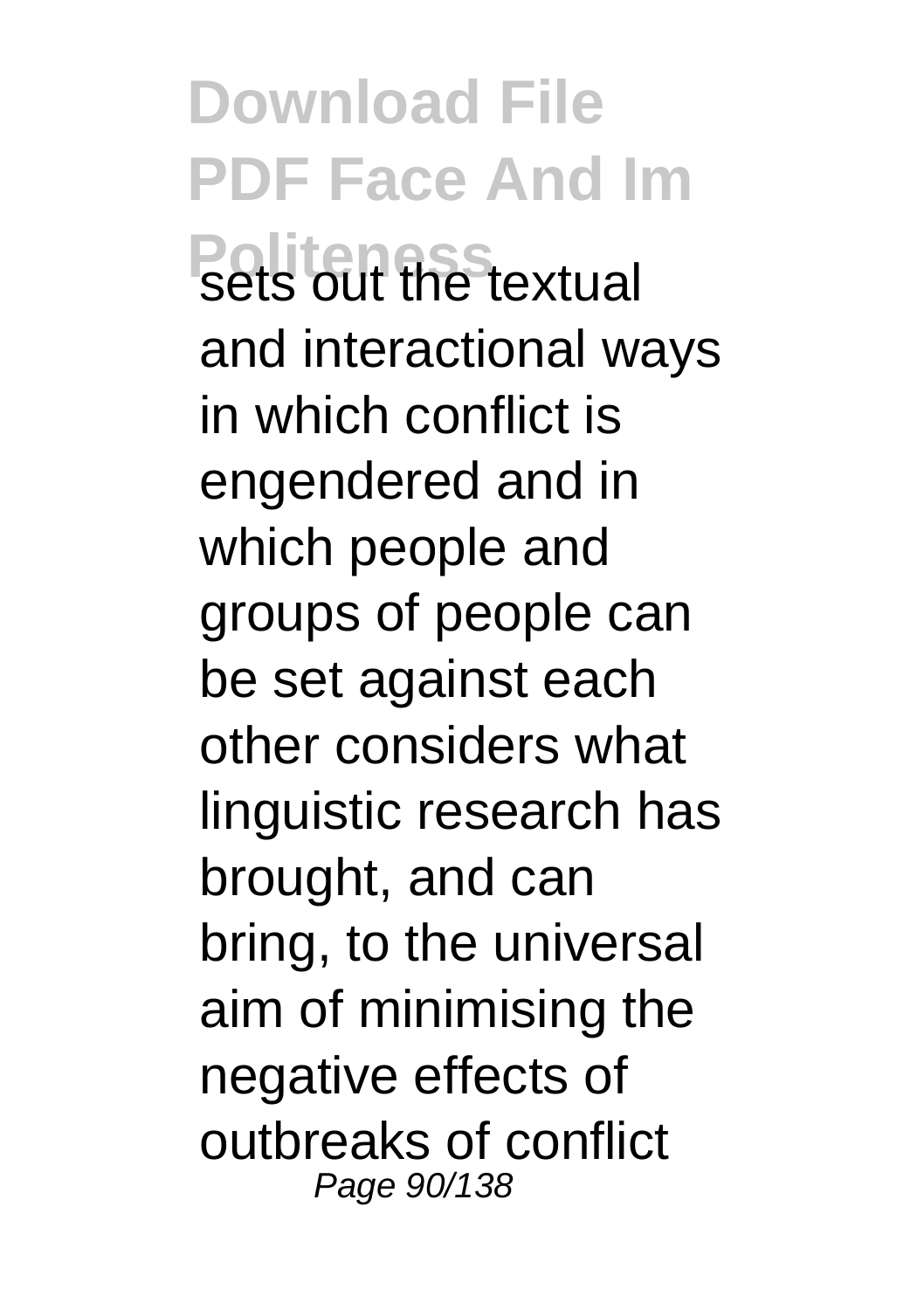**Download File PDF Face And Im Politeness** wherever and whenever they occur. The Routledge Handbook of Language in Conflict is an essential reference book for students and researchers of language and communication, linguistics, peace studies, international relations and conflict Page 91/138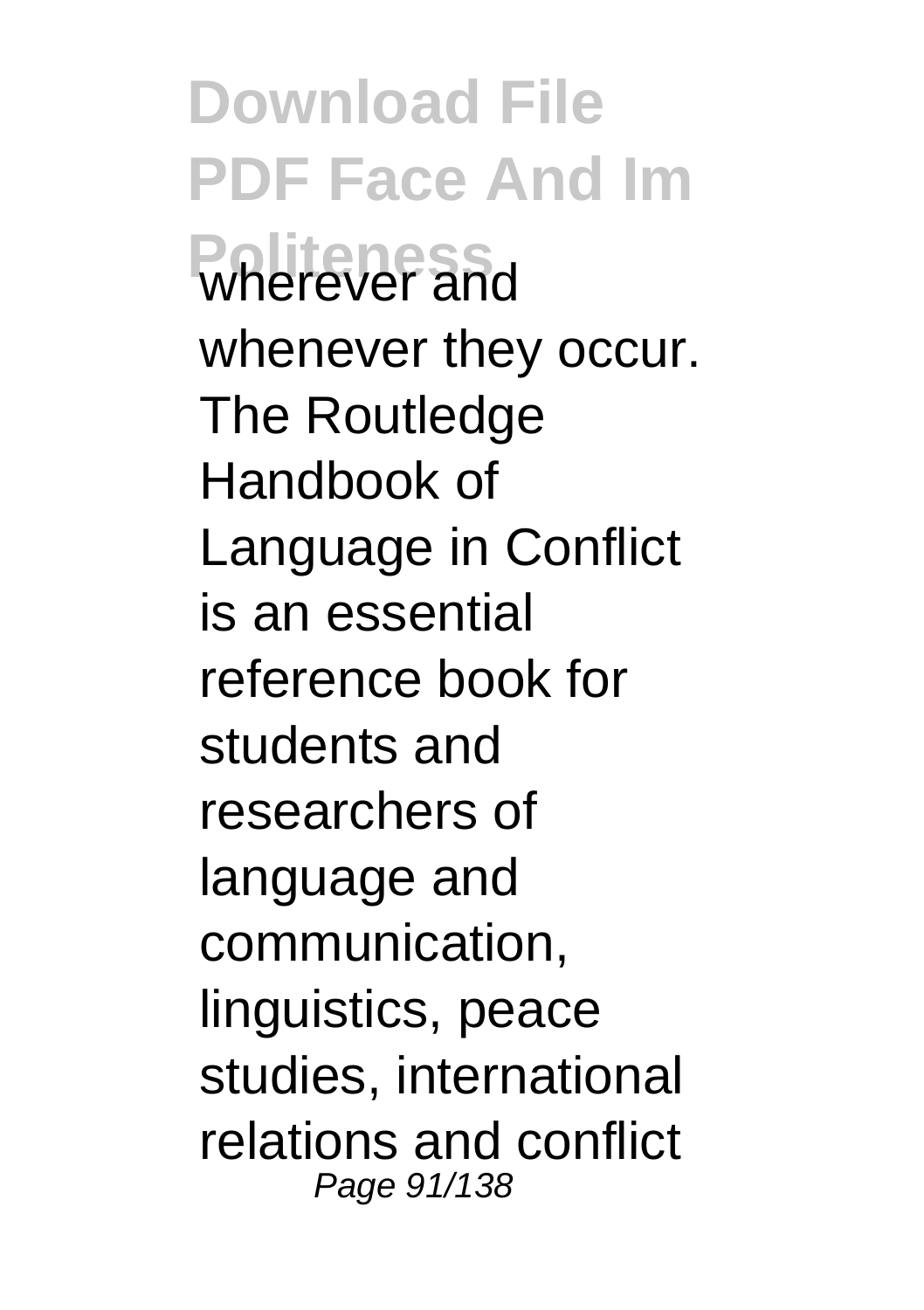**Download File PDF Face And Im Politeness** A comprehensive account of face-toface interactions in commercial and noncommercial service encounter settings. Much like in everyday life, politeness is key to the smooth running of relationships and interactions. Professional contexts, however, tend to be Page 92/138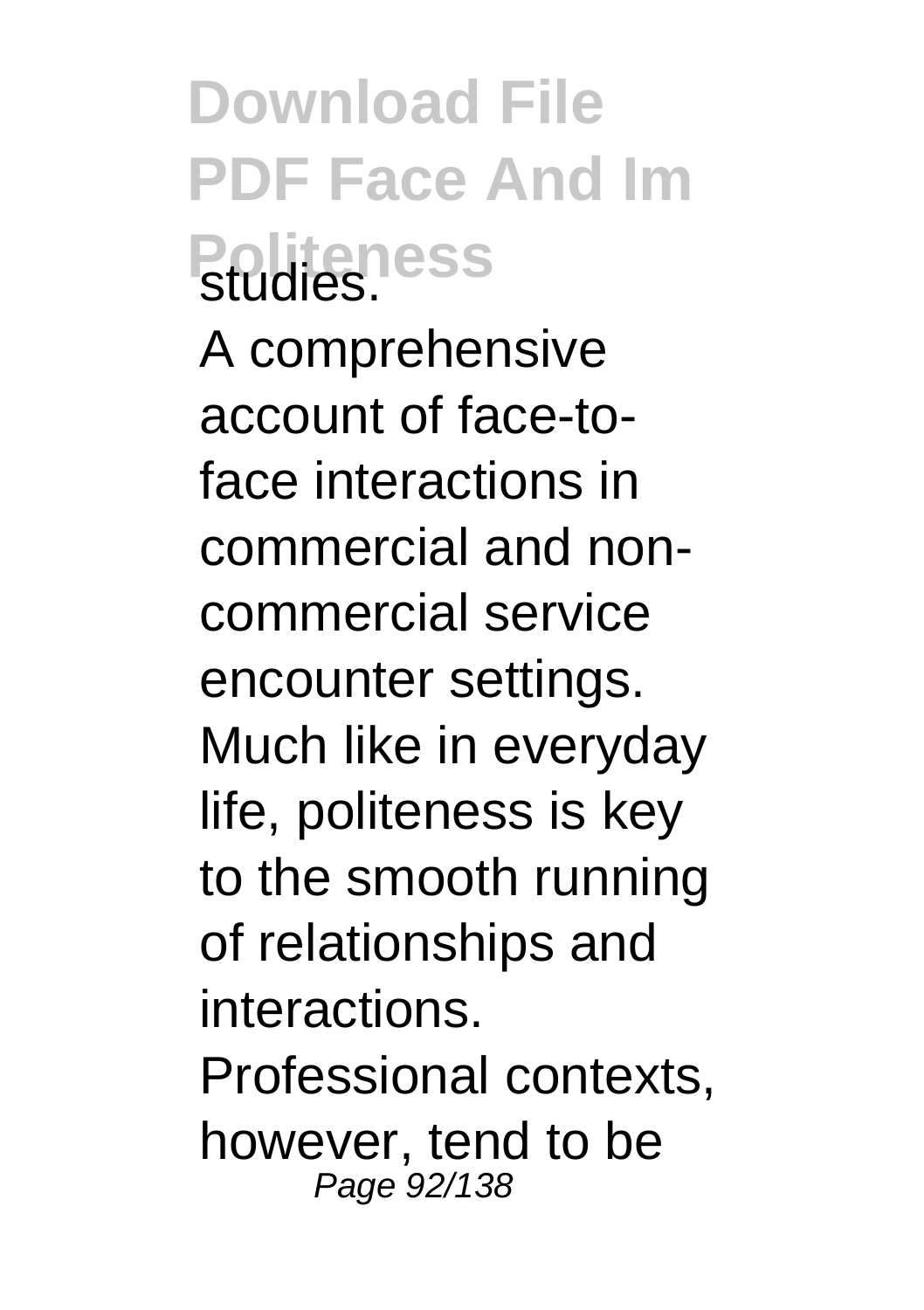**Download File PDF Face And Im Political** characterised by a plethora of behaviours that may be specific to that context. They include 'polite' behaviours, 'impolite' behaviours and behaviours that arguably fall somewhere between – or outside – such concepts. The twelve chapters making up this edited collection Page 93/138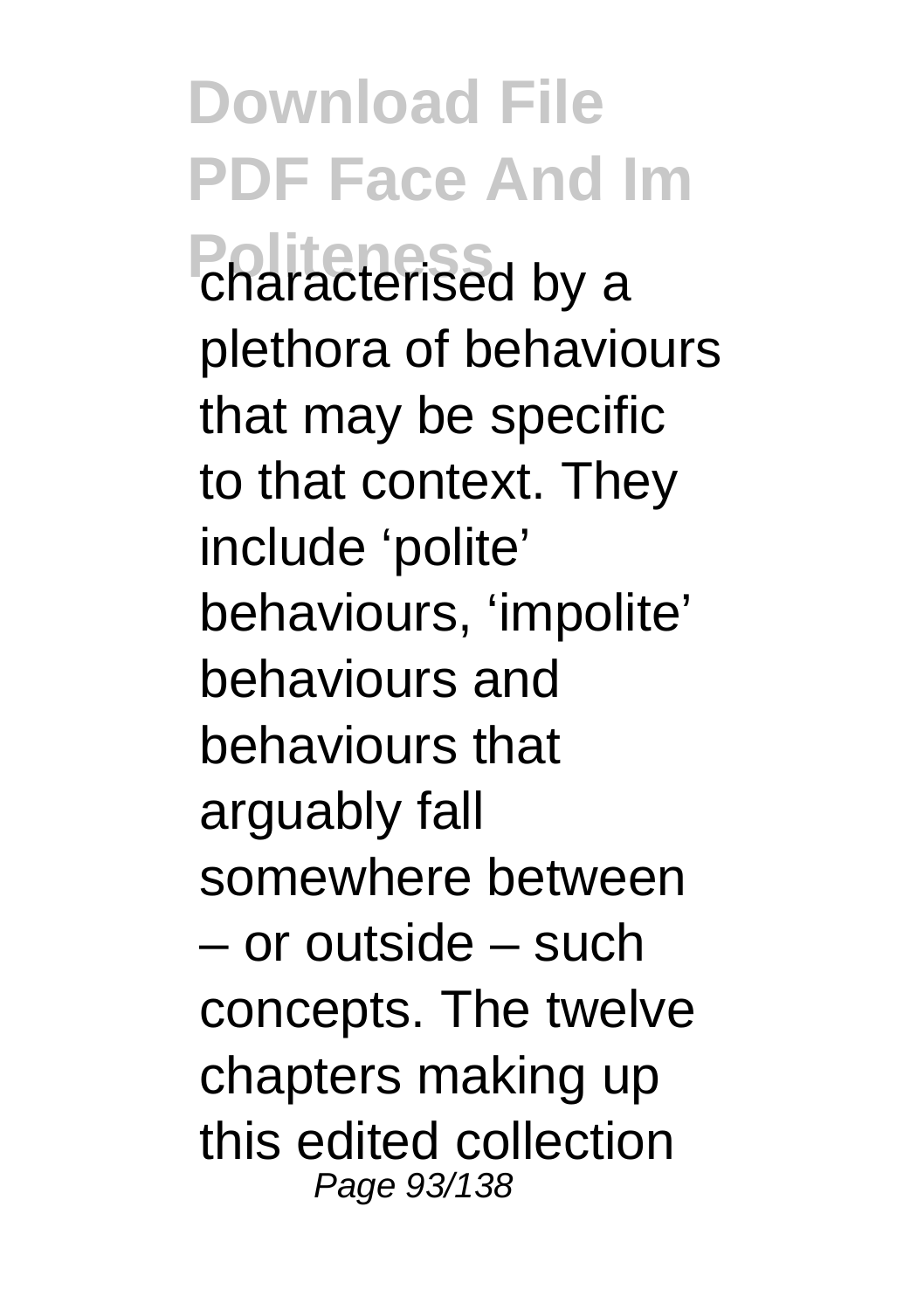**Download File PDF Face And Im** explore these behaviours in a range of communication contexts representative of business, medical, legal and security settings. Between them, the contributions will help readers to theorize about – and in some cases operationalize (im)politeness and Page 94/138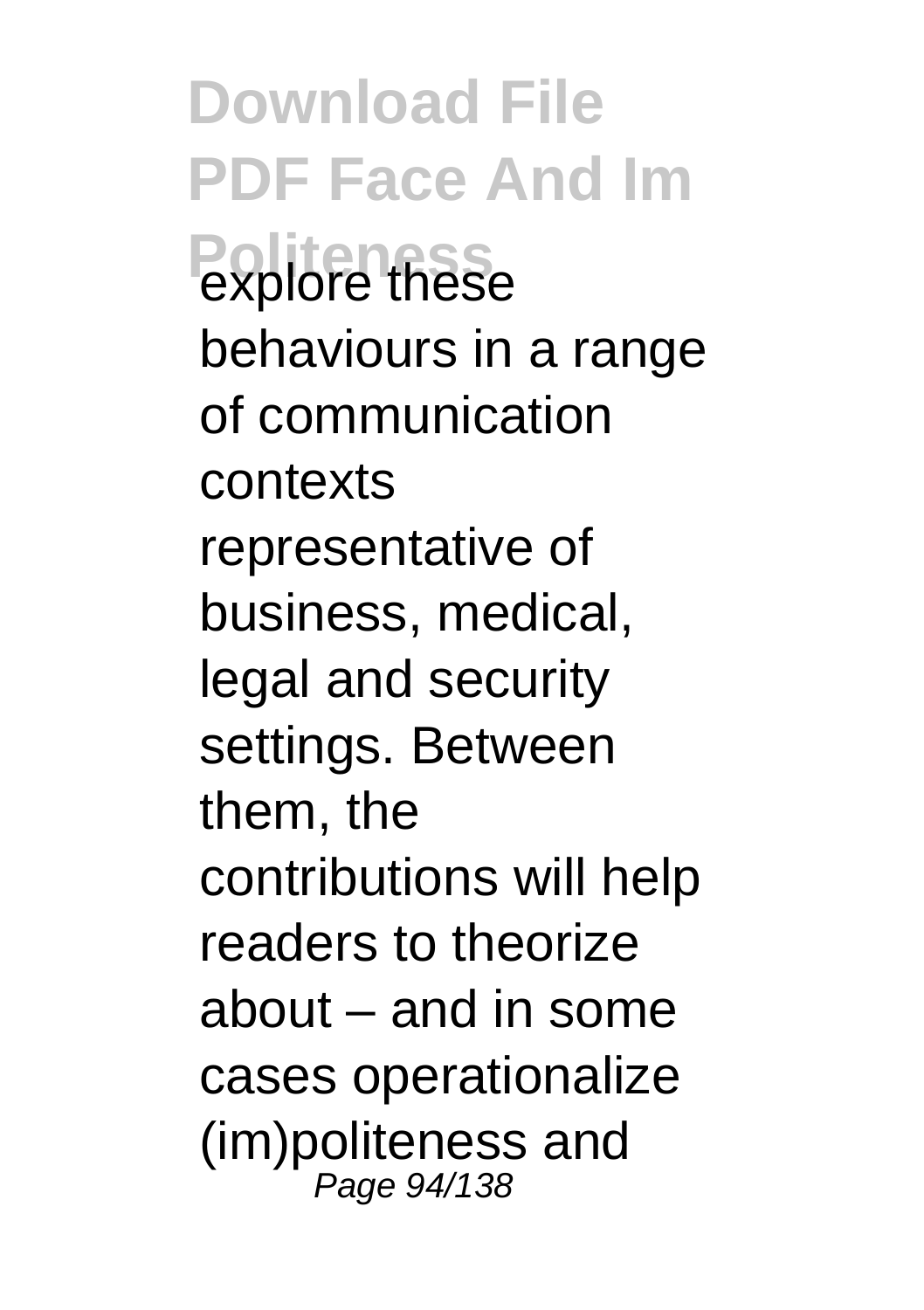**Download File PDF Face And Im Politeness** related behaviours for – these real-world settings. The authors take a broad, yet theoretically underpinned, definition of politeness and use it to help explain, analyse and inform professional interactions. They demonstrate the importance of understanding how Page 95/138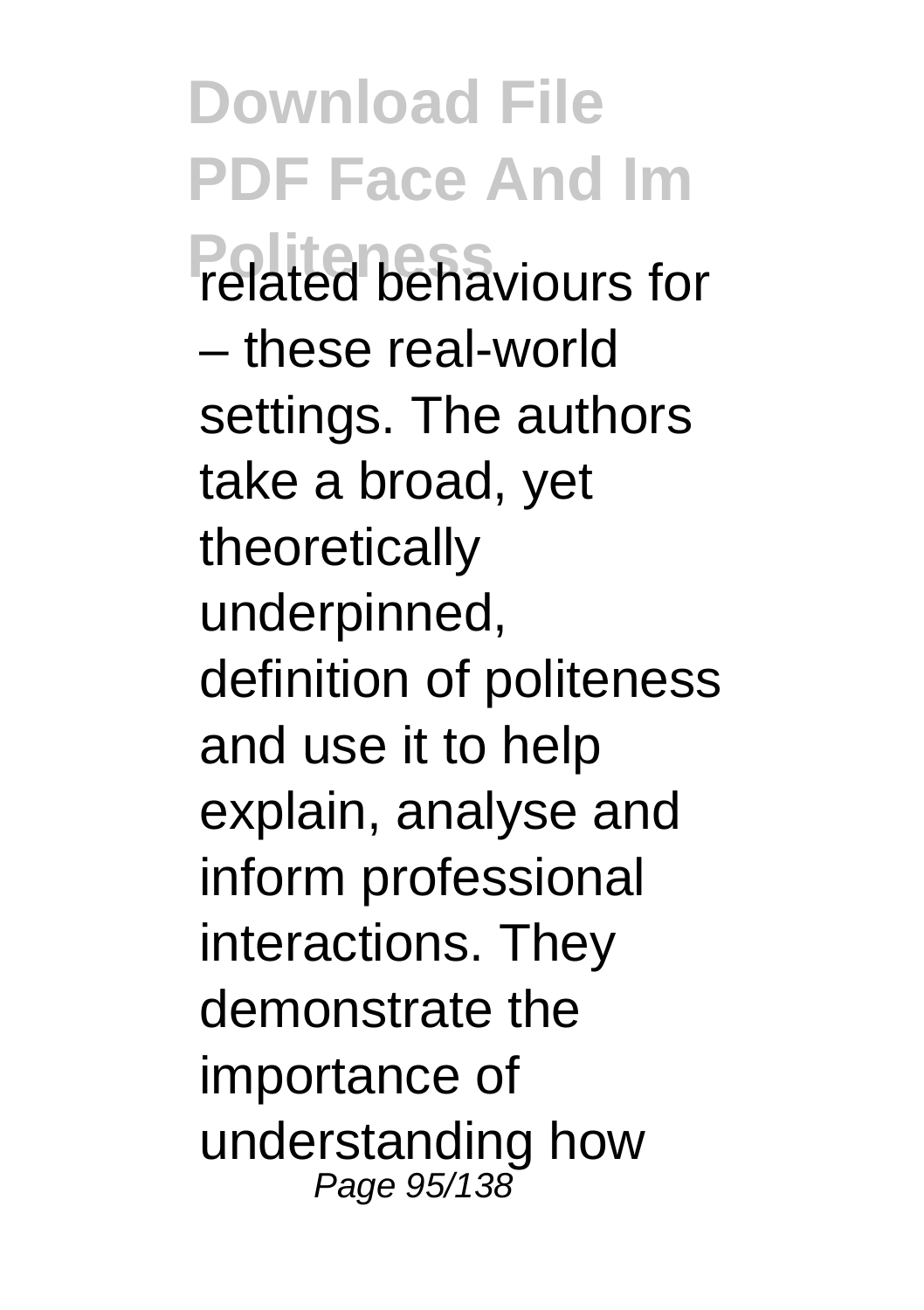**Download File PDF Face And Im Politeness** interactions are negotiated and managed in professional settings. The edited collection has something to offer, therefore, to academics, professionals and practitioners alike. Linguistic Politeness Across Boundaries Face in Cyberspace **Discursive** Page 96/138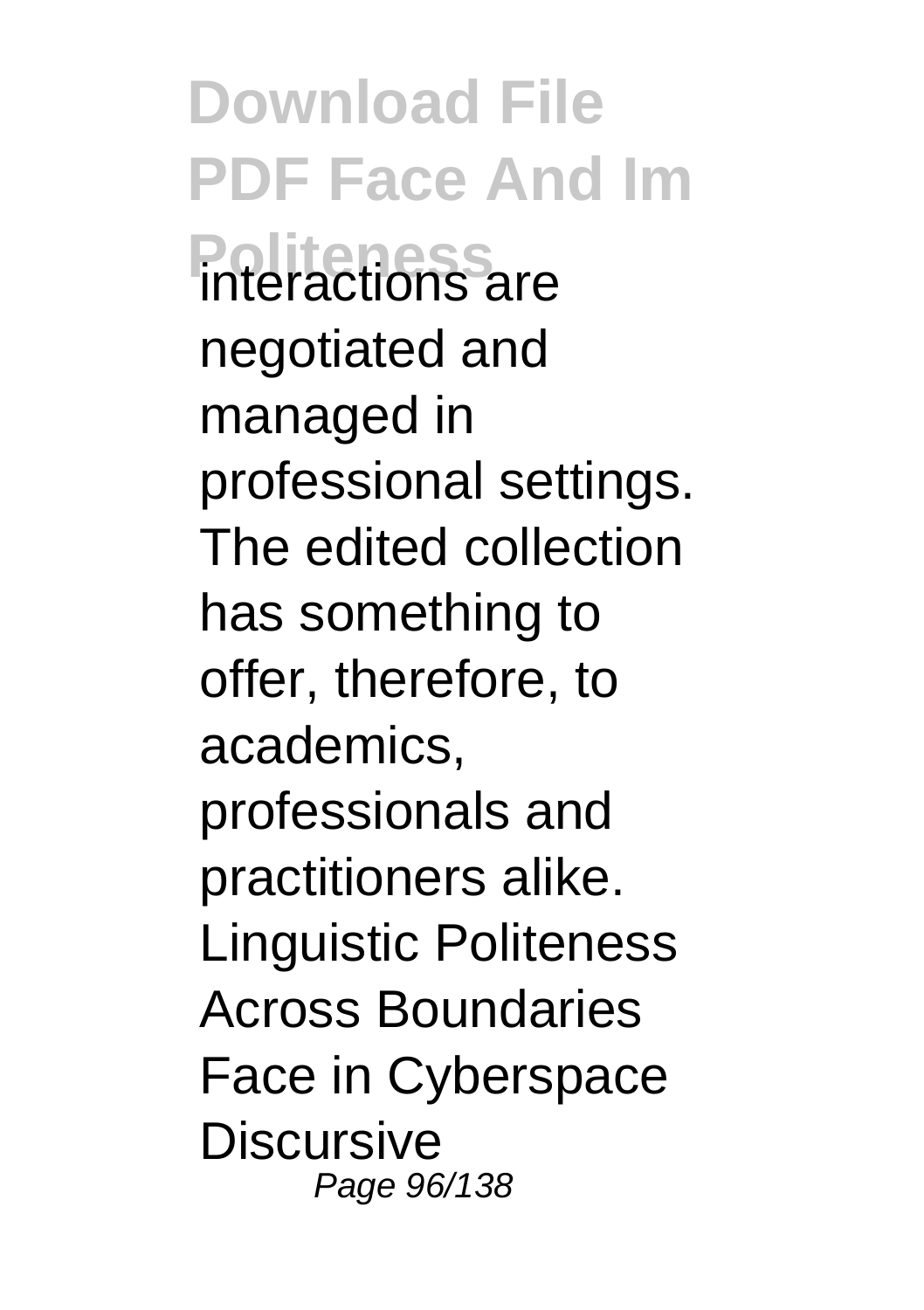**Download File PDF Face And Im Politeness** Approaches to **Politeness** Impoliteness in Interaction The Philosophy of (Im)politeness Special Issue: Identity Perspectives of Face and (im) Politeness **This is the first edited collection to examine politeness in a**

Page 97/138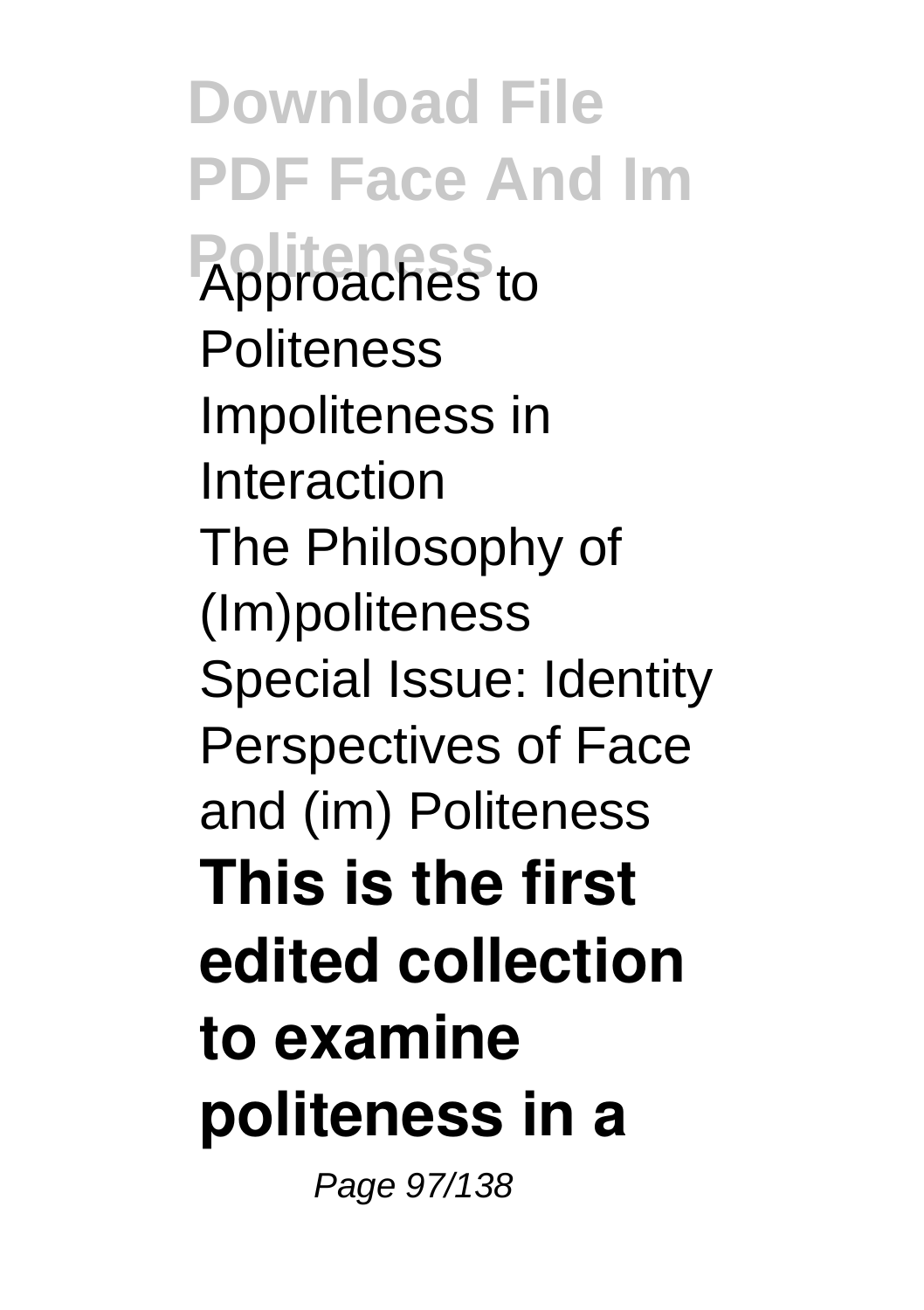**Download File PDF Face And Im Politeness wide range of diverse cultures. Most essays draw on empirical data from a wide variety of languages, including some key-languages in politeness research, such as English, and** Page 98/138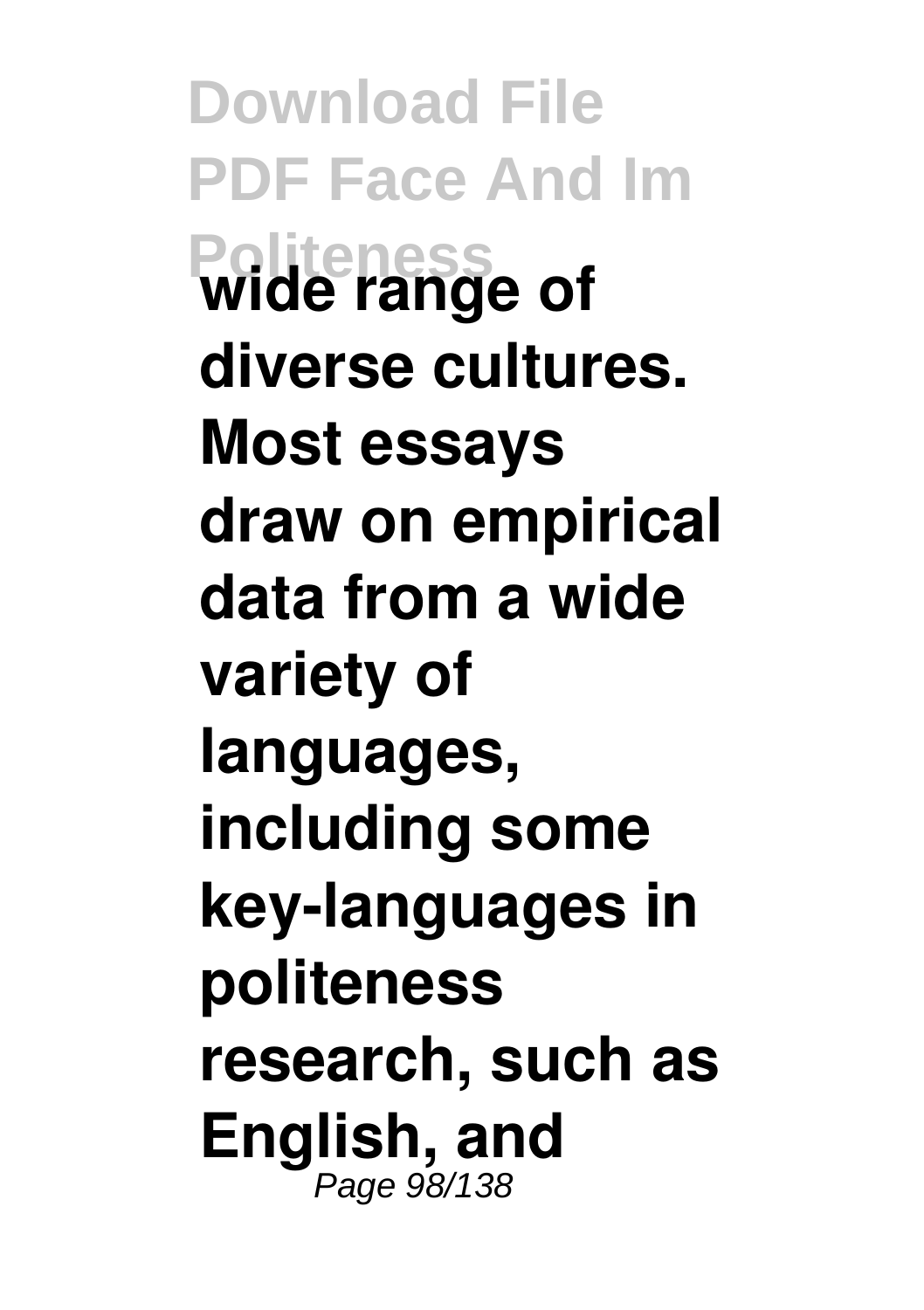**Download File PDF Face And Im Politeness Japanese, as well as some lesserstudied languages, such as Georgian. A state-of-the-art collection of works on institutional discourse across the Spanish**speaking world.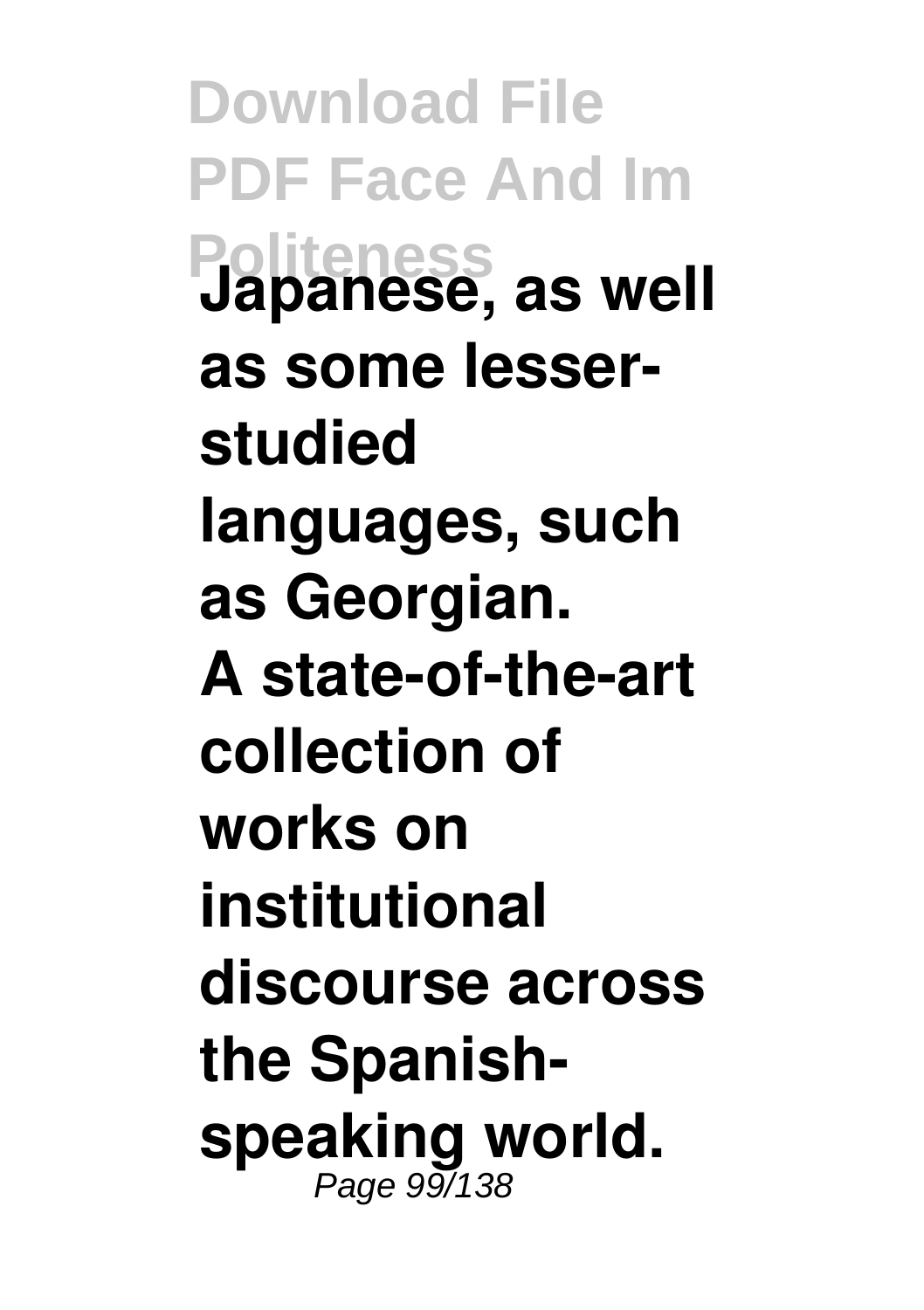**Download File PDF Face And Im Politeness This volume focuses on how language is used in the media, politics and the workplace; what discursive identities are constructed; and how interpersonal relations are** Page 100/138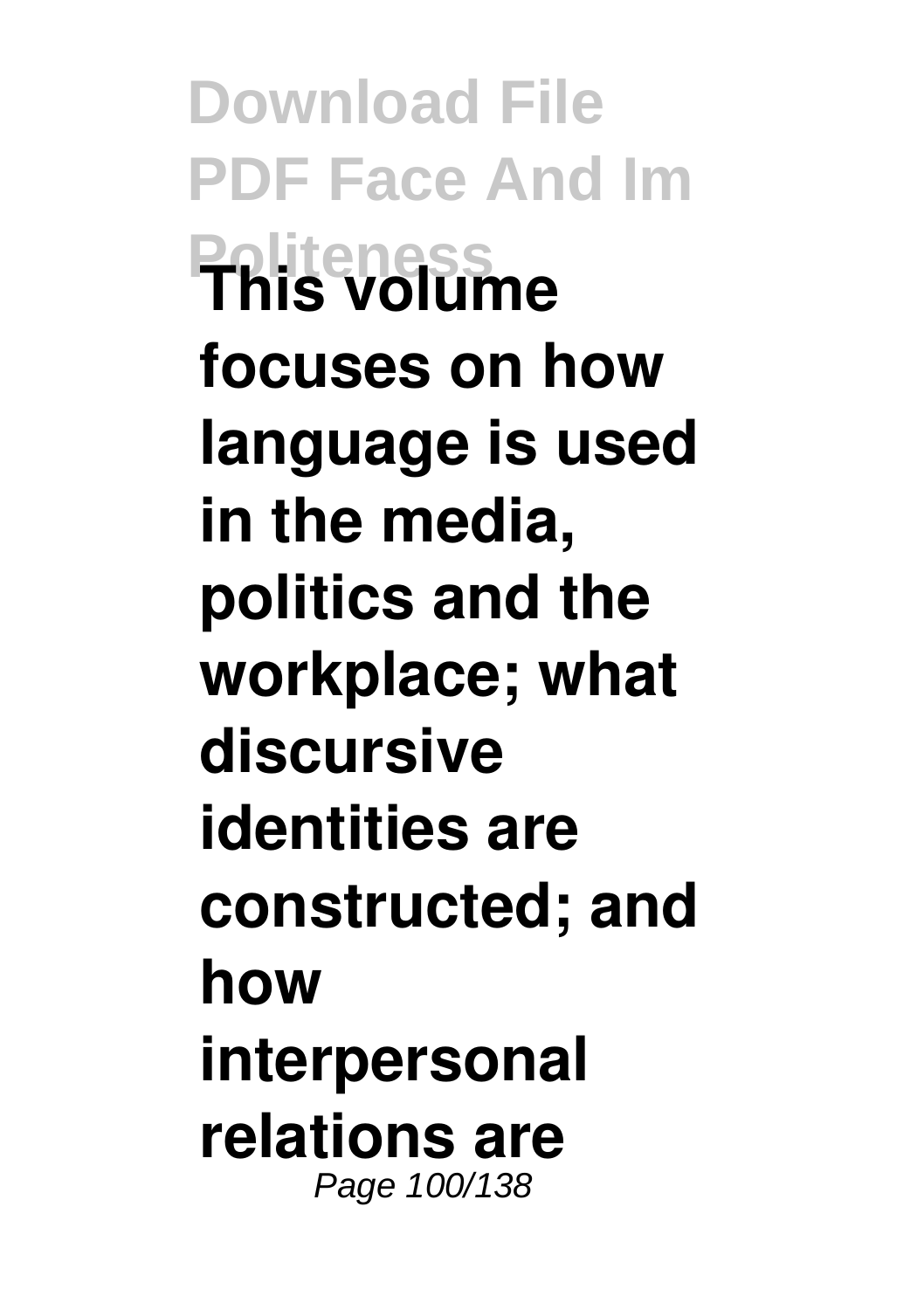**Download File PDF Face And Im Politeral This book models how people use ritual practices in interaction, and politeness and impoliteness situated in/triggered by ritual practices. This book explores what** Page 101/138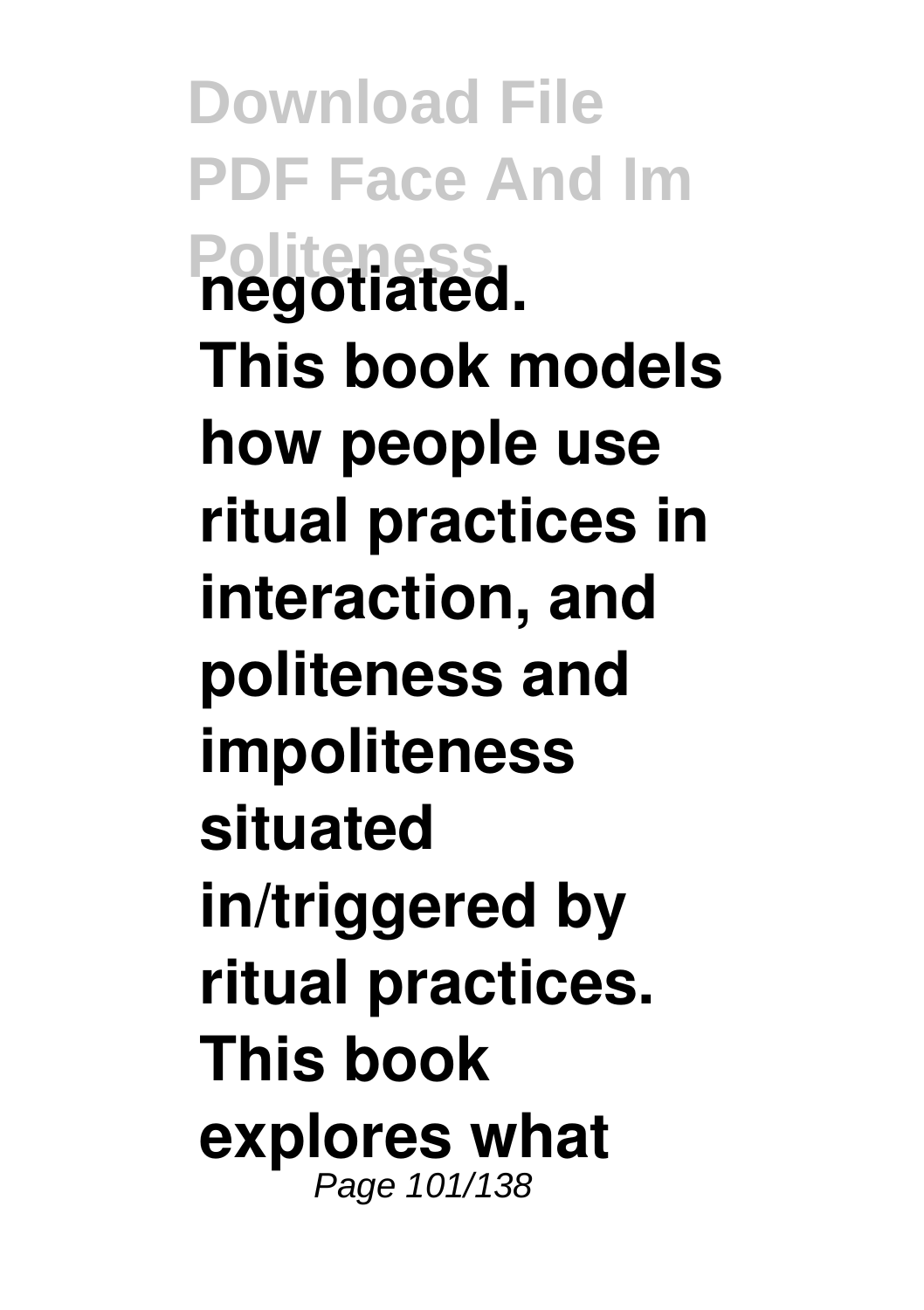**Download File PDF Face And Im Politeness new light philosophical approaches shed on a deeper understanding of (im)politeness. There have been numerous studies on linguistic (im)politeness, however, little** Page 102/138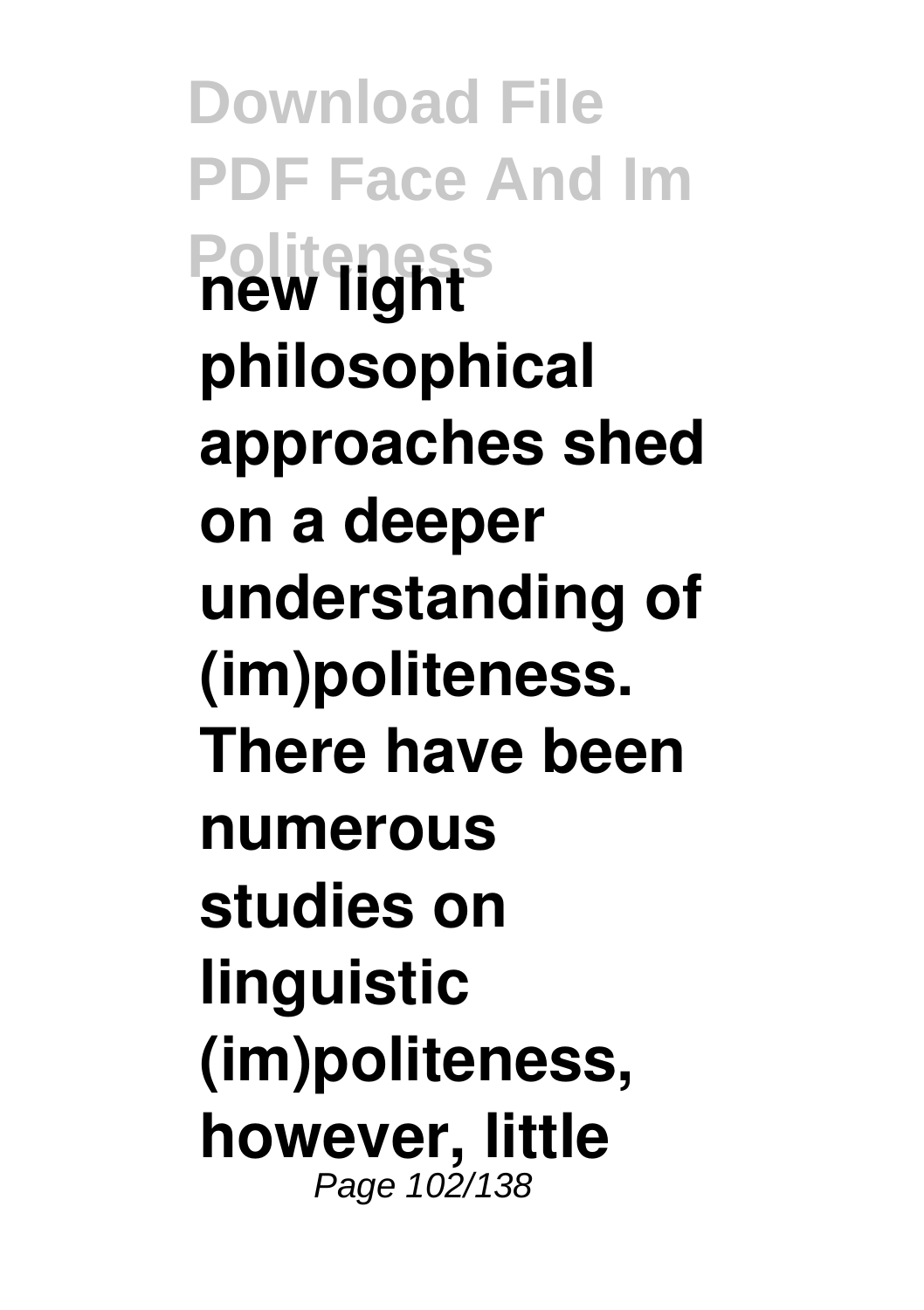**Download File PDF Face And Im Politeness attention has been paid to its philosophical underpinnings. This book opens new avenues for both (im)politeness and philosophy. It contributes to a fruitful dialogue among** Page 103/138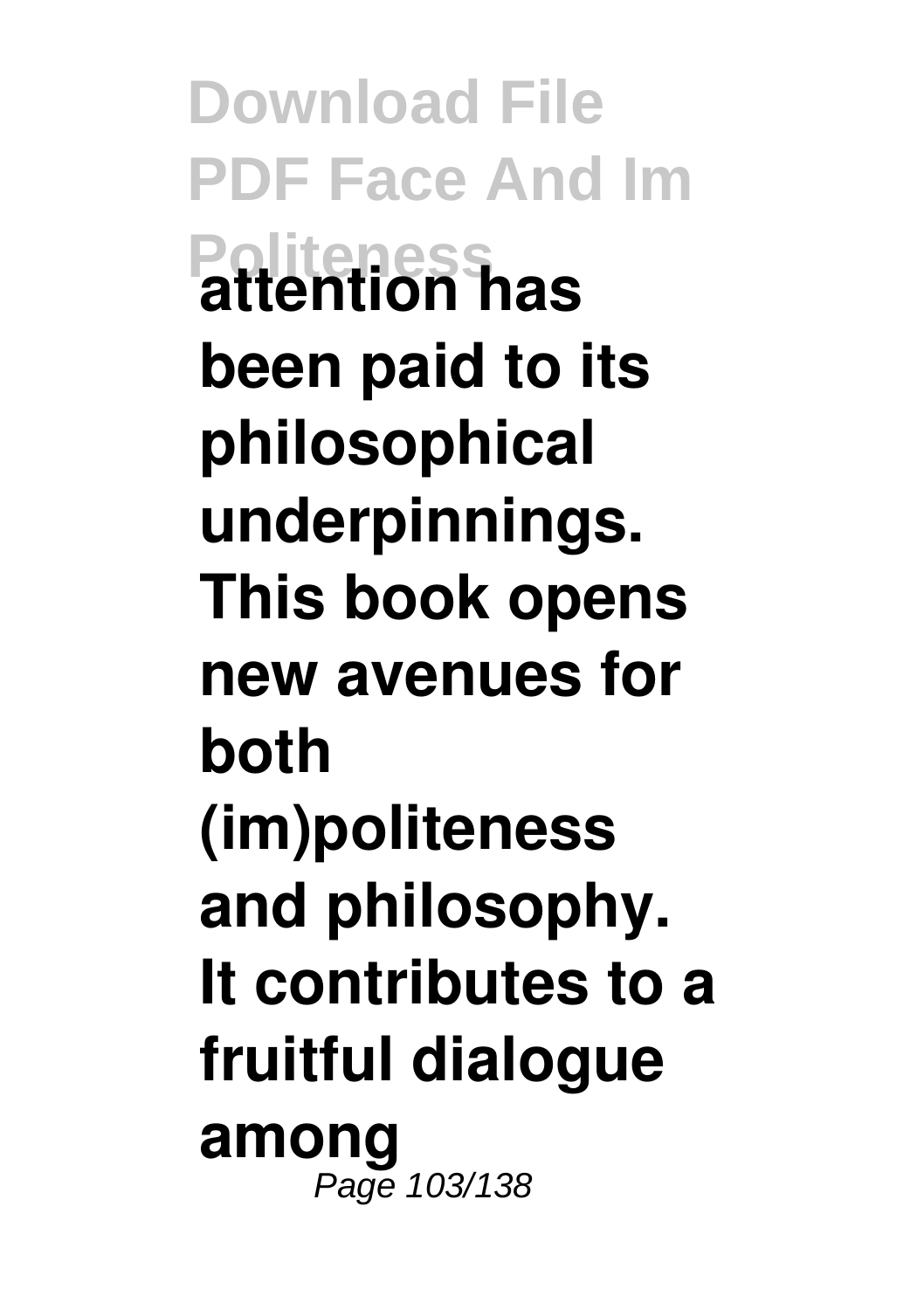**Download File PDF Face And Im Politeness philosophy, pragmatics, and sociology. This volume appeals to students and researchers in these fields. Politeness Culturally Speaking Second Edition Politeness,** Page 104/138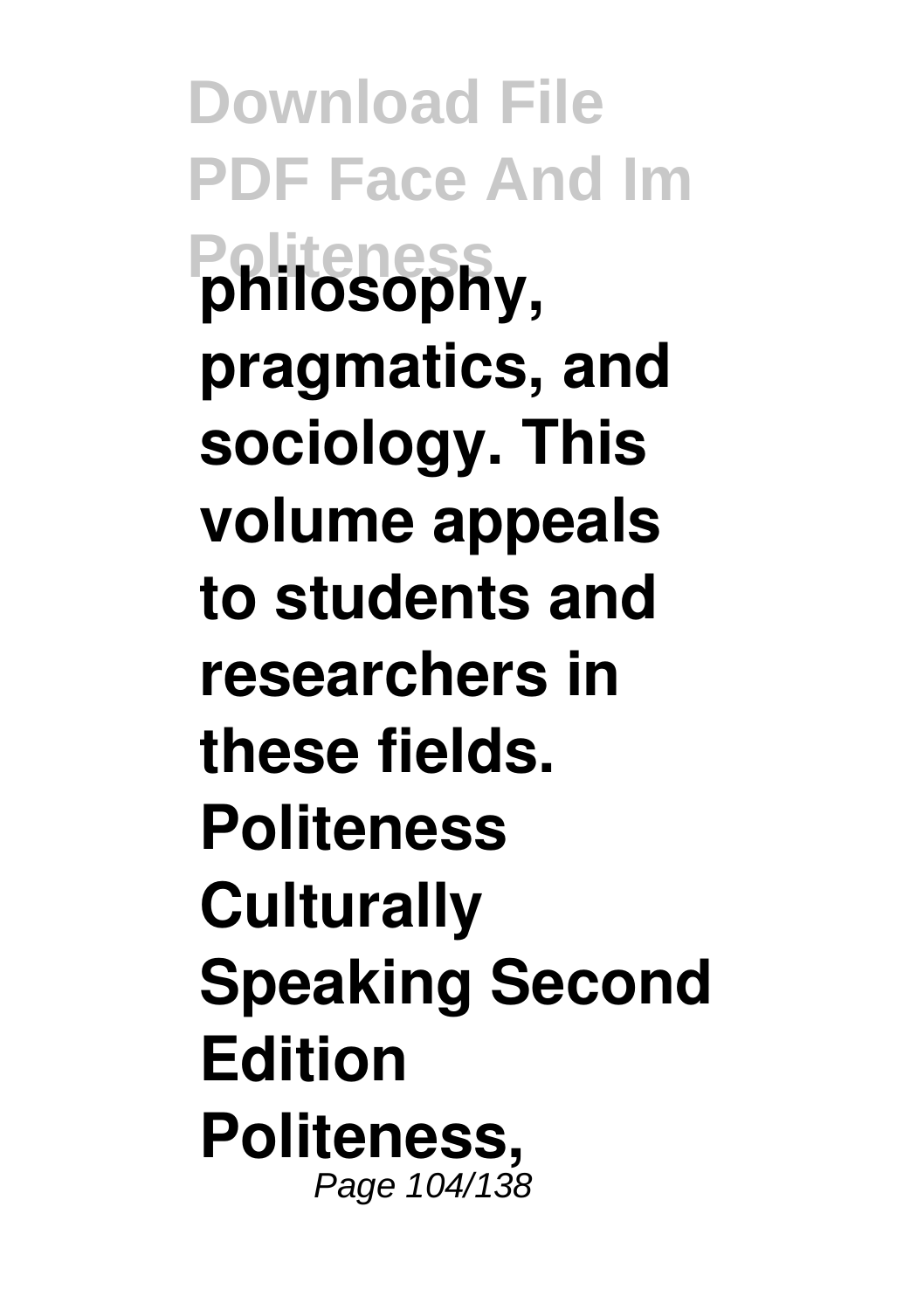**Download File PDF Face And Im Politeness Impoliteness and Ritual The Language of Service Encounters Understanding Historical (im)politeness The Oxford Handbook of Lying** Corpus Page 105/138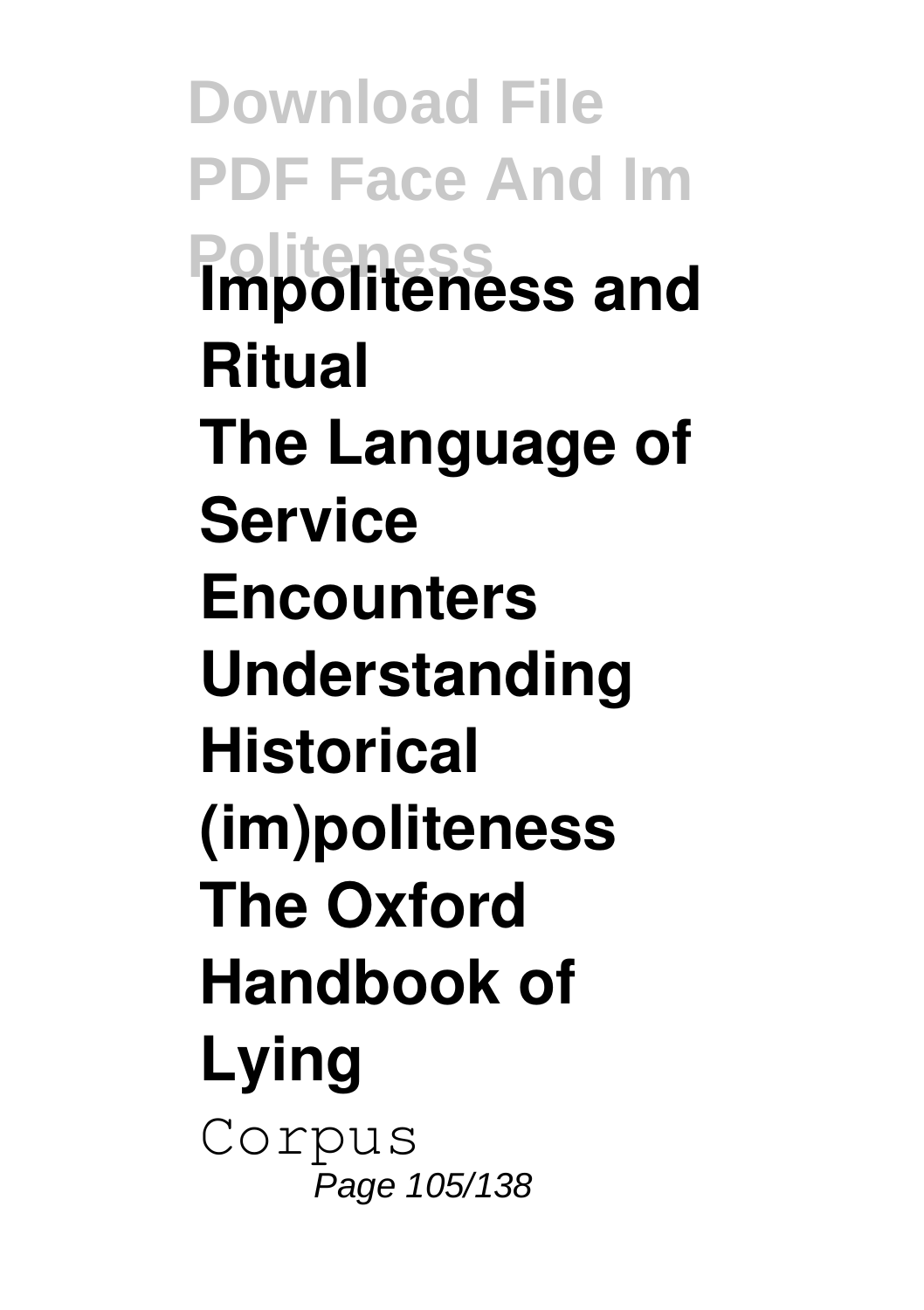**Download File PDF Face And Im Politeness** ic methods provide new avenues for (im)politeness scholarship to reflexively evaluate its understanding of communication and language Page 106/138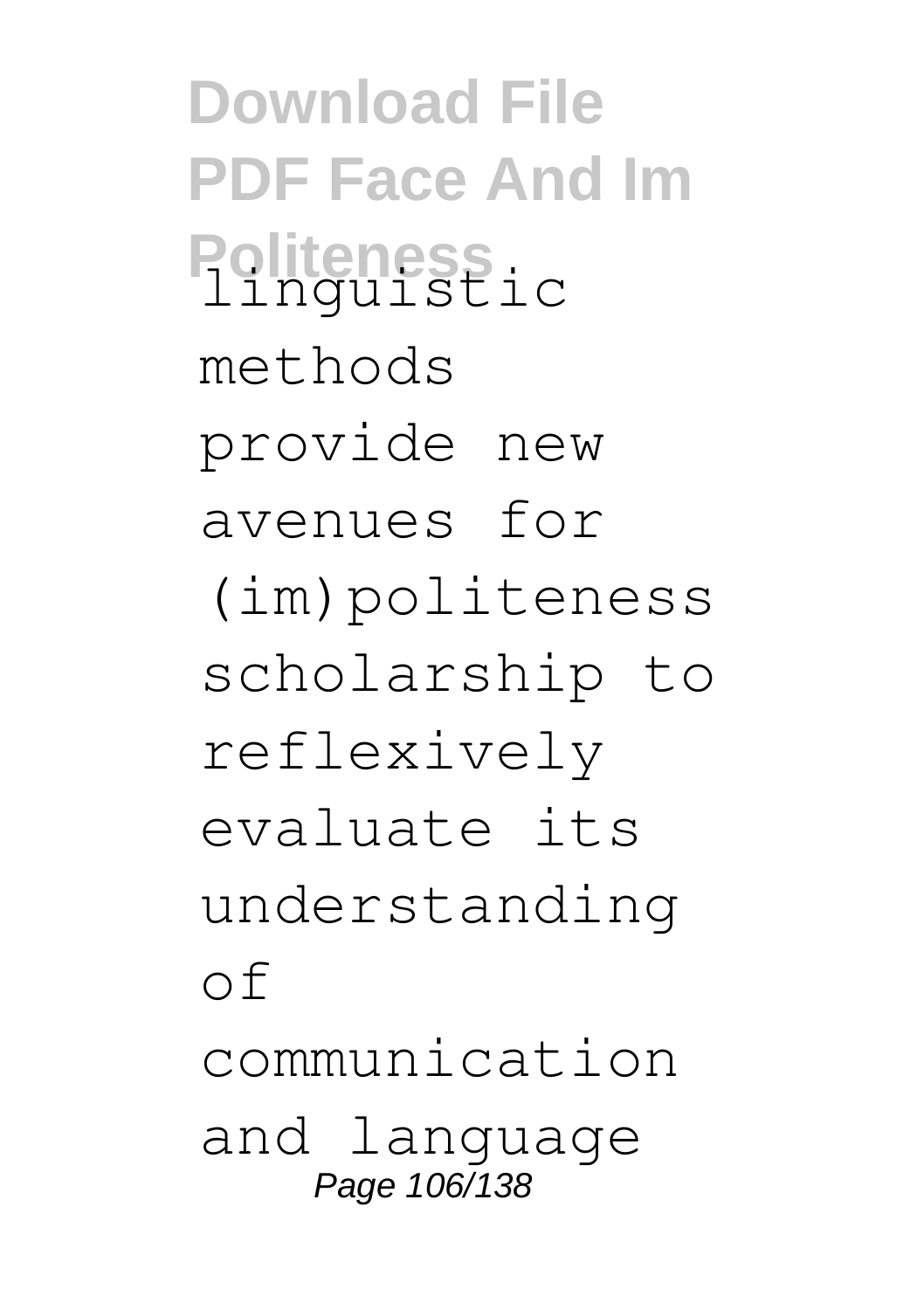**Download File PDF Face And Im Politeness**<br>use on the theoretical contributions of corpus linguistics to the linguistic sciences. In this sense, this volume is a unique contribution to Page 107/138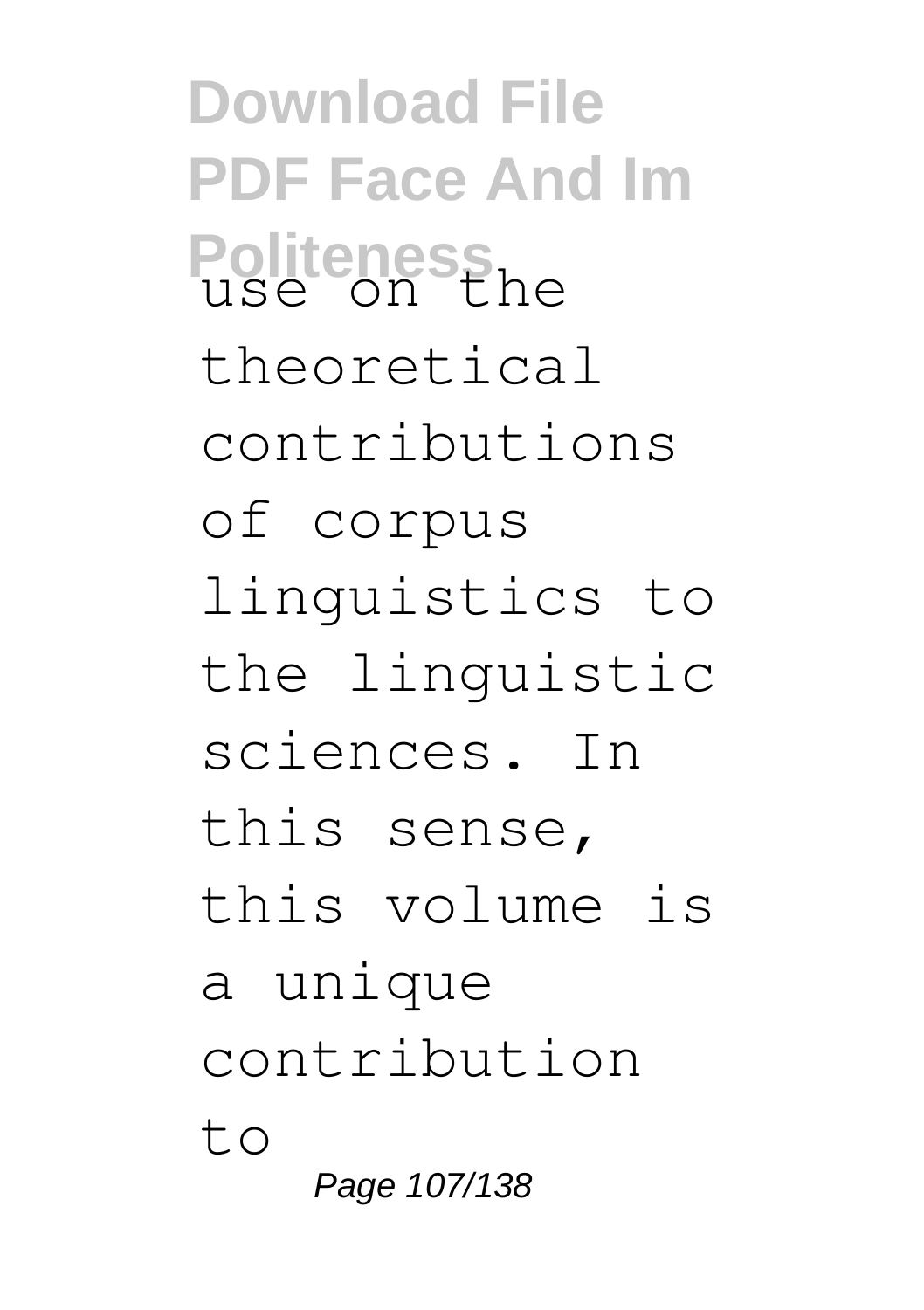**Download File PDF Face And Im Politeness** (im)politeness scholarship. It showcases studies in the field which employ specialized and general corpora, with methodologies that range from the Page 108/138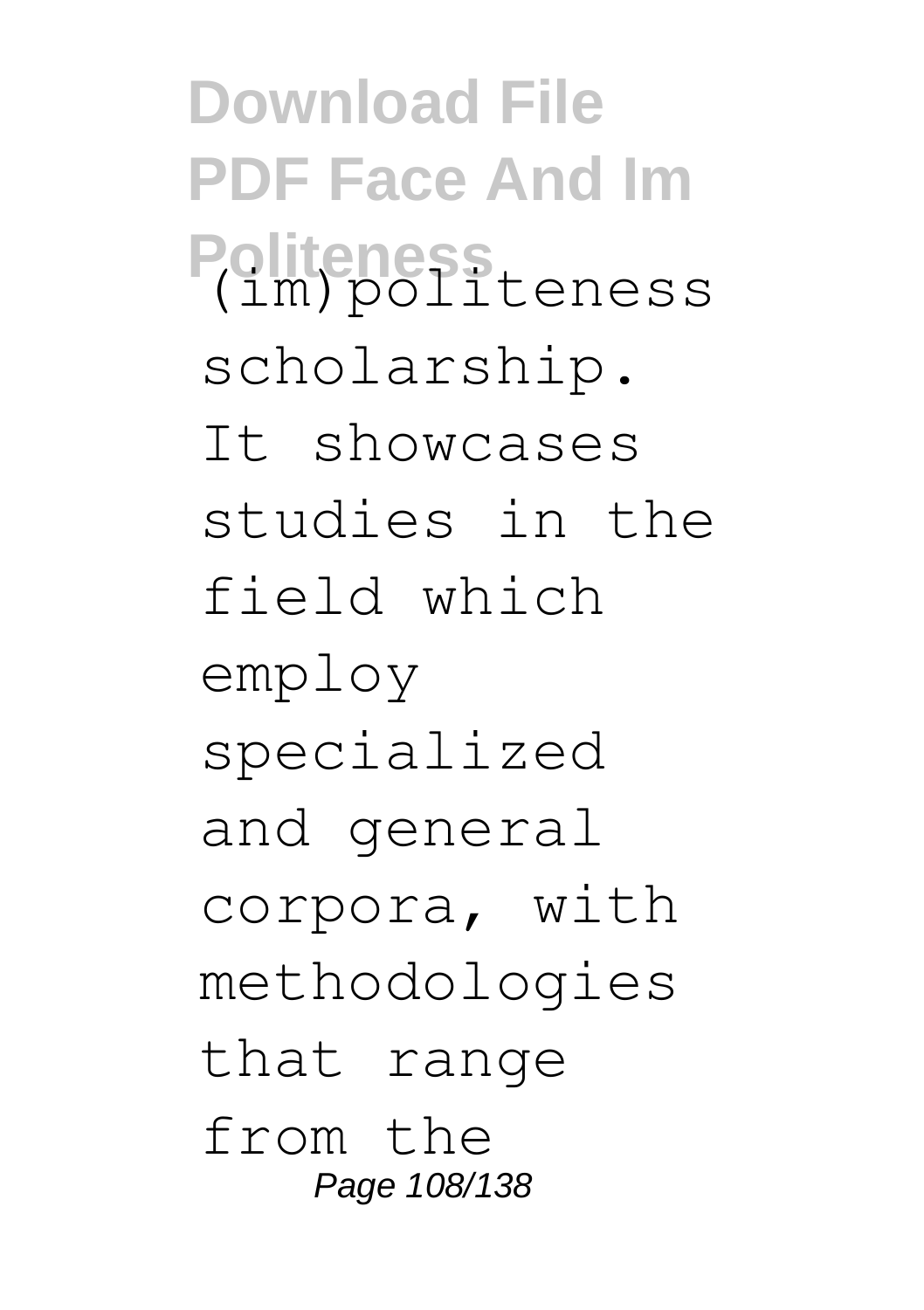**Download File PDF Face And Im Politeness** speech act to the discourseanalytic and c onversationanalytic traditions. The book brings into closer contact scholarship that has hitherto Page 109/138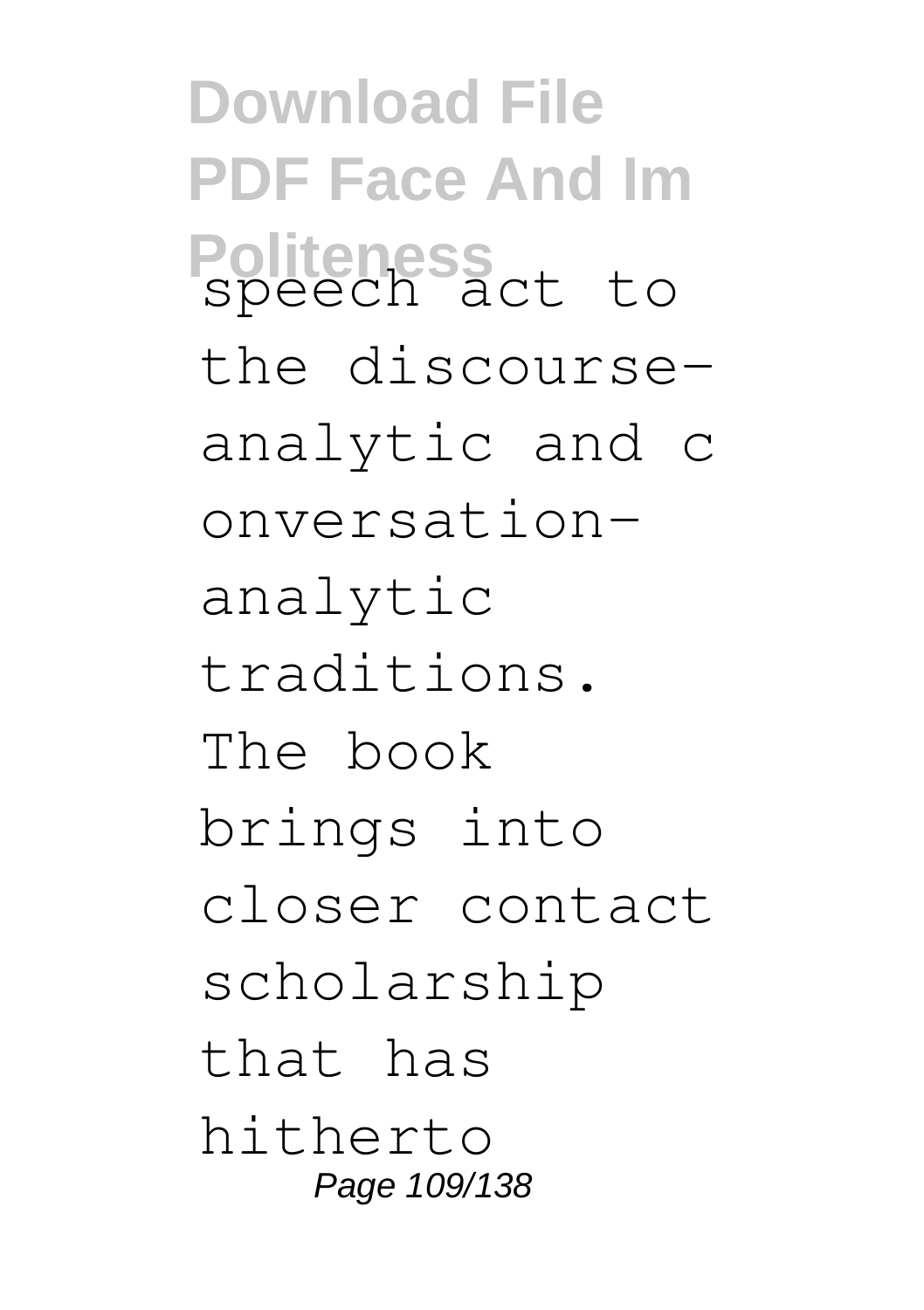**Download File PDF Face And Im Politeness** remained in relatively different streams of the scientific investigation of (im)politen ess. A unifying theme of the chapters here is that Page 110/138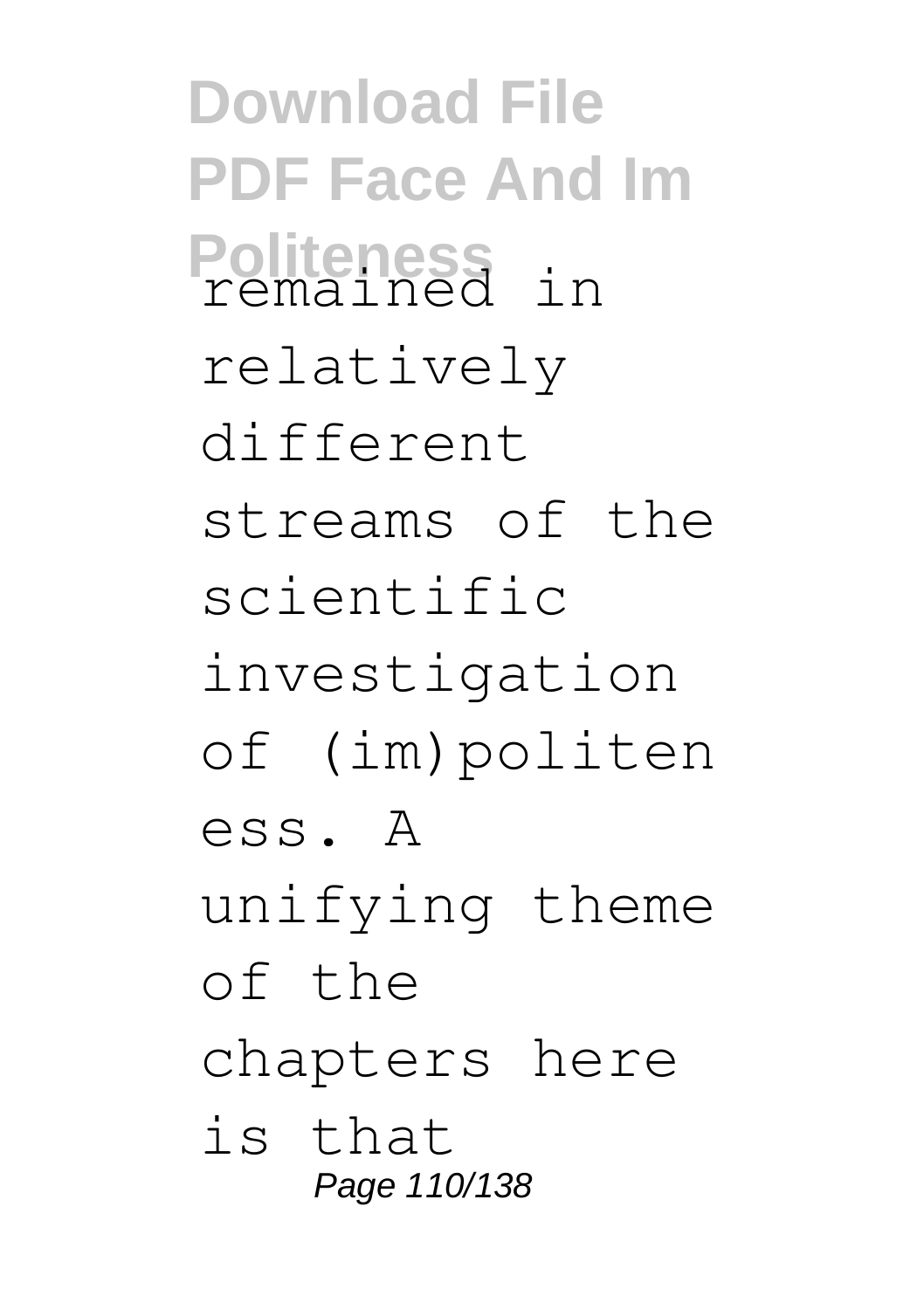**Download File PDF Face And Im Politeness** (im)politeness phenomena are situated within the institutional and genrespecific expectations of participants in an interaction. Page 111/138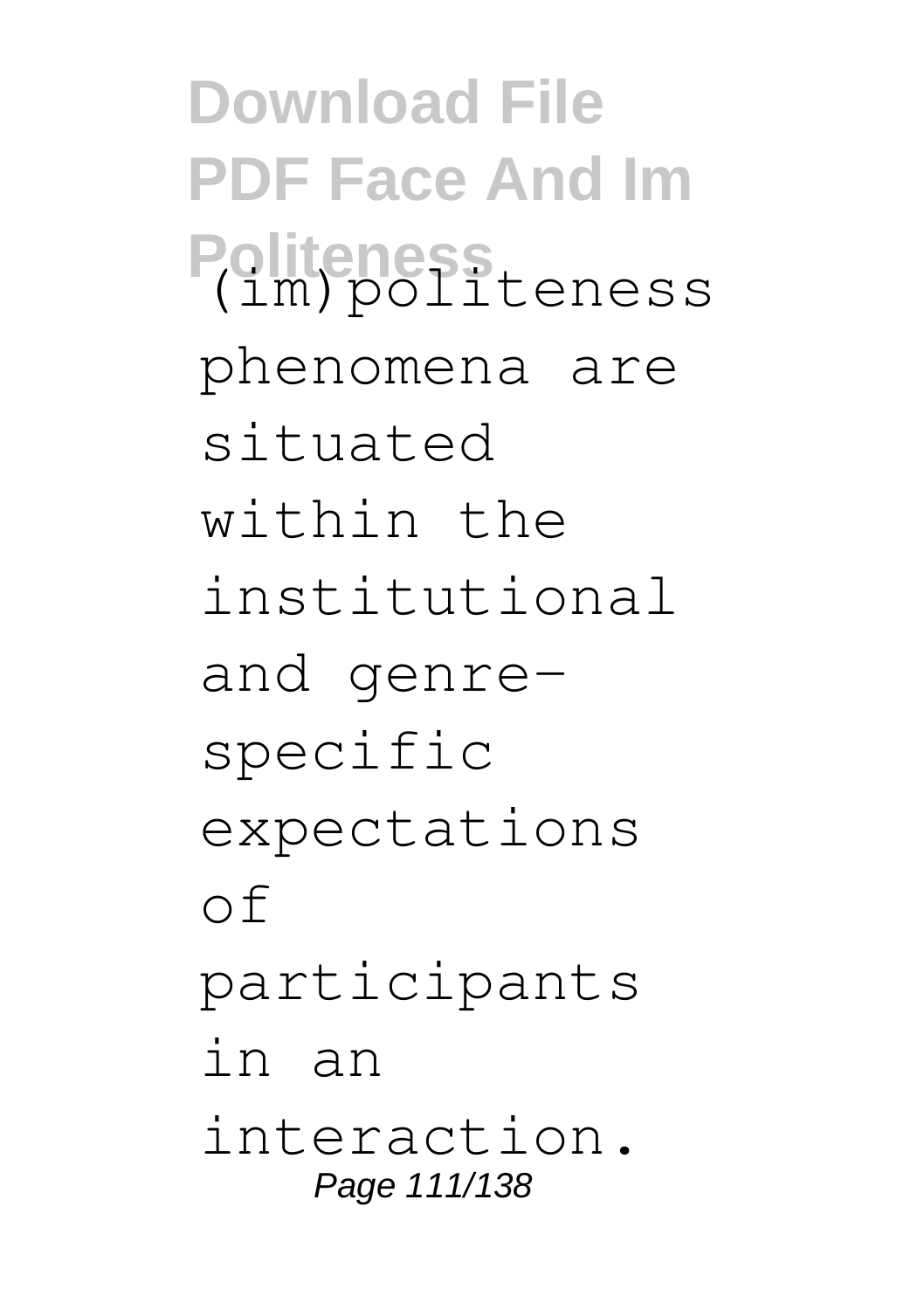**Download File PDF Face And Im Politeness** chapters identifies the situatedness of (im)politeness from varying perspectives. The chapters in the volume are sequenced from Page 112/138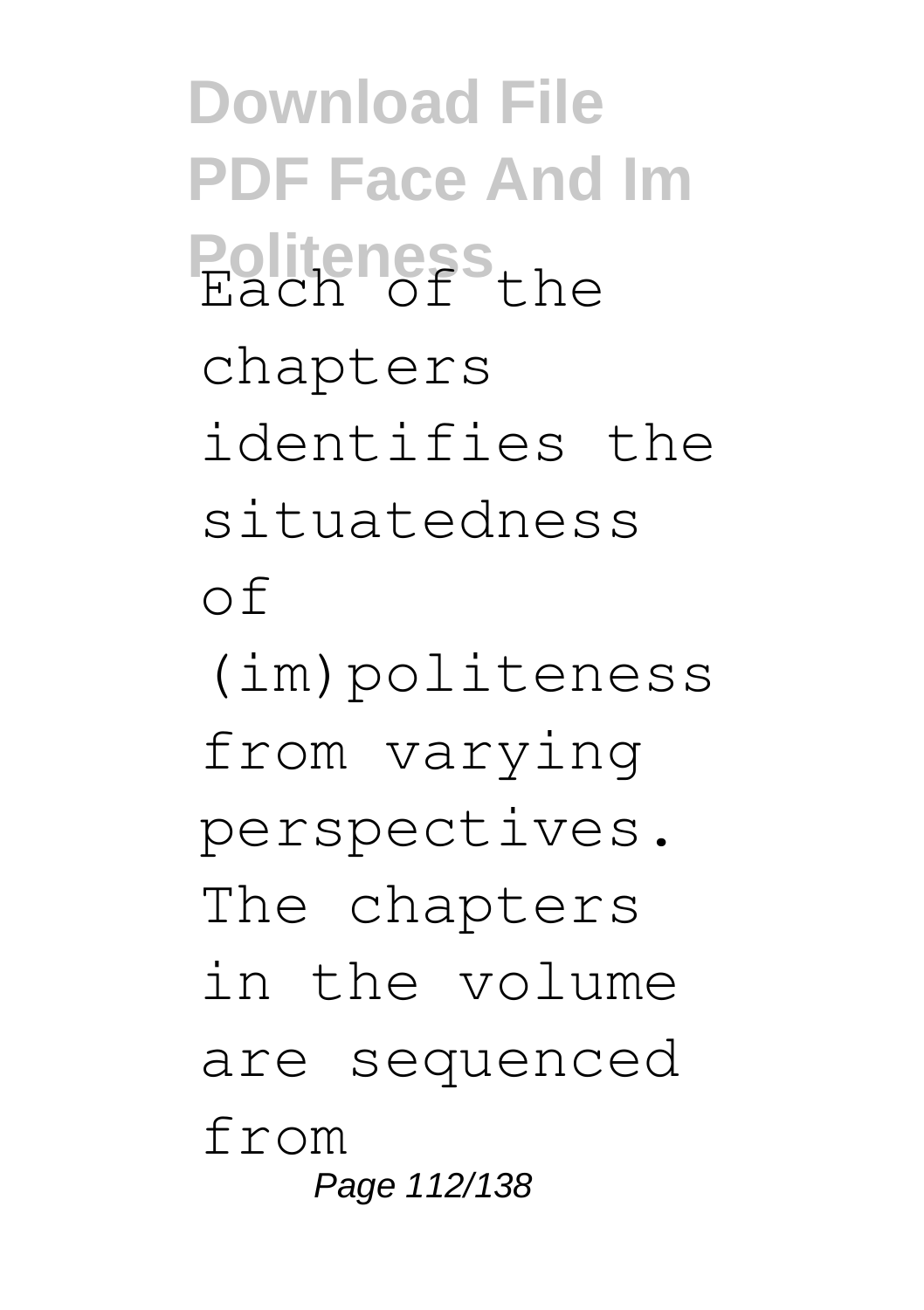**Download File PDF Face And Im Politeness** specialized to general corpora, and simultaneously move from conversation – and discourse – analytic perspectives  $t \circ$ contributions that address Page 113/138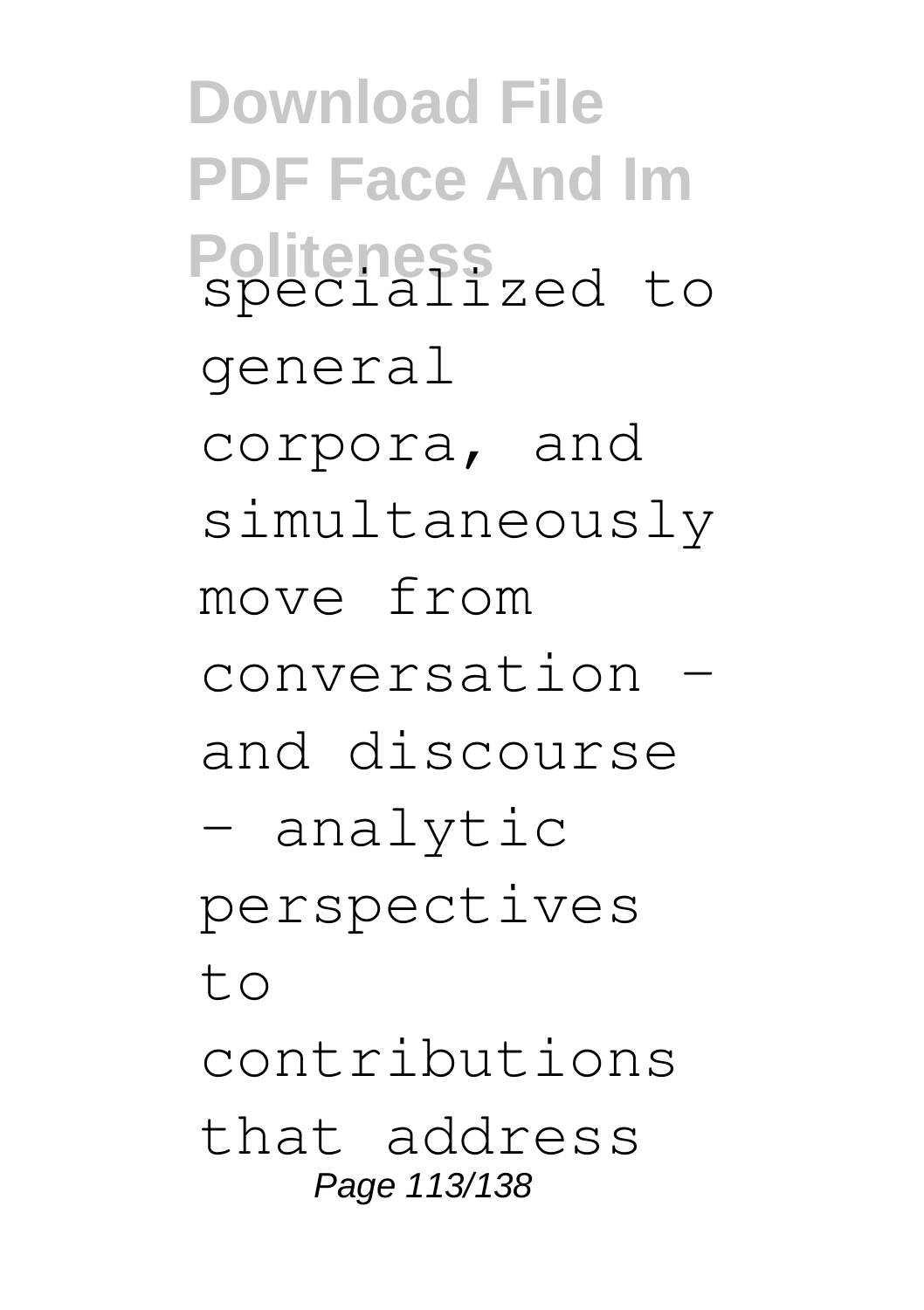**Download File PDF Face And Im Politeness** issues surrounding the identification and extraction of (im)politeness in general corpora. In collating the chapters of the volume, Page 114/138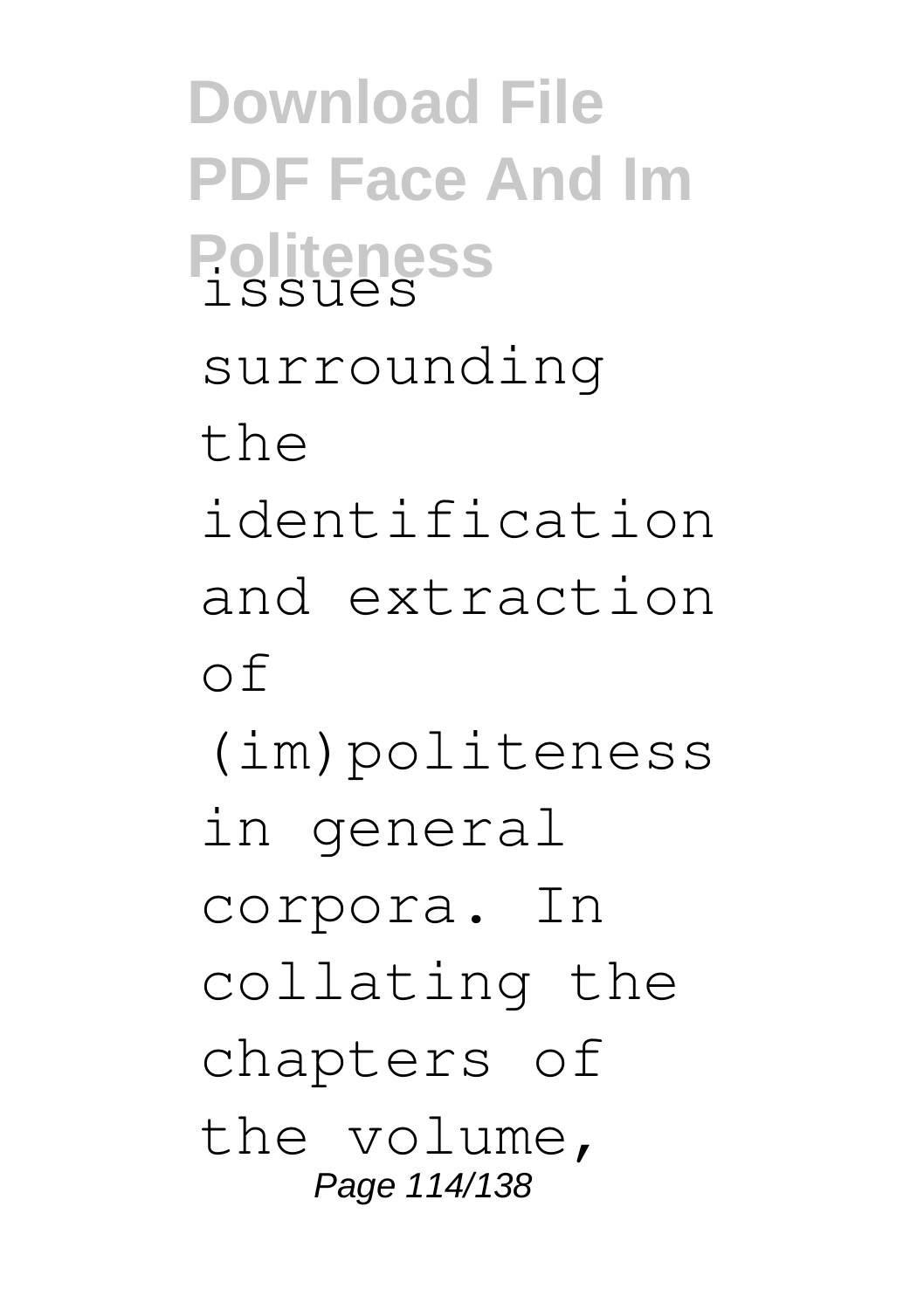**Download File PDF Face And Im Politeness** care was taken to focus attention on languages that have been studied extensively in (im)politeness scholarship (varieties of English – British Page 115/138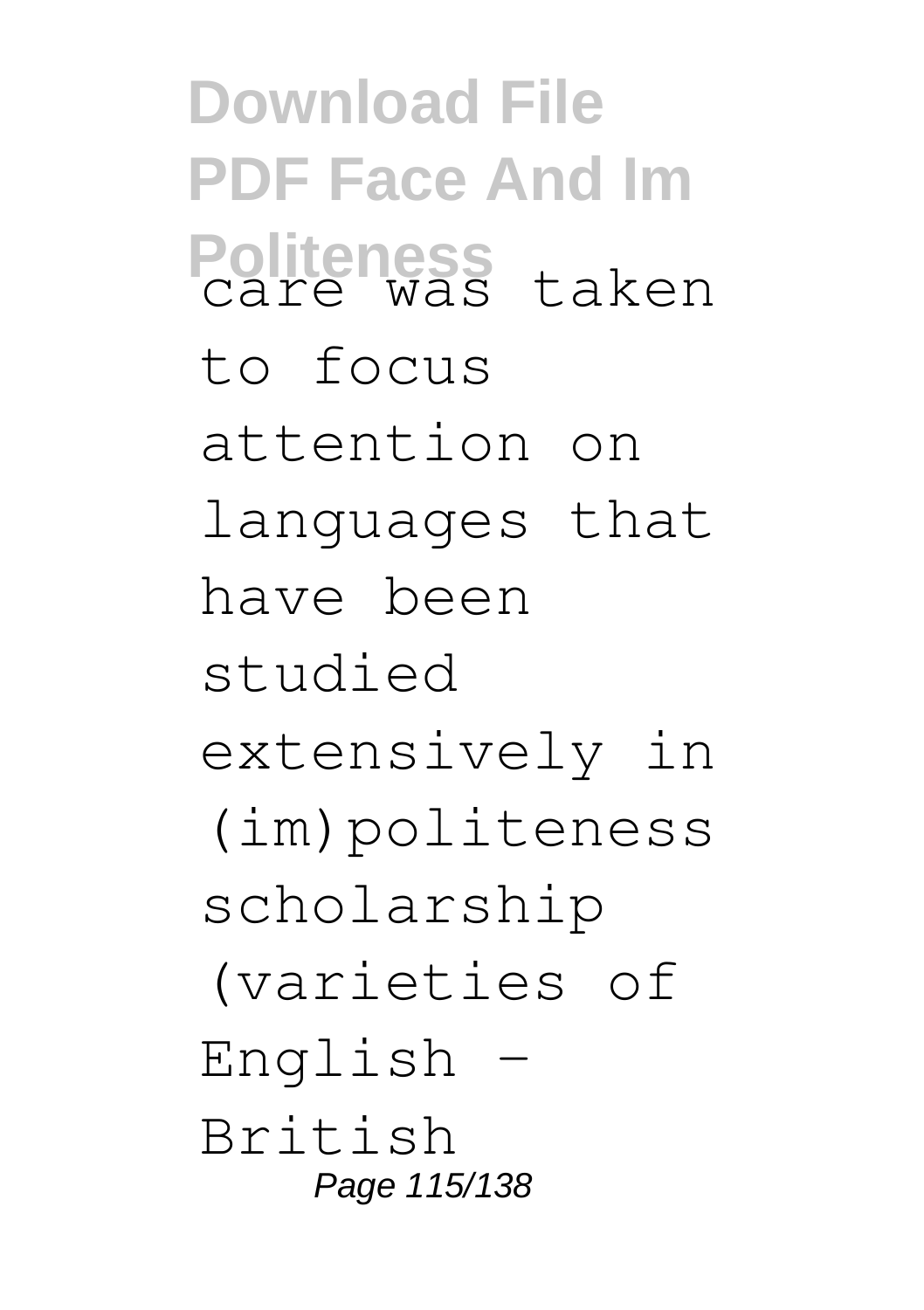**Download File PDF Face And Im Politeness**<br>English and Englishes in Hong Kong – and Greek), and languages that are only recently gaining more visibility in the field (Slovenian and Turkish). Page 116/138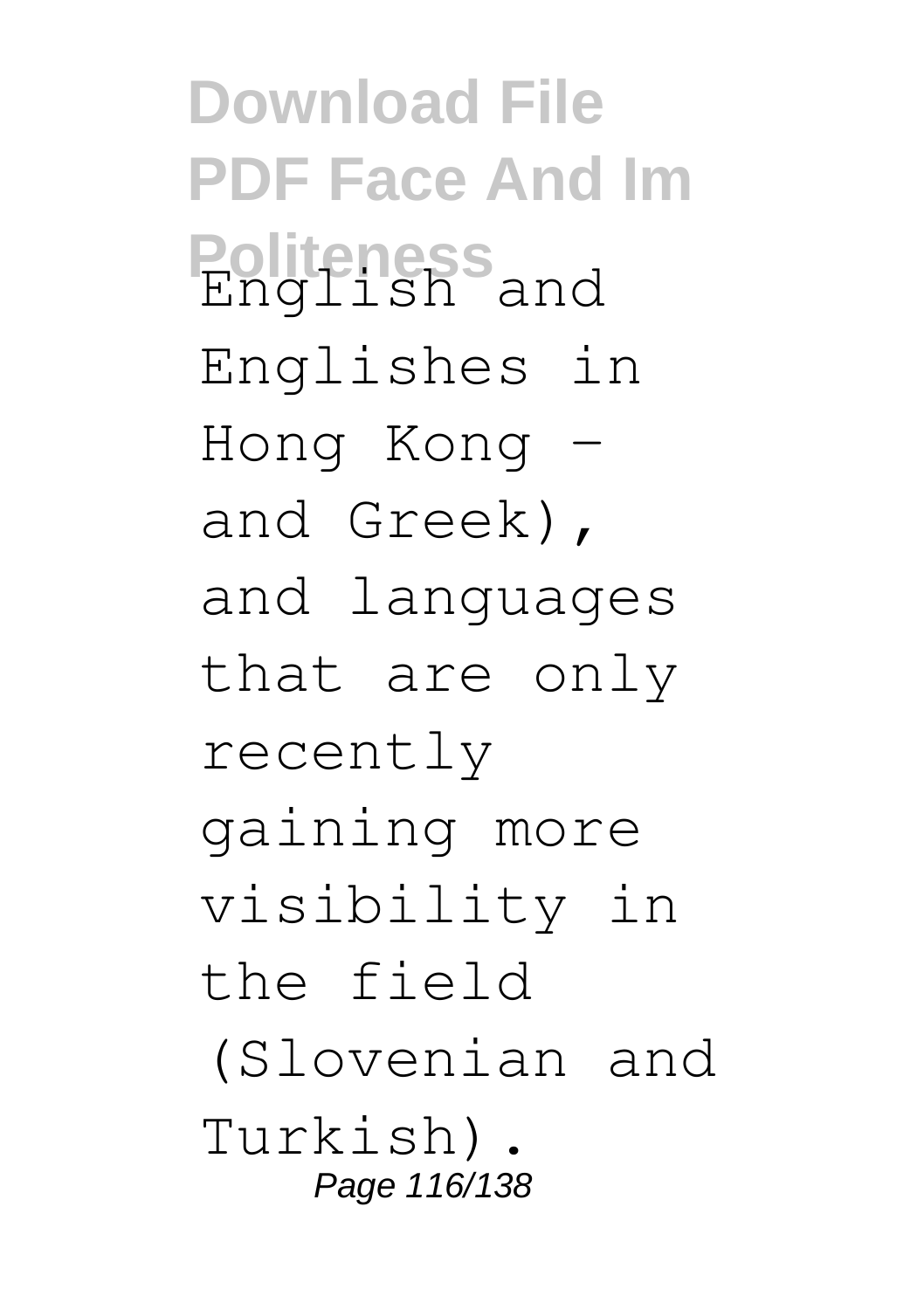**Download File PDF Face And Im Politeness**<br>This handbook brings together past and current research on all aspects of lying and deception, from the combined perspectives of Page 117/138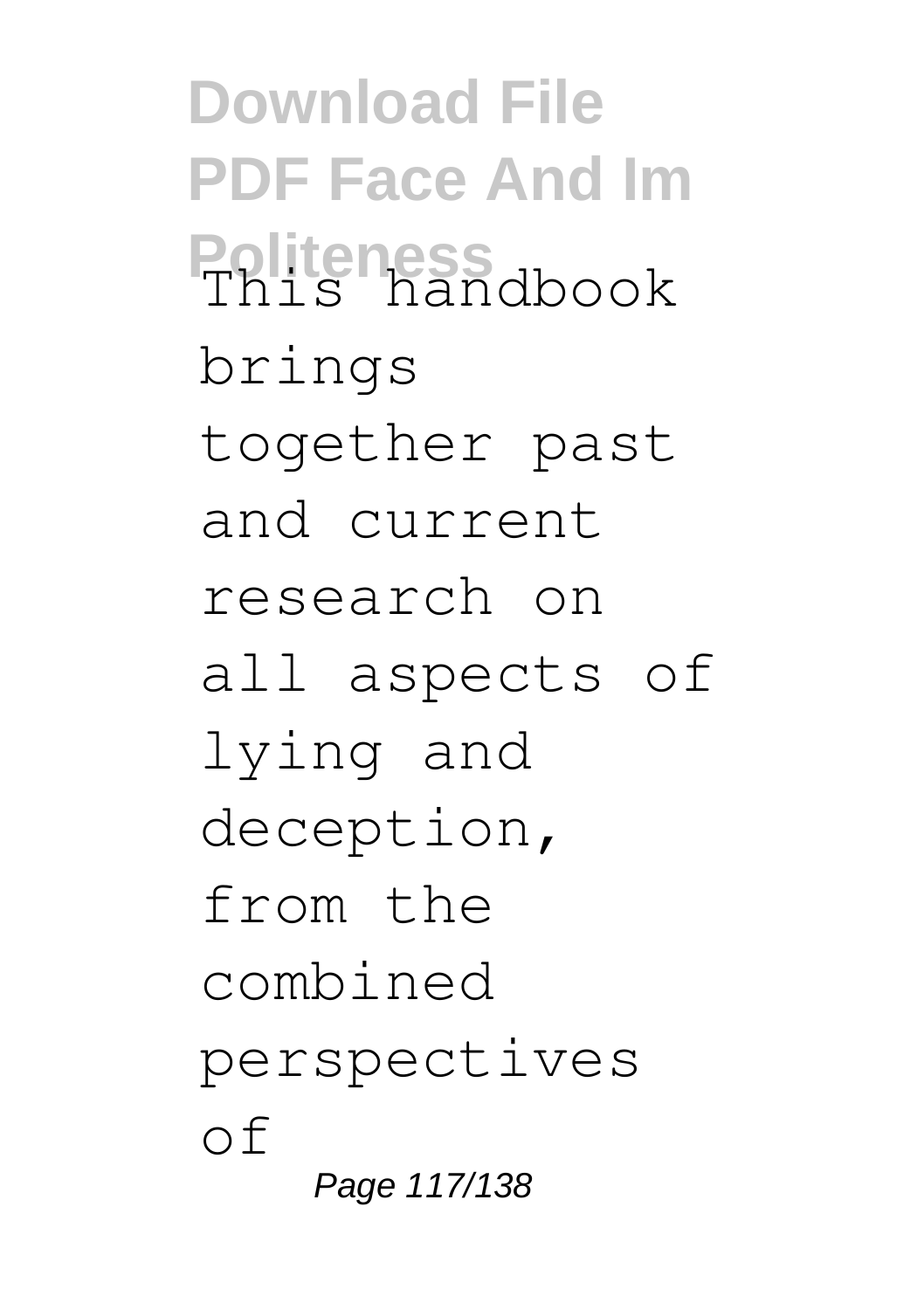**Download File PDF Face And Im** Politeness<br>linguistics, philosophy, and psychology. It will be an essential reference for students and researchers in these fields and will contribute to Page 118/138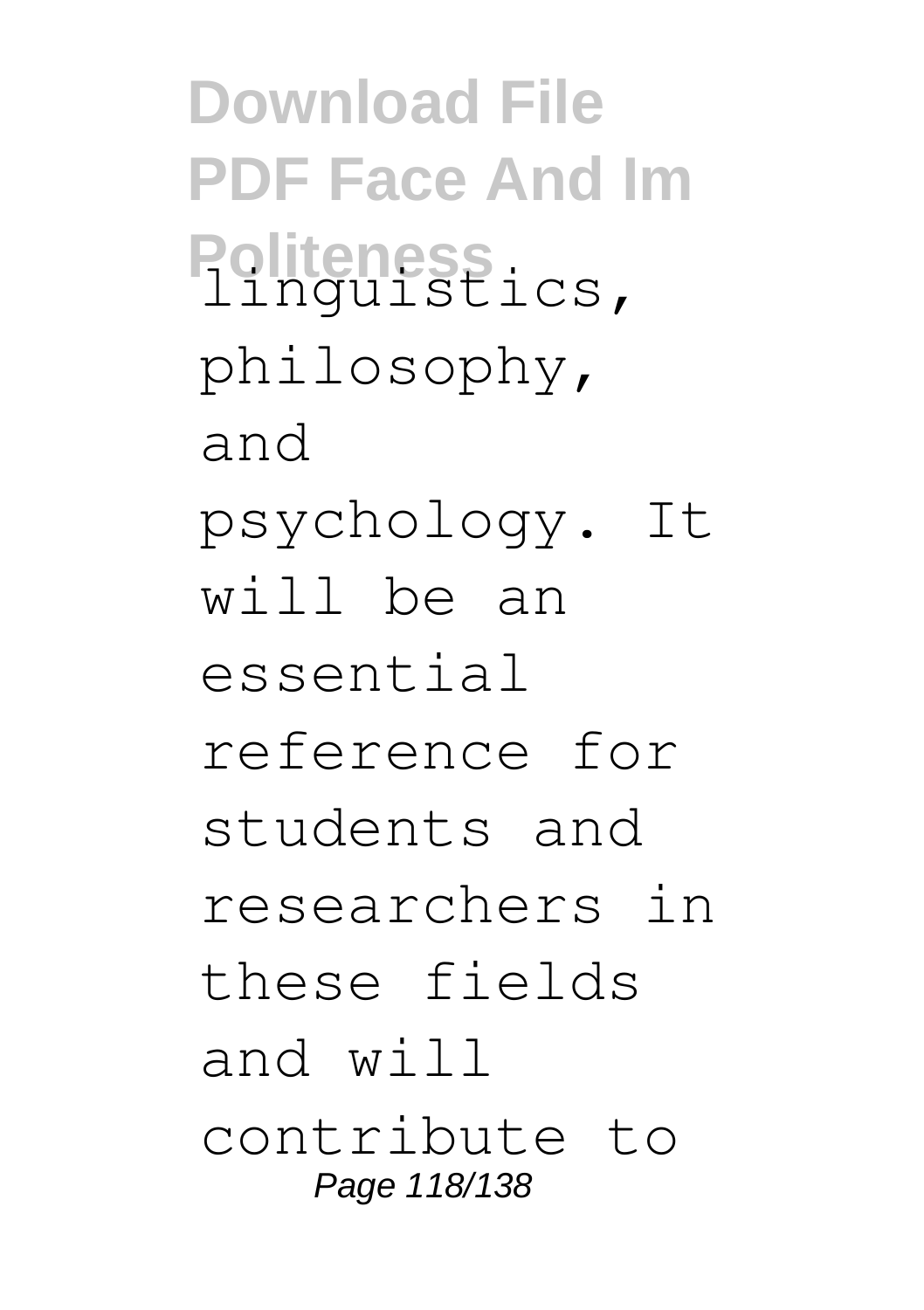**Download File PDF Face And Im** Politeness<br>establishing the vibrant new field of i nterdisciplina ry lying research. (Im)politeness and Moral Order in Online Interactions presents a Page 119/138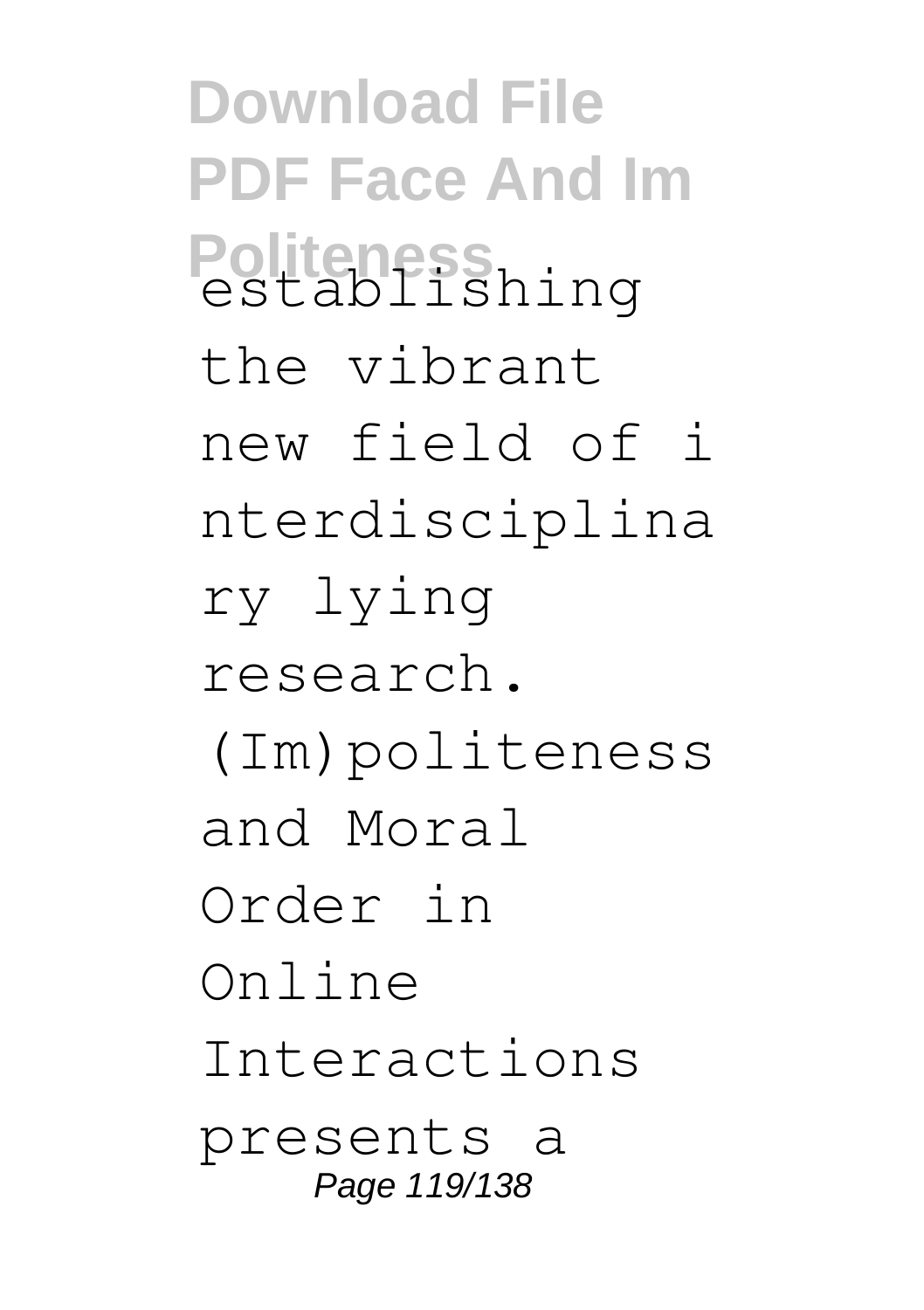**Download File PDF Face And Im Politeness** response to the 'moral turn' in (im)politeness studies. This volume, presented by a roster of prominent figures in the field, Page 120/138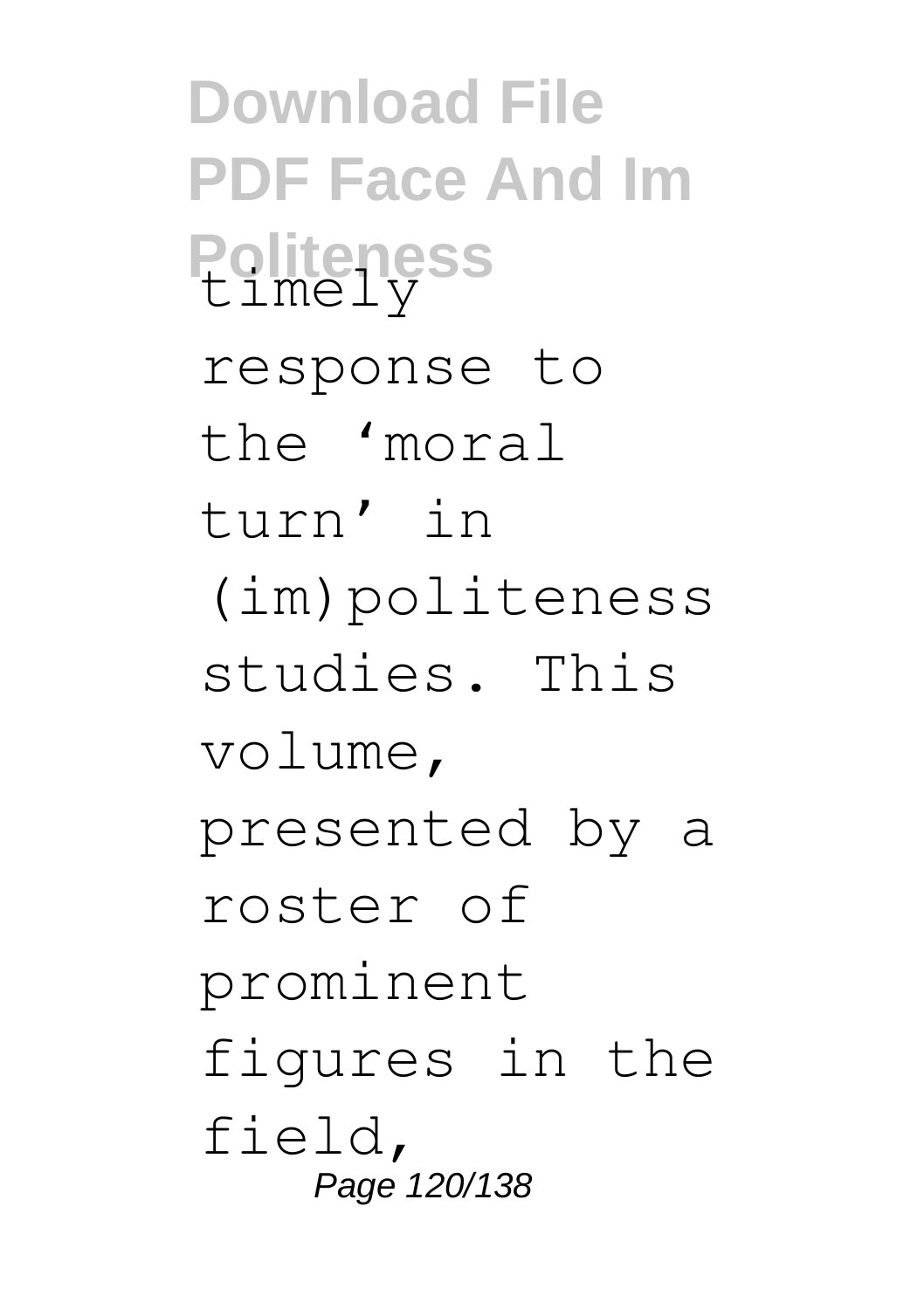**Download File PDF Face And Im Politeness** and showcases the complexity of (im)politeness as social practice by focusing on the morality of (im)politeness in internetmediated Page 121/138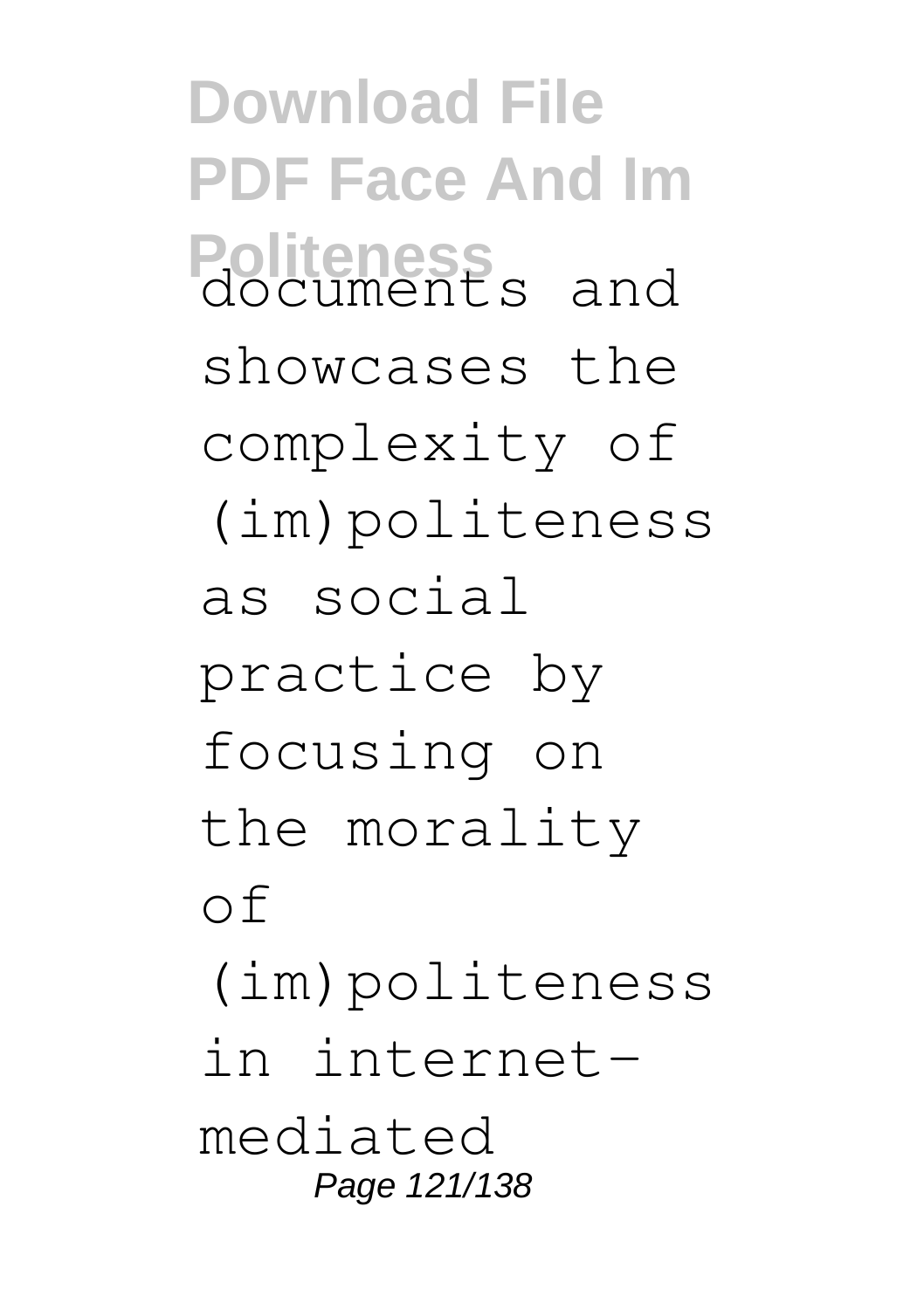**Download File PDF Face And Im Politeness** interactions. It includes, among others, studies on how the moral order is made explicit and salient in the production and perception of online impoliteness Page 122/138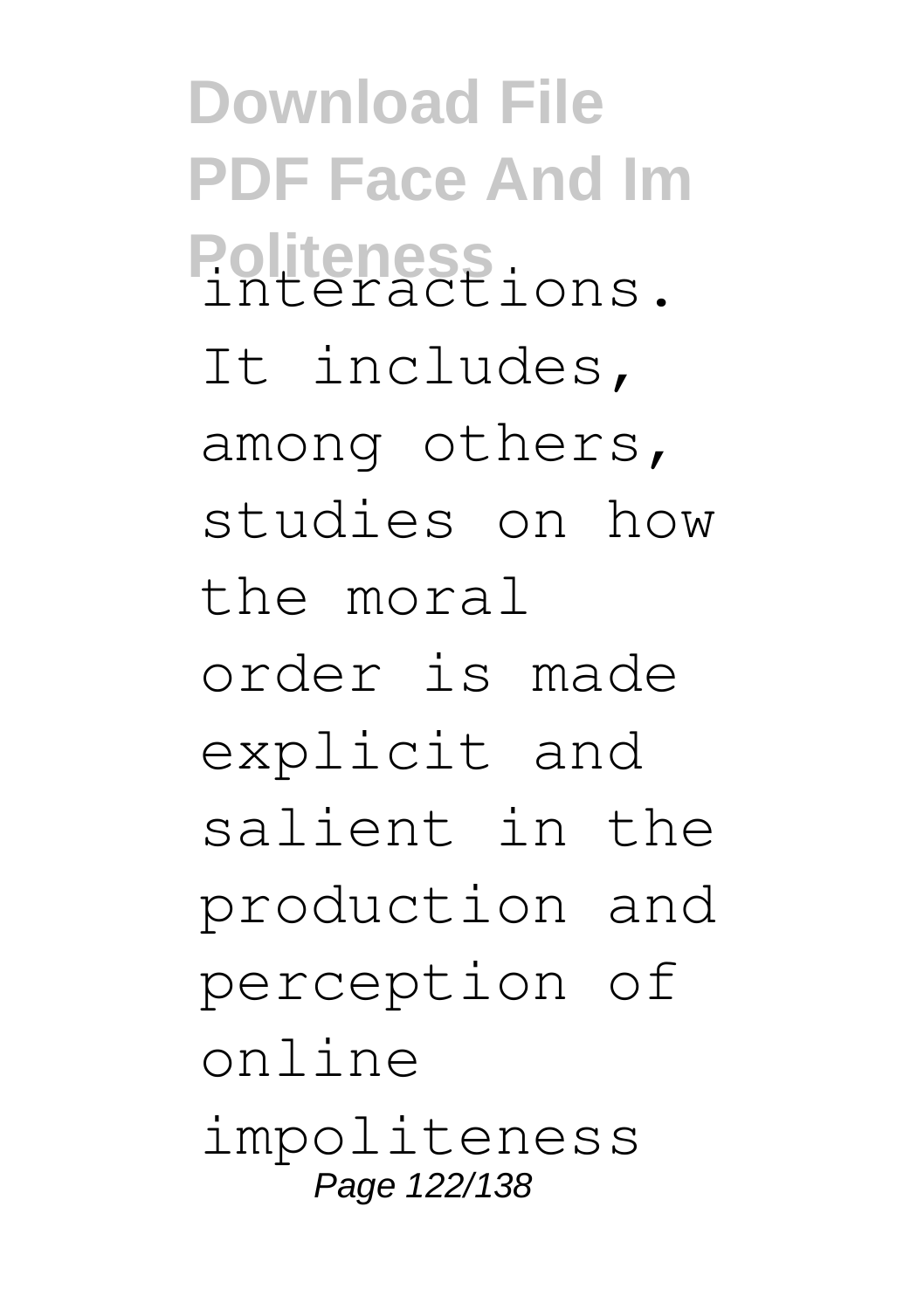**Download File PDF Face And Im** Politeness<br>as social practice and how situated impoliteness can perform positive social and communicative functions. This volume confirms once again that Page 123/138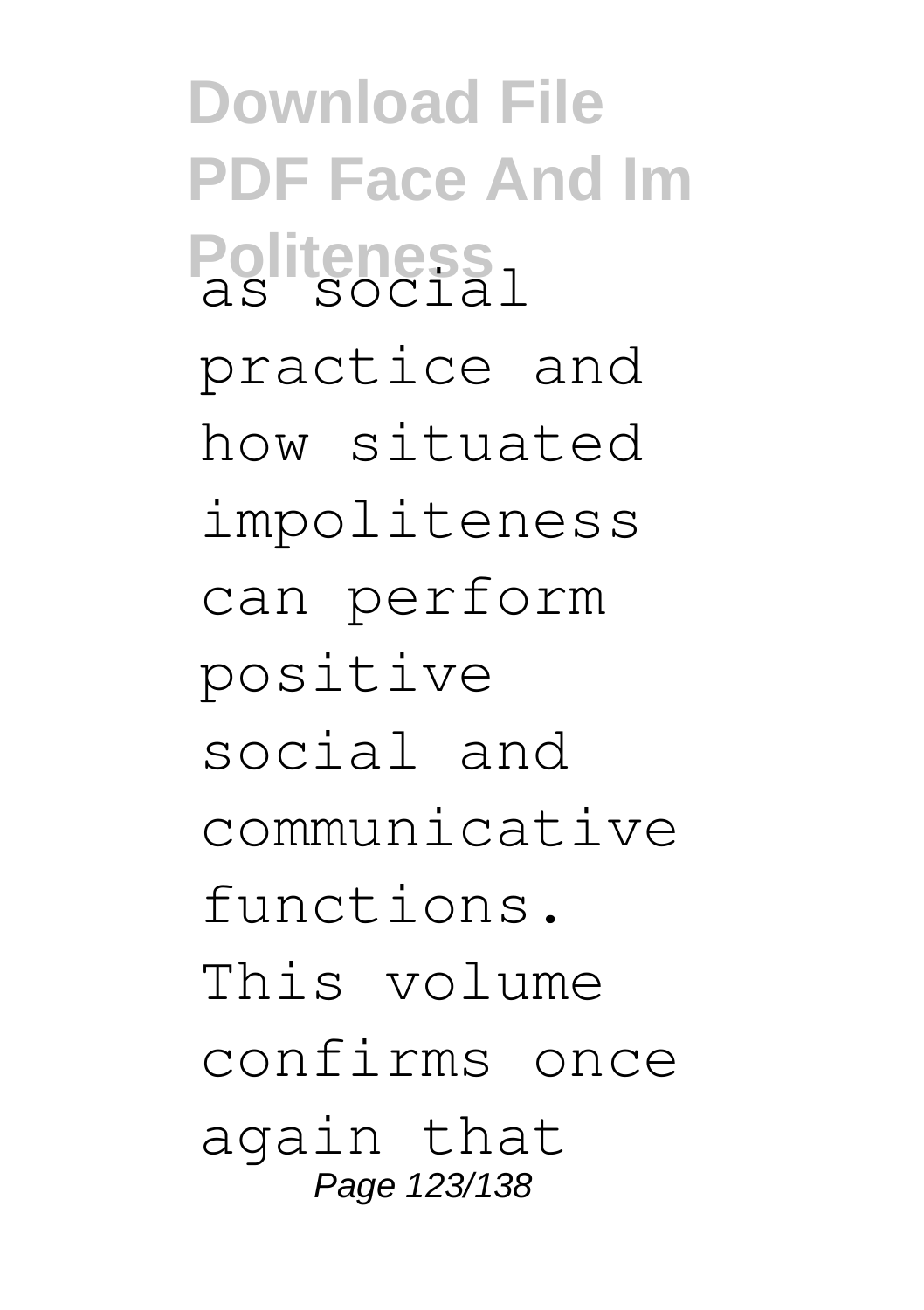**Download File PDF Face And Im Politeness** (im)politeness can serve as a lens through which a variety of topics, genres, and contexts are intertwined together pointing to the very Page 124/138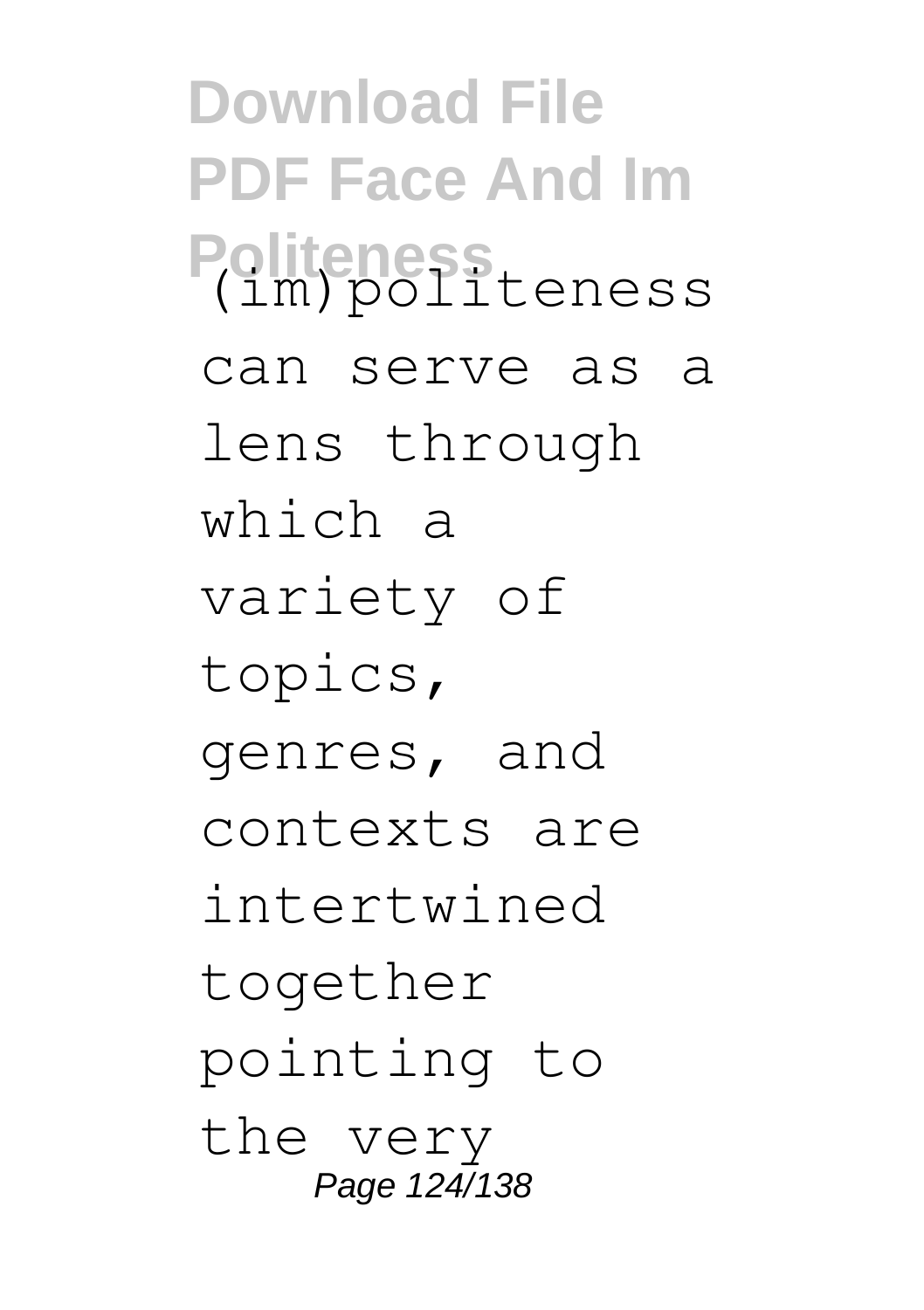**Download File PDF Face And Im Politeness** presence and existence of human beings, and is bound to be of interest to not only students and scholars engaged in the area of (im)politeness Page 125/138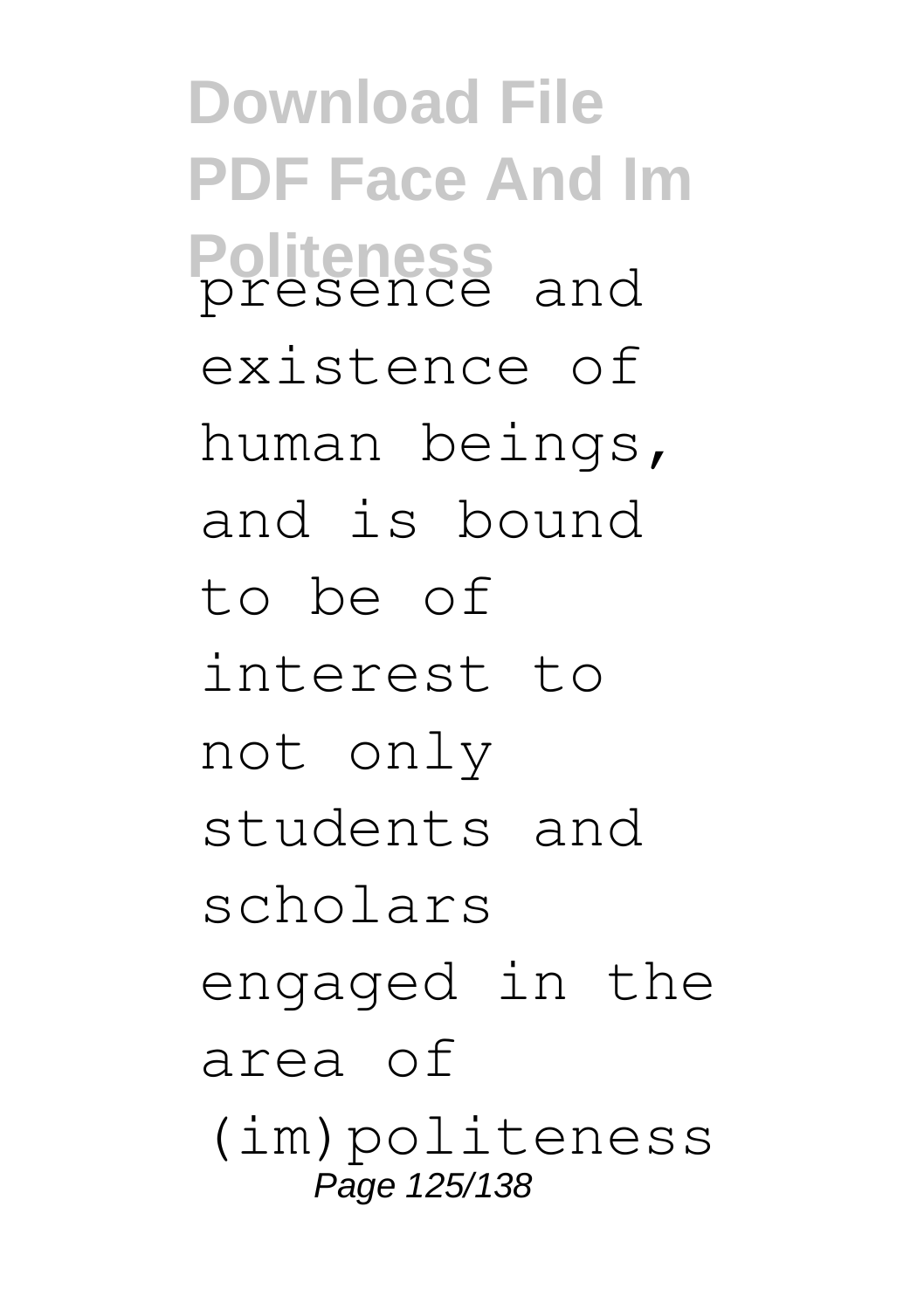**Download File PDF Face And Im Politeness** and internet pragmatics, but also to all those with a more general interest in the study of human (inter)actions in various situations and contexts. Page 126/138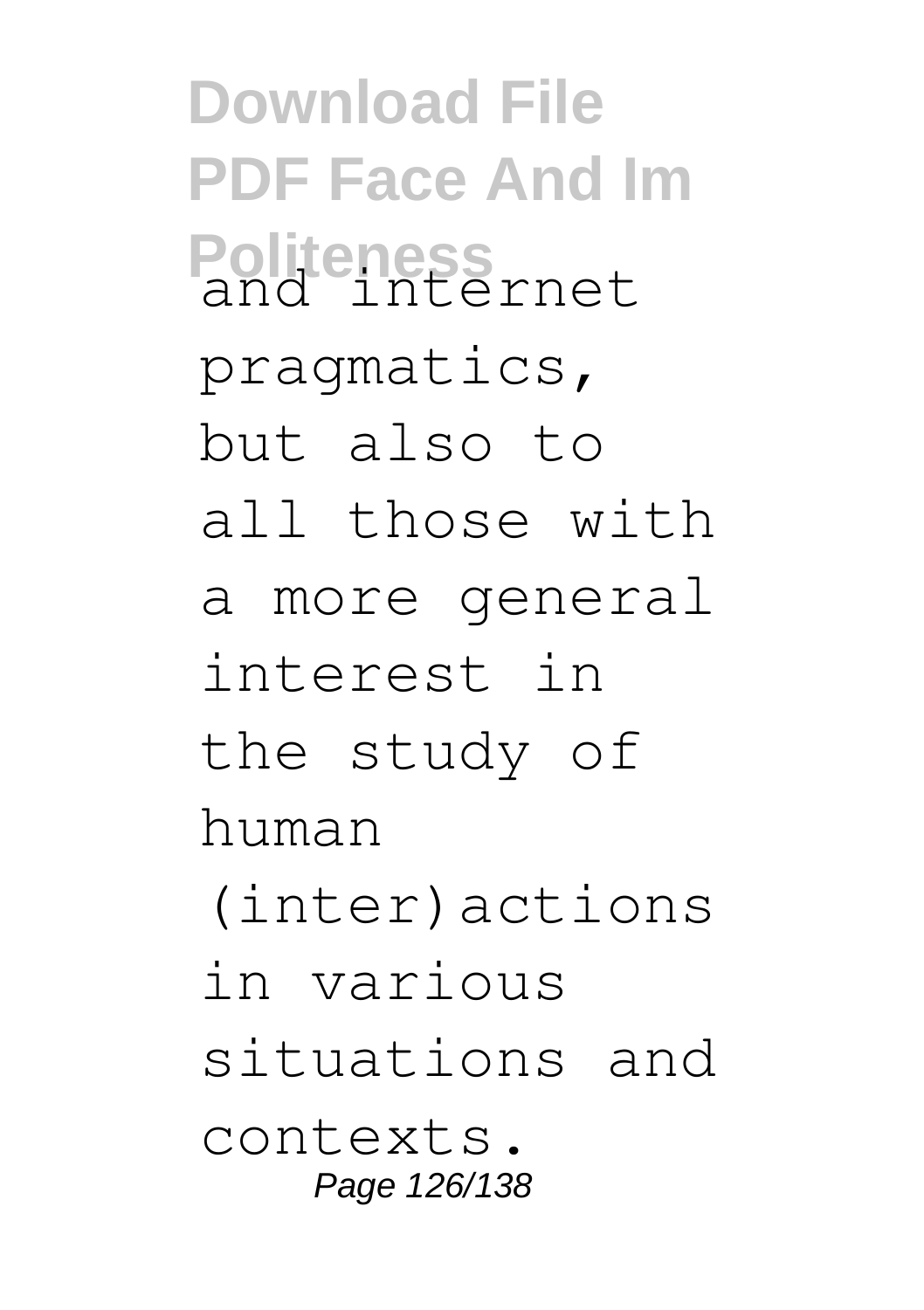**Download File PDF Face And Im Politeness**<br>Originally published as special issue of Internet Pragmatics 1:2 (2018). This edited collection investigates historical linguistic politeness and Page 127/138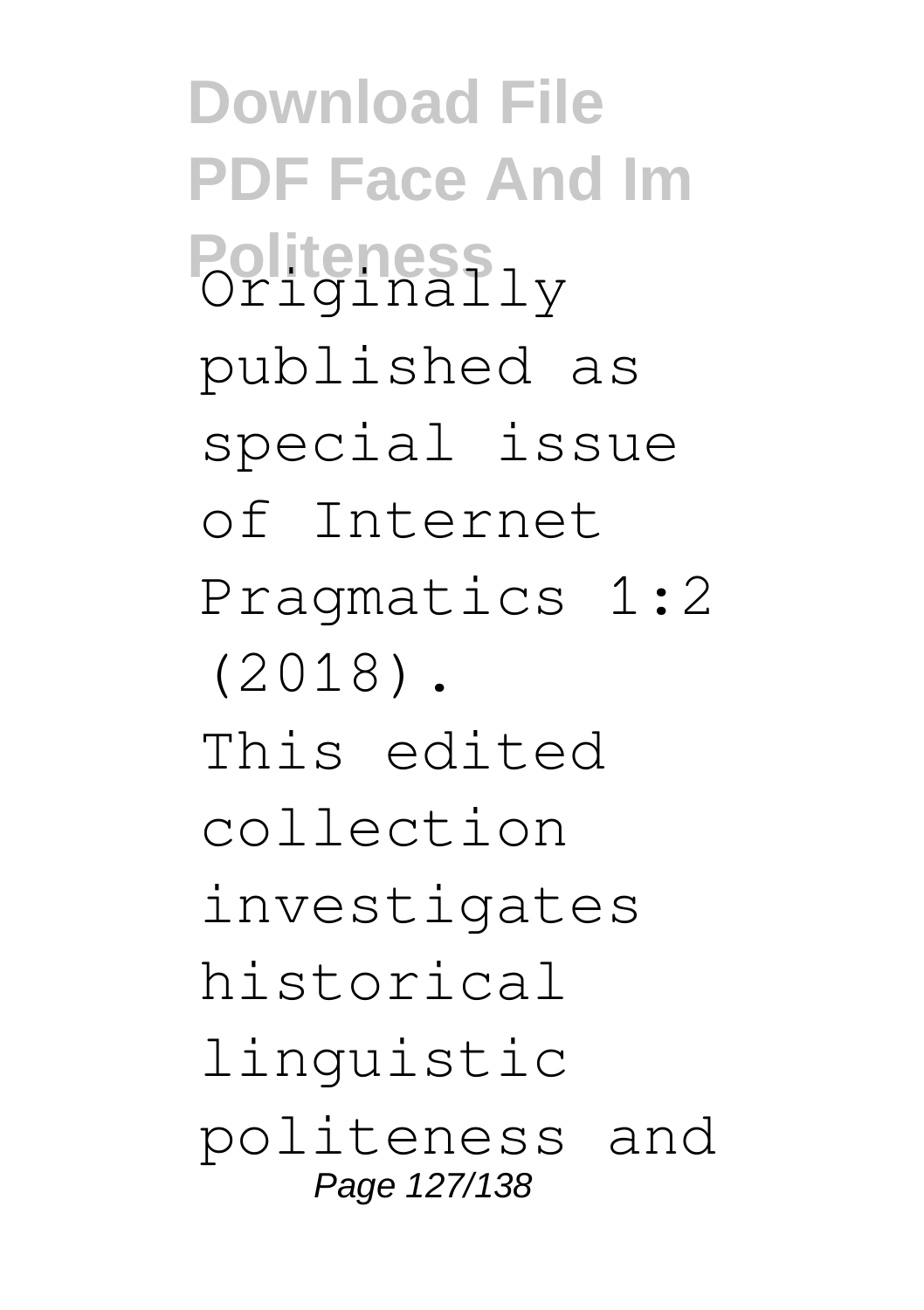**Download File PDF Face And Im Politeness** impoliteness. Although some research has been undertaken uniting politeness and historical pragmatics, it has been sporadic at best, and Page 128/138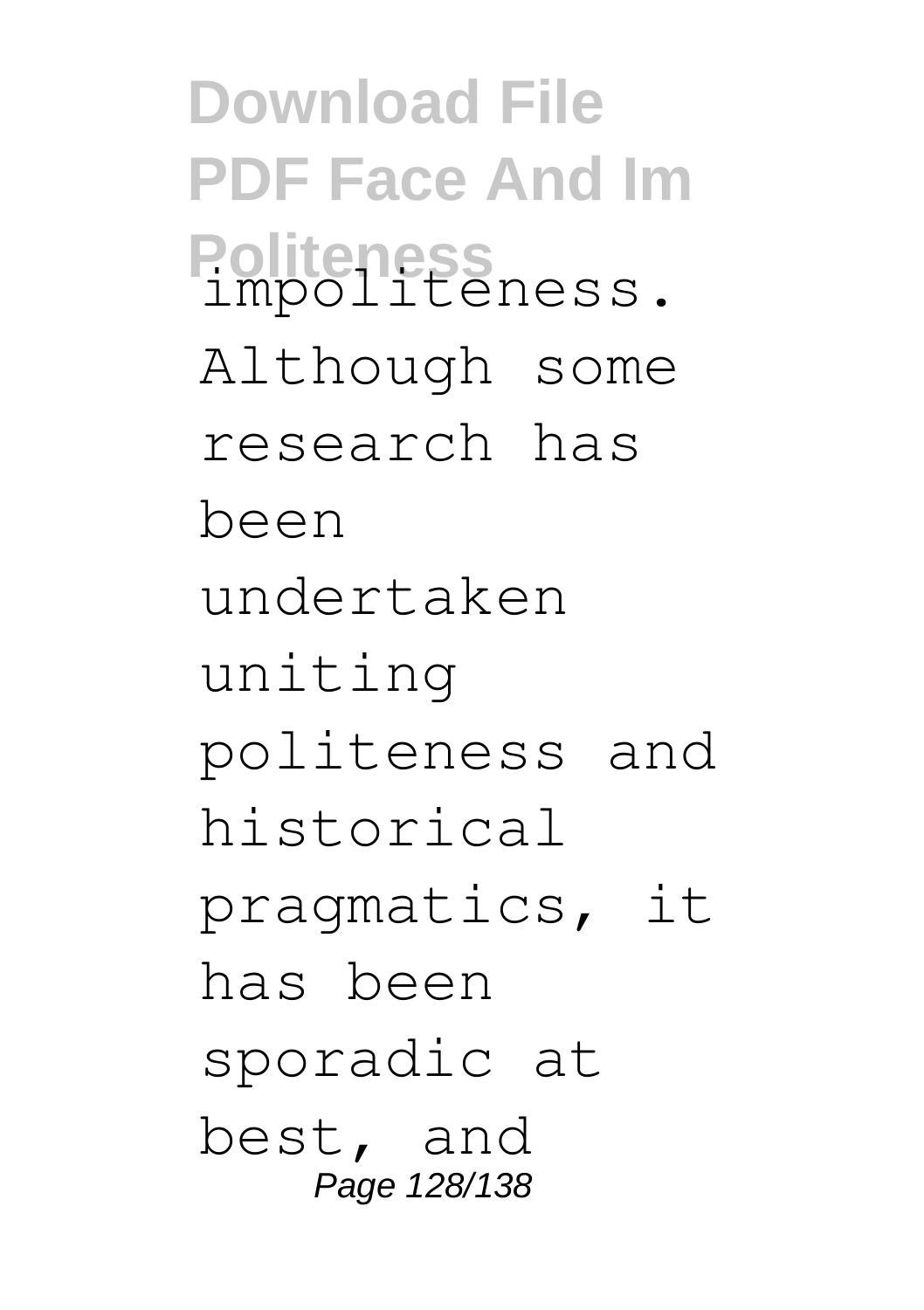**Download File PDF Face And Im Politeness**<br>often limited to traditional theoretical approaches. This is a strange state of affairs, because politeness plays a central role in the social Page 129/138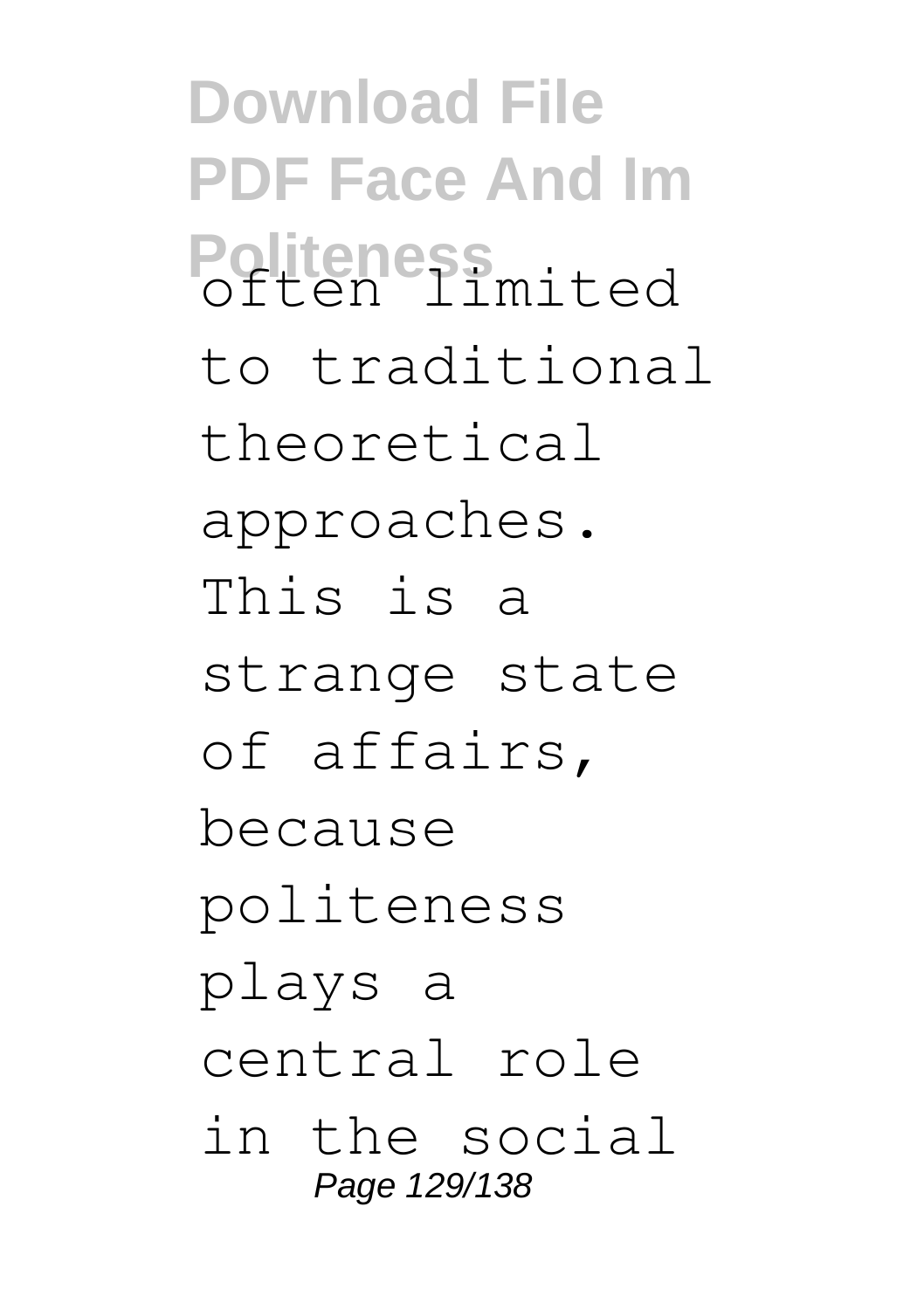**Download File PDF Face And Im Politeness** of language. This collection, containing contributions from renowned experts, aims to fill this hiatus, bringing together cutting-edge Page 130/138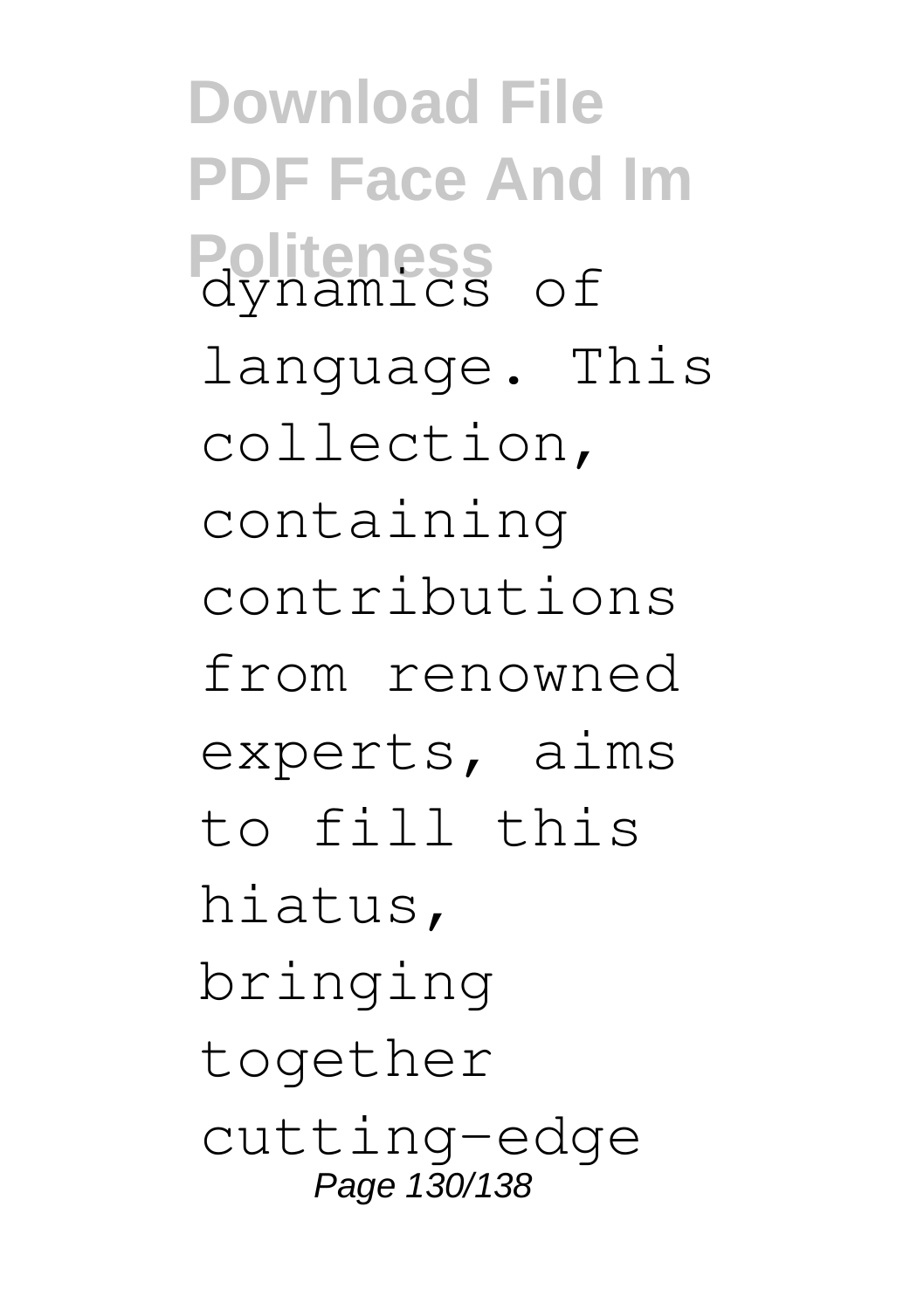**Download File PDF Face And Im Politeness** research. Not only does it illuminate the language usage of earlier periods, but by examining the past it places politeness today in context. Such Page 131/138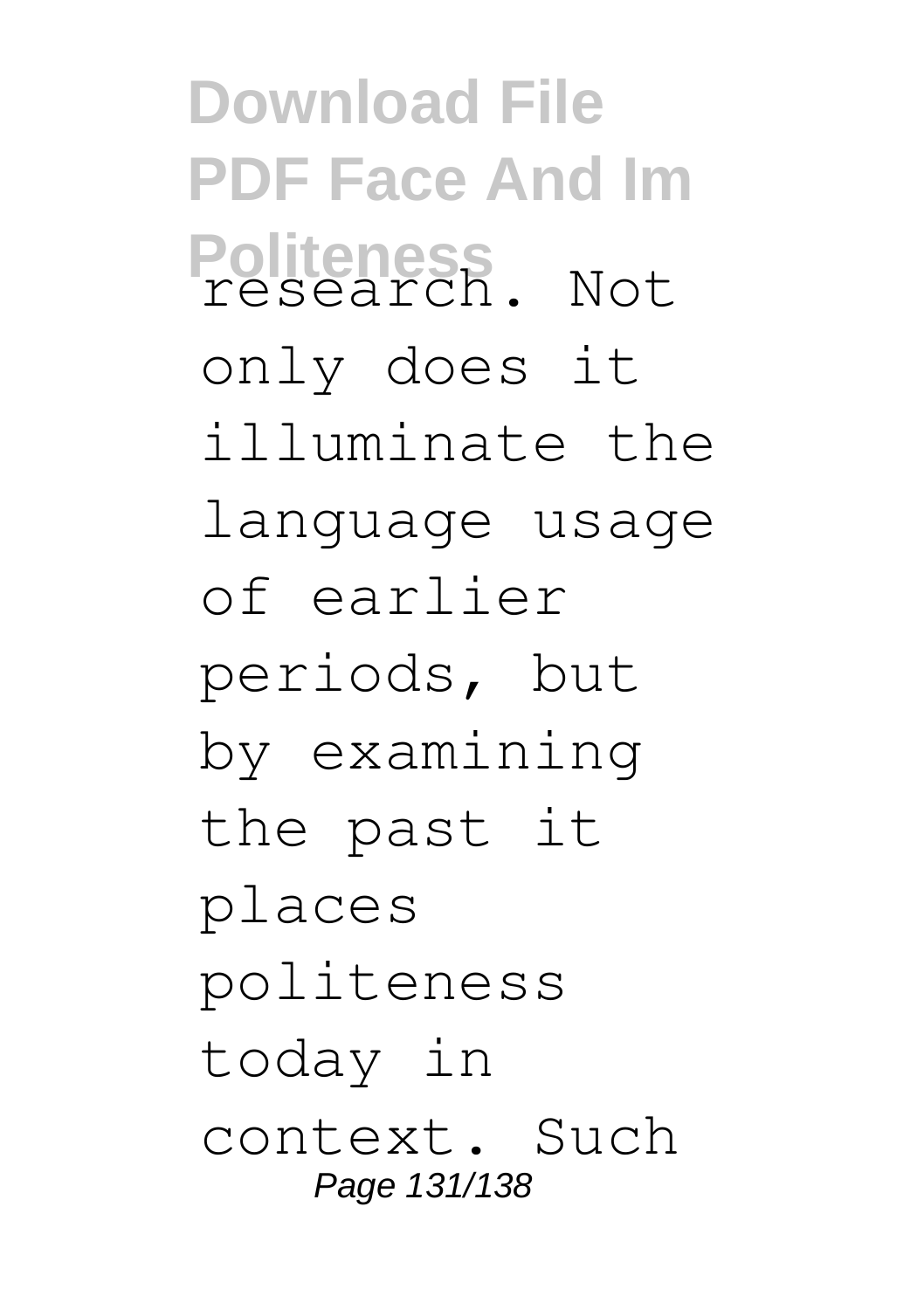**Download File PDF Face And Im Politeness** a diachronic perspective also affords a further testbed for current models of politeness. This volume provides insights into historical aspects of Page 132/138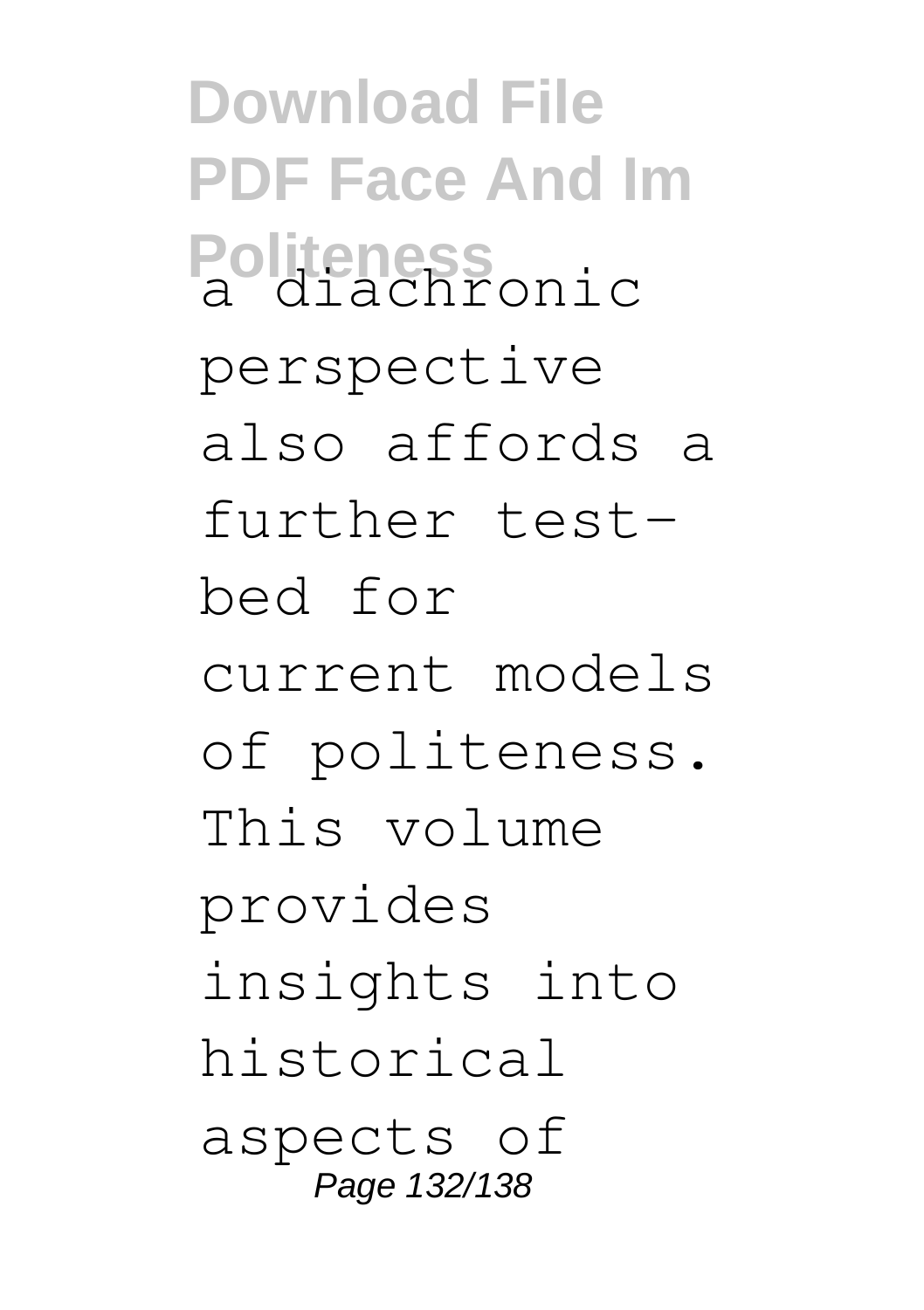**Download File PDF Face And Im** Politeness<br>language, particularly items regularly deployed for politeness functions, and the social, particularly interpersonal, contexts with which it Page 133/138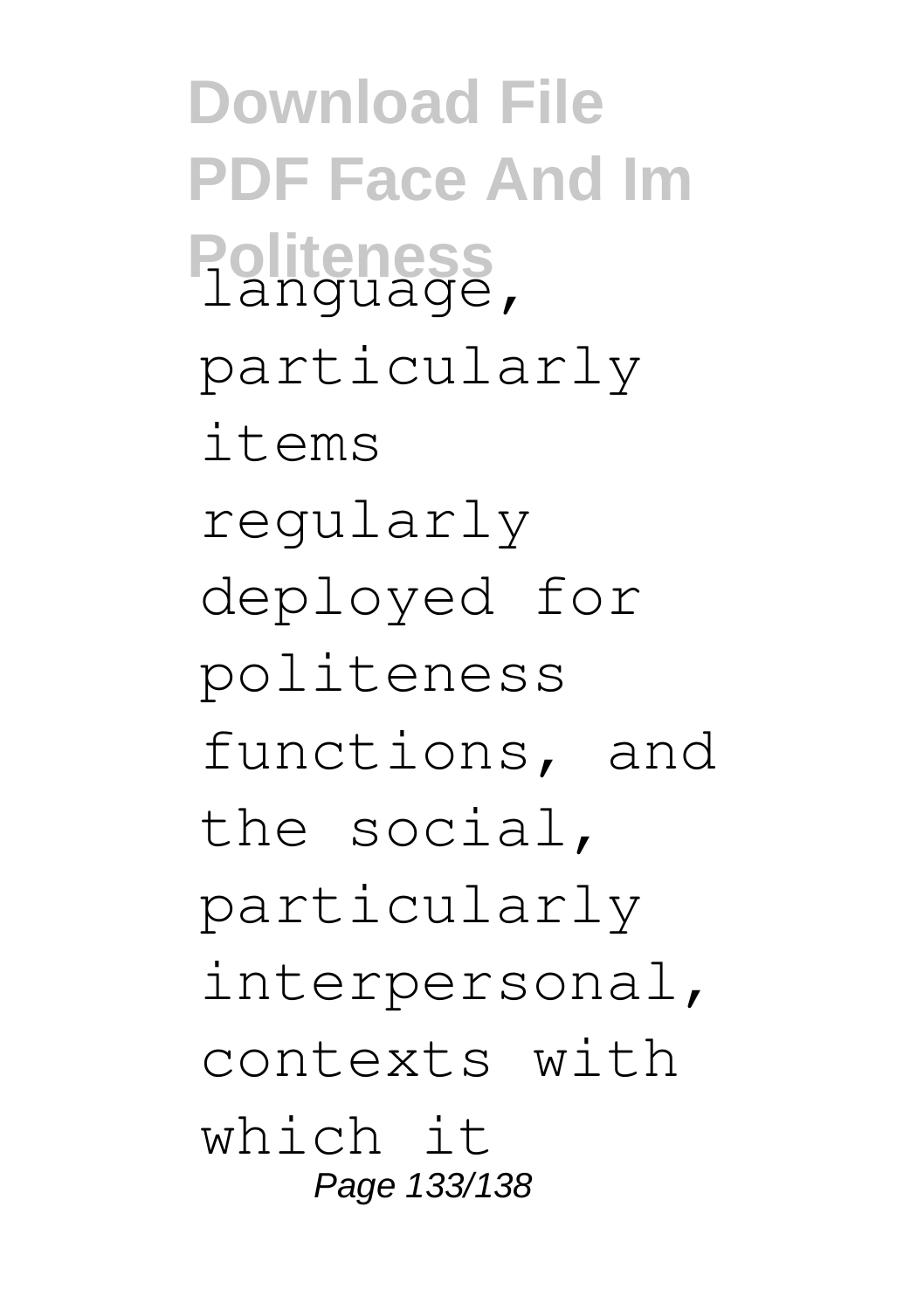**Download File PDF Face And Im** Politeness<br>interacts. It also sheds light on how (social) meanings are dynamically constructed in situ, and probes various theoretical aspects of politeness. Page 134/138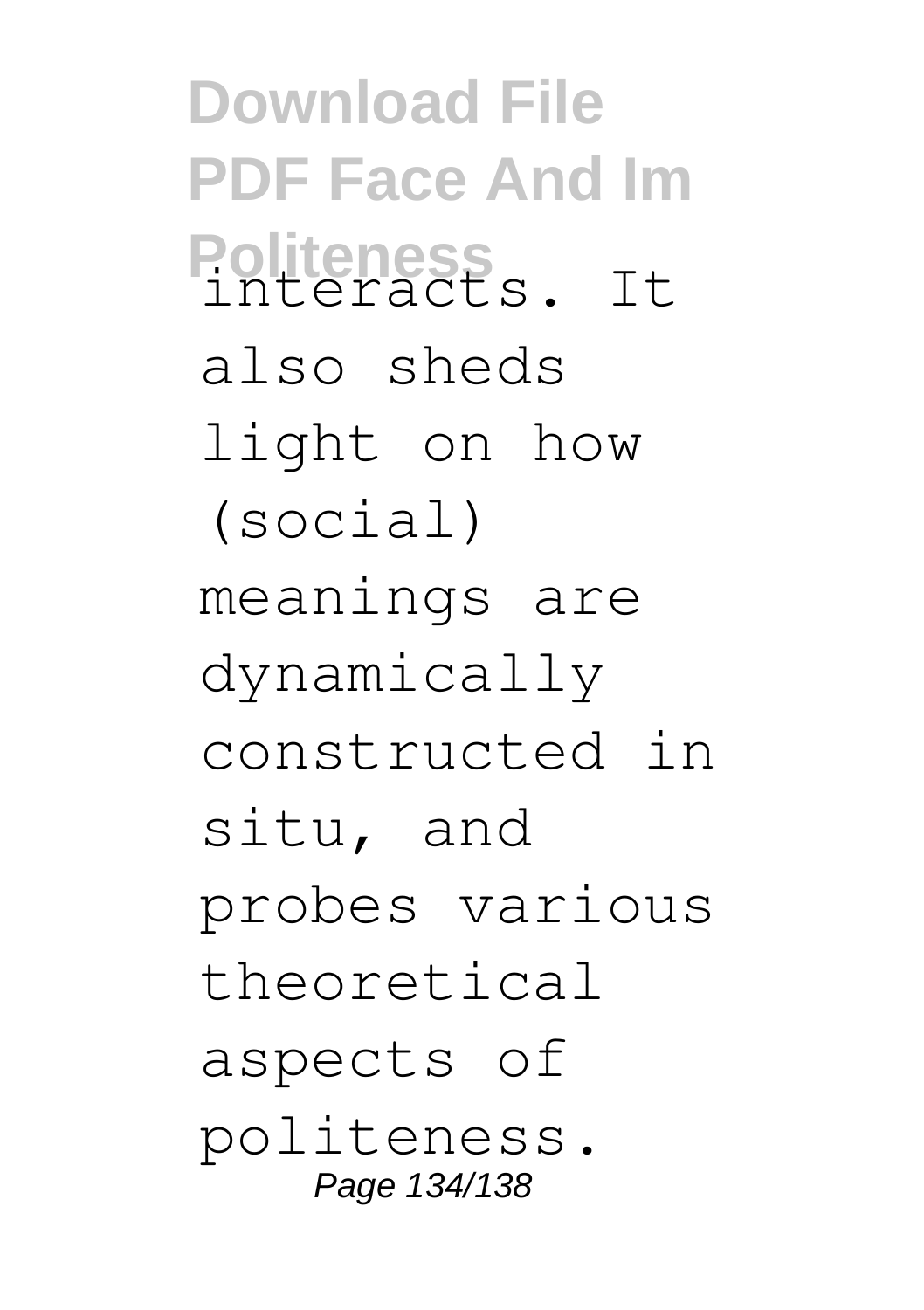**Download File PDF Face And Im Politeness**<br>Its papers deploy a range of multilingual (e.g. English, Spanish, Italian and Chinese) diachronic data drawn from different genres such as Page 135/138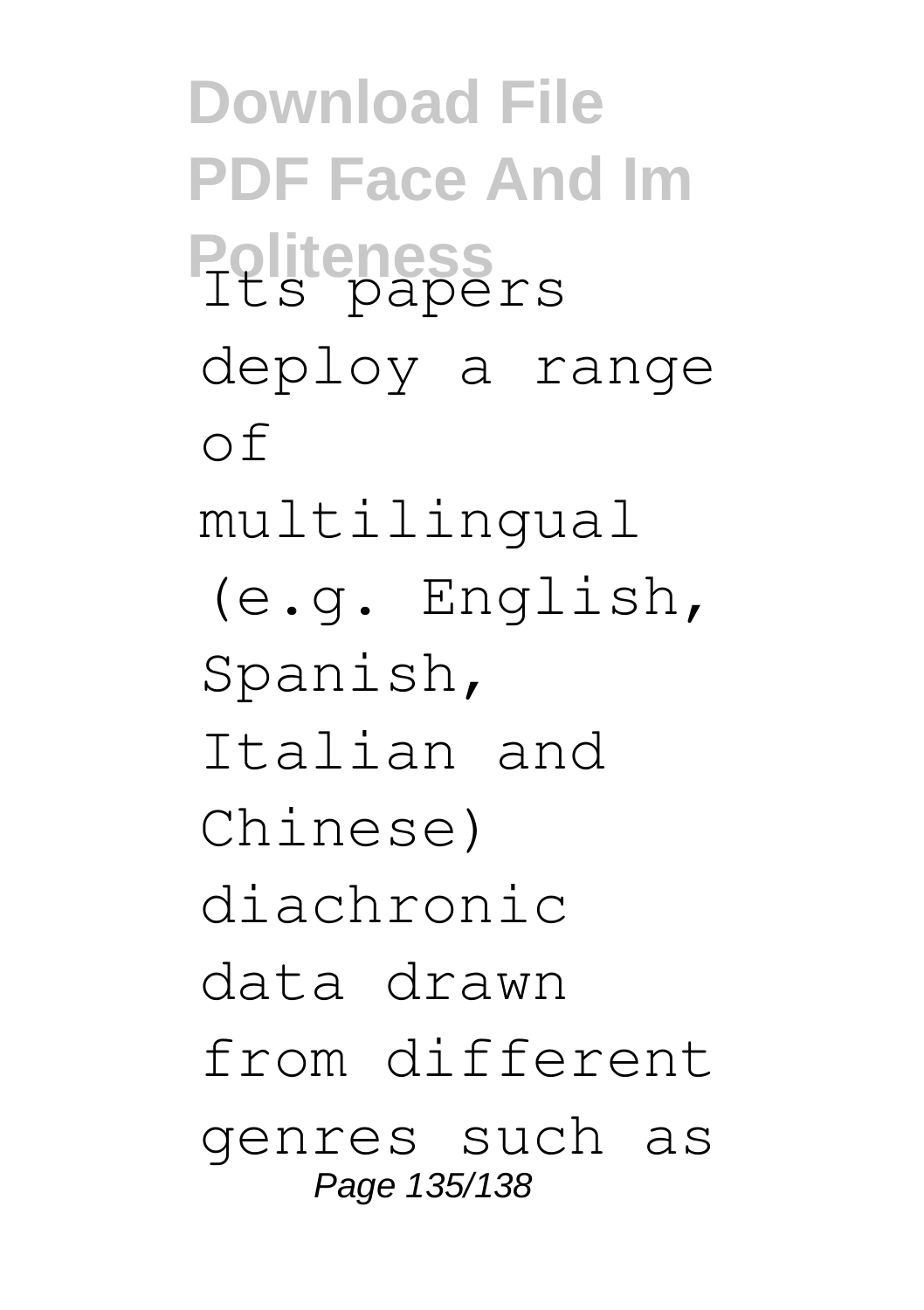**Download File PDF Face And Im Politeness** letters, dramas, witch trials and manners books. Converging Methodologies and Analytic Procedures Exploring (Im)politeness in Specialized and General Page 136/138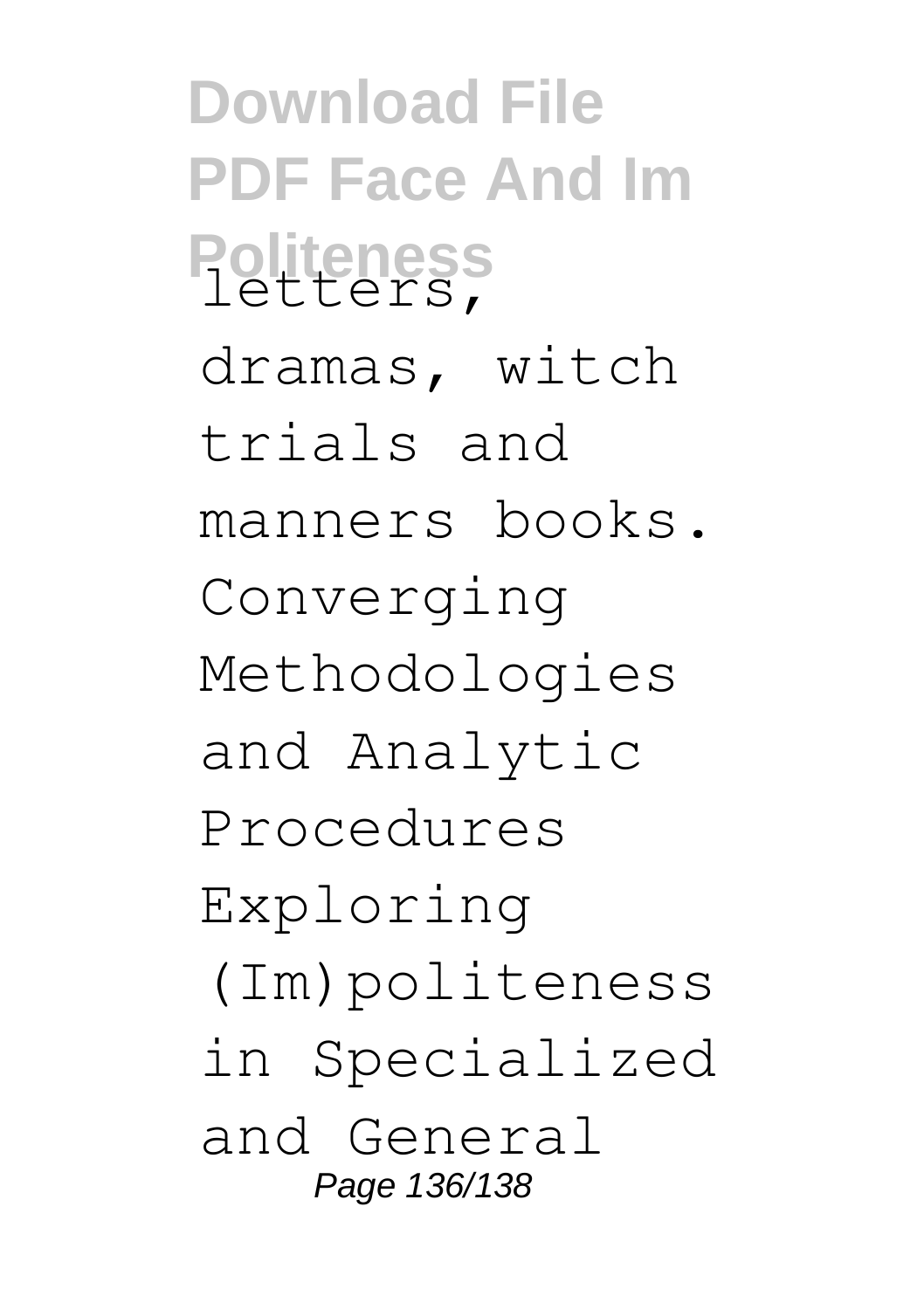**Download File PDF Face And Im Politeness** Corpora Aspects of Linguistic Impoliteness Understanding Politeness The Palgrave Handbook of Linguistic (Im)politeness Politeness Across Page 137/138